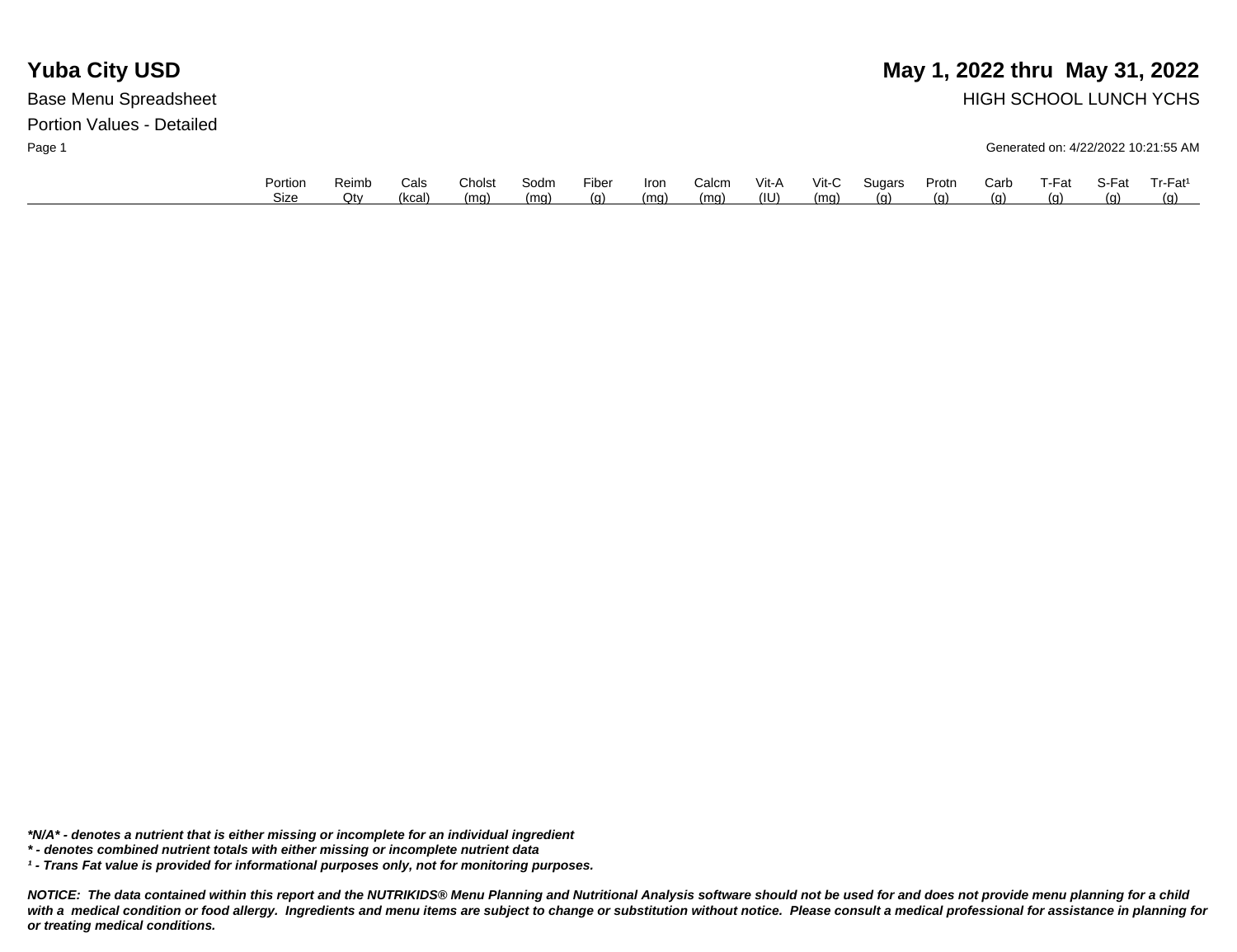|                                   | Portion<br><b>Size</b> | Reimb<br>Qtv | Cals<br>(kcal) | Cholst<br>(mq) | Sodm<br>(mq) | Fiber<br>(q) | Iron<br>(mq) | Calcm<br>(mq) | Vit-A<br>(IU)  | Vit-C<br>(ma) | Sugars<br>(q)  | Protn<br>(q) | Carb<br>(q) | T-Fat<br>(q) | S-Fat<br>(a) | Tr-Fat <sup>1</sup><br>(g) |
|-----------------------------------|------------------------|--------------|----------------|----------------|--------------|--------------|--------------|---------------|----------------|---------------|----------------|--------------|-------------|--------------|--------------|----------------------------|
| Mon - 05/02/2022                  |                        |              |                |                |              |              |              |               |                |               |                |              |             |              |              |                            |
| HIGH SCHOOL LUNCH YC              | Total                  | 700          |                |                |              |              |              |               |                |               |                |              |             |              |              |                            |
| <b>BURGER, RAW CHEESE</b>         | 1 EACH                 | $\mathbf 0$  | 414            | 72             | 430          | 3.00         | 1.44         | 150.0         | $\Omega$       | 0.0           | $*_{4}$        | 26.0         | 31.0        | 21.0         | 8.00         | 2.00                       |
| <b>BURGER, CHEESE</b>             | 1 EACH                 | 60           | 349            | 47             | 489          | 4.00         | 2.44         | 165.0         | $\Omega$       | 0.0           | $\overline{4}$ | 22.0         | 32.0        | 15.0         | 6.50         | 0.00                       |
| CHICKEN GRILLED PATTY ON          | 1 EACH                 | 50           | 260            | 65             | 420          | 3.00         | 1.44         | 150.0         | $\Omega$       | 0.0           | $\overline{4}$ | 27.0         | 30.0        | 4.5          | 0.00         | 0.00                       |
| <b>BUN</b>                        |                        |              |                |                |              |              |              |               |                |               |                |              |             |              |              |                            |
| BURRITO, BEAN&CHSEIW WG           | 1 EACH                 | 75           | 312            | $\mathbf 0$    | 447          | 7.62         | 3.06         | 195.1         | 811            | 8.54          | $*N/A*$        | 15.3         | 41.28       | 10.64        | 4.71         | 0.00                       |
| 5.95OZ                            |                        |              |                |                |              |              |              |               |                |               |                |              |             |              |              |                            |
| CHICKEN PATTY ON BUN RC           | 1 EACH                 | 60           | 340            | 20             | 620          | 6.00         | 3.24         | 150.0         | $\Omega$       | 0.0           | 4              | 19.0         | 42.0        | 11.0         | 2.00         | 0.00                       |
| HS-CHICKEN, NUGGETS 10EA          | <b>SERVING</b>         | 75           | 360            | 40             | 840          | 6.00         | 3.60         | 80.0          | $\Omega$       | 0.0           | $\mathbf 0$    | 24.0         | 24.0        | 18.0         | 4.00         | 0.00                       |
|                                   | 10 EACH                |              |                |                |              |              |              |               |                |               |                |              |             |              |              |                            |
| HS-CHICKEN, POPCORN WG            | <b>SERVING</b>         | 75           | 270            | 30             | 630          | 4.50         | 2.70         | 60.0          | $\Omega$       | 0.0           | $\mathbf 0$    | 18.0         | 18.0        | 13.5         | 3.00         | 0.00                       |
|                                   | (15)                   |              |                |                |              |              |              |               |                |               |                |              |             |              |              |                            |
| HS-CORN DOG, MINI CHICK T         | <b>SERVING</b>         | 50           | 473            | 73             | 855          | 3.64         | 2.62         | 36.4          | $\mathbf 0$    | 0.0           | 9              | 21.83        | 41.83       | 25.47        | 5.46         | $*N/A*$                    |
| <b>YSON</b>                       | (9)                    |              |                |                |              |              |              |               |                |               |                |              |             |              |              |                            |
| PIZZA, CHEESE WG 14" YCUSD        | <b>SLICES</b>          | 24           | 444            | 43             | 1169         | 2.01         | 4.19         | 55.7          | 646            | 5.53          | $*_{4}$        | 21.41        | 56.82       | 15.31        | 7.03         | $*0.00$                    |
| PIZZA, PEPPERONI WG 14" YC        | <b>SLICES</b>          | 24           | 465            | 46             | 1253         | 2.01         | 4.53         | 55.7          | 580            | 5.53          | $*_{4}$        | 21.3         | 56.49       | 17.72        | 7.60         | $*0.00$                    |
| <b>USD</b>                        |                        |              |                |                |              |              |              |               |                |               |                |              |             |              |              |                            |
| PIZZA, VEGGIE WG 14" YCUSD        | <b>SLICES</b>          | 12           | 462            | 44             | 1253         | 2.41         | 4.24         | 55.7          | 687            | 13.55         | $*_{4}$        | 21.8         | 58.04       | 16.41        | 7.33         | $*0.00$                    |
| SALAD ADULT, CHEF                 | <b>SERVINGS</b>        | 10           | 455            | 57             | 882          | 6.89         | $*1.79$      | 106.3         | 15183          | 32.81         | *3             | 20.19        | 42.31       | 23.62        | 6.74         | $*0.00$                    |
| SALAD ADULT, TACO                 | 1 EACH                 | 10           | 1009           | 106            | 1351         | 10.91        | 2.34         | 108.0         | 6632           | 65.17         | $*1$           | 29.95        | 61.88       | 70.11        | 15.73        | $*2.39$                    |
| SALAD ADULT, VEGGIE               | <b>SERVING</b>         | 10           | 734            | 74             | 1014         | 7.78         | 1.86         | 133.4         | 16084          | 72.31         | *3             | 20.55        | 50.04       | 50.66        | 16.98        | $*0.00$                    |
| SANDWICH, VEGGIE WG               | <b>SUB</b>             | 10           | 700            | 80             | 1213         | 8.52         | 2.66         | 95.8          | 297            | 13.53         | $*6$           | 30.47        | 63.34       | 35.02        | 17.00        | $*0.00$                    |
| SANDWICH, TURKEY HAM SLI          | <b>SANDWIC</b>         | 25           | 535            | 81             | 1242         | 8.64         | $*2.75$      | 99.2          | 506            | 6.58          | *8             | 31.34        | 62.91       | 18.48        | 7.24         | $*0.00$                    |
| CE WW                             |                        |              |                |                |              |              |              |               |                |               |                |              |             |              |              |                            |
| SANDWICH, TURKEY SLICE WW         | <b>SANDWIC</b>         | 20           | 537            | 72             | 1179         | 8.64         | 3.65         | 114.2         | 534            | 11.45         | *6             | 32.52        | 62.54       | 17.75        | 6.88         | $*0.00$                    |
| HS-FRESH MEX                      | <b>SERVINGS</b>        | 20           | 554            | 62             | 751          | 11.11        | 3.39         | 62.8          | 2587           | 17.06         | $*2$           | 28.93        | 74.02       | 16.36        | 3.94         | $*0.79$                    |
| HS-FRESH MEX 2                    | <b>SERVING</b>         | 20           | 600            | 84             | 895          | 11.07        | 3.23         | 59.2          | 2583           | 16.34         | $*2$           | 32.22        | 73.75       | 18.41        | 4.85         | $*1.46$                    |
| HS-SWEET CHILI PORK S/F YC        | 20Z. HE                | $\Omega$     | 123            | 35             | 264          | 0.08         | 0.45         | 8.2           | 28             | 0.65          | $*2$           | 11.84        | 7.37        | 4.6          | 1.40         | $*0.00$                    |
| <b>USD</b>                        | AP SPOO                |              |                |                |              |              |              |               |                |               |                |              |             |              |              |                            |
| HS-SWEET CHILI TOFU S/F YC        | 4OZ, HE                | 10           | 92             | $\mathbf 0$    | 142          | 0.00         | 1.61         | 59.8          | 24             | 0.0           | $*2$           | 8.91         | 5.75        | 3.63         | 0.20         | 0.00                       |
| <b>USD</b>                        | AP SPOO                |              |                |                |              |              |              |               |                |               |                |              |             |              |              |                            |
| <b>HS-TERIYAKI TURK S/F YCUSD</b> | 20Z. HE                | 60           | 104            | 27             | 546          | 0.07         | 1.12         | 1.8           | $\overline{1}$ | 0.25          | $*2$           | 9.13         | 10.67       | 2.54         | 0.56         | $*0.00$                    |
|                                   | AP SPOO                |              |                |                |              |              |              |               |                |               |                |              |             |              |              |                            |
| YCHS, STIRFRY NOODLES             | 2 #8 SCO               | 50           | 238            | $\mathbf 0$    | 448          | 4.08         | 2.84         | 21.6          | $\Omega$       | 0.03          | $^*$ 0         | 8.4          | 41.67       | 5.85         | 0.41         | $*0.00$                    |
|                                   | <b>OP</b>              |              |                |                |              |              |              |               |                |               |                |              |             |              |              |                            |
| RICE. STEAMED BROWN USDA          | #8 2 SCO               | 20           | 309            | $\mathbf 0$    | 14           | 3.87         | 1.39         | 14.2          | $\Omega$       | 0.0           | $*_{0}$        | 7.73         | 63.79       | 2.9          | 0.00         | 0.00                       |
|                                   | <b>OPS</b>             |              |                |                |              |              |              |               |                |               |                |              |             |              |              |                            |
| HS-STIR FRY VEGETABLE MIX         | #8 SCOOP               | 70           | 25             | $\mathbf 0$    | 30           | 1.59         | 0.44         | 32.3          | 3971           | 30.74         | $^*0$          | 1.31         | 5.47        | 0.02         | 0.00         | $*0.00$                    |
| POTATO, FRIES KK HOT & SPICY      | #8 SCOOP               | 300          | 81             | $\mathbf 0$    | 48           | 1.07         | 0.40         | 100.3         | 95             | 6.14          | $^*0$          | 1.03         | 14.19       | 2.53         | 0.00         | $*0.00$                    |
| POTATO, FRIES KK GARLIC           | #8 SCOOP               | 150          | 81             | $\Omega$       | 57           | 1.03         | 0.37         | 100.3         | 0              | 6.06          | $*$ $\Omega$   | 1.05         | 14.22       | 2.5          | 0.00         | $*0.00$                    |

*\*N/A\* - denotes a nutrient that is either missing or incomplete for an individual ingredient*

*\* - denotes combined nutrient totals with either missing or incomplete nutrient data*

*¹ - Trans Fat value is provided for informational purposes only, not for monitoring purposes.*

*NOTICE: The data contained within this report and the NUTRIKIDS® Menu Planning and Nutritional Analysis software should not be used for and does not provide menu planning for a child*  with a medical condition or food allergy. Ingredients and menu items are subject to change or substitution without notice. Please consult a medical professional for assistance in planning for *or treating medical conditions.*

# **Yuba City USD** May 1, 2022 thru May 31, 2022 Base Menu Spreadsheet **HIGH SCHOOL LUNCH YCHS HIGH SCHOOL LUNCH YCHS**

Page 2 Generated on: 4/22/2022 10:21:55 AM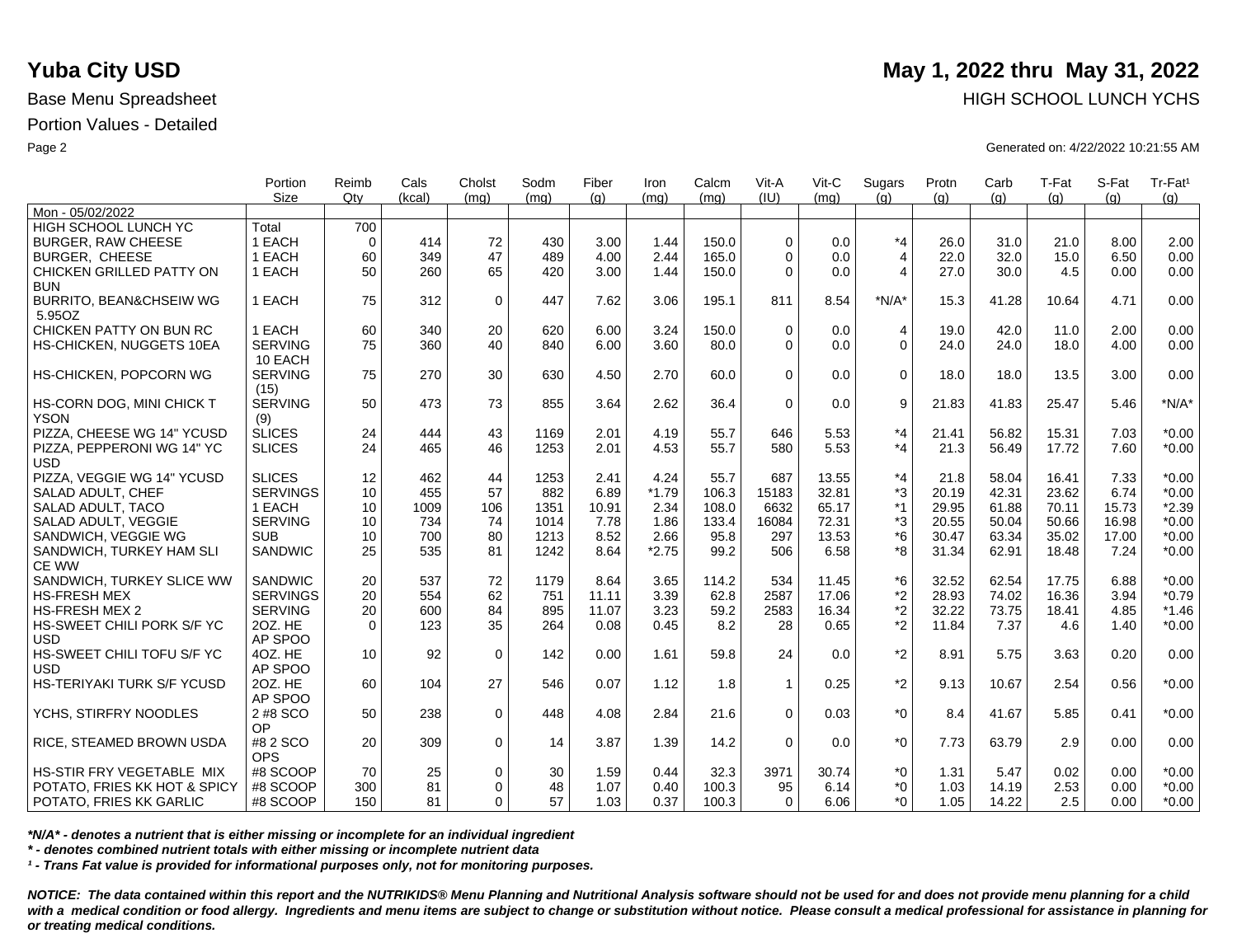|                              | Portion         | Reimb  | Cals           | Cholst      | Sodm           | Fiber | Iron    | Calcm | Vit-A    | Vit-C | Sugars         | Protn | Carb   | T-Fat | S-Fat   | Tr-Fat <sup>1</sup> |
|------------------------------|-----------------|--------|----------------|-------------|----------------|-------|---------|-------|----------|-------|----------------|-------|--------|-------|---------|---------------------|
|                              | Size            | $Q$ ty | (kcal)         | (mg)        | (mq)           | (g)   | (mq)    | (mq)  | (IU)     | (mq)  | (q)            | (g)   | (g)    | (g)   | (q)     | (g)                 |
| Mon - 05/02/2022             |                 |        |                |             |                |       |         |       |          |       |                |       |        |       |         |                     |
| POTATO, TATER BARRELS SY     | 10 BARR         | 300    | 170            | $\Omega$    | 360            | 1.00  | 0.36    | 0.0   | $\Omega$ | 3.6   | $\Omega$       | 2.0   | 19.0   | 9.0   | 1.50    | 0.00                |
| <b>SCO</b>                   | <b>ELS</b>      |        |                |             |                |       |         |       |          |       |                |       |        |       |         |                     |
| <b>VEG, CARROTS BABY</b>     | 2.6 OZ.         | 300    | 26             | $\mathbf 0$ | 57             | 1.47  | 0.66    | 22.1  | 10172    | 6.19  | $*N/A*$        | 0.74  | 5.9    | 0.0   | 0.00    | $*N/A*$             |
| <b>KETCHUP, PACKET</b>       | <b>PACKET</b>   | 500    | 9              | $\mathbf 0$ | 82             | 0.03  | 0.03    | 1.4   | 47       | 0.37  | $\overline{2}$ | 0.09  | 2.47   | 0.01  | 0.00    | 0.00                |
| MAYONNAISE, PACKET           | Pkt 7g          | 500    | 58             | 3           | 48             | 0.00  | 0.00    | 0.0   | $\Omega$ | 0.0   | $*N/A*$        | 0.0   | 0.64   | 6.43  | 0.96    | 0.00                |
| <b>MUSTARD, PACKET</b>       | Pkt 5g          | 200    | $\overline{4}$ | $\mathbf 0$ | 62             | 0.18  | 0.10    | 4.4   | 8        | 0.16  | $*N/A*$        | 0.22  | 0.43   | 0.17  | 0.01    | 0.00                |
| SAUCE, BBQ PACKET            | <b>PACKET</b>   | 50     | 10             | $\mathbf 0$ | 160            | 0.00  | 0.00    | 0.0   | $\Omega$ | 0.0   | $*N/A*$        | 0.0   | 3.0    | 0.0   | 0.00    | $*N/A*$             |
| VEG, LETT SHREDDED           | 2EA #8 S        | 30     | 9              | $\Omega$    | $\overline{7}$ | 0.67  | 0.24    | 13.3  | 334      | 2.0   | $*N/A*$        | 0.67  | 2.0    | 0.0   | 0.00    | $*N/A*$             |
|                              | COOP            |        |                |             |                |       |         |       |          |       |                |       |        |       |         |                     |
| <b>VEG, TOMATO FRESH</b>     | 4 SLICES        | 30     | 16             | $\mathbf 0$ | 4              | 0.74  | 0.27    | 7.4   | 738      | 11.51 | $*N/A*$        | 0.74  | 3.69   | 0.0   | 0.00    | $*N/A*$             |
| <b>VEG, ONION SLICED</b>     | 2 SLICES        | 30     | 36             | $\mathsf 0$ | 9              | 1.02  | 0.29    | 22.7  |          | 5.44  | $*N/A*$        | 0.91  | 8.56   | 0.09  | 0.00    | 0.00                |
| <b>VEG, JALAPENO PEPPERS</b> | #30 SCOO        | 10     | 5              | $\mathbf 0$ | 290            | 1.00  | 0.00    | 0.0   | 200      | 0.0   | $*N/A*$        | 0.0   | 1.0    | 0.0   | 0.00    | 0.00                |
| DRESSING, RANCH PACKET 1     | <b>PACKET</b>   | 40     | 60             | 5           | 100            | 0.00  | 0.00    | 0.0   | $\Omega$ | 0.0   | $*N/A*$        | 0.0   | 1.0    | 7.0   | 1.00    | 0.00                |
| 2 GRAM                       |                 |        |                |             |                |       |         |       |          |       |                |       |        |       |         |                     |
| SALSA, COMMODITY             | 1 <sub>OZ</sub> | 50     | 35             | $\mathbf 0$ | 124            | 3.54  | 0.00    | 0.0   | $\Omega$ | 0.0   | $*N/A*$        | 0.0   | 7.09   | 0.0   | 0.00    | 0.00                |
| FRUIT, APPLE FRESH WHOLE     | EACH            | 200    | 100            | $\mathbf 0$ | $\mathbf 0$    | 4.00  | 0.36    | 20.0  | 100      | 8.4   | 19             | 0.0   | 25.0   | 0.0   | 0.00    | 0.00                |
| FRUIT, BANANAS FRESH         | EACH            | 200    | 105            | $\mathbf 0$ |                | 3.07  | 0.31    | 5.9   | 76       | 10.27 | 14             | 1.29  | 26.95  | 0.39  | 0.13    | 0.00                |
| FRUIT, ORANGES FRESH         | EACH (m         | 300    | 69             | $\Omega$    | $\mathfrak{p}$ | 3.39  | 0.15    | 59.4  | 339      | 82.98 | $*N/A*$        | 1.7   | 17.82  | 0.0   | 0.00    | 0.00                |
|                              | edium)          |        |                |             |                |       |         |       |          |       |                |       |        |       |         |                     |
| HS- VEG SIDE SALAD           | 1 CUP           | 600    | 70             | $\mathbf 0$ | 142            | 3.74  | 0.28    | 21.1  | 5767     | 5.26  | *3             | 2.95  | 14.06  | 0.31  | 0.00    | $*0.00$             |
| MILK, NONFAT CHOCOLATE       | <b>CARTON</b>   | 500    | 120            | 5           | 150            | 0.00  | 0.36    | 300.0 | 500      | 0.0   | 19             | 9.0   | 22.0   | 0.0   | 0.00    | 0.00                |
| MILK, 1% WHITE               | <b>CARTON</b>   | 200    | 130            | 15          | 160            | 0.00  | 0.00    | 400.0 | 500      | 1.2   | 15             | 10.0  | 16.0   | 2.5   | 1.50    | 0.00                |
| Weighted Daily Average       |                 |        | 864            | 53          | 1398           | 14.55 | $*4.60$ | 561.4 | 11389    | 63.76 | $*35$          | 37.05 | 121.34 | 27.41 | 6.46    | $*0.10$             |
| % of Calories                |                 |        |                |             |                |       |         |       |          |       | *16.0%         | 17.2% | 56.2%  | 28.6% | 6.7%    | $*0.1%$             |
|                              |                 |        |                |             |                |       |         |       |          |       |                |       |        |       |         |                     |
| <b>Nutrient Guideline</b>    |                 |        | 750-850        |             | 1420           |       |         |       |          |       |                |       |        |       | < 10.00 |                     |

*\*N/A\* - denotes a nutrient that is either missing or incomplete for an individual ingredient*

*\* - denotes combined nutrient totals with either missing or incomplete nutrient data*

*¹ - Trans Fat value is provided for informational purposes only, not for monitoring purposes.*

*NOTICE: The data contained within this report and the NUTRIKIDS® Menu Planning and Nutritional Analysis software should not be used for and does not provide menu planning for a child*  with a medical condition or food allergy. Ingredients and menu items are subject to change or substitution without notice. Please consult a medical professional for assistance in planning for *or treating medical conditions.*

# **Yuba City USD** May 1, 2022 thru May 31, 2022 Base Menu Spreadsheet **HIGH SCHOOL LUNCH YCHS**

Page 3 Generated on: 4/22/2022 10:21:55 AM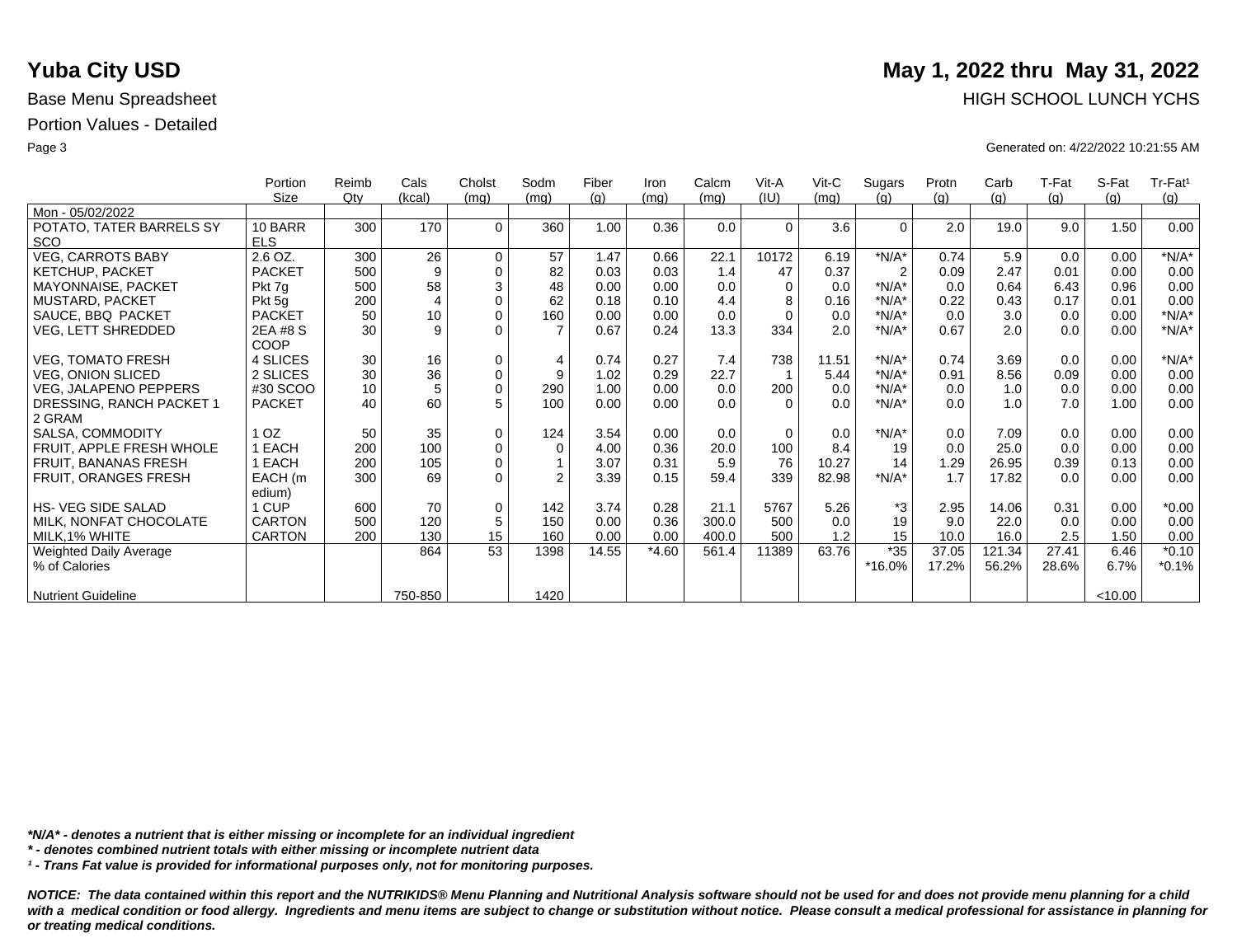|                                    | Portion<br><b>Size</b> | Reimb<br>Qtv | Cals<br>(kcal) | Cholst<br>(ma) | Sodm<br>(ma) | Fiber<br>(q) | Iron<br>(mq) | Calcm<br>(mq) | Vit-A<br>(IU) | Vit-C<br>(ma) | Sugars<br>(q)  | Protn<br>(q) | Carb<br>(q) | T-Fat<br>(q) | S-Fat<br>(a) | Tr-Fat <sup>1</sup><br>(g) |
|------------------------------------|------------------------|--------------|----------------|----------------|--------------|--------------|--------------|---------------|---------------|---------------|----------------|--------------|-------------|--------------|--------------|----------------------------|
| Tue - 05/03/2022                   |                        |              |                |                |              |              |              |               |               |               |                |              |             |              |              |                            |
| HIGH SCHOOL LUNCH YC               | Total                  | 700          |                |                |              |              |              |               |               |               |                |              |             |              |              |                            |
| <b>BURGER, RAW CHEESE</b>          | 1 EACH                 | $\Omega$     | 414            | 72             | 430          | 3.00         | 1.44         | 150.0         | $\Omega$      | 0.0           | $*_{4}$        | 26.0         | 31.0        | 21.0         | 8.00         | 2.00                       |
| <b>BURGER, CHEESE</b>              | 1 EACH                 | 60           | 349            | 47             | 489          | 4.00         | 2.44         | 165.0         | $\Omega$      | 0.0           | $\overline{4}$ | 22.0         | 32.0        | 15.0         | 6.50         | 0.00                       |
| CHICKEN GRILLED PATTY ON           | 1 EACH                 | 50           | 260            | 65             | 420          | 3.00         | 1.44         | 150.0         | $\Omega$      | 0.0           | $\overline{4}$ | 27.0         | 30.0        | 4.5          | 0.00         | 0.00                       |
| <b>BUN</b>                         |                        |              |                |                |              |              |              |               |               |               |                |              |             |              |              |                            |
| <b>BURRITO, BEAN&amp;CHSEIW WG</b> | 1 EACH                 | 75           | 312            | $\mathbf 0$    | 447          | 7.62         | 3.06         | 195.1         | 811           | 8.54          | $*N/A*$        | 15.3         | 41.28       | 10.64        | 4.71         | 0.00                       |
| 5.95OZ                             |                        |              |                |                |              |              |              |               |               |               |                |              |             |              |              |                            |
| CHICKEN PATTY ON BUN RC            | 1 EACH                 | 60           | 340            | 20             | 620          | 6.00         | 3.24         | 150.0         | $\Omega$      | 0.0           | $\overline{4}$ | 19.0         | 42.0        | 11.0         | 2.00         | 0.00                       |
| HS-CHICKEN, NUGGETS 10EA           | <b>SERVING</b>         | 75           | 360            | 40             | 840          | 6.00         | 3.60         | 80.0          | $\Omega$      | 0.0           | $\mathbf 0$    | 24.0         | 24.0        | 18.0         | 4.00         | 0.00                       |
|                                    | 10 EACH                |              |                |                |              |              |              |               |               |               |                |              |             |              |              |                            |
| HS-CHICKEN, POPCORN WG             | <b>SERVING</b>         | 75           | 270            | 30             | 630          | 4.50         | 2.70         | 60.0          | $\Omega$      | 0.0           | $\mathbf 0$    | 18.0         | 18.0        | 13.5         | 3.00         | 0.00                       |
|                                    | (15)                   |              |                |                |              |              |              |               |               |               |                |              |             |              |              |                            |
| HS-CORN DOG, MINI CHICK T          | <b>SERVING</b>         | 50           | 473            | 73             | 855          | 3.64         | 2.62         | 36.4          | $\Omega$      | 0.0           | 9              | 21.83        | 41.83       | 25.47        | 5.46         | $*N/A*$                    |
| <b>YSON</b>                        | (9)                    |              |                |                |              |              |              |               |               |               |                |              |             |              |              |                            |
| PIZZA, CHEESE WG 14" YCUSD         | <b>SLICES</b>          | 24           | 444            | 43             | 1169         | 2.01         | 4.19         | 55.7          | 646           | 5.53          | $*_{4}$        | 21.41        | 56.82       | 15.31        | 7.03         | $*0.00$                    |
| PIZZA, PEPPERONI WG 14" YC         | <b>SLICES</b>          | 24           | 465            | 46             | 1253         | 2.01         | 4.53         | 55.7          | 580           | 5.53          | $*_{4}$        | 21.3         | 56.49       | 17.72        | 7.60         | $*0.00$                    |
| <b>USD</b>                         |                        |              |                |                |              |              |              |               |               |               |                |              |             |              |              |                            |
| PIZZA, VEGGIE WG 14" YCUSD         | <b>SLICES</b>          | 12           | 462            | 44             | 1253         | 2.41         | 4.24         | 55.7          | 687           | 13.55         | $*_{4}$        | 21.8         | 58.04       | 16.41        | 7.33         | $*0.00$                    |
| SALAD ADULT, CHEF                  | <b>SERVINGS</b>        | 10           | 455            | 57             | 882          | 6.89         | $*1.79$      | 106.3         | 15183         | 32.81         | *3             | 20.19        | 42.31       | 23.62        | 6.74         | $*0.00$                    |
| SALAD ADULT, TACO                  | 1 EACH                 | 10           | 1009           | 106            | 1351         | 10.91        | 2.34         | 108.0         | 6632          | 65.17         | $*1$           | 29.95        | 61.88       | 70.11        | 15.73        | $*2.39$                    |
| SALAD ADULT, VEGGIE                | <b>SERVING</b>         | 10           | 734            | 74             | 1014         | 7.78         | 1.86         | 133.4         | 16084         | 72.31         | *3             | 20.55        | 50.04       | 50.66        | 16.98        | $*0.00$                    |
| SANDWICH, VEGGIE WG                | <b>SUB</b>             | 10           | 700            | 80             | 1213         | 8.52         | 2.66         | 95.8          | 297           | 13.53         | $*6$           | 30.47        | 63.34       | 35.02        | 17.00        | $*0.00$                    |
| SANDWICH, TURKEY HAM SLI           | <b>SANDWIC</b>         | 25           | 535            | 81             | 1242         | 8.64         | $*2.75$      | 99.2          | 506           | 6.58          | *8             | 31.34        | 62.91       | 18.48        | 7.24         | $*0.00$                    |
| <b>CE WW</b>                       |                        |              |                |                |              |              |              |               |               |               |                |              |             |              |              |                            |
| SANDWICH, TURKEY SLICE WW          | SANDWIC                | 20           | 537            | 72             | 1179         | 8.64         | 3.65         | 114.2         | 534           | 11.45         | *6             | 32.52        | 62.54       | 17.75        | 6.88         | $*0.00$                    |
| <b>HS-FRESH MEX</b>                | <b>SERVINGS</b>        | 20           | 554            | 62             | 751          | 11.11        | 3.39         | 62.8          | 2587          | 17.06         | *2             | 28.93        | 74.02       | 16.36        | 3.94         | $*0.79$                    |
| <b>HS-FRESH MEX 2</b>              | <b>SERVING</b>         | 20           | 600            | 84             | 895          | 11.07        | 3.23         | 59.2          | 2583          | 16.34         | $*2$           | 32.22        | 73.75       | 18.41        | 4.85         | $*1.46$                    |
| HS-GEN TSO'S TOFU S/F YCUSD        | 4OZ. HE                | $\mathbf{1}$ | 95             | $\Omega$       | 119          | 0.00         | 1.61         | 60.0          | 16            | 0.0           | *3             | 8.91         | 6.35        | 3.83         | 0.22         | 0.00                       |
|                                    | AP SPOO                |              |                |                |              |              |              |               |               |               |                |              |             |              |              |                            |
| HS-GEN TSO'S BEEF S/F YCUSD        | 20Z. HE                | 10           | 265            | 57             | 625          | 0.08         | 2.38         | 2.6           | 16            | 0.0           | $*13$          | 19.23        | 14.17       | 14.56        | 5.08         | $*0.00$                    |
|                                    | AP SPOO                |              |                |                |              |              |              |               |               |               |                |              |             |              |              |                            |
| HS-TERIYAKI TURK S/F YCUSD         | 20Z. HE                | 60           | 104            | 27             | 546          | 0.07         | 1.12         | 1.8           | $\mathbf{1}$  | 0.25          | $*2$           | 9.13         | 10.67       | 2.54         | 0.56         | $*0.00$                    |
|                                    | AP SPOO                |              |                |                |              |              |              |               |               |               |                |              |             |              |              |                            |
| YCHS, STIRFRY NOODLES              | 2 #8 SCO               | 50           | 238            | $\mathbf 0$    | 448          | 4.08         | 2.84         | 21.6          | $\Omega$      | 0.03          | $*_{0}$        | 8.4          | 41.67       | 5.85         | 0.41         | $*0.00$                    |
|                                    | OP                     |              |                |                |              |              |              |               |               |               |                |              |             |              |              |                            |
| RICE, STEAMED BROWN USDA           | #8 2 SCO               | 20           | 309            | $\mathbf 0$    | 14           | 3.87         | 1.39         | 14.2          | $\Omega$      | 0.0           | $*_{0}$        | 7.73         | 63.79       | 2.9          | 0.00         | 0.00                       |
|                                    | <b>OPS</b>             |              |                |                |              |              |              |               |               |               |                |              |             |              |              |                            |
| HS-STIR FRY VEGETABLE MIX          | #8 SCOOP               | 70           | 25             | 0              | 30           | 1.59         | 0.44         | 32.3          | 3971          | 30.74         | *0             | 1.31         | 5.47        | 0.02         | 0.00         | $*0.00$                    |
| POTATO, FRIES KK HOT & SPICY       | #8 SCOOP               | 300          | 81             | $\Omega$       | 48           | 1.07         | 0.40         | 100.3         | 95            | 6.14          | $*0$           | 1.03         | 14.19       | 2.53         | 0.00         | $*0.00$                    |
| POTATO, FRIES KK GARLIC            | #8 SCOOP               | 150          | 81             | $\Omega$       | 57           | 1.03         | 0.37         | 100.3         | $\Omega$      | 6.06          | $*$ $\Omega$   | 1.05         | 14.22       | 2.5          | 0.00         | $*0.00$                    |

*\*N/A\* - denotes a nutrient that is either missing or incomplete for an individual ingredient*

*\* - denotes combined nutrient totals with either missing or incomplete nutrient data*

*¹ - Trans Fat value is provided for informational purposes only, not for monitoring purposes.*

*NOTICE: The data contained within this report and the NUTRIKIDS® Menu Planning and Nutritional Analysis software should not be used for and does not provide menu planning for a child*  with a medical condition or food allergy. Ingredients and menu items are subject to change or substitution without notice. Please consult a medical professional for assistance in planning for *or treating medical conditions.*

# **Yuba City USD** May 1, 2022 thru May 31, 2022 Base Menu Spreadsheet **HIGH SCHOOL LUNCH YCHS HIGH SCHOOL LUNCH YCHS**

Page 4 Generated on: 4/22/2022 10:21:55 AM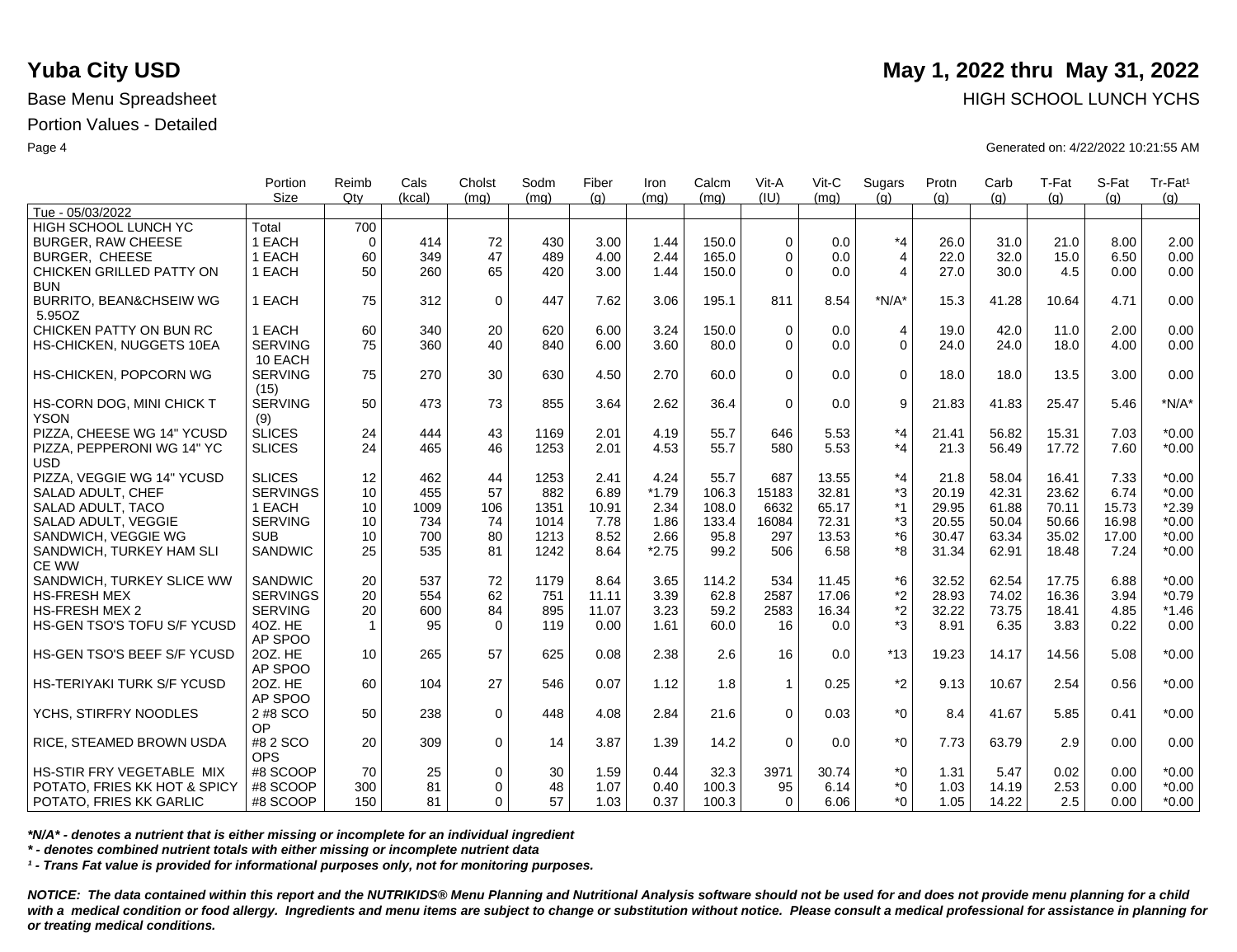|                             | Portion       | Reimb | Cals           | Cholst      | Sodm           | Fiber | Iron    | Calcm | Vit-A    | Vit-C | Sugars         | Protn | Carb   | T-Fat | S-Fat   | Tr-Fat <sup>1</sup> |
|-----------------------------|---------------|-------|----------------|-------------|----------------|-------|---------|-------|----------|-------|----------------|-------|--------|-------|---------|---------------------|
|                             | Size          | Qtv   | (kcal)         | (mq)        | (mq)           | (g)   | (mq)    | (mq)  | (IU)     | (mq)  | (q)            | (q)   | (g)    | (g)   | (q)     | (g)                 |
| Tue - 05/03/2022            |               |       |                |             |                |       |         |       |          |       |                |       |        |       |         |                     |
| POTATO, TATER BARRELS SY    | 10 BARR       | 300   | 170            | $\Omega$    | 360            | 1.00  | 0.36    | 0.0   | $\Omega$ | 3.6   | $\Omega$       | 2.0   | 19.0   | 9.0   | 1.50    | 0.00                |
| <b>SCO</b>                  | <b>ELS</b>    |       |                |             |                |       |         |       |          |       |                |       |        |       |         |                     |
| <b>VEG, CARROTS BABY</b>    | 2.6 OZ.       | 300   | 26             | $\mathbf 0$ | 57             | 1.47  | 0.66    | 22.1  | 10172    | 6.19  | $*N/A*$        | 0.74  | 5.9    | 0.0   | 0.00    | $*N/A*$             |
| <b>KETCHUP, PACKET</b>      | <b>PACKET</b> | 500   | 9              | $\mathbf 0$ | 82             | 0.03  | 0.03    | 1.4   | 47       | 0.37  | $\overline{2}$ | 0.09  | 2.47   | 0.01  | 0.00    | 0.00                |
| MAYONNAISE, PACKET          | Pkt 7g        | 500   | 58             | 3           | 48             | 0.00  | 0.00    | 0.0   | $\Omega$ | 0.0   | $*N/A*$        | 0.0   | 0.64   | 6.43  | 0.96    | 0.00                |
| <b>MUSTARD, PACKET</b>      | Pkt 5g        | 200   | $\overline{4}$ | $\mathbf 0$ | 62             | 0.18  | 0.10    | 4.4   | 8        | 0.16  | $*N/A*$        | 0.22  | 0.43   | 0.17  | 0.01    | 0.00                |
| SAUCE, BBQ PACKET           | <b>PACKET</b> | 50    | 10             | $\mathbf 0$ | 160            | 0.00  | 0.00    | 0.0   | $\Omega$ | 0.0   | $*N/A*$        | 0.0   | 3.0    | 0.0   | 0.00    | $*N/A*$             |
| VEG, LETT SHREDDED          | 2EA #8 S      | 30    | 9              | $\Omega$    |                | 0.67  | 0.24    | 13.3  | 334      | 2.0   | $*N/A*$        | 0.67  | 2.0    | 0.0   | 0.00    | $*N/A*$             |
|                             | COOP          |       |                |             |                |       |         |       |          |       |                |       |        |       |         |                     |
| <b>VEG, TOMATO FRESH</b>    | 4 SLICES      | 30    | 16             | $\mathbf 0$ | $\overline{4}$ | 0.74  | 0.27    | 7.4   | 738      | 11.51 | $*N/A*$        | 0.74  | 3.69   | 0.0   | 0.00    | $*N/A*$             |
| <b>VEG. ONION SLICED</b>    | 2 SLICES      | 30    | 36             | $\pmb{0}$   | 9              | 1.02  | 0.29    | 22.7  |          | 5.44  | $*N/A*$        | 0.91  | 8.56   | 0.09  | 0.00    | 0.00                |
| VEG, JALAPENO PEPPERS       | #30 SCOO      | 10    | 5              | $\mathbf 0$ | 290            | 1.00  | 0.00    | 0.0   | 200      | 0.0   | $*N/A*$        | 0.0   | 1.0    | 0.0   | 0.00    | 0.00                |
| DRESSING, RANCH PACKET 1    | <b>PACKET</b> | 40    | 60             | 5           | 100            | 0.00  | 0.00    | 0.0   | $\Omega$ | 0.0   | $*N/A*$        | 0.0   | 1.0    | 7.0   | 1.00    | 0.00                |
| 2 GRAM                      |               |       |                |             |                |       |         |       |          |       |                |       |        |       |         |                     |
| SALSA, COMMODITY            | OZ.           | 50    | 35             | $\mathbf 0$ | 124            | 3.54  | 0.00    | 0.0   | $\Omega$ | 0.0   | $*N/A*$        | 0.0   | 7.09   | 0.0   | 0.00    | 0.00                |
| FRUIT, APPLE FRESH WHOLE    | EACH          | 200   | 100            | $\pmb{0}$   | $\mathbf 0$    | 4.00  | 0.36    | 20.0  | 100      | 8.4   | 19             | 0.0   | 25.0   | 0.0   | 0.00    | 0.00                |
| FRUIT, BANANAS FRESH        | EACH          | 200   | 105            | $\mathbf 0$ |                | 3.07  | 0.31    | 5.9   | 76       | 10.27 | 14             | 1.29  | 26.95  | 0.39  | 0.13    | 0.00                |
| <b>FRUIT, ORANGES FRESH</b> | EACH (m       | 300   | 69             | $\Omega$    | $\mathfrak{p}$ | 3.39  | 0.15    | 59.4  | 339      | 82.98 | $*N/A*$        | 1.7   | 17.82  | 0.0   | 0.00    | 0.00                |
|                             | edium)        |       |                |             |                |       |         |       |          |       |                |       |        |       |         |                     |
| <b>HS- VEG SIDE SALAD</b>   | 1 CUP         | 600   | 70             | $\mathbf 0$ | 142            | 3.74  | 0.28    | 21.1  | 5767     | 5.26  | *3             | 2.95  | 14.06  | 0.31  | 0.00    | $*0.00$             |
| MILK, NONFAT CHOCOLATE      | <b>CARTON</b> | 500   | 120            | $\sqrt{5}$  | 150            | 0.00  | 0.36    | 300.0 | 500      | 0.0   | 19             | 9.0   | 22.0   | 0.0   | 0.00    | 0.00                |
| MILK, 1% WHITE              | CARTON        | 200   | 130            | 15          | 160            | 0.00  | 0.00    | 400.0 | 500      | 1.2   | 15             | 10.0  | 16.0   | 2.5   | 1.50    | 0.00                |
| Weighted Daily Average      |               |       | 867            | 54          | 1405           | 14.56 | $*4.61$ | 560.7 | 11389    | 63.76 | $*35$          | 37.21 | 121.47 | 27.57 | 6.53    | $*0.10$             |
| % of Calories               |               |       |                |             |                |       |         |       |          |       | *16.0%         | 17.2% | 56.1%  | 28.6% | 6.8%    | $*0.1%$             |
|                             |               |       |                |             |                |       |         |       |          |       |                |       |        |       |         |                     |
| <b>Nutrient Guideline</b>   |               |       | 750-850        |             | 1420           |       |         |       |          |       |                |       |        |       | < 10.00 |                     |

*\*N/A\* - denotes a nutrient that is either missing or incomplete for an individual ingredient*

*\* - denotes combined nutrient totals with either missing or incomplete nutrient data*

*¹ - Trans Fat value is provided for informational purposes only, not for monitoring purposes.*

*NOTICE: The data contained within this report and the NUTRIKIDS® Menu Planning and Nutritional Analysis software should not be used for and does not provide menu planning for a child*  with a medical condition or food allergy. Ingredients and menu items are subject to change or substitution without notice. Please consult a medical professional for assistance in planning for *or treating medical conditions.*

# **Yuba City USD** May 1, 2022 thru May 31, 2022 Base Menu Spreadsheet **HIGH SCHOOL LUNCH YCHS**

Page 5 Generated on: 4/22/2022 10:21:55 AM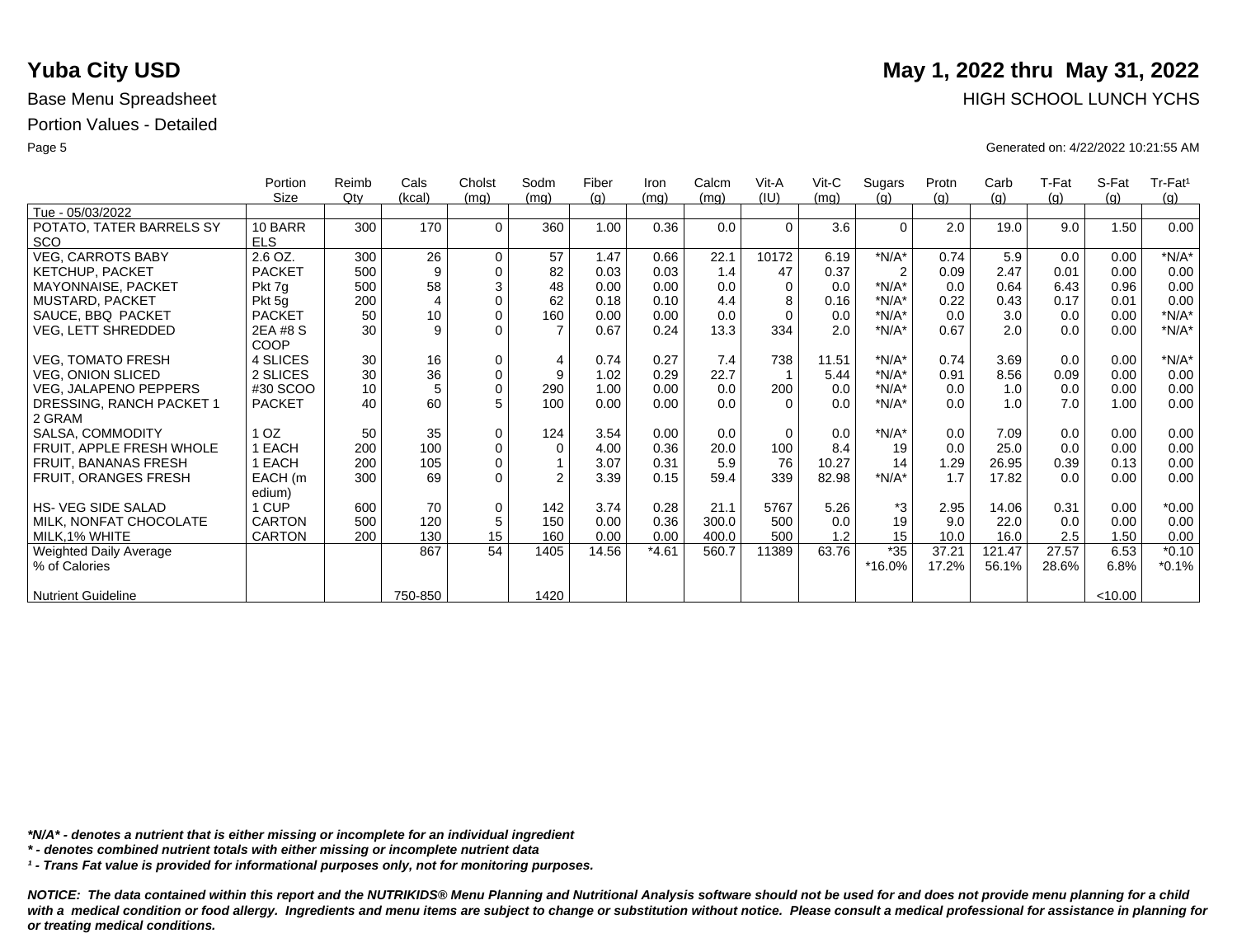|                                    | Portion<br><b>Size</b> | Reimb<br>Qtv    | Cals<br>(kcal) | Cholst<br>(ma) | Sodm<br>(mq) | Fiber<br>(q) | Iron<br>(mq) | Calcm<br>(ma) | Vit-A<br>(IU) | Vit-C<br>(ma) | Sugars<br>(q)  | Protn<br>(q) | Carb<br>(q) | T-Fat<br>(q) | S-Fat<br>(a) | Tr-Fat <sup>1</sup><br>(g) |
|------------------------------------|------------------------|-----------------|----------------|----------------|--------------|--------------|--------------|---------------|---------------|---------------|----------------|--------------|-------------|--------------|--------------|----------------------------|
| Wed - 05/04/2022                   |                        |                 |                |                |              |              |              |               |               |               |                |              |             |              |              |                            |
| HIGH SCHOOL LUNCH YC               | Total                  | 700             |                |                |              |              |              |               |               |               |                |              |             |              |              |                            |
| <b>BURGER, RAW CHEESE</b>          | 1 EACH                 | $\Omega$        | 414            | 72             | 430          | 3.00         | 1.44         | 150.0         | $\Omega$      | 0.0           | $*_{4}$        | 26.0         | 31.0        | 21.0         | 8.00         | 2.00                       |
| <b>BURGER, CHEESE</b>              | 1 EACH                 | 60              | 349            | 47             | 489          | 4.00         | 2.44         | 165.0         | $\Omega$      | 0.0           | $\overline{4}$ | 22.0         | 32.0        | 15.0         | 6.50         | 0.00                       |
| CHICKEN GRILLED PATTY ON           | 1 EACH                 | 50              | 260            | 65             | 420          | 3.00         | 1.44         | 150.0         | $\Omega$      | 0.0           | $\overline{4}$ | 27.0         | 30.0        | 4.5          | 0.00         | 0.00                       |
| <b>BUN</b>                         |                        |                 |                |                |              |              |              |               |               |               |                |              |             |              |              |                            |
| <b>BURRITO, BEAN&amp;CHSEIW WG</b> | 1 EACH                 | 75              | 312            | $\mathbf 0$    | 447          | 7.62         | 3.06         | 195.1         | 811           | 8.54          | $*N/A*$        | 15.3         | 41.28       | 10.64        | 4.71         | 0.00                       |
| 5.95OZ                             |                        |                 |                |                |              |              |              |               |               |               |                |              |             |              |              |                            |
| CHICKEN PATTY ON BUN RC            | 1 EACH                 | 60              | 340            | 20             | 620          | 6.00         | 3.24         | 150.0         | $\Omega$      | 0.0           | $\overline{4}$ | 19.0         | 42.0        | 11.0         | 2.00         | 0.00                       |
| HS-CHICKEN, NUGGETS 10EA           | <b>SERVING</b>         | 75              | 360            | 40             | 840          | 6.00         | 3.60         | 80.0          | $\Omega$      | 0.0           | $\mathbf 0$    | 24.0         | 24.0        | 18.0         | 4.00         | 0.00                       |
|                                    | 10 EACH                |                 |                |                |              |              |              |               |               |               |                |              |             |              |              |                            |
| HS-CHICKEN, POPCORN WG             | <b>SERVING</b>         | 75              | 270            | 30             | 630          | 4.50         | 2.70         | 60.0          | $\Omega$      | 0.0           | $\mathbf 0$    | 18.0         | 18.0        | 13.5         | 3.00         | 0.00                       |
|                                    | (15)                   |                 |                |                |              |              |              |               |               |               |                |              |             |              |              |                            |
| HS-CORN DOG, MINI CHICK T          | <b>SERVING</b>         | 50              | 473            | 73             | 855          | 3.64         | 2.62         | 36.4          | $\Omega$      | 0.0           | 9              | 21.83        | 41.83       | 25.47        | 5.46         | $*N/A*$                    |
| <b>YSON</b>                        | (9)                    |                 |                |                |              |              |              |               |               |               |                |              |             |              |              |                            |
| PIZZA, CHEESE WG 14" YCUSD         | <b>SLICES</b>          | 24              | 444            | 43             | 1169         | 2.01         | 4.19         | 55.7          | 646           | 5.53          | $*_{4}$        | 21.41        | 56.82       | 15.31        | 7.03         | $*0.00$                    |
| PIZZA, PEPPERONI WG 14" YC         | <b>SLICES</b>          | 24              | 465            | 46             | 1253         | 2.01         | 4.53         | 55.7          | 580           | 5.53          | $*_{4}$        | 21.3         | 56.49       | 17.72        | 7.60         | $*0.00$                    |
| <b>USD</b>                         |                        |                 |                |                |              |              |              |               |               |               |                |              |             |              |              |                            |
| PIZZA, VEGGIE WG 14" YCUSD         | <b>SLICES</b>          | 12              | 462            | 44             | 1253         | 2.41         | 4.24         | 55.7          | 687           | 13.55         | $*_{4}$        | 21.8         | 58.04       | 16.41        | 7.33         | $*0.00$                    |
| SALAD ADULT, CHEF                  | <b>SERVINGS</b>        | 10              | 455            | 57             | 882          | 6.89         | $*1.79$      | 106.3         | 15183         | 32.81         | *3             | 20.19        | 42.31       | 23.62        | 6.74         | $*0.00$                    |
| SALAD ADULT, TACO                  | 1 EACH                 | 10              | 1009           | 106            | 1351         | 10.91        | 2.34         | 108.0         | 6632          | 65.17         | $*1$           | 29.95        | 61.88       | 70.11        | 15.73        | $*2.39$                    |
| SALAD ADULT, VEGGIE                | <b>SERVING</b>         | 10              | 734            | 74             | 1014         | 7.78         | 1.86         | 133.4         | 16084         | 72.31         | *3             | 20.55        | 50.04       | 50.66        | 16.98        | $*0.00$                    |
| SANDWICH, VEGGIE WG                | <b>SUB</b>             | 10              | 700            | 80             | 1213         | 8.52         | 2.66         | 95.8          | 297           | 13.53         | $*6$           | 30.47        | 63.34       | 35.02        | 17.00        | $*0.00$                    |
| SANDWICH, TURKEY HAM SLI           | <b>SANDWIC</b>         | 25              | 535            | 81             | 1242         | 8.64         | $*2.75$      | 99.2          | 506           | 6.58          | *8             | 31.34        | 62.91       | 18.48        | 7.24         | $*0.00$                    |
| <b>CE WW</b>                       |                        |                 |                |                |              |              |              |               |               |               |                |              |             |              |              |                            |
| SANDWICH, TURKEY SLICE WW          | SANDWIC                | 20              | 537            | 72             | 1179         | 8.64         | 3.65         | 114.2         | 534           | 11.45         | *6             | 32.52        | 62.54       | 17.75        | 6.88         | $*0.00$                    |
| <b>HS-FRESH MEX</b>                | <b>SERVINGS</b>        | 20              | 554            | 62             | 751          | 11.11        | 3.39         | 62.8          | 2587          | 17.06         | *2             | 28.93        | 74.02       | 16.36        | 3.94         | $*0.79$                    |
| <b>HS-FRESH MEX 2</b>              | <b>SERVING</b>         | 20              | 600            | 84             | 895          | 11.07        | 3.23         | 59.2          | 2583          | 16.34         | *2             | 32.22        | 73.75       | 18.41        | 4.85         | $*1.46$                    |
| HS-ASIAN BEEF S/F YCUSD            | 20Z. HE                | $\mathbf{1}$    | 260            | 57             | 630          | 0.08         | 2.38         | 2.6           | -1            | 0.2           | $*11$          | 19.23        | 13.19       | 14.36        | 5.06         | $*0.00$                    |
|                                    | AP SPOO                |                 |                |                |              |              |              |               |               |               |                |              |             |              |              |                            |
| <b>HS-ASIAN TOFU S/F YCUSD</b>     | 4OZ. HE                | 10 <sup>°</sup> | 90             | $\mathbf 0$    | 124          | 0.00         | 1.61         | 60.0          | 1             | 0.2           | $*1$           | 8.91         | 5.37        | 3.63         | 0.20         | 0.00                       |
|                                    | AP SPOO                |                 |                |                |              |              |              |               |               |               |                |              |             |              |              |                            |
| HS-TERIYAKI TURK S/F YCUSD         | 20Z. HE                | 60              | 104            | 27             | 546          | 0.07         | 1.12         | 1.8           | $\mathbf{1}$  | 0.25          | $*2$           | 9.13         | 10.67       | 2.54         | 0.56         | $*0.00$                    |
|                                    | AP SPOO                |                 |                |                |              |              |              |               |               |               |                |              |             |              |              |                            |
| YCHS, STIRFRY NOODLES              | 2 #8 SCO               | 50              | 238            | $\mathbf 0$    | 448          | 4.08         | 2.84         | 21.6          | $\Omega$      | 0.03          | $*_{0}$        | 8.4          | 41.67       | 5.85         | 0.41         | $*0.00$                    |
|                                    | OP                     |                 |                |                |              |              |              |               |               |               |                |              |             |              |              |                            |
| RICE, STEAMED BROWN USDA           | #8 2 SCO               | 20              | 309            | $\mathbf 0$    | 14           | 3.87         | 1.39         | 14.2          | $\Omega$      | 0.0           | $*_{0}$        | 7.73         | 63.79       | 2.9          | 0.00         | 0.00                       |
|                                    | <b>OPS</b>             |                 |                |                |              |              |              |               |               |               |                |              |             |              |              |                            |
| HS-STIR FRY VEGETABLE MIX          | #8 SCOOP               | 70              | 25             | 0              | 30           | 1.59         | 0.44         | 32.3          | 3971          | 30.74         | *0             | 1.31         | 5.47        | 0.02         | 0.00         | $*0.00$                    |
| POTATO, FRIES KK HOT & SPICY       | #8 SCOOP               | 300             | 81             | $\Omega$       | 48           | 1.07         | 0.40         | 100.3         | 95            | 6.14          | $*0$           | 1.03         | 14.19       | 2.53         | 0.00         | $*0.00$                    |
| POTATO, FRIES KK GARLIC            | #8 SCOOP               | 150             | 81             | $\Omega$       | 57           | 1.03         | 0.37         | 100.3         | $\Omega$      | 6.06          | $*$ $\Omega$   | 1.05         | 14.22       | 2.5          | 0.00         | $*0.00$                    |
|                                    |                        |                 |                |                |              |              |              |               |               |               |                |              |             |              |              |                            |

*\*N/A\* - denotes a nutrient that is either missing or incomplete for an individual ingredient*

*\* - denotes combined nutrient totals with either missing or incomplete nutrient data*

*¹ - Trans Fat value is provided for informational purposes only, not for monitoring purposes.*

*NOTICE: The data contained within this report and the NUTRIKIDS® Menu Planning and Nutritional Analysis software should not be used for and does not provide menu planning for a child*  with a medical condition or food allergy. Ingredients and menu items are subject to change or substitution without notice. Please consult a medical professional for assistance in planning for *or treating medical conditions.*

# **Yuba City USD** May 1, 2022 thru May 31, 2022 Base Menu Spreadsheet **HIGH SCHOOL LUNCH YCHS HIGH SCHOOL LUNCH YCHS**

Page 6 Generated on: 4/22/2022 10:21:55 AM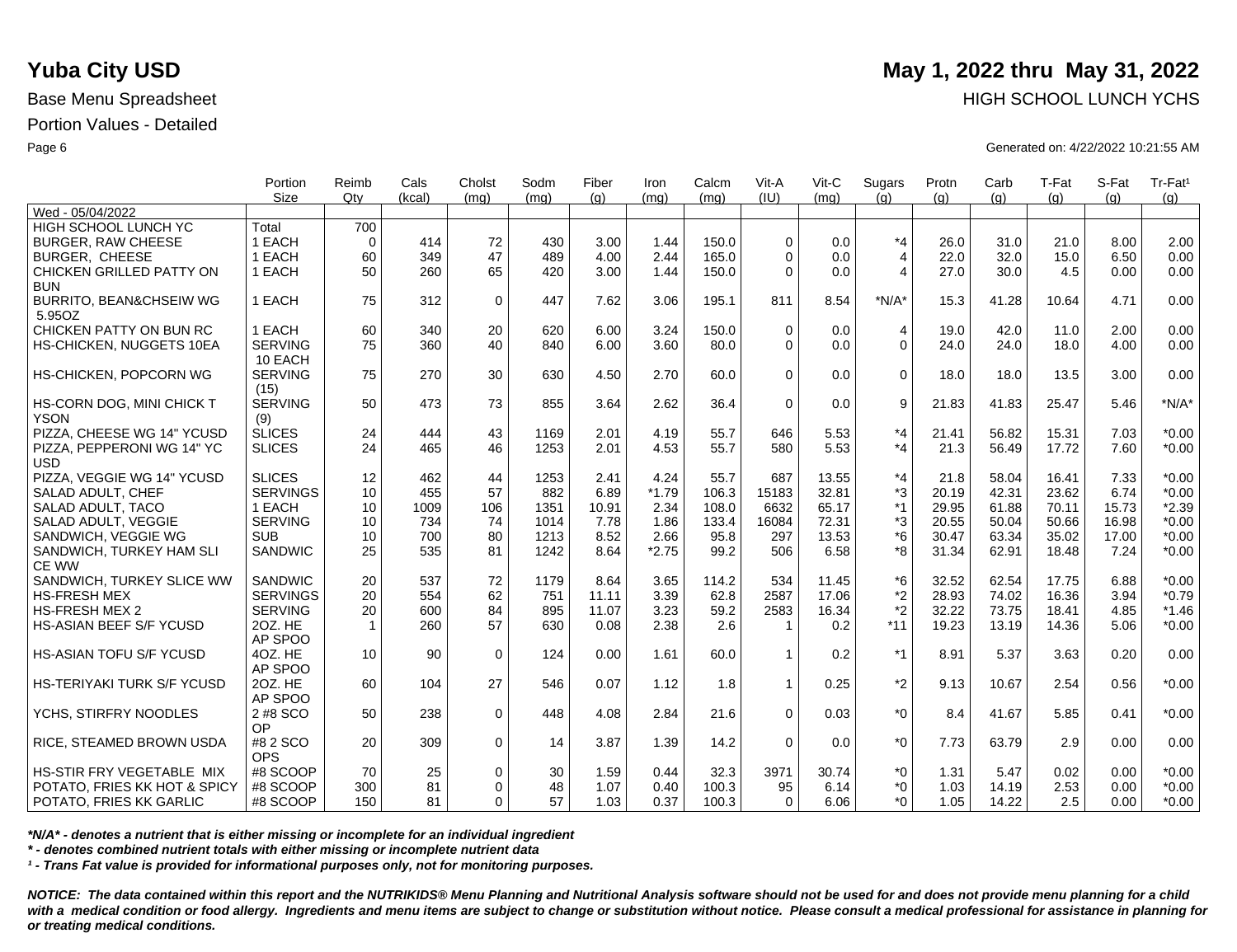|                               | Portion         | Reimb  | Cals           | Cholst      | Sodm           | Fiber | Iron    | Calcm | Vit-A    | $V$ it-C | Sugars         | Protn | Carb   | T-Fat | S-Fat   | Tr-Fat <sup>1</sup> |
|-------------------------------|-----------------|--------|----------------|-------------|----------------|-------|---------|-------|----------|----------|----------------|-------|--------|-------|---------|---------------------|
|                               | Size            | $Q$ ty | (kcal)         | (mq)        | (mq)           | (g)   | (mq)    | (mq)  | (IU)     | (mq)     | (q)            | (g)   | (g)    | (g)   | (q)     | (g)                 |
| Wed - 05/04/2022              |                 |        |                |             |                |       |         |       |          |          |                |       |        |       |         |                     |
| POTATO, TATER BARRELS SY      | 10 BARR         | 300    | 170            | $\Omega$    | 360            | 1.00  | 0.36    | 0.0   | $\Omega$ | 3.6      | $\Omega$       | 2.0   | 19.0   | 9.0   | 1.50    | 0.00                |
| <b>SCO</b>                    | <b>ELS</b>      |        |                |             |                |       |         |       |          |          |                |       |        |       |         |                     |
| <b>VEG, CARROTS BABY</b>      | 2.6 OZ.         | 300    | 26             | $\mathbf 0$ | 57             | 1.47  | 0.66    | 22.1  | 10172    | 6.19     | $*N/A*$        | 0.74  | 5.9    | 0.0   | 0.00    | $*N/A*$             |
| <b>KETCHUP, PACKET</b>        | <b>PACKET</b>   | 500    | 9              | $\mathbf 0$ | 82             | 0.03  | 0.03    | 1.4   | 47       | 0.37     | $\overline{2}$ | 0.09  | 2.47   | 0.01  | 0.00    | 0.00                |
| MAYONNAISE, PACKET            | Pkt 7g          | 500    | 58             | 3           | 48             | 0.00  | 0.00    | 0.0   | $\Omega$ | 0.0      | $*N/A*$        | 0.0   | 0.64   | 6.43  | 0.96    | 0.00                |
| <b>MUSTARD, PACKET</b>        | Pkt 5g          | 200    | $\overline{4}$ | $\Omega$    | 62             | 0.18  | 0.10    | 4.4   | 8        | 0.16     | $*N/A*$        | 0.22  | 0.43   | 0.17  | 0.01    | 0.00                |
| SAUCE, BBQ PACKET             | <b>PACKET</b>   | 50     | 10             | $\mathbf 0$ | 160            | 0.00  | 0.00    | 0.0   | $\Omega$ | 0.0      | $*N/A*$        | 0.0   | 3.0    | 0.0   | 0.00    | $*N/A*$             |
| <b>VEG, LETT SHREDDED</b>     | 2EA #8 S        | 30     | 9              | $\Omega$    | $\overline{7}$ | 0.67  | 0.24    | 13.3  | 334      | 2.0      | $*N/A*$        | 0.67  | 2.0    | 0.0   | 0.00    | $*N/A*$             |
|                               | <b>COOP</b>     |        |                |             |                |       |         |       |          |          |                |       |        |       |         |                     |
| <b>VEG, TOMATO FRESH</b>      | 4 SLICES        | 30     | 16             | $\mathbf 0$ | $\overline{4}$ | 0.74  | 0.27    | 7.4   | 738      | 11.51    | $*N/A*$        | 0.74  | 3.69   | 0.0   | 0.00    | $*N/A*$             |
| <b>VEG, ONION SLICED</b>      | 2 SLICES        | 30     | 36             | $\pmb{0}$   | 9              | 1.02  | 0.29    | 22.7  |          | 5.44     | $*N/A*$        | 0.91  | 8.56   | 0.09  | 0.00    | 0.00                |
| <b>VEG, JALAPENO PEPPERS</b>  | #30 SCOO        | 10     | 5              | $\mathbf 0$ | 290            | 1.00  | 0.00    | 0.0   | 200      | 0.0      | $*N/A*$        | 0.0   | 1.0    | 0.0   | 0.00    | 0.00                |
| DRESSING, RANCH PACKET 1      | <b>PACKET</b>   | 40     | 60             | 5           | 100            | 0.00  | 0.00    | 0.0   | $\Omega$ | 0.0      | $*N/A*$        | 0.0   | 1.0    | 7.0   | 1.00    | 0.00                |
| 2 GRAM                        |                 |        |                |             |                |       |         |       |          |          |                |       |        |       |         |                     |
|                               |                 |        |                |             |                |       |         |       |          |          |                |       |        |       |         |                     |
| SALSA, COMMODITY              | 1 <sub>OZ</sub> | 50     | 35             | $\mathbf 0$ | 124            | 3.54  | 0.00    | 0.0   | $\Omega$ | 0.0      | $*N/A*$        | 0.0   | 7.09   | 0.0   | 0.00    | 0.00                |
| FRUIT, APPLE FRESH WHOLE      | EACH            | 200    | 100            | $\mathbf 0$ | $\Omega$       | 4.00  | 0.36    | 20.0  | 100      | 8.4      | 19             | 0.0   | 25.0   | 0.0   | 0.00    | 0.00                |
| FRUIT, BANANAS FRESH          | EACH            | 200    | 105            | $\mathbf 0$ |                | 3.07  | 0.31    | 5.9   | 76       | 10.27    | 14             | 1.29  | 26.95  | 0.39  | 0.13    | 0.00                |
| FRUIT, ORANGES FRESH          | EACH (m         | 300    | 69             | $\Omega$    | $\mathfrak{D}$ | 3.39  | 0.15    | 59.4  | 339      | 82.98    | $*N/A*$        | 1.7   | 17.82  | 0.0   | 0.00    | 0.00                |
|                               | edium)          |        |                |             |                |       |         |       |          |          |                |       |        |       |         |                     |
| <b>HS- VEG SIDE SALAD</b>     | 1 CUP           | 600    | 70             | $\mathbf 0$ | 142            | 3.74  | 0.28    | 21.1  | 5767     | 5.26     | *3             | 2.95  | 14.06  | 0.31  | 0.00    | $*0.00$             |
| MILK, NONFAT CHOCOLATE        | <b>CARTON</b>   | 500    | 120            | 5           | 150            | 0.00  | 0.36    | 300.0 | 500      | 0.0      | 19             | 9.0   | 22.0   | 0.0   | 0.00    | 0.00                |
| MILK, 1% WHITE                | <b>CARTON</b>   | 200    | 130            | 15          | 160            | 0.00  | 0.00    | 400.0 | 500      | 1.2      | 15             | 10.0  | 16.0   | 2.5   | 1.50    | 0.00                |
| <b>Weighted Daily Average</b> |                 |        | 864            | 53          | 1399           | 14.55 | $*4.60$ | 561.4 | 11388    | 63.76    | $*35$          | 37.08 | 121.35 | 27.43 | 6.46    | $*0.10$             |
| % of Calories                 |                 |        |                |             |                |       |         |       |          |          | *16.0%         | 17.2% | 56.2%  | 28.6% | 6.7%    | $*0.1%$             |
|                               |                 |        |                |             |                |       |         |       |          |          |                |       |        |       |         |                     |
| <b>Nutrient Guideline</b>     |                 |        | 750-850        |             | 1420           |       |         |       |          |          |                |       |        |       | < 10.00 |                     |

*\*N/A\* - denotes a nutrient that is either missing or incomplete for an individual ingredient*

*\* - denotes combined nutrient totals with either missing or incomplete nutrient data*

*¹ - Trans Fat value is provided for informational purposes only, not for monitoring purposes.*

*NOTICE: The data contained within this report and the NUTRIKIDS® Menu Planning and Nutritional Analysis software should not be used for and does not provide menu planning for a child*  with a medical condition or food allergy. Ingredients and menu items are subject to change or substitution without notice. Please consult a medical professional for assistance in planning for *or treating medical conditions.*

# **Yuba City USD** May 1, 2022 thru May 31, 2022 Base Menu Spreadsheet **HIGH SCHOOL LUNCH YCHS**

Page 7 Generated on: 4/22/2022 10:21:55 AM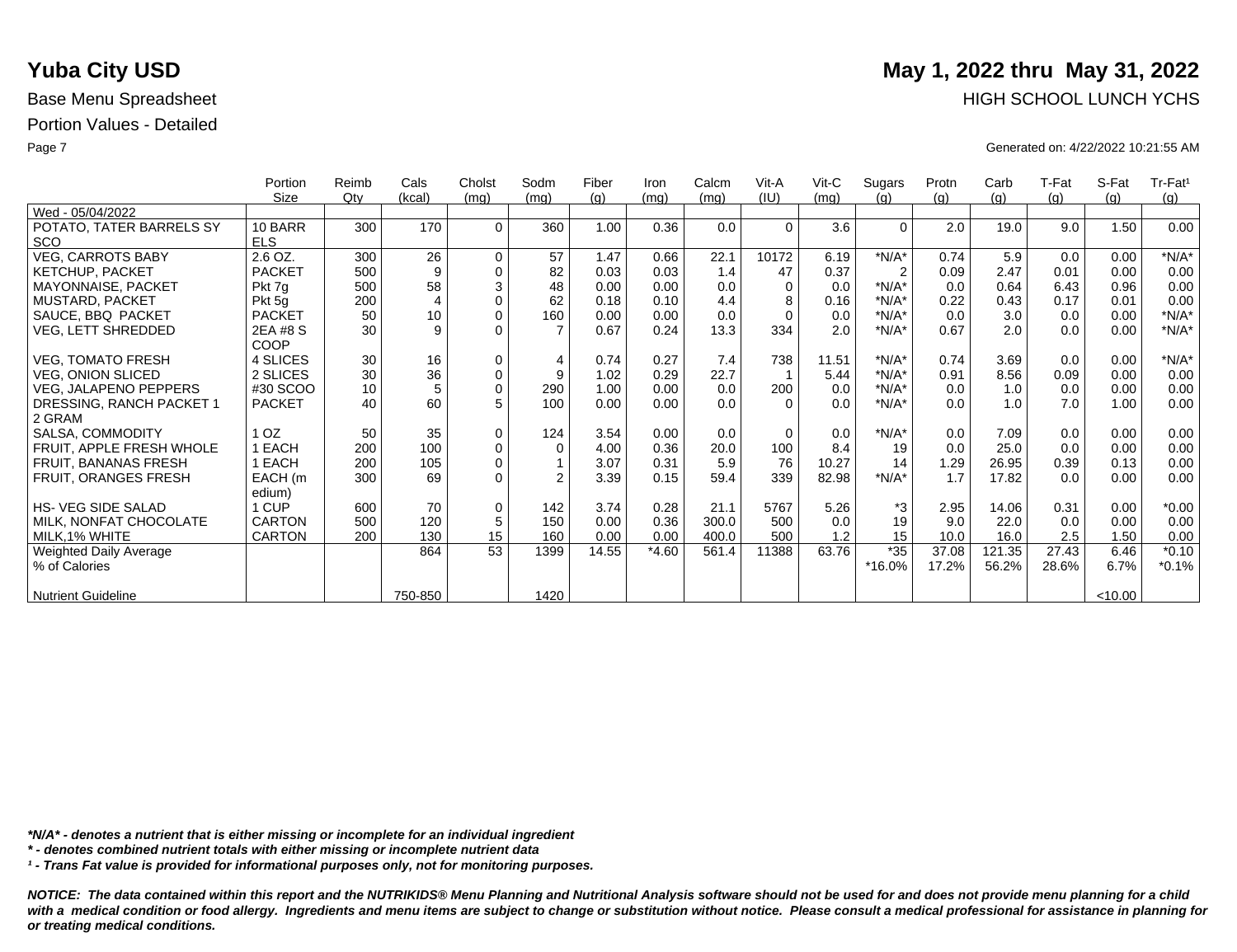|                                    | Portion<br><b>Size</b> | Reimb<br>Qtv    | Cals<br>(kcal) | Cholst<br>(ma) | Sodm<br>(mq) | Fiber<br>(q) | Iron<br>(mq) | Calcm<br>(mq) | Vit-A<br>(IU) | Vit-C<br>(ma) | Sugars<br>(q)  | Protn<br>(q) | Carb<br>(q) | T-Fat<br>(q) | S-Fat<br>(a) | Tr-Fat <sup>1</sup><br>(g) |
|------------------------------------|------------------------|-----------------|----------------|----------------|--------------|--------------|--------------|---------------|---------------|---------------|----------------|--------------|-------------|--------------|--------------|----------------------------|
| Thu - 05/05/2022                   |                        |                 |                |                |              |              |              |               |               |               |                |              |             |              |              |                            |
| HIGH SCHOOL LUNCH YC               | Total                  | 700             |                |                |              |              |              |               |               |               |                |              |             |              |              |                            |
| <b>BURGER, RAW CHEESE</b>          | 1 EACH                 | $\Omega$        | 414            | 72             | 430          | 3.00         | 1.44         | 150.0         | $\Omega$      | 0.0           | $*_{4}$        | 26.0         | 31.0        | 21.0         | 8.00         | 2.00                       |
| <b>BURGER, CHEESE</b>              | 1 EACH                 | 60              | 349            | 47             | 489          | 4.00         | 2.44         | 165.0         | $\Omega$      | 0.0           | $\overline{4}$ | 22.0         | 32.0        | 15.0         | 6.50         | 0.00                       |
| CHICKEN GRILLED PATTY ON           | 1 EACH                 | 50              | 260            | 65             | 420          | 3.00         | 1.44         | 150.0         | $\Omega$      | 0.0           | $\overline{4}$ | 27.0         | 30.0        | 4.5          | 0.00         | 0.00                       |
| <b>BUN</b>                         |                        |                 |                |                |              |              |              |               |               |               |                |              |             |              |              |                            |
| <b>BURRITO, BEAN&amp;CHSEIW WG</b> | 1 EACH                 | 75              | 312            | $\mathbf 0$    | 447          | 7.62         | 3.06         | 195.1         | 811           | 8.54          | $*N/A*$        | 15.3         | 41.28       | 10.64        | 4.71         | 0.00                       |
| 5.95OZ                             |                        |                 |                |                |              |              |              |               |               |               |                |              |             |              |              |                            |
| CHICKEN PATTY ON BUN RC            | 1 EACH                 | 60              | 340            | 20             | 620          | 6.00         | 3.24         | 150.0         | $\Omega$      | 0.0           | $\overline{4}$ | 19.0         | 42.0        | 11.0         | 2.00         | 0.00                       |
| HS-CHICKEN, NUGGETS 10EA           | <b>SERVING</b>         | 75              | 360            | 40             | 840          | 6.00         | 3.60         | 80.0          | $\Omega$      | 0.0           | $\mathbf 0$    | 24.0         | 24.0        | 18.0         | 4.00         | 0.00                       |
|                                    | 10 EACH                |                 |                |                |              |              |              |               |               |               |                |              |             |              |              |                            |
| HS-CHICKEN, POPCORN WG             | <b>SERVING</b>         | 75              | 270            | 30             | 630          | 4.50         | 2.70         | 60.0          | $\Omega$      | 0.0           | $\mathbf 0$    | 18.0         | 18.0        | 13.5         | 3.00         | 0.00                       |
|                                    | (15)                   |                 |                |                |              |              |              |               |               |               |                |              |             |              |              |                            |
| HS-CORN DOG, MINI CHICK T          | <b>SERVING</b>         | 50              | 473            | 73             | 855          | 3.64         | 2.62         | 36.4          | $\Omega$      | 0.0           | 9              | 21.83        | 41.83       | 25.47        | 5.46         | $*N/A*$                    |
| <b>YSON</b>                        | (9)                    |                 |                |                |              |              |              |               |               |               |                |              |             |              |              |                            |
| PIZZA, CHEESE WG 14" YCUSD         | <b>SLICES</b>          | 24              | 444            | 43             | 1169         | 2.01         | 4.19         | 55.7          | 646           | 5.53          | $*_{4}$        | 21.41        | 56.82       | 15.31        | 7.03         | $*0.00$                    |
| PIZZA, PEPPERONI WG 14" YC         | <b>SLICES</b>          | 24              | 465            | 46             | 1253         | 2.01         | 4.53         | 55.7          | 580           | 5.53          | $*_{4}$        | 21.3         | 56.49       | 17.72        | 7.60         | $*0.00$                    |
| <b>USD</b>                         |                        |                 |                |                |              |              |              |               |               |               |                |              |             |              |              |                            |
| PIZZA, VEGGIE WG 14" YCUSD         | <b>SLICES</b>          | 12              | 462            | 44             | 1253         | 2.41         | 4.24         | 55.7          | 687           | 13.55         | $*_{4}$        | 21.8         | 58.04       | 16.41        | 7.33         | $*0.00$                    |
| SALAD ADULT, CHEF                  | <b>SERVINGS</b>        | 10              | 455            | 57             | 882          | 6.89         | $*1.79$      | 106.3         | 15183         | 32.81         | *3             | 20.19        | 42.31       | 23.62        | 6.74         | $*0.00$                    |
| SALAD ADULT, TACO                  | 1 EACH                 | 10              | 1009           | 106            | 1351         | 10.91        | 2.34         | 108.0         | 6632          | 65.17         | $*1$           | 29.95        | 61.88       | 70.11        | 15.73        | $*2.39$                    |
| SALAD ADULT, VEGGIE                | <b>SERVING</b>         | 10              | 734            | 74             | 1014         | 7.78         | 1.86         | 133.4         | 16084         | 72.31         | *3             | 20.55        | 50.04       | 50.66        | 16.98        | $*0.00$                    |
| SANDWICH, VEGGIE WG                | <b>SUB</b>             | 10              | 700            | 80             | 1213         | 8.52         | 2.66         | 95.8          | 297           | 13.53         | $*6$           | 30.47        | 63.34       | 35.02        | 17.00        | $*0.00$                    |
| SANDWICH, TURKEY HAM SLI           | <b>SANDWIC</b>         | 25              | 535            | 81             | 1242         | 8.64         | $*2.75$      | 99.2          | 506           | 6.58          | *8             | 31.34        | 62.91       | 18.48        | 7.24         | $*0.00$                    |
| <b>CE WW</b>                       |                        |                 |                |                |              |              |              |               |               |               |                |              |             |              |              |                            |
| SANDWICH, TURKEY SLICE WW          | SANDWIC                | 20              | 537            | 72             | 1179         | 8.64         | 3.65         | 114.2         | 534           | 11.45         | *6             | 32.52        | 62.54       | 17.75        | 6.88         | $*0.00$                    |
| <b>HS-FRESH MEX</b>                | <b>SERVINGS</b>        | 20              | 554            | 62             | 751          | 11.11        | 3.39         | 62.8          | 2587          | 17.06         | *2             | 28.93        | 74.02       | 16.36        | 3.94         | $*0.79$                    |
| <b>HS-FRESH MEX 2</b>              | <b>SERVING</b>         | 20              | 600            | 84             | 895          | 11.07        | 3.23         | 59.2          | 2583          | 16.34         | $*2$           | 32.22        | 73.75       | 18.41        | 4.85         | $*1.46$                    |
| HS-SWEET CHILI PORK S/F YC         | 20Z. HE                | $\Omega$        | 123            | 35             | 264          | 0.08         | 0.45         | 8.2           | 28            | 0.65          | $*2$           | 11.84        | 7.37        | 4.6          | 1.40         | $*0.00$                    |
| <b>USD</b>                         | AP SPOO                |                 |                |                |              |              |              |               |               |               |                |              |             |              |              |                            |
| HS-SWEET CHILI TOFU S/F YC         | 4OZ. HE                | 10 <sup>°</sup> | 92             | $\mathbf 0$    | 142          | 0.00         | 1.61         | 59.8          | 24            | 0.0           | $*2$           | 8.91         | 5.75        | 3.63         | 0.20         | 0.00                       |
| <b>USD</b>                         | AP SPOO                |                 |                |                |              |              |              |               |               |               |                |              |             |              |              |                            |
| <b>HS-TERIYAKI TURK S/F YCUSD</b>  | 20Z. HE                | 60              | 104            | 27             | 546          | 0.07         | 1.12         | 1.8           | $\mathbf{1}$  | 0.25          | $*2$           | 9.13         | 10.67       | 2.54         | 0.56         | $*0.00$                    |
|                                    | AP SPOO                |                 |                |                |              |              |              |               |               |               |                |              |             |              |              |                            |
| YCHS, STIRFRY NOODLES              | 2 #8 SCO               | 50              | 238            | $\mathbf 0$    | 448          | 4.08         | 2.84         | 21.6          | $\Omega$      | 0.03          | $*_{0}$        | 8.4          | 41.67       | 5.85         | 0.41         | $*0.00$                    |
|                                    | OP                     |                 |                |                |              |              |              |               |               |               |                |              |             |              |              |                            |
| RICE, STEAMED BROWN USDA           | #8 2 SCO               | 20              | 309            | $\mathbf 0$    | 14           | 3.87         | 1.39         | 14.2          | $\Omega$      | 0.0           | $*_{0}$        | 7.73         | 63.79       | 2.9          | 0.00         | 0.00                       |
|                                    | <b>OPS</b>             |                 |                |                |              |              |              |               |               |               |                |              |             |              |              |                            |
| HS-STIR FRY VEGETABLE MIX          | #8 SCOOP               | 70              | 25             | 0              | 30           | 1.59         | 0.44         | 32.3          | 3971          | 30.74         | *0             | 1.31         | 5.47        | 0.02         | 0.00         | $*0.00$                    |
| POTATO, FRIES KK HOT & SPICY       | #8 SCOOP               | 300             | 81             | $\Omega$       | 48           | 1.07         | 0.40         | 100.3         | 95            | 6.14          | $*0$           | 1.03         | 14.19       | 2.53         | 0.00         | $*0.00$                    |
| POTATO, FRIES KK GARLIC            | #8 SCOOP               | 150             | 81             | $\Omega$       | 57           | 1.03         | 0.37         | 100.3         | $\Omega$      | 6.06          | $*_{0}$        | 1.05         | 14.22       | 2.5          | 0.00         | $*0.00$                    |

*\*N/A\* - denotes a nutrient that is either missing or incomplete for an individual ingredient*

*\* - denotes combined nutrient totals with either missing or incomplete nutrient data*

*¹ - Trans Fat value is provided for informational purposes only, not for monitoring purposes.*

*NOTICE: The data contained within this report and the NUTRIKIDS® Menu Planning and Nutritional Analysis software should not be used for and does not provide menu planning for a child*  with a medical condition or food allergy. Ingredients and menu items are subject to change or substitution without notice. Please consult a medical professional for assistance in planning for *or treating medical conditions.*

# **Yuba City USD** May 1, 2022 thru May 31, 2022 Base Menu Spreadsheet **HIGH SCHOOL LUNCH YCHS HIGH SCHOOL LUNCH YCHS**

Page 8 Generated on: 4/22/2022 10:21:55 AM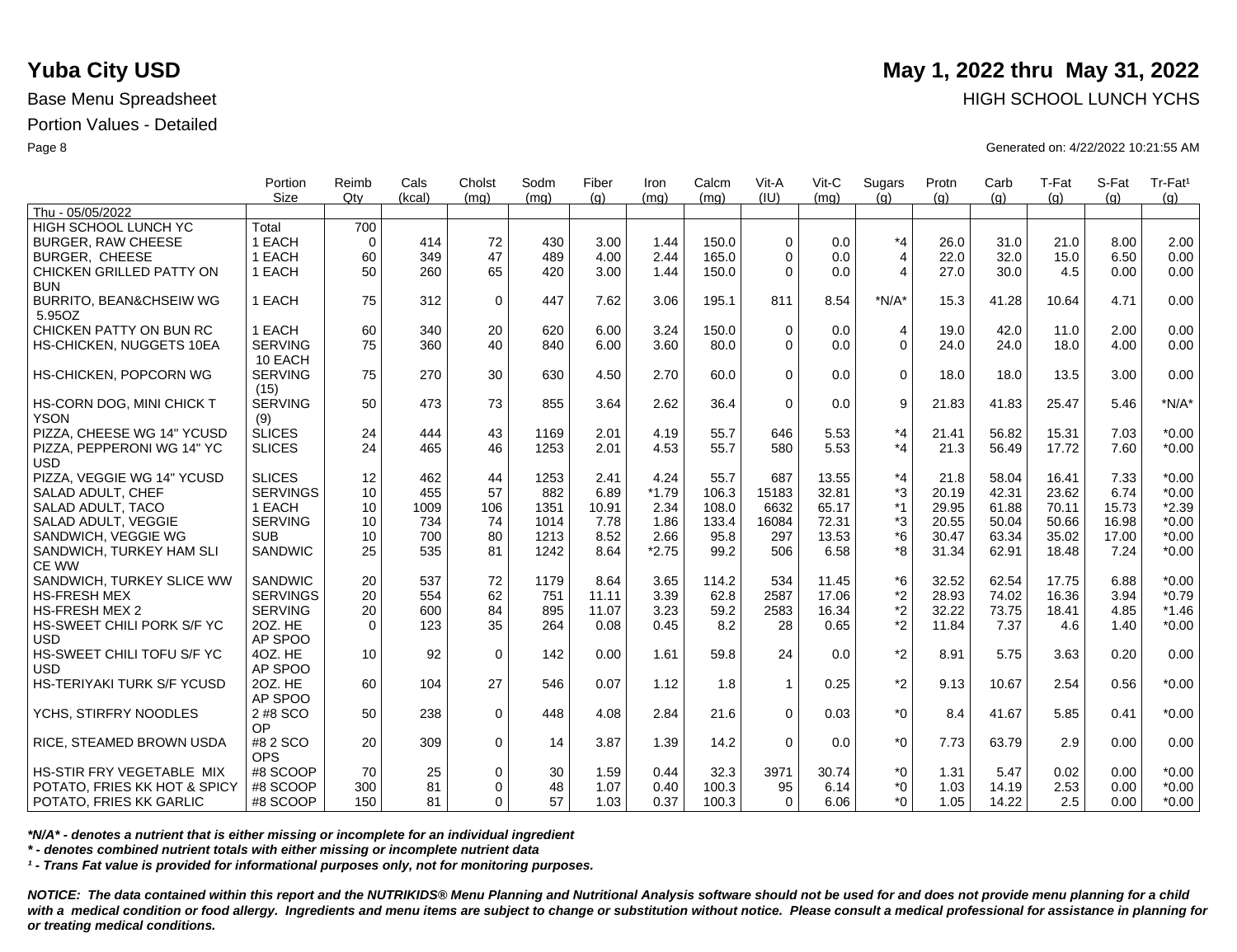|                           | Portion       | Reimb | Cals           | Cholst      | Sodm           | Fiber | Iron    | Calcm | Vit-A    | $V$ it-C | Sugars         | Protn | Carb   | T-Fat | S-Fat   | $Tr-Fat1$ |
|---------------------------|---------------|-------|----------------|-------------|----------------|-------|---------|-------|----------|----------|----------------|-------|--------|-------|---------|-----------|
|                           | Size          | Qty   | (kcal)         | (mq)        | (mq)           | (q)   | (mq)    | (mq)  | (IU)     | (mq)     | (q)            | (q)   | (g)    | (g)   | (q)     | (g)       |
| Thu - 05/05/2022          |               |       |                |             |                |       |         |       |          |          |                |       |        |       |         |           |
| POTATO, TATER BARRELS SY  | 10 BARR       | 300   | 170            | $\Omega$    | 360            | 1.00  | 0.36    | 0.0   | $\Omega$ | 3.6      | $\Omega$       | 2.0   | 19.0   | 9.0   | 1.50    | 0.00      |
| <b>SCO</b>                | <b>ELS</b>    |       |                |             |                |       |         |       |          |          |                |       |        |       |         |           |
| <b>VEG, CARROTS BABY</b>  | 2.6 OZ.       | 300   | 26             | $\mathbf 0$ | 57             | 1.47  | 0.66    | 22.1  | 10172    | 6.19     | $*N/A*$        | 0.74  | 5.9    | 0.0   | 0.00    | $*N/A*$   |
| <b>KETCHUP, PACKET</b>    | <b>PACKET</b> | 500   | 9              | $\mathbf 0$ | 82             | 0.03  | 0.03    | 1.4   | 47       | 0.37     | $\overline{2}$ | 0.09  | 2.47   | 0.01  | 0.00    | 0.00      |
| MAYONNAISE, PACKET        | Pkt 7g        | 500   | 58             | $\sqrt{3}$  | 48             | 0.00  | 0.00    | 0.0   | $\Omega$ | 0.0      | $*N/A*$        | 0.0   | 0.64   | 6.43  | 0.96    | 0.00      |
| MUSTARD, PACKET           | Pkt 5g        | 200   | $\overline{4}$ | $\mathbf 0$ | 62             | 0.18  | 0.10    | 4.4   | 8        | 0.16     | $*N/A*$        | 0.22  | 0.43   | 0.17  | 0.01    | 0.00      |
| SAUCE, BBQ PACKET         | <b>PACKET</b> | 50    | 10             | $\mathbf 0$ | 160            | 0.00  | 0.00    | 0.0   | $\Omega$ | 0.0      | $*N/A*$        | 0.0   | 3.0    | 0.0   | 0.00    | $*N/A*$   |
| VEG, LETT SHREDDED        | 2EA #8 S      | 30    | 9              | $\Omega$    |                | 0.67  | 0.24    | 13.3  | 334      | 2.0      | $*N/A*$        | 0.67  | 2.0    | 0.0   | 0.00    | $*N/A*$   |
|                           | COOP          |       |                |             |                |       |         |       |          |          |                |       |        |       |         |           |
| <b>VEG, TOMATO FRESH</b>  | 4 SLICES      | 30    | 16             | $\mathbf 0$ | $\overline{4}$ | 0.74  | 0.27    | 7.4   | 738      | 11.51    | $*N/A*$        | 0.74  | 3.69   | 0.0   | 0.00    | $*N/A*$   |
| <b>VEG, ONION SLICED</b>  | 2 SLICES      | 30    | 36             | $\pmb{0}$   | 9              | 1.02  | 0.29    | 22.7  |          | 5.44     | $*N/A*$        | 0.91  | 8.56   | 0.09  | 0.00    | 0.00      |
| VEG, JALAPENO PEPPERS     | #30 SCOO      | 10    | 5              | $\pmb{0}$   | 290            | 1.00  | 0.00    | 0.0   | 200      | 0.0      | $*N/A*$        | 0.0   | 1.0    | 0.0   | 0.00    | 0.00      |
| DRESSING, RANCH PACKET 1  | <b>PACKET</b> | 40    | 60             | 5           | 100            | 0.00  | 0.00    | 0.0   | $\Omega$ | 0.0      | $*N/A*$        | 0.0   | 1.0    | 7.0   | 1.00    | 0.00      |
| 2 GRAM                    |               |       |                |             |                |       |         |       |          |          |                |       |        |       |         |           |
| SALSA, COMMODITY          | OZ.           | 50    | 35             | $\mathbf 0$ | 124            | 3.54  | 0.00    | 0.0   | $\Omega$ | 0.0      | $*N/A*$        | 0.0   | 7.09   | 0.0   | 0.00    | 0.00      |
| FRUIT, APPLE FRESH WHOLE  | EACH          | 200   | 100            | $\pmb{0}$   | $\Omega$       | 4.00  | 0.36    | 20.0  | 100      | 8.4      | 19             | 0.0   | 25.0   | 0.0   | 0.00    | 0.00      |
| FRUIT, BANANAS FRESH      | EACH          | 200   | 105            | $\mathbf 0$ |                | 3.07  | 0.31    | 5.9   | 76       | 10.27    | 14             | 1.29  | 26.95  | 0.39  | 0.13    | 0.00      |
| FRUIT, ORANGES FRESH      | EACH (m       | 300   | 69             | $\Omega$    | $\mathfrak{p}$ | 3.39  | 0.15    | 59.4  | 339      | 82.98    | $*N/A*$        | 1.7   | 17.82  | 0.0   | 0.00    | 0.00      |
|                           | edium)        |       |                |             |                |       |         |       |          |          |                |       |        |       |         |           |
| <b>HS-VEG SIDE SALAD</b>  | 1 CUP         | 600   | 70             | $\mathbf 0$ | 142            | 3.74  | 0.28    | 21.1  | 5767     | 5.26     | *3             | 2.95  | 14.06  | 0.31  | 0.00    | $*0.00$   |
| MILK, NONFAT CHOCOLATE    | <b>CARTON</b> | 500   | 120            | $\sqrt{5}$  | 150            | 0.00  | 0.36    | 300.0 | 500      | 0.0      | 19             | 9.0   | 22.0   | 0.0   | 0.00    | 0.00      |
| MILK, 1% WHITE            | <b>CARTON</b> | 200   | 130            | 15          | 160            | 0.00  | 0.00    | 400.0 | 500      | 1.2      | 15             | 10.0  | 16.0   | 2.5   | 1.50    | 0.00      |
| Weighted Daily Average    |               |       | 864            | 53          | 1398           | 14.55 | $*4.60$ | 561.4 | 11389    | 63.76    | $*35$          | 37.05 | 121.34 | 27.41 | 6.46    | $*0.10$   |
| % of Calories             |               |       |                |             |                |       |         |       |          |          | *16.0%         | 17.2% | 56.2%  | 28.6% | 6.7%    | $*0.1%$   |
|                           |               |       |                |             |                |       |         |       |          |          |                |       |        |       |         |           |
| <b>Nutrient Guideline</b> |               |       | 750-850        |             | 1420           |       |         |       |          |          |                |       |        |       | < 10.00 |           |

*\*N/A\* - denotes a nutrient that is either missing or incomplete for an individual ingredient*

*\* - denotes combined nutrient totals with either missing or incomplete nutrient data*

*¹ - Trans Fat value is provided for informational purposes only, not for monitoring purposes.*

*NOTICE: The data contained within this report and the NUTRIKIDS® Menu Planning and Nutritional Analysis software should not be used for and does not provide menu planning for a child*  with a medical condition or food allergy. Ingredients and menu items are subject to change or substitution without notice. Please consult a medical professional for assistance in planning for *or treating medical conditions.*

# **Yuba City USD** May 1, 2022 thru May 31, 2022 Base Menu Spreadsheet **HIGH SCHOOL LUNCH YCHS**

Page 9 Generated on: 4/22/2022 10:21:55 AM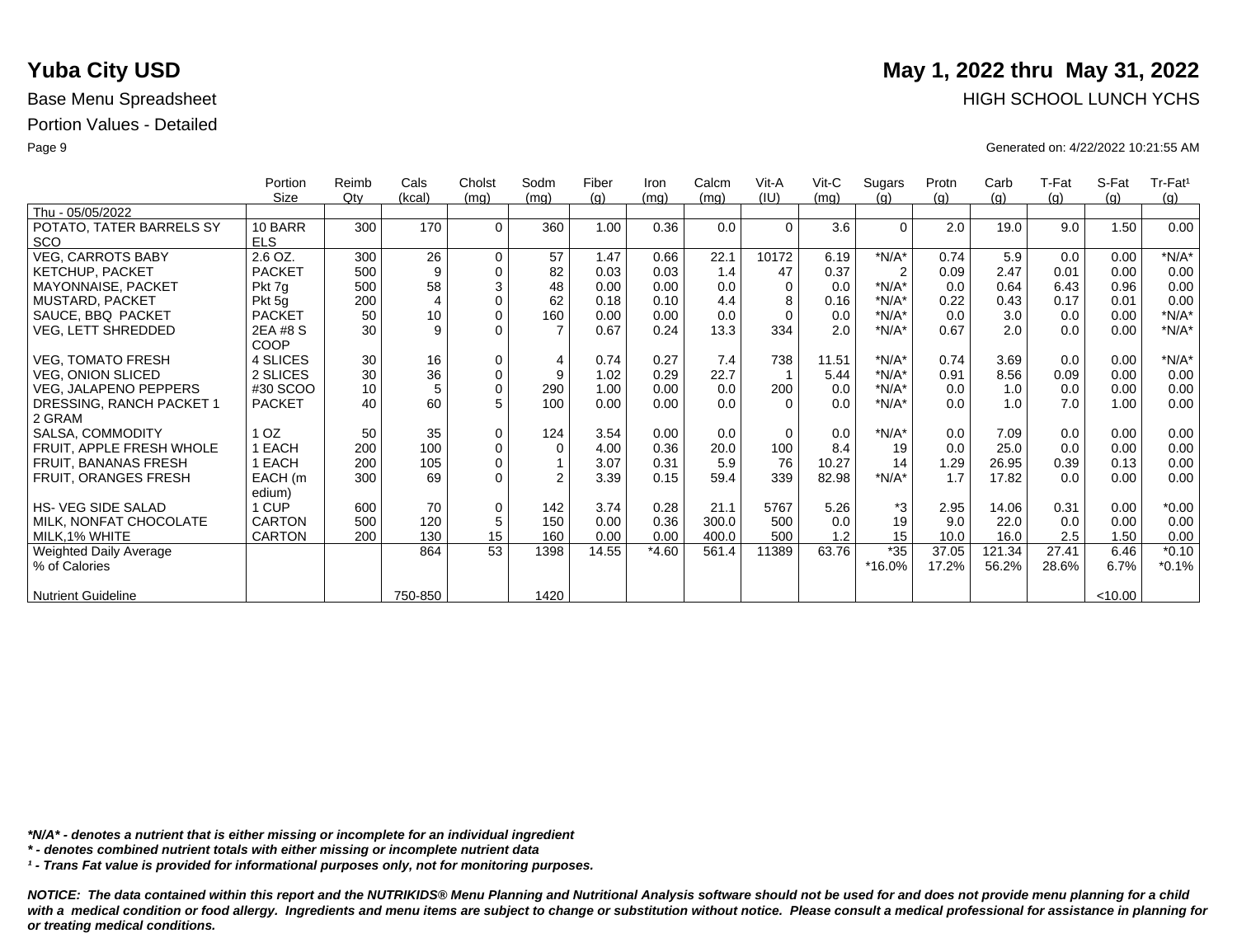|                                    | Portion<br><b>Size</b> | Reimb<br>Qtv | Cals   | Cholst<br>(ma) | Sodm | Fiber | Iron    | Calcm<br>(ma) | Vit-A<br>(IU) | Vit-C<br>(mq) | Sugars<br>(q)  | Protn | Carb  | T-Fat | S-Fat | Tr-Fat <sup>1</sup> |
|------------------------------------|------------------------|--------------|--------|----------------|------|-------|---------|---------------|---------------|---------------|----------------|-------|-------|-------|-------|---------------------|
| Fri - 05/06/2022                   |                        |              | (kcal) |                | (mq) | (q)   | (ma)    |               |               |               |                | (q)   | (q)   | (q)   | (q)   | (q)                 |
| HIGH SCHOOL LUNCH YC               | Total                  | 700          |        |                |      |       |         |               |               |               |                |       |       |       |       |                     |
| <b>BURGER, RAW CHEESE</b>          | 1 EACH                 | $\Omega$     | 414    | 72             | 430  | 3.00  | 1.44    | 150.0         | $\Omega$      | 0.0           | $*_{4}$        | 26.0  | 31.0  | 21.0  | 8.00  | 2.00                |
| <b>BURGER, CHEESE</b>              | 1 EACH                 | 60           | 349    | 47             | 489  | 4.00  | 2.44    | 165.0         | $\Omega$      | 0.0           | $\overline{4}$ | 22.0  | 32.0  | 15.0  | 6.50  | 0.00                |
| CHICKEN GRILLED PATTY ON           | 1 EACH                 | 50           | 260    | 65             | 420  | 3.00  | 1.44    | 150.0         | $\Omega$      | 0.0           | $\overline{4}$ | 27.0  | 30.0  | 4.5   | 0.00  | 0.00                |
| <b>BUN</b>                         |                        |              |        |                |      |       |         |               |               |               |                |       |       |       |       |                     |
| <b>BURRITO, BEAN&amp;CHSEIW WG</b> | 1 EACH                 | 75           | 312    | $\mathbf 0$    | 447  | 7.62  | 3.06    | 195.1         | 811           | 8.54          | $*N/A*$        | 15.3  | 41.28 | 10.64 | 4.71  | 0.00                |
| 5.95OZ                             |                        |              |        |                |      |       |         |               |               |               |                |       |       |       |       |                     |
| CHICKEN PATTY ON BUN RC            | 1 EACH                 | 60           | 340    | 20             | 620  | 6.00  | 3.24    | 150.0         | $\Omega$      | 0.0           | $\overline{4}$ | 19.0  | 42.0  | 11.0  | 2.00  | 0.00                |
| HS-CHICKEN, NUGGETS 10EA           | <b>SERVING</b>         | 75           | 360    | 40             | 840  | 6.00  | 3.60    | 80.0          | $\Omega$      | 0.0           | $\overline{0}$ | 24.0  | 24.0  | 18.0  | 4.00  | 0.00                |
|                                    | 10 EACH                |              |        |                |      |       |         |               |               |               |                |       |       |       |       |                     |
| HS-CHICKEN, POPCORN WG             | <b>SERVING</b>         | 75           | 270    | 30             | 630  | 4.50  | 2.70    | 60.0          | $\Omega$      | 0.0           | $\mathbf 0$    | 18.0  | 18.0  | 13.5  | 3.00  | 0.00                |
|                                    | (15)                   |              |        |                |      |       |         |               |               |               |                |       |       |       |       |                     |
| HS-CORN DOG, MINI CHICK T          | <b>SERVING</b>         | 50           | 473    | 73             | 855  | 3.64  | 2.62    | 36.4          | $\mathbf 0$   | 0.0           | 9              | 21.83 | 41.83 | 25.47 | 5.46  | $*N/A*$             |
| <b>YSON</b>                        | (9)                    |              |        |                |      |       |         |               |               |               |                |       |       |       |       |                     |
| PIZZA, CHEESE WG 14" YCUSD         | <b>SLICES</b>          | 24           | 444    | 43             | 1169 | 2.01  | 4.19    | 55.7          | 646           | 5.53          | $*_{4}$        | 21.41 | 56.82 | 15.31 | 7.03  | $*0.00$             |
| PIZZA, PEPPERONI WG 14" YC         | <b>SLICES</b>          | 24           | 465    | 46             | 1253 | 2.01  | 4.53    | 55.7          | 580           | 5.53          | $*_{4}$        | 21.3  | 56.49 | 17.72 | 7.60  | $*0.00$             |
| <b>USD</b>                         |                        |              |        |                |      |       |         |               |               |               |                |       |       |       |       |                     |
| PIZZA, VEGGIE WG 14" YCUSD         | <b>SLICES</b>          | 12           | 462    | 44             | 1253 | 2.41  | 4.24    | 55.7          | 687           | 13.55         | $*_{4}$        | 21.8  | 58.04 | 16.41 | 7.33  | $*0.00$             |
| SALAD ADULT, CHEF                  | <b>SERVINGS</b>        | 10           | 455    | 57             | 882  | 6.89  | $*1.79$ | 106.3         | 15183         | 32.81         | *3             | 20.19 | 42.31 | 23.62 | 6.74  | $*0.00$             |
| SALAD ADULT, TACO                  | 1 EACH                 | 10           | 1009   | 106            | 1351 | 10.91 | 2.34    | 108.0         | 6632          | 65.17         | $*1$           | 29.95 | 61.88 | 70.11 | 15.73 | $*2.39$             |
| SALAD ADULT, VEGGIE                | <b>SERVING</b>         | 10           | 734    | 74             | 1014 | 7.78  | 1.86    | 133.4         | 16084         | 72.31         | *3             | 20.55 | 50.04 | 50.66 | 16.98 | $*0.00$             |
| SANDWICH, VEGGIE WG                | <b>SUB</b>             | 10           | 700    | 80             | 1213 | 8.52  | 2.66    | 95.8          | 297           | 13.53         | $*6$           | 30.47 | 63.34 | 35.02 | 17.00 | $*0.00$             |
| SANDWICH, TURKEY HAM SLI           | <b>SANDWIC</b>         | 25           | 535    | 81             | 1242 | 8.64  | $*2.75$ | 99.2          | 506           | 6.58          | *8             | 31.34 | 62.91 | 18.48 | 7.24  | $*0.00$             |
| <b>CE WW</b>                       |                        |              |        |                |      |       |         |               |               |               |                |       |       |       |       |                     |
| SANDWICH, TURKEY SLICE WW          | SANDWIC                | 20           | 537    | 72             | 1179 | 8.64  | 3.65    | 114.2         | 534           | 11.45         | *6             | 32.52 | 62.54 | 17.75 | 6.88  | $*0.00$             |
| <b>HS-FRESH MEX</b>                | <b>SERVINGS</b>        | 20           | 554    | 62             | 751  | 11.11 | 3.39    | 62.8          | 2587          | 17.06         | *2             | 28.93 | 74.02 | 16.36 | 3.94  | $*0.79$             |
| <b>HS-FRESH MEX 2</b>              | <b>SERVING</b>         | 20           | 600    | 84             | 895  | 11.07 | 3.23    | 59.2          | 2583          | 16.34         | $*2$           | 32.22 | 73.75 | 18.41 | 4.85  | $*1.46$             |
| <b>HS-HUNAN ORANGE TURK S/F</b>    | 20Z. HE                | $\mathbf{1}$ | 157    | 42             | 839  | 0.11  | 1.73    | 3.1           | 6             | 2.23          | $*2$           | 14.05 | 15.49 | 3.91  | 0.87  | $*0.00$             |
| <b>YCUSD</b>                       | AP SPOO                |              |        |                |      |       |         |               |               |               |                |       |       |       |       |                     |
| HS-HUNAN ORANGE TOFU S/F           | 4OZ. HE                | 10           | 103    | $\mathbf 0$    | 133  | 0.00  | 1.90    | 71.2          | 4             | 1.4           | $*1$           | 10.53 | 5.91  | 4.03  | 0.20  | 0.00                |
| <b>YCUSD</b>                       | AP SPOO                |              |        |                |      |       |         |               |               |               |                |       |       |       |       |                     |
| HS-TERIYAKI TURK S/F YCUSD         | 20Z. HE                | 60           | 104    | 27             | 546  | 0.07  | 1.12    | 1.8           | $\mathbf{1}$  | 0.25          | $*2$           | 9.13  | 10.67 | 2.54  | 0.56  | $*0.00$             |
|                                    | AP SPOO                |              |        |                |      |       |         |               |               |               |                |       |       |       |       |                     |
| YCHS, STIRFRY NOODLES              | 2 #8 SCO               | 50           | 238    | $\mathbf 0$    | 448  | 4.08  | 2.84    | 21.6          | $\Omega$      | 0.03          | $*_{0}$        | 8.4   | 41.67 | 5.85  | 0.41  | $*0.00$             |
|                                    | OP                     |              |        |                |      |       |         |               |               |               |                |       |       |       |       |                     |
| RICE, STEAMED BROWN USDA           | #8 2 SCO               | 20           | 309    | $\mathbf 0$    | 14   | 3.87  | 1.39    | 14.2          | $\Omega$      | 0.0           | $*_{0}$        | 7.73  | 63.79 | 2.9   | 0.00  | 0.00                |
|                                    | <b>OPS</b>             |              |        |                |      |       |         |               |               |               |                |       |       |       |       |                     |
| HS-STIR FRY VEGETABLE MIX          | #8 SCOOP               | 70           | 25     | 0              | 30   | 1.59  | 0.44    | 32.3          | 3971          | 30.74         | $^*0$          | 1.31  | 5.47  | 0.02  | 0.00  | $*0.00$             |
| POTATO, FRIES KK HOT & SPICY       | #8 SCOOP               | 300          | 81     | $\Omega$       | 48   | 1.07  | 0.40    | 100.3         | 95            | 6.14          | $^*0$          | 1.03  | 14.19 | 2.53  | 0.00  | $*0.00$             |
| POTATO, FRIES KK GARLIC            | #8 SCOOP               | 150          | 81     | $\Omega$       | 57   | 1.03  | 0.37    | 100.3         | $\Omega$      | 6.06          | $^*0$          | 1.05  | 14.22 | 2.5   | 0.00  | $*0.00$             |

*\*N/A\* - denotes a nutrient that is either missing or incomplete for an individual ingredient*

*\* - denotes combined nutrient totals with either missing or incomplete nutrient data*

*¹ - Trans Fat value is provided for informational purposes only, not for monitoring purposes.*

*NOTICE: The data contained within this report and the NUTRIKIDS® Menu Planning and Nutritional Analysis software should not be used for and does not provide menu planning for a child*  with a medical condition or food allergy. Ingredients and menu items are subject to change or substitution without notice. Please consult a medical professional for assistance in planning for *or treating medical conditions.*

## **Yuba City USD** May 1, 2022 thru May 31, 2022 Base Menu Spreadsheet **HIGH SCHOOL LUNCH YCHS HIGH SCHOOL LUNCH YCHS**

Page 10 Generated on: 4/22/2022 10:21:55 AM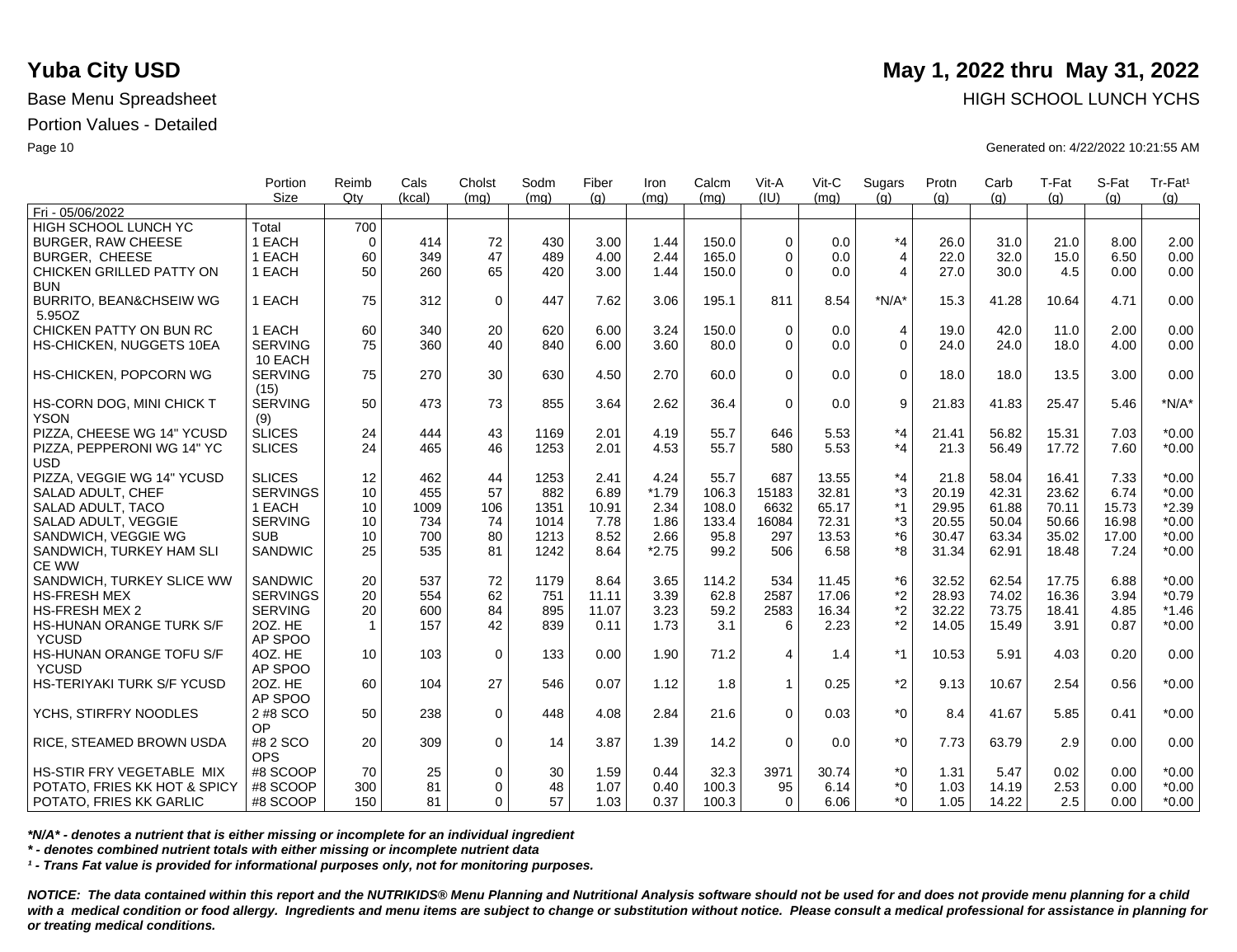|                              | Portion       | Reimb | Cals           | Cholst      | Sodm           | Fiber | Iron    | Calcm | Vit-A    | Vit-C | Sugars         | Protn | Carb   | T-Fat | S-Fat   | $Tr-Fat1$ |
|------------------------------|---------------|-------|----------------|-------------|----------------|-------|---------|-------|----------|-------|----------------|-------|--------|-------|---------|-----------|
|                              | Size          | Qty   | (kcal)         | (mq)        | (mq)           | (g)   | (mq)    | (mq)  | (IU)     | (mq)  | (q)            | (g)   | (g)    | (g)   | (q)     | (g)       |
| Fri - 05/06/2022             |               |       |                |             |                |       |         |       |          |       |                |       |        |       |         |           |
| POTATO, TATER BARRELS SY     | 10 BARR       | 300   | 170            | $\Omega$    | 360            | 1.00  | 0.36    | 0.0   | $\Omega$ | 3.6   | $\Omega$       | 2.0   | 19.0   | 9.0   | 1.50    | 0.00      |
| <b>SCO</b>                   | <b>ELS</b>    |       |                |             |                |       |         |       |          |       |                |       |        |       |         |           |
| <b>VEG, CARROTS BABY</b>     | 2.6 OZ.       | 300   | 26             | 0           | 57             | 1.47  | 0.66    | 22.1  | 10172    | 6.19  | $*N/A*$        | 0.74  | 5.9    | 0.0   | 0.00    | $*N/A*$   |
| <b>KETCHUP, PACKET</b>       | <b>PACKET</b> | 500   | 9              | $\mathbf 0$ | 82             | 0.03  | 0.03    | 1.4   | 47       | 0.37  | $\overline{2}$ | 0.09  | 2.47   | 0.01  | 0.00    | 0.00      |
| MAYONNAISE, PACKET           | Pkt 7g        | 500   | 58             | $\sqrt{3}$  | 48             | 0.00  | 0.00    | 0.0   | $\Omega$ | 0.0   | $*N/A*$        | 0.0   | 0.64   | 6.43  | 0.96    | 0.00      |
| <b>MUSTARD, PACKET</b>       | Pkt 5g        | 200   | $\overline{4}$ | $\mathbf 0$ | 62             | 0.18  | 0.10    | 4.4   | 8        | 0.16  | $*N/A*$        | 0.22  | 0.43   | 0.17  | 0.01    | 0.00      |
| SAUCE, BBQ PACKET            | <b>PACKET</b> | 50    | 10             | $\mathbf 0$ | 160            | 0.00  | 0.00    | 0.0   | $\Omega$ | 0.0   | $*N/A*$        | 0.0   | 3.0    | 0.0   | 0.00    | $*N/A*$   |
| VEG, LETT SHREDDED           | 2EA #8 S      | 30    | 9              | $\Omega$    |                | 0.67  | 0.24    | 13.3  | 334      | 2.0   | $*N/A*$        | 0.67  | 2.0    | 0.0   | 0.00    | $*N/A*$   |
|                              | COOP          |       |                |             |                |       |         |       |          |       |                |       |        |       |         |           |
| <b>VEG, TOMATO FRESH</b>     | 4 SLICES      | 30    | 16             | $\mathbf 0$ | $\overline{4}$ | 0.74  | 0.27    | 7.4   | 738      | 11.51 | $*N/A*$        | 0.74  | 3.69   | 0.0   | 0.00    | $*N/A*$   |
| <b>VEG, ONION SLICED</b>     | 2 SLICES      | 30    | 36             | $\pmb{0}$   | 9              | 1.02  | 0.29    | 22.7  |          | 5.44  | $*N/A*$        | 0.91  | 8.56   | 0.09  | 0.00    | 0.00      |
| <b>VEG, JALAPENO PEPPERS</b> | #30 SCOO      | 10    | 5              | $\pmb{0}$   | 290            | 1.00  | 0.00    | 0.0   | 200      | 0.0   | $*N/A*$        | 0.0   | 1.0    | 0.0   | 0.00    | 0.00      |
| DRESSING, RANCH PACKET 1     | <b>PACKET</b> | 40    | 60             | 5           | 100            | 0.00  | 0.00    | 0.0   | $\Omega$ | 0.0   | $*N/A*$        | 0.0   | 1.0    | 7.0   | 1.00    | 0.00      |
| 2 GRAM                       |               |       |                |             |                |       |         |       |          |       |                |       |        |       |         |           |
| SALSA, COMMODITY             | OZ.           | 50    | 35             | $\mathbf 0$ | 124            | 3.54  | 0.00    | 0.0   | $\Omega$ | 0.0   | $*N/A*$        | 0.0   | 7.09   | 0.0   | 0.00    | 0.00      |
| FRUIT, APPLE FRESH WHOLE     | EACH          | 200   | 100            | $\mathbf 0$ | $\mathbf 0$    | 4.00  | 0.36    | 20.0  | 100      | 8.4   | 19             | 0.0   | 25.0   | 0.0   | 0.00    | 0.00      |
| FRUIT, BANANAS FRESH         | EACH          | 200   | 105            | $\mathbf 0$ |                | 3.07  | 0.31    | 5.9   | 76       | 10.27 | 14             | 1.29  | 26.95  | 0.39  | 0.13    | 0.00      |
| <b>FRUIT, ORANGES FRESH</b>  | EACH (m       | 300   | 69             | $\Omega$    | $\mathfrak{p}$ | 3.39  | 0.15    | 59.4  | 339      | 82.98 | $*N/A*$        | 1.7   | 17.82  | 0.0   | 0.00    | 0.00      |
|                              | edium)        |       |                |             |                |       |         |       |          |       |                |       |        |       |         |           |
| <b>HS- VEG SIDE SALAD</b>    | 1 CUP         | 600   | 70             | $\mathbf 0$ | 142            | 3.74  | 0.28    | 21.1  | 5767     | 5.26  | *3             | 2.95  | 14.06  | 0.31  | 0.00    | $*0.00$   |
| MILK, NONFAT CHOCOLATE       | <b>CARTON</b> | 500   | 120            | 5           | 150            | 0.00  | 0.36    | 300.0 | 500      | 0.0   | 19             | 9.0   | 22.0   | 0.0   | 0.00    | 0.00      |
| MILK, 1% WHITE               | CARTON        | 200   | 130            | 15          | 160            | 0.00  | 0.00    | 400.0 | 500      | 1.2   | 15             | 10.0  | 16.0   | 2.5   | 1.50    | 0.00      |
| Weighted Daily Average       |               |       | 864            | 53          | 1399           | 14.55 | $*4.61$ | 561.6 | 11388    | 63.78 | $*35$          | 37.10 | 121.37 | 27.42 | 6.46    | $*0.10$   |
| % of Calories                |               |       |                |             |                |       |         |       |          |       | *16.0%         | 17.2% | 56.2%  | 28.6% | 6.7%    | $*0.1%$   |
|                              |               |       |                |             |                |       |         |       |          |       |                |       |        |       |         |           |
| <b>Nutrient Guideline</b>    |               |       | 750-850        |             | 1420           |       |         |       |          |       |                |       |        |       | < 10.00 |           |

*\*N/A\* - denotes a nutrient that is either missing or incomplete for an individual ingredient*

*\* - denotes combined nutrient totals with either missing or incomplete nutrient data*

*¹ - Trans Fat value is provided for informational purposes only, not for monitoring purposes.*

*NOTICE: The data contained within this report and the NUTRIKIDS® Menu Planning and Nutritional Analysis software should not be used for and does not provide menu planning for a child*  with a medical condition or food allergy. Ingredients and menu items are subject to change or substitution without notice. Please consult a medical professional for assistance in planning for *or treating medical conditions.*

# **Yuba City USD** May 1, 2022 thru May 31, 2022 Base Menu Spreadsheet **HIGH SCHOOL LUNCH YCHS**

Page 11 Generated on: 4/22/2022 10:21:55 AM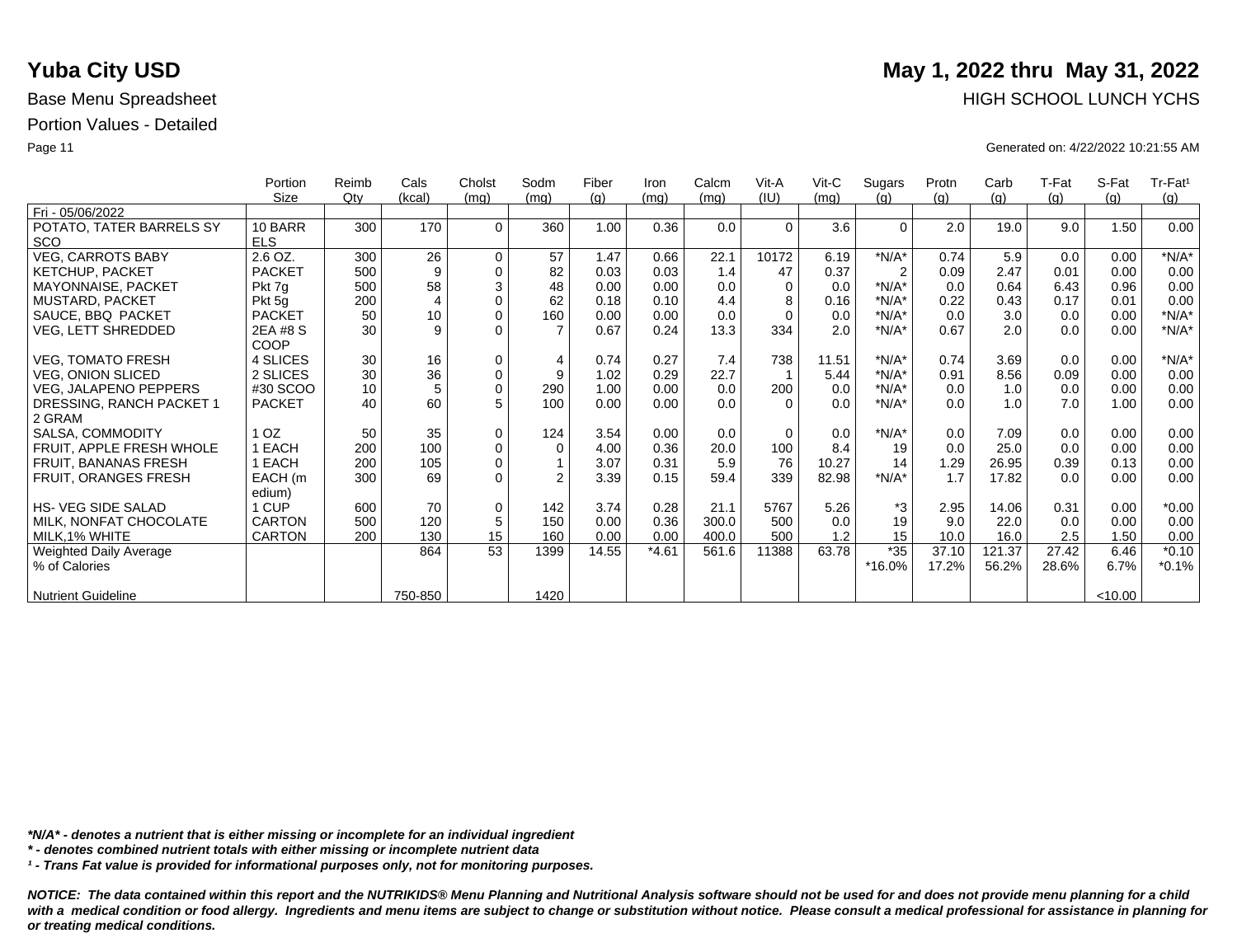|                                    | Portion         | Reimb       | Cals   | Cholst      | Sodm | Fiber | Iron    | Calcm | Vit-A          | $V$ it-C | Sugars         | Protn | Carb  | T-Fat | S-Fat | Tr-Fat <sup>1</sup> |
|------------------------------------|-----------------|-------------|--------|-------------|------|-------|---------|-------|----------------|----------|----------------|-------|-------|-------|-------|---------------------|
| Mon - 05/09/2022                   | <b>Size</b>     | Qtv         | (kcal) | (mq)        | (mq) | (q)   | (mq)    | (mq)  | (IU)           | (mq)     | (q)            | (q)   | (q)   | (q)   | (q)   | (g)                 |
| HIGH SCHOOL LUNCH YC               | Total           | 700         |        |             |      |       |         |       |                |          |                |       |       |       |       |                     |
| <b>BURGER, RAW CHEESE</b>          | 1 EACH          | $\mathbf 0$ | 414    | 72          | 430  | 3.00  | 1.44    | 150.0 | $\Omega$       | 0.0      | $*_{4}$        | 26.0  | 31.0  | 21.0  | 8.00  | 2.00                |
| <b>BURGER, CHEESE</b>              | 1 EACH          | 60          | 349    | 47          | 489  | 4.00  | 2.44    | 165.0 | $\Omega$       | 0.0      | $\overline{4}$ | 22.0  | 32.0  | 15.0  | 6.50  | 0.00                |
| CHICKEN GRILLED PATTY ON           | 1 EACH          | 50          | 260    | 65          | 420  | 3.00  | 1.44    | 150.0 | $\Omega$       | 0.0      | 4              | 27.0  | 30.0  | 4.5   | 0.00  | 0.00                |
| <b>BUN</b>                         |                 |             |        |             |      |       |         |       |                |          |                |       |       |       |       |                     |
| <b>BURRITO, BEAN&amp;CHSEIW WG</b> | 1 EACH          | 75          | 312    | $\mathbf 0$ | 447  | 7.62  | 3.06    | 195.1 | 811            | 8.54     | $*N/A*$        | 15.3  | 41.28 | 10.64 | 4.71  | 0.00                |
| 5.95OZ                             |                 |             |        |             |      |       |         |       |                |          |                |       |       |       |       |                     |
| CHICKEN PATTY ON BUN RC            | 1 EACH          | 60          | 340    | 20          | 620  | 6.00  | 3.24    | 150.0 | $\Omega$       | 0.0      | $\overline{4}$ | 19.0  | 42.0  | 11.0  | 2.00  | 0.00                |
| HS-CHICKEN, NUGGETS 10EA           | <b>SERVING</b>  | 75          | 360    | 40          | 840  | 6.00  | 3.60    | 80.0  | $\mathbf 0$    | 0.0      | $\Omega$       | 24.0  | 24.0  | 18.0  | 4.00  | 0.00                |
|                                    | 10 EACH         |             |        |             |      |       |         |       |                |          |                |       |       |       |       |                     |
| HS-CHICKEN, POPCORN WG             | <b>SERVING</b>  | 75          | 270    | 30          | 630  | 4.50  | 2.70    | 60.0  | $\Omega$       | 0.0      | $\Omega$       | 18.0  | 18.0  | 13.5  | 3.00  | 0.00                |
|                                    | (15)            |             |        |             |      |       |         |       |                |          |                |       |       |       |       |                     |
| HS-CORN DOG, MINI CHICK T          | <b>SERVING</b>  | 50          | 473    | 73          | 855  | 3.64  | 2.62    | 36.4  | $\mathbf 0$    | 0.0      | 9              | 21.83 | 41.83 | 25.47 | 5.46  | $*N/A*$             |
| <b>YSON</b>                        | (9)             |             |        |             |      |       |         |       |                |          |                |       |       |       |       |                     |
| PIZZA, CHEESE WG 14" YCUSD         | <b>SLICES</b>   | 24          | 444    | 43          | 1169 | 2.01  | 4.19    | 55.7  | 646            | 5.53     | $*_{4}$        | 21.41 | 56.82 | 15.31 | 7.03  | $*0.00$             |
| PIZZA, PEPPERONI WG 14" YC         | <b>SLICES</b>   | 24          | 465    | 46          | 1253 | 2.01  | 4.53    | 55.7  | 580            | 5.53     | *4             | 21.3  | 56.49 | 17.72 | 7.60  | $*0.00$             |
| <b>USD</b>                         |                 |             |        |             |      |       |         |       |                |          |                |       |       |       |       |                     |
| PIZZA, VEGGIE WG 14" YCUSD         | <b>SLICES</b>   | 12          | 462    | 44          | 1253 | 2.41  | 4.24    | 55.7  | 687            | 13.55    | $*_{4}$        | 21.8  | 58.04 | 16.41 | 7.33  | $*0.00$             |
| SALAD ADULT, CHEF                  | <b>SERVINGS</b> | 10          | 455    | 57          | 882  | 6.89  | $*1.79$ | 106.3 | 15183          | 32.81    | *3             | 20.19 | 42.31 | 23.62 | 6.74  | $*0.00$             |
| SALAD ADULT, TACO                  | 1 EACH          | 10          | 1009   | 106         | 1351 | 10.91 | 2.34    | 108.0 | 6632           | 65.17    | $*1$           | 29.95 | 61.88 | 70.11 | 15.73 | $*2.39$             |
| SALAD ADULT, VEGGIE                | <b>SERVING</b>  | 10          | 734    | 74          | 1014 | 7.78  | 1.86    | 133.4 | 16084          | 72.31    | *3             | 20.55 | 50.04 | 50.66 | 16.98 | $*0.00$             |
| SANDWICH, VEGGIE WG                | <b>SUB</b>      | 10          | 700    | 80          | 1213 | 8.52  | 2.66    | 95.8  | 297            | 13.53    | $*6$           | 30.47 | 63.34 | 35.02 | 17.00 | $*0.00$             |
| SANDWICH, TURKEY HAM SLI           | SANDWIC         | 25          | 535    | 81          | 1242 | 8.64  | $*2.75$ | 99.2  | 506            | 6.58     | *8             | 31.34 | 62.91 | 18.48 | 7.24  | $*0.00$             |
| <b>CE WW</b>                       |                 |             |        |             |      |       |         |       |                |          |                |       |       |       |       |                     |
| SANDWICH, TURKEY SLICE WW          | SANDWIC         | 20          | 537    | 72          | 1179 | 8.64  | 3.65    | 114.2 | 534            | 11.45    | $*6$           | 32.52 | 62.54 | 17.75 | 6.88  | $*0.00$             |
| <b>HS-FRESH MEX</b>                | <b>SERVINGS</b> | 20          | 554    | 62          | 751  | 11.11 | 3.39    | 62.8  | 2587           | 17.06    | $*_{2}$        | 28.93 | 74.02 | 16.36 | 3.94  | $*0.79$             |
| <b>HS-FRESH MEX 2</b>              | <b>SERVING</b>  | 20          | 600    | 84          | 895  | 11.07 | 3.23    | 59.2  | 2583           | 16.34    | *2             | 32.22 | 73.75 | 18.41 | 4.85  | $*1.46$             |
| HS-SWEET CHILI PORK S/F YC         | 20Z. HE         | $\Omega$    | 123    | 35          | 264  | 0.08  | 0.45    | 8.2   | 28             | 0.65     | *2             | 11.84 | 7.37  | 4.6   | 1.40  | $*0.00$             |
| <b>USD</b>                         | AP SPOO         |             |        |             |      |       |         |       |                |          |                |       |       |       |       |                     |
| HS-SWEET CHILI TOFU S/F YC         | 4OZ. HE         | 10          | 92     | $\mathbf 0$ | 142  | 0.00  | 1.61    | 59.8  | 24             | 0.0      | $*_{2}$        | 8.91  | 5.75  | 3.63  | 0.20  | 0.00                |
| <b>USD</b>                         | AP SPOO         |             |        |             |      |       |         |       |                |          |                |       |       |       |       |                     |
| HS-TERIYAKI TURK S/F YCUSD         | 20Z. HE         | 60          | 104    | 27          | 546  | 0.07  | 1.12    | 1.8   | $\overline{1}$ | 0.25     | $*_{2}$        | 9.13  | 10.67 | 2.54  | 0.56  | $*0.00$             |
|                                    | AP SPOO         |             |        |             |      |       |         |       |                |          |                |       |       |       |       |                     |
| YCHS, STIRFRY NOODLES              | 2 #8 SCO        | 50          | 238    | $\mathbf 0$ | 448  | 4.08  | 2.84    | 21.6  | $\Omega$       | 0.03     | $*0$           | 8.4   | 41.67 | 5.85  | 0.41  | $*0.00$             |
|                                    | OP              |             |        |             |      |       |         |       |                |          |                |       |       |       |       |                     |
| RICE, STEAMED BROWN USDA           | #8 2 SCO        | 20          | 309    | $\mathbf 0$ | 14   | 3.87  | 1.39    | 14.2  | $\Omega$       | 0.0      | $*0$           | 7.73  | 63.79 | 2.9   | 0.00  | 0.00                |
|                                    | <b>OPS</b>      |             |        |             |      |       |         |       |                |          |                |       |       |       |       |                     |
| HS-STIR FRY VEGETABLE MIX          | #8 SCOOP        | 70          | 25     | $\mathbf 0$ | 30   | 1.59  | 0.44    | 32.3  | 3971           | 30.74    | $*_{0}$        | 1.31  | 5.47  | 0.02  | 0.00  | $*0.00$             |
| POTATO, FRIES KK HOT & SPICY       | #8 SCOOP        | 300         | 81     | $\Omega$    | 48   | 1.07  | 0.40    | 100.3 | 95             | 6.14     | $^*0$          | 1.03  | 14.19 | 2.53  | 0.00  | $*0.00$             |
| POTATO, FRIES KK GARLIC            | #8 SCOOP        | 150         | 81     | $\Omega$    | 57   | 1.03  | 0.37    | 100.3 | $\Omega$       | 6.06     | $^*0$          | 1.05  | 14.22 | 2.5   | 0.00  | $*0.00$             |

*\*N/A\* - denotes a nutrient that is either missing or incomplete for an individual ingredient*

*\* - denotes combined nutrient totals with either missing or incomplete nutrient data*

*¹ - Trans Fat value is provided for informational purposes only, not for monitoring purposes.*

*NOTICE: The data contained within this report and the NUTRIKIDS® Menu Planning and Nutritional Analysis software should not be used for and does not provide menu planning for a child*  with a medical condition or food allergy. Ingredients and menu items are subject to change or substitution without notice. Please consult a medical professional for assistance in planning for *or treating medical conditions.*

## **Yuba City USD** May 1, 2022 thru May 31, 2022 Base Menu Spreadsheet **HIGH SCHOOL LUNCH YCHS HIGH SCHOOL LUNCH YCHS**

Page 12 Generated on: 4/22/2022 10:21:55 AM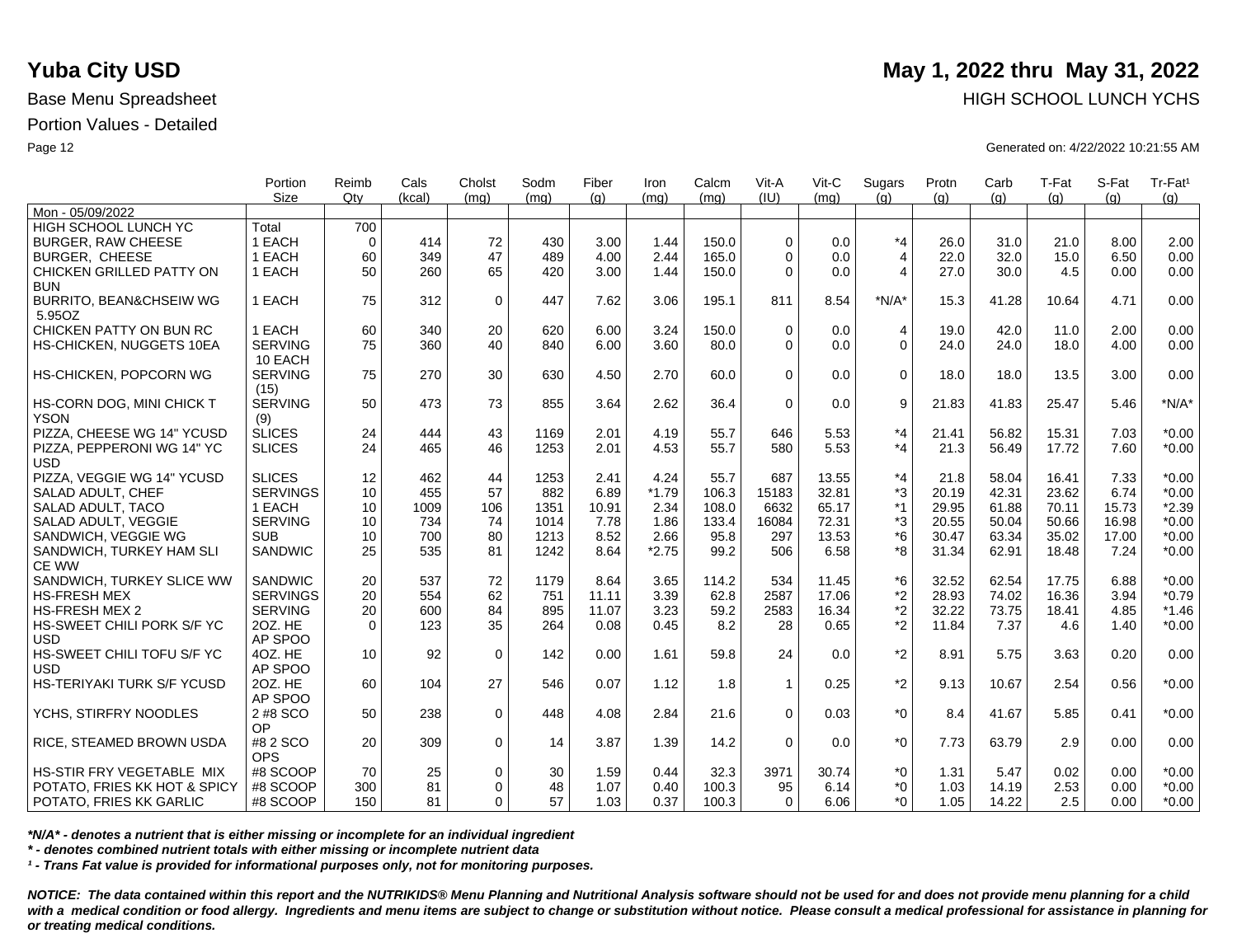|                               | Portion         | Reimb  | Cals           | Cholst      | Sodm           | Fiber | Iron    | Calcm | Vit-A    | $V$ it-C | Sugars         | Protn | Carb   | T-Fat | S-Fat   | Tr-Fat <sup>1</sup> |
|-------------------------------|-----------------|--------|----------------|-------------|----------------|-------|---------|-------|----------|----------|----------------|-------|--------|-------|---------|---------------------|
|                               | Size            | $Q$ ty | (kcal)         | (mq)        | (mq)           | (g)   | (mq)    | (mq)  | (IU)     | (mq)     | (q)            | (g)   | (g)    | (g)   | (q)     | (g)                 |
| Mon - 05/09/2022              |                 |        |                |             |                |       |         |       |          |          |                |       |        |       |         |                     |
| POTATO, TATER BARRELS SY      | 10 BARR         | 300    | 170            | $\Omega$    | 360            | 1.00  | 0.36    | 0.0   | $\Omega$ | 3.6      | $\Omega$       | 2.0   | 19.0   | 9.0   | 1.50    | 0.00                |
| <b>SCO</b>                    | <b>ELS</b>      |        |                |             |                |       |         |       |          |          |                |       |        |       |         |                     |
| <b>VEG, CARROTS BABY</b>      | 2.6 OZ.         | 300    | 26             | $\mathbf 0$ | 57             | 1.47  | 0.66    | 22.1  | 10172    | 6.19     | $*N/A*$        | 0.74  | 5.9    | 0.0   | 0.00    | $*N/A*$             |
| <b>KETCHUP, PACKET</b>        | <b>PACKET</b>   | 500    | 9              | $\mathbf 0$ | 82             | 0.03  | 0.03    | 1.4   | 47       | 0.37     | $\overline{2}$ | 0.09  | 2.47   | 0.01  | 0.00    | 0.00                |
| MAYONNAISE, PACKET            | Pkt 7g          | 500    | 58             | 3           | 48             | 0.00  | 0.00    | 0.0   | $\Omega$ | 0.0      | $*N/A*$        | 0.0   | 0.64   | 6.43  | 0.96    | 0.00                |
| <b>MUSTARD, PACKET</b>        | Pkt 5g          | 200    | $\overline{4}$ | $\Omega$    | 62             | 0.18  | 0.10    | 4.4   | 8        | 0.16     | $*N/A*$        | 0.22  | 0.43   | 0.17  | 0.01    | 0.00                |
| SAUCE, BBQ PACKET             | <b>PACKET</b>   | 50     | 10             | $\mathbf 0$ | 160            | 0.00  | 0.00    | 0.0   | $\Omega$ | 0.0      | $*N/A*$        | 0.0   | 3.0    | 0.0   | 0.00    | $*N/A*$             |
| <b>VEG, LETT SHREDDED</b>     | 2EA #8 S        | 30     | 9              | $\Omega$    | $\overline{7}$ | 0.67  | 0.24    | 13.3  | 334      | 2.0      | $*N/A*$        | 0.67  | 2.0    | 0.0   | 0.00    | $*N/A*$             |
|                               | <b>COOP</b>     |        |                |             |                |       |         |       |          |          |                |       |        |       |         |                     |
| <b>VEG, TOMATO FRESH</b>      | 4 SLICES        | 30     | 16             | $\mathbf 0$ | $\overline{4}$ | 0.74  | 0.27    | 7.4   | 738      | 11.51    | $*N/A*$        | 0.74  | 3.69   | 0.0   | 0.00    | $*N/A*$             |
| <b>VEG, ONION SLICED</b>      | 2 SLICES        | 30     | 36             | $\pmb{0}$   | 9              | 1.02  | 0.29    | 22.7  |          | 5.44     | $*N/A*$        | 0.91  | 8.56   | 0.09  | 0.00    | 0.00                |
| <b>VEG, JALAPENO PEPPERS</b>  | #30 SCOO        | 10     | 5              | $\mathbf 0$ | 290            | 1.00  | 0.00    | 0.0   | 200      | 0.0      | $*N/A*$        | 0.0   | 1.0    | 0.0   | 0.00    | 0.00                |
| DRESSING, RANCH PACKET 1      | <b>PACKET</b>   | 40     | 60             | 5           | 100            | 0.00  | 0.00    | 0.0   | $\Omega$ | 0.0      | $*N/A*$        | 0.0   | 1.0    | 7.0   | 1.00    | 0.00                |
| 2 GRAM                        |                 |        |                |             |                |       |         |       |          |          |                |       |        |       |         |                     |
|                               | 1 <sub>OZ</sub> | 50     |                | $\mathbf 0$ |                |       | 0.00    | 0.0   | $\Omega$ |          | $*N/A*$        |       |        |       |         |                     |
| SALSA, COMMODITY              |                 |        | 35             |             | 124            | 3.54  |         |       |          | 0.0      |                | 0.0   | 7.09   | 0.0   | 0.00    | 0.00                |
| FRUIT, APPLE FRESH WHOLE      | EACH            | 200    | 100            | $\mathbf 0$ | $\Omega$       | 4.00  | 0.36    | 20.0  | 100      | 8.4      | 19             | 0.0   | 25.0   | 0.0   | 0.00    | 0.00                |
| FRUIT, BANANAS FRESH          | EACH            | 200    | 105            | $\mathbf 0$ |                | 3.07  | 0.31    | 5.9   | 76       | 10.27    | 14             | 1.29  | 26.95  | 0.39  | 0.13    | 0.00                |
| FRUIT, ORANGES FRESH          | EACH (m         | 300    | 69             | $\Omega$    | $\mathfrak{D}$ | 3.39  | 0.15    | 59.4  | 339      | 82.98    | $*N/A*$        | 1.7   | 17.82  | 0.0   | 0.00    | 0.00                |
|                               | edium)          |        |                |             |                |       |         |       |          |          |                |       |        |       |         |                     |
| <b>HS- VEG SIDE SALAD</b>     | 1 CUP           | 600    | 70             | $\mathbf 0$ | 142            | 3.74  | 0.28    | 21.1  | 5767     | 5.26     | *3             | 2.95  | 14.06  | 0.31  | 0.00    | $*0.00$             |
| MILK, NONFAT CHOCOLATE        | <b>CARTON</b>   | 500    | 120            | 5           | 150            | 0.00  | 0.36    | 300.0 | 500      | 0.0      | 19             | 9.0   | 22.0   | 0.0   | 0.00    | 0.00                |
| MILK, 1% WHITE                | <b>CARTON</b>   | 200    | 130            | 15          | 160            | 0.00  | 0.00    | 400.0 | 500      | 1.2      | 15             | 10.0  | 16.0   | 2.5   | 1.50    | 0.00                |
| <b>Weighted Daily Average</b> |                 |        | 864            | 53          | 1398           | 14.55 | $*4.60$ | 561.4 | 11389    | 63.76    | $*35$          | 37.05 | 121.34 | 27.41 | 6.46    | $*0.10$             |
| % of Calories                 |                 |        |                |             |                |       |         |       |          |          | *16.0%         | 17.2% | 56.2%  | 28.6% | 6.7%    | $*0.1%$             |
|                               |                 |        |                |             |                |       |         |       |          |          |                |       |        |       |         |                     |
| <b>Nutrient Guideline</b>     |                 |        | 750-850        |             | 1420           |       |         |       |          |          |                |       |        |       | < 10.00 |                     |

*\*N/A\* - denotes a nutrient that is either missing or incomplete for an individual ingredient*

*\* - denotes combined nutrient totals with either missing or incomplete nutrient data*

*¹ - Trans Fat value is provided for informational purposes only, not for monitoring purposes.*

*NOTICE: The data contained within this report and the NUTRIKIDS® Menu Planning and Nutritional Analysis software should not be used for and does not provide menu planning for a child*  with a medical condition or food allergy. Ingredients and menu items are subject to change or substitution without notice. Please consult a medical professional for assistance in planning for *or treating medical conditions.*

# **Yuba City USD** May 1, 2022 thru May 31, 2022 Base Menu Spreadsheet **HIGH SCHOOL LUNCH YCHS**

Page 13 Generated on: 4/22/2022 10:21:55 AM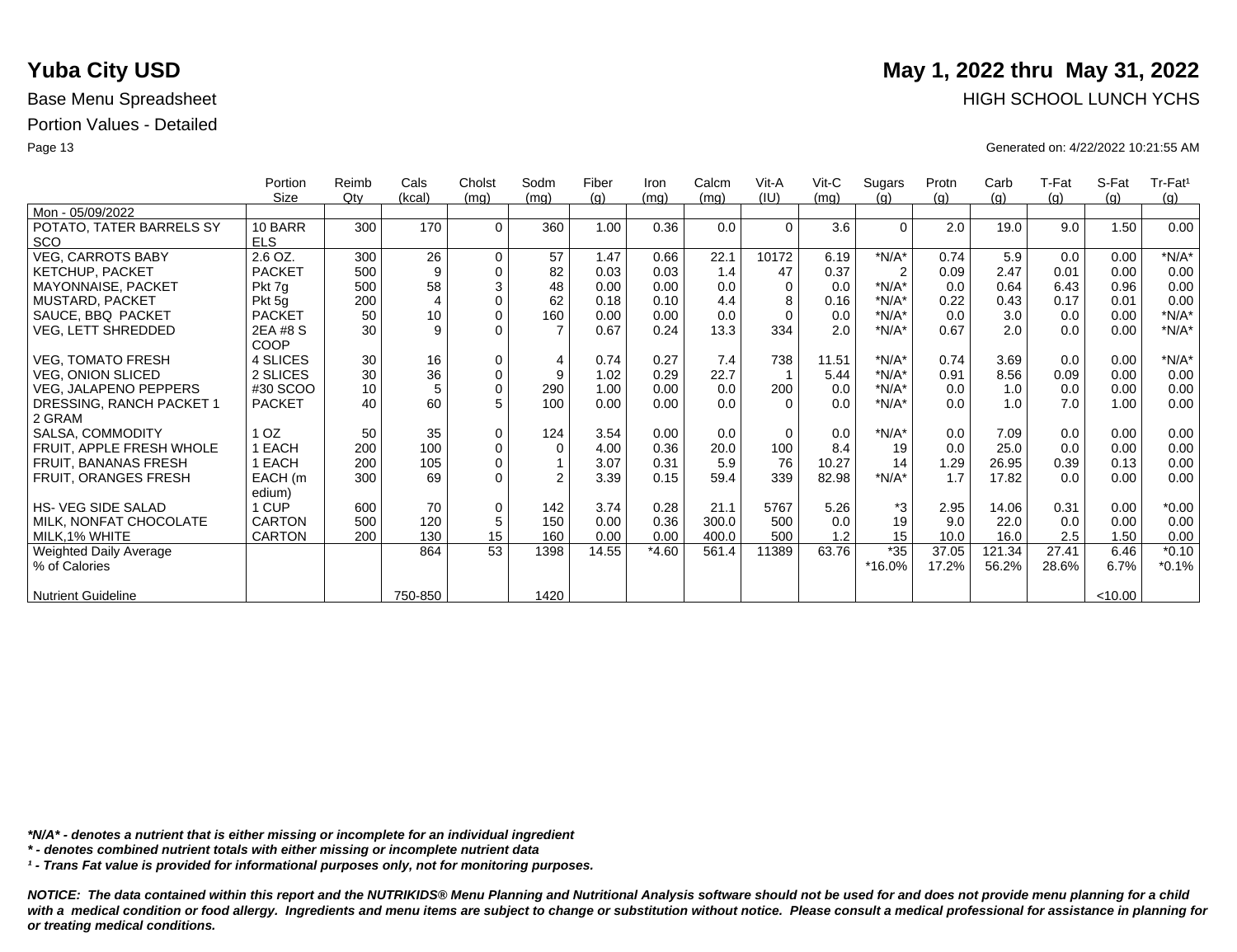|                                   | Portion<br><b>Size</b> | Reimb<br>Qtv | Cals<br>(kcal) | Cholst<br>(mq) | Sodm<br>(mq) | Fiber<br>(q) | Iron<br>(mq) | Calcm<br>(mq) | Vit-A<br>(III) | Vit-C<br>(mq) | Sugars<br>(q)  | Protn<br>(q) | Carb<br>(q) | T-Fat<br>(q) | S-Fat<br>(q) | Tr-Fat <sup>1</sup><br>(g) |
|-----------------------------------|------------------------|--------------|----------------|----------------|--------------|--------------|--------------|---------------|----------------|---------------|----------------|--------------|-------------|--------------|--------------|----------------------------|
| Tue - 05/10/2022                  |                        |              |                |                |              |              |              |               |                |               |                |              |             |              |              |                            |
| HIGH SCHOOL LUNCH YC              | Total                  | 700          |                |                |              |              |              |               |                |               |                |              |             |              |              |                            |
| <b>BURGER, RAW CHEESE</b>         | 1 EACH                 | $\mathbf 0$  | 414            | 72             | 430          | 3.00         | 1.44         | 150.0         | $\Omega$       | 0.0           | $*_{4}$        | 26.0         | 31.0        | 21.0         | 8.00         | 2.00                       |
| <b>BURGER, CHEESE</b>             | 1 EACH                 | 60           | 349            | 47             | 489          | 4.00         | 2.44         | 165.0         | $\Omega$       | 0.0           | $\overline{4}$ | 22.0         | 32.0        | 15.0         | 6.50         | 0.00                       |
| CHICKEN GRILLED PATTY ON          | 1 EACH                 | 50           | 260            | 65             | 420          | 3.00         | 1.44         | 150.0         | $\Omega$       | 0.0           | $\overline{4}$ | 27.0         | 30.0        | 4.5          | 0.00         | 0.00                       |
| <b>BUN</b>                        |                        |              |                |                |              |              |              |               |                |               |                |              |             |              |              |                            |
| BURRITO, BEAN&CHSEIW WG           | 1 EACH                 | 75           | 312            | $\mathbf 0$    | 447          | 7.62         | 3.06         | 195.1         | 811            | 8.54          | $*N/A*$        | 15.3         | 41.28       | 10.64        | 4.71         | 0.00                       |
| 5.95OZ                            |                        |              |                |                |              |              |              |               |                |               |                |              |             |              |              |                            |
| CHICKEN PATTY ON BUN RC           | 1 EACH                 | 60           | 340            | 20             | 620          | 6.00         | 3.24         | 150.0         | $\Omega$       | 0.0           | 4              | 19.0         | 42.0        | 11.0         | 2.00         | 0.00                       |
| HS-CHICKEN, NUGGETS 10EA          | <b>SERVING</b>         | 75           | 360            | 40             | 840          | 6.00         | 3.60         | 80.0          | $\Omega$       | 0.0           | $\Omega$       | 24.0         | 24.0        | 18.0         | 4.00         | 0.00                       |
|                                   | 10 EACH                |              |                |                |              |              |              |               |                |               |                |              |             |              |              |                            |
| HS-CHICKEN, POPCORN WG            | <b>SERVING</b>         | 75           | 270            | 30             | 630          | 4.50         | 2.70         | 60.0          | $\Omega$       | 0.0           | $\mathbf 0$    | 18.0         | 18.0        | 13.5         | 3.00         | 0.00                       |
|                                   | (15)                   |              |                |                |              |              |              |               |                |               |                |              |             |              |              |                            |
| HS-CORN DOG, MINI CHICK T         | <b>SERVING</b>         | 50           | 473            | 73             | 855          | 3.64         | 2.62         | 36.4          | $\Omega$       | 0.0           | 9              | 21.83        | 41.83       | 25.47        | 5.46         | $*N/A*$                    |
| <b>YSON</b>                       | (9)                    |              |                |                |              |              |              |               |                |               |                |              |             |              |              |                            |
| PIZZA, CHEESE WG 14" YCUSD        | <b>SLICES</b>          | 24           | 444            | 43             | 1169         | 2.01         | 4.19         | 55.7          | 646            | 5.53          | $*_{4}$        | 21.41        | 56.82       | 15.31        | 7.03         | $*0.00$                    |
| PIZZA. PEPPERONI WG 14" YC        | <b>SLICES</b>          | 24           | 465            | 46             | 1253         | 2.01         | 4.53         | 55.7          | 580            | 5.53          | $*_{4}$        | 21.3         | 56.49       | 17.72        | 7.60         | $*0.00$                    |
| <b>USD</b>                        |                        |              |                |                |              |              |              |               |                |               |                |              |             |              |              |                            |
| PIZZA, VEGGIE WG 14" YCUSD        | <b>SLICES</b>          | 12           | 462            | 44             | 1253         | 2.41         | 4.24         | 55.7          | 687            | 13.55         | $*_{4}$        | 21.8         | 58.04       | 16.41        | 7.33         | $*0.00$                    |
| SALAD ADULT, CHEF                 | <b>SERVINGS</b>        | 10           | 455            | 57             | 882          | 6.89         | $*1.79$      | 106.3         | 15183          | 32.81         | *3             | 20.19        | 42.31       | 23.62        | 6.74         | $*0.00$                    |
| SALAD ADULT, TACO                 | 1 EACH                 | 10           | 1009           | 106            | 1351         | 10.91        | 2.34         | 108.0         | 6632           | 65.17         | $*1$           | 29.95        | 61.88       | 70.11        | 15.73        | $*2.39$                    |
| SALAD ADULT, VEGGIE               | <b>SERVING</b>         | 10           | 734            | 74             | 1014         | 7.78         | 1.86         | 133.4         | 16084          | 72.31         | *3             | 20.55        | 50.04       | 50.66        | 16.98        | $*0.00$                    |
| SANDWICH, VEGGIE WG               | <b>SUB</b>             | 10           | 700            | 80             | 1213         | 8.52         | 2.66         | 95.8          | 297            | 13.53         | *6             | 30.47        | 63.34       | 35.02        | 17.00        | $*0.00$                    |
| SANDWICH, TURKEY HAM SLI          | SANDWIC                | 25           | 535            | 81             | 1242         | 8.64         | $*2.75$      | 99.2          | 506            | 6.58          | *8             | 31.34        | 62.91       | 18.48        | 7.24         | $*0.00$                    |
| <b>CE WW</b>                      |                        |              |                |                |              |              |              |               |                |               |                |              |             |              |              |                            |
| SANDWICH, TURKEY SLICE WW         | <b>SANDWIC</b>         | 20           | 537            | 72             | 1179         | 8.64         | 3.65         | 114.2         | 534            | 11.45         | *6             | 32.52        | 62.54       | 17.75        | 6.88         | $*0.00$                    |
| <b>HS-FRESH MEX</b>               | <b>SERVINGS</b>        | 20           | 554            | 62             | 751          | 11.11        | 3.39         | 62.8          | 2587           | 17.06         | *2             | 28.93        | 74.02       | 16.36        | 3.94         | $*0.79$                    |
| <b>HS-FRESH MEX 2</b>             | <b>SERVING</b>         | 20           | 600            | 84             | 895          | 11.07        | 3.23         | 59.2          | 2583           | 16.34         | $*2$           | 32.22        | 73.75       | 18.41        | 4.85         | $*1.46$                    |
| HS-GEN TSO'S TOFU S/F YCUSD       | 4OZ. HE                | $\mathbf{1}$ | 95             | $\Omega$       | 119          | 0.00         | 1.61         | 60.0          | 16             | 0.0           | $*3$           | 8.91         | 6.35        | 3.83         | 0.22         | 0.00                       |
|                                   | AP SPOO                |              |                |                |              |              |              |               |                |               |                |              |             |              |              |                            |
| HS-GEN TSO'S BEEF S/F YCUSD       | 20Z. HE                | 10           | 265            | 57             | 625          | 0.08         | 2.38         | 2.6           | 16             | 0.0           | $*13$          | 19.23        | 14.17       | 14.56        | 5.08         | $*0.00$                    |
|                                   | AP SPOO                |              |                |                |              |              |              |               |                |               |                |              |             |              |              |                            |
| <b>HS-TERIYAKI TURK S/F YCUSD</b> | 20Z. HE                | 60           | 104            | 27             | 546          | 0.07         | 1.12         | 1.8           | $\mathbf{1}$   | 0.25          | $*2$           | 9.13         | 10.67       | 2.54         | 0.56         | $*0.00$                    |
|                                   | AP SPOO                |              |                |                |              |              |              |               | $\Omega$       |               | $*_{0}$        |              |             |              | 0.41         |                            |
| YCHS, STIRFRY NOODLES             | 2 #8 SCO               | 50           | 238            | $\mathbf{0}$   | 448          | 4.08         | 2.84         | 21.6          |                | 0.03          |                | 8.4          | 41.67       | 5.85         |              | $*0.00$                    |
|                                   | OP.<br>#8 2 SCO        | 20           | 309            | $\Omega$       | 14           | 3.87         | 1.39         | 14.2          | $\Omega$       | 0.0           | $*_{0}$        | 7.73         | 63.79       | 2.9          |              | 0.00                       |
| RICE, STEAMED BROWN USDA          | <b>OPS</b>             |              |                |                |              |              |              |               |                |               |                |              |             |              | 0.00         |                            |
| HS-STIR FRY VEGETABLE MIX         | #8 SCOOP               | 70           | 25             | $\mathbf 0$    | 30           | 1.59         | 0.44         | 32.3          | 3971           | 30.74         | $^*0$          | 1.31         | 5.47        | 0.02         | 0.00         | $*0.00$                    |
| POTATO, FRIES KK HOT & SPICY      | #8 SCOOP               | 300          | 81             | $\Omega$       | 48           | 1.07         | 0.40         | 100.3         | 95             | 6.14          | $^*0$          | 1.03         | 14.19       | 2.53         | 0.00         | $*0.00$                    |
| POTATO, FRIES KK GARLIC           | #8 SCOOP               | 150          | 81             | $\Omega$       | 57           | 1.03         | 0.37         | 100.3         | $\Omega$       | 6.06          | $*$ $\Omega$   | 1.05         | 14.22       | 2.5          | 0.00         | $*0.00$                    |
|                                   |                        |              |                |                |              |              |              |               |                |               |                |              |             |              |              |                            |

*\*N/A\* - denotes a nutrient that is either missing or incomplete for an individual ingredient*

*\* - denotes combined nutrient totals with either missing or incomplete nutrient data*

*¹ - Trans Fat value is provided for informational purposes only, not for monitoring purposes.*

*NOTICE: The data contained within this report and the NUTRIKIDS® Menu Planning and Nutritional Analysis software should not be used for and does not provide menu planning for a child*  with a medical condition or food allergy. Ingredients and menu items are subject to change or substitution without notice. Please consult a medical professional for assistance in planning for *or treating medical conditions.*

# **Yuba City USD** May 1, 2022 thru May 31, 2022 Base Menu Spreadsheet **HIGH SCHOOL LUNCH YCHS HIGH SCHOOL LUNCH YCHS**

Page 14 Generated on: 4/22/2022 10:21:56 AM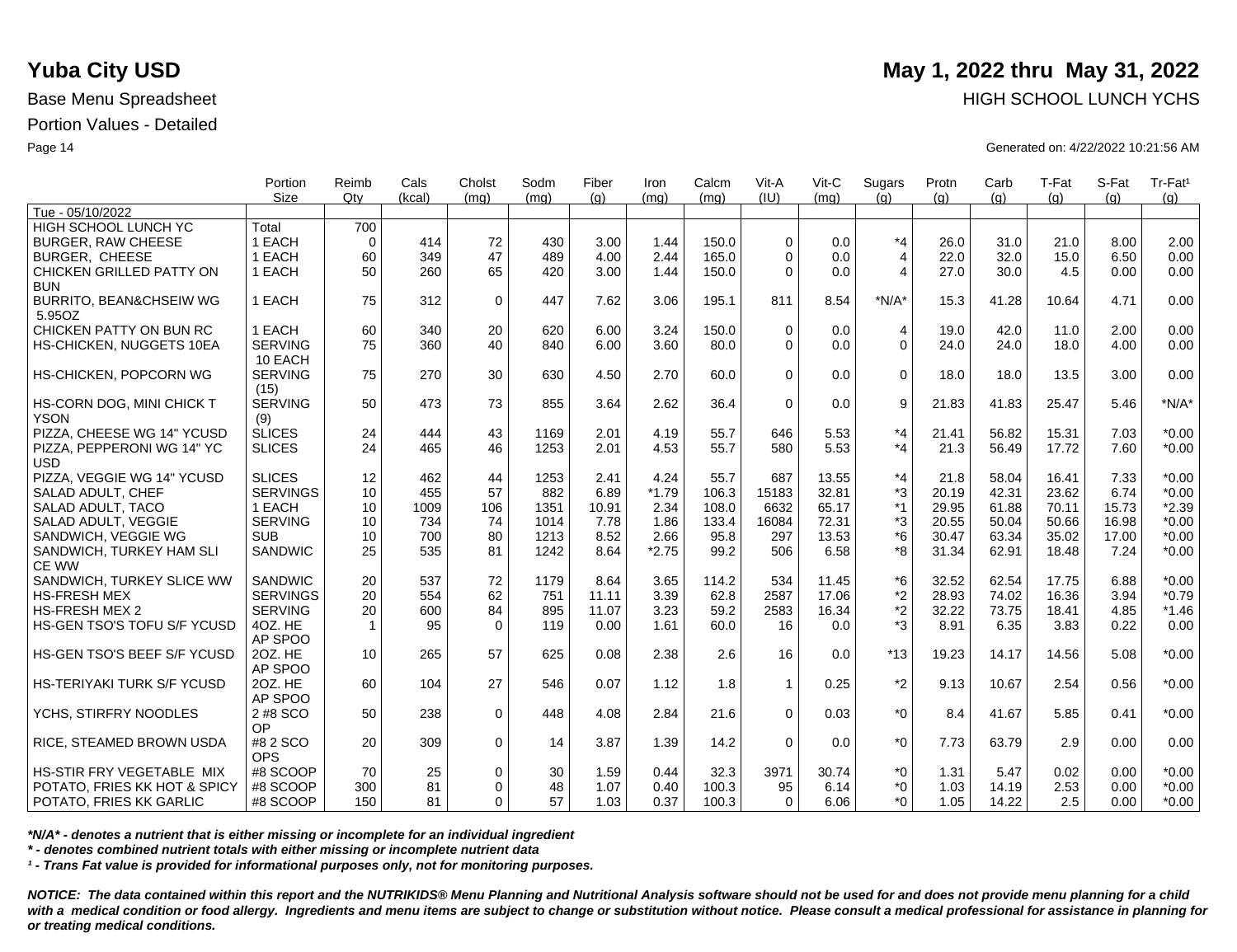|                               | Portion         | Reimb  | Cals           | Cholst      | Sodm           | Fiber | Iron    | Calcm | Vit-A    | $V$ it-C | Sugars         | Protn | Carb   | T-Fat | S-Fat   | Tr-Fat <sup>1</sup> |
|-------------------------------|-----------------|--------|----------------|-------------|----------------|-------|---------|-------|----------|----------|----------------|-------|--------|-------|---------|---------------------|
|                               | Size            | $Q$ ty | (kcal)         | (mq)        | (mq)           | (g)   | (mq)    | (mq)  | (IU)     | (mq)     | (q)            | (g)   | (g)    | (g)   | (q)     | (g)                 |
| Tue - 05/10/2022              |                 |        |                |             |                |       |         |       |          |          |                |       |        |       |         |                     |
| POTATO, TATER BARRELS SY      | 10 BARR         | 300    | 170            | $\Omega$    | 360            | 1.00  | 0.36    | 0.0   | $\Omega$ | 3.6      | $\Omega$       | 2.0   | 19.0   | 9.0   | 1.50    | 0.00                |
| <b>SCO</b>                    | <b>ELS</b>      |        |                |             |                |       |         |       |          |          |                |       |        |       |         |                     |
| <b>VEG, CARROTS BABY</b>      | 2.6 OZ.         | 300    | 26             | $\mathbf 0$ | 57             | 1.47  | 0.66    | 22.1  | 10172    | 6.19     | $*N/A*$        | 0.74  | 5.9    | 0.0   | 0.00    | $*N/A*$             |
| <b>KETCHUP, PACKET</b>        | <b>PACKET</b>   | 500    | 9              | $\mathbf 0$ | 82             | 0.03  | 0.03    | 1.4   | 47       | 0.37     | $\overline{2}$ | 0.09  | 2.47   | 0.01  | 0.00    | 0.00                |
| MAYONNAISE, PACKET            | Pkt 7g          | 500    | 58             | 3           | 48             | 0.00  | 0.00    | 0.0   | $\Omega$ | 0.0      | $*N/A*$        | 0.0   | 0.64   | 6.43  | 0.96    | 0.00                |
| <b>MUSTARD, PACKET</b>        | Pkt 5g          | 200    | $\overline{4}$ | $\Omega$    | 62             | 0.18  | 0.10    | 4.4   | 8        | 0.16     | $*N/A*$        | 0.22  | 0.43   | 0.17  | 0.01    | 0.00                |
| SAUCE, BBQ PACKET             | <b>PACKET</b>   | 50     | 10             | $\mathbf 0$ | 160            | 0.00  | 0.00    | 0.0   | $\Omega$ | 0.0      | $*N/A*$        | 0.0   | 3.0    | 0.0   | 0.00    | $*N/A*$             |
| <b>VEG, LETT SHREDDED</b>     | 2EA #8 S        | 30     | 9              | $\Omega$    | $\overline{7}$ | 0.67  | 0.24    | 13.3  | 334      | 2.0      | $*N/A*$        | 0.67  | 2.0    | 0.0   | 0.00    | $*N/A*$             |
|                               | <b>COOP</b>     |        |                |             |                |       |         |       |          |          |                |       |        |       |         |                     |
| <b>VEG, TOMATO FRESH</b>      | 4 SLICES        | 30     | 16             | $\mathbf 0$ | $\overline{4}$ | 0.74  | 0.27    | 7.4   | 738      | 11.51    | $*N/A*$        | 0.74  | 3.69   | 0.0   | 0.00    | $*N/A*$             |
| <b>VEG, ONION SLICED</b>      | 2 SLICES        | 30     | 36             | $\pmb{0}$   | 9              | 1.02  | 0.29    | 22.7  |          | 5.44     | $*N/A*$        | 0.91  | 8.56   | 0.09  | 0.00    | 0.00                |
| <b>VEG, JALAPENO PEPPERS</b>  | #30 SCOO        | 10     | 5              | $\mathbf 0$ | 290            | 1.00  | 0.00    | 0.0   | 200      | 0.0      | $*N/A*$        | 0.0   | 1.0    | 0.0   | 0.00    | 0.00                |
| DRESSING, RANCH PACKET 1      | <b>PACKET</b>   | 40     | 60             | 5           | 100            | 0.00  | 0.00    | 0.0   | $\Omega$ | 0.0      | $*N/A*$        | 0.0   | 1.0    | 7.0   | 1.00    | 0.00                |
| 2 GRAM                        |                 |        |                |             |                |       |         |       |          |          |                |       |        |       |         |                     |
|                               | 1 <sub>OZ</sub> | 50     |                | $\mathbf 0$ |                |       | 0.00    | 0.0   | $\Omega$ |          | $*N/A*$        |       |        |       |         |                     |
| SALSA, COMMODITY              |                 |        | 35             |             | 124            | 3.54  |         |       |          | 0.0      |                | 0.0   | 7.09   | 0.0   | 0.00    | 0.00                |
| FRUIT, APPLE FRESH WHOLE      | EACH            | 200    | 100            | $\mathbf 0$ | $\Omega$       | 4.00  | 0.36    | 20.0  | 100      | 8.4      | 19             | 0.0   | 25.0   | 0.0   | 0.00    | 0.00                |
| FRUIT, BANANAS FRESH          | EACH            | 200    | 105            | $\mathbf 0$ |                | 3.07  | 0.31    | 5.9   | 76       | 10.27    | 14             | 1.29  | 26.95  | 0.39  | 0.13    | 0.00                |
| FRUIT, ORANGES FRESH          | EACH (m         | 300    | 69             | $\Omega$    | $\mathfrak{D}$ | 3.39  | 0.15    | 59.4  | 339      | 82.98    | $*N/A*$        | 1.7   | 17.82  | 0.0   | 0.00    | 0.00                |
|                               | edium)          |        |                |             |                |       |         |       |          |          |                |       |        |       |         |                     |
| <b>HS- VEG SIDE SALAD</b>     | 1 CUP           | 600    | 70             | $\mathbf 0$ | 142            | 3.74  | 0.28    | 21.1  | 5767     | 5.26     | *3             | 2.95  | 14.06  | 0.31  | 0.00    | $*0.00$             |
| MILK, NONFAT CHOCOLATE        | <b>CARTON</b>   | 500    | 120            | 5           | 150            | 0.00  | 0.36    | 300.0 | 500      | 0.0      | 19             | 9.0   | 22.0   | 0.0   | 0.00    | 0.00                |
| MILK, 1% WHITE                | <b>CARTON</b>   | 200    | 130            | 15          | 160            | 0.00  | 0.00    | 400.0 | 500      | 1.2      | 15             | 10.0  | 16.0   | 2.5   | 1.50    | 0.00                |
| <b>Weighted Daily Average</b> |                 |        | 867            | 54          | 1405           | 14.56 | $*4.61$ | 560.7 | 11389    | 63.76    | $*35$          | 37.21 | 121.47 | 27.57 | 6.53    | $*0.10$             |
| % of Calories                 |                 |        |                |             |                |       |         |       |          |          | *16.0%         | 17.2% | 56.1%  | 28.6% | 6.8%    | $*0.1%$             |
|                               |                 |        |                |             |                |       |         |       |          |          |                |       |        |       |         |                     |
| <b>Nutrient Guideline</b>     |                 |        | 750-850        |             | 1420           |       |         |       |          |          |                |       |        |       | < 10.00 |                     |

*\*N/A\* - denotes a nutrient that is either missing or incomplete for an individual ingredient*

*\* - denotes combined nutrient totals with either missing or incomplete nutrient data*

*¹ - Trans Fat value is provided for informational purposes only, not for monitoring purposes.*

*NOTICE: The data contained within this report and the NUTRIKIDS® Menu Planning and Nutritional Analysis software should not be used for and does not provide menu planning for a child*  with a medical condition or food allergy. Ingredients and menu items are subject to change or substitution without notice. Please consult a medical professional for assistance in planning for *or treating medical conditions.*

# **Yuba City USD** May 1, 2022 thru May 31, 2022 Base Menu Spreadsheet **HIGH SCHOOL LUNCH YCHS**

Page 15 Generated on: 4/22/2022 10:21:56 AM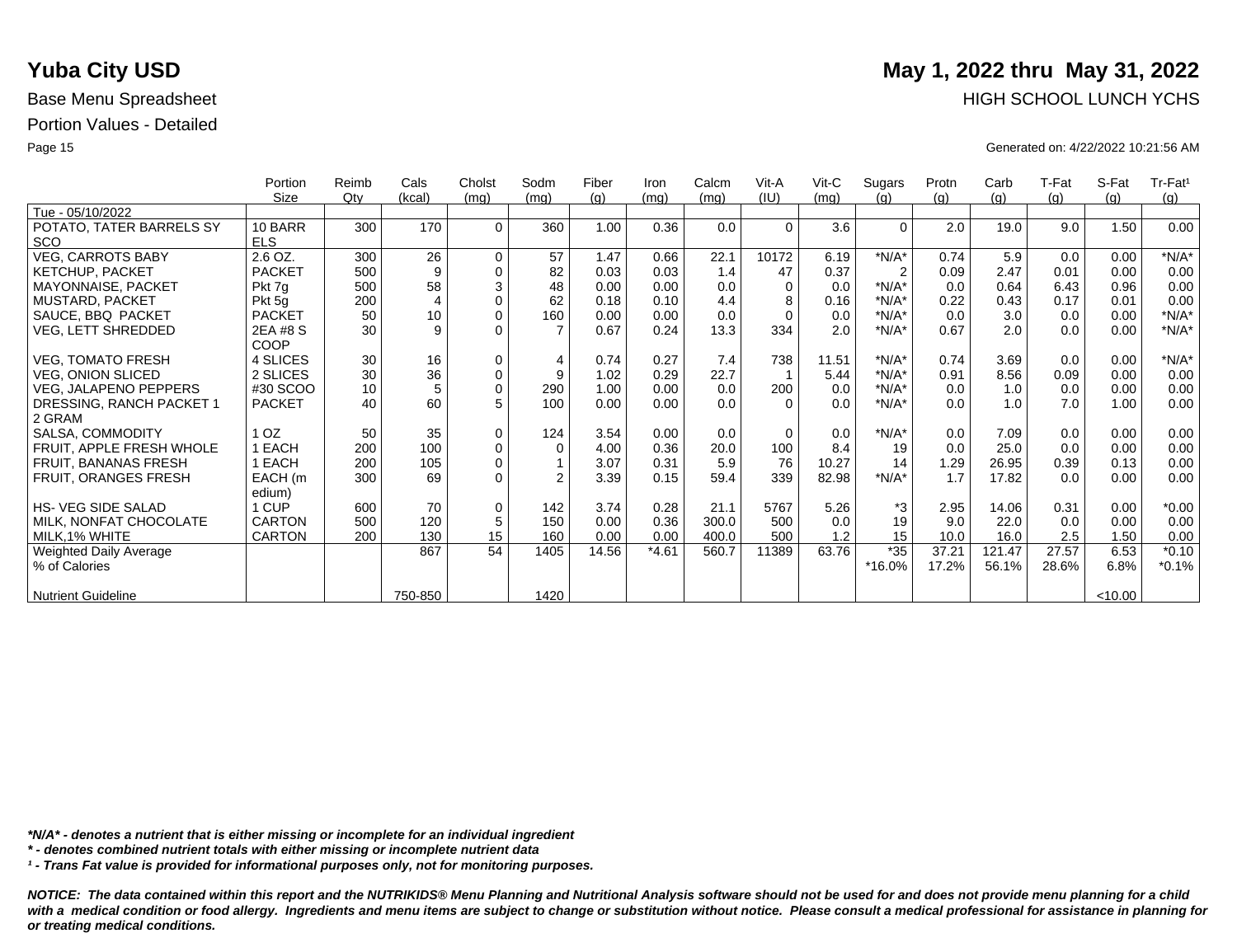|                                | Portion         | Reimb        | Cals   | Cholst      | Sodm | Fiber | Iron    | Calcm | Vit-A          | Vit-C | Sugars         | Protn | Carb  | T-Fat | S-Fat | Tr-Fat <sup>1</sup> |
|--------------------------------|-----------------|--------------|--------|-------------|------|-------|---------|-------|----------------|-------|----------------|-------|-------|-------|-------|---------------------|
|                                | Size            | Qtv          | (kcal) | (mq)        | (mq) | (q)   | (mq)    | (mq)  | (IU)           | (mq)  | (q)            | (q)   | (q)   | (q)   | (q)   | (g)                 |
| Wed - 05/11/2022               |                 |              |        |             |      |       |         |       |                |       |                |       |       |       |       |                     |
| HIGH SCHOOL LUNCH YC           | Total           | 700          |        |             |      |       |         |       |                |       |                |       |       |       |       |                     |
| <b>BURGER, RAW CHEESE</b>      | 1 EACH          | $\Omega$     | 414    | 72          | 430  | 3.00  | 1.44    | 150.0 | $\Omega$       | 0.0   | $*_{4}$        | 26.0  | 31.0  | 21.0  | 8.00  | 2.00                |
| <b>BURGER, CHEESE</b>          | 1 EACH          | 60           | 349    | 47          | 489  | 4.00  | 2.44    | 165.0 | $\Omega$       | 0.0   | $\overline{4}$ | 22.0  | 32.0  | 15.0  | 6.50  | 0.00                |
| CHICKEN GRILLED PATTY ON       | 1 EACH          | 50           | 260    | 65          | 420  | 3.00  | 1.44    | 150.0 | $\Omega$       | 0.0   | $\overline{4}$ | 27.0  | 30.0  | 4.5   | 0.00  | 0.00                |
| <b>BUN</b>                     |                 |              |        |             |      |       |         |       |                |       |                |       |       |       |       |                     |
| BURRITO, BEAN&CHSEIW WG        | 1 EACH          | 75           | 312    | $\mathbf 0$ | 447  | 7.62  | 3.06    | 195.1 | 811            | 8.54  | $*N/A*$        | 15.3  | 41.28 | 10.64 | 4.71  | 0.00                |
| 5.95OZ                         |                 |              |        |             |      |       |         |       |                |       |                |       |       |       |       |                     |
| CHICKEN PATTY ON BUN RC        | 1 EACH          | 60           | 340    | 20          | 620  | 6.00  | 3.24    | 150.0 | $\mathbf 0$    | 0.0   | $\overline{4}$ | 19.0  | 42.0  | 11.0  | 2.00  | 0.00                |
| HS-CHICKEN, NUGGETS 10EA       | <b>SERVING</b>  | 75           | 360    | 40          | 840  | 6.00  | 3.60    | 80.0  | $\Omega$       | 0.0   | $\Omega$       | 24.0  | 24.0  | 18.0  | 4.00  | 0.00                |
|                                | 10 EACH         |              |        |             |      |       |         |       |                |       |                |       |       |       |       |                     |
| HS-CHICKEN, POPCORN WG         | <b>SERVING</b>  | 75           | 270    | 30          | 630  | 4.50  | 2.70    | 60.0  | $\Omega$       | 0.0   | $\Omega$       | 18.0  | 18.0  | 13.5  | 3.00  | 0.00                |
|                                | (15)            |              |        |             |      |       |         |       |                |       |                |       |       |       |       |                     |
| HS-CORN DOG, MINI CHICK T      | <b>SERVING</b>  | 50           | 473    | 73          | 855  | 3.64  | 2.62    | 36.4  | $\mathbf 0$    | 0.0   | 9              | 21.83 | 41.83 | 25.47 | 5.46  | $*N/A*$             |
| <b>YSON</b>                    | (9)             |              |        |             |      |       |         |       |                |       |                |       |       |       |       |                     |
| PIZZA, CHEESE WG 14" YCUSD     | <b>SLICES</b>   | 24           | 444    | 43          | 1169 | 2.01  | 4.19    | 55.7  | 646            | 5.53  | $*_{4}$        | 21.41 | 56.82 | 15.31 | 7.03  | $*0.00$             |
| PIZZA, PEPPERONI WG 14" YC     | <b>SLICES</b>   | 24           | 465    | 46          | 1253 | 2.01  | 4.53    | 55.7  | 580            | 5.53  | $*_{4}$        | 21.3  | 56.49 | 17.72 | 7.60  | $*0.00$             |
| <b>USD</b>                     |                 |              |        |             |      |       |         |       |                |       |                |       |       |       |       |                     |
| PIZZA, VEGGIE WG 14" YCUSD     | <b>SLICES</b>   | 12           | 462    | 44          | 1253 | 2.41  | 4.24    | 55.7  | 687            | 13.55 | $*_{4}$        | 21.8  | 58.04 | 16.41 | 7.33  | $*0.00$             |
| SALAD ADULT, CHEF              | <b>SERVINGS</b> | 10           | 455    | 57          | 882  | 6.89  | $*1.79$ | 106.3 | 15183          | 32.81 | *3             | 20.19 | 42.31 | 23.62 | 6.74  | $*0.00$             |
| SALAD ADULT, TACO              | 1 EACH          | 10           | 1009   | 106         | 1351 | 10.91 | 2.34    | 108.0 | 6632           | 65.17 | $*1$           | 29.95 | 61.88 | 70.11 | 15.73 | $*2.39$             |
| SALAD ADULT, VEGGIE            | <b>SERVING</b>  | 10           | 734    | 74          | 1014 | 7.78  | 1.86    | 133.4 | 16084          | 72.31 | *3             | 20.55 | 50.04 | 50.66 | 16.98 | $*0.00$             |
| SANDWICH, VEGGIE WG            | <b>SUB</b>      | 10           | 700    | 80          | 1213 | 8.52  | 2.66    | 95.8  | 297            | 13.53 | *6             | 30.47 | 63.34 | 35.02 | 17.00 | $*0.00$             |
| SANDWICH, TURKEY HAM SLI       | <b>SANDWIC</b>  | 25           | 535    | 81          | 1242 | 8.64  | $*2.75$ | 99.2  | 506            | 6.58  | *8             | 31.34 | 62.91 | 18.48 | 7.24  | $*0.00$             |
| <b>CE WW</b>                   |                 |              |        |             |      |       |         |       |                |       |                |       |       |       |       |                     |
| SANDWICH, TURKEY SLICE WW      | SANDWIC         | 20           | 537    | 72          | 1179 | 8.64  | 3.65    | 114.2 | 534            | 11.45 | *6             | 32.52 | 62.54 | 17.75 | 6.88  | $*0.00$             |
| <b>HS-FRESH MEX</b>            | <b>SERVINGS</b> | 20           | 554    | 62          | 751  | 11.11 | 3.39    | 62.8  | 2587           | 17.06 | *2             | 28.93 | 74.02 | 16.36 | 3.94  | $*0.79$             |
| <b>HS-FRESH MEX 2</b>          | <b>SERVING</b>  | 20           | 600    | 84          | 895  | 11.07 | 3.23    | 59.2  | 2583           | 16.34 | $*2$           | 32.22 | 73.75 | 18.41 | 4.85  | $*1.46$             |
| HS-ASIAN BEEF S/F YCUSD        | 20Z. HE         | $\mathbf{1}$ | 260    | 57          | 630  | 0.08  | 2.38    | 2.6   | $\overline{1}$ | 0.2   | $*11$          | 19.23 | 13.19 | 14.36 | 5.06  | $*0.00$             |
|                                | AP SPOO         |              |        |             |      |       |         |       |                |       |                |       |       |       |       |                     |
| <b>HS-ASIAN TOFU S/F YCUSD</b> | 4OZ. HE         | 10           | 90     | $\mathbf 0$ | 124  | 0.00  | 1.61    | 60.0  | $\mathbf{1}$   | 0.2   | $*1$           | 8.91  | 5.37  | 3.63  | 0.20  | 0.00                |
|                                | AP SPOO         |              |        |             |      |       |         |       |                |       |                |       |       |       |       |                     |
| HS-TERIYAKI TURK S/F YCUSD     | 20Z. HE         | 60           | 104    | 27          | 546  | 0.07  | 1.12    | 1.8   | $\mathbf{1}$   | 0.25  | $*2$           | 9.13  | 10.67 | 2.54  | 0.56  | $*0.00$             |
|                                | AP SPOO         |              |        |             |      |       |         |       |                |       |                |       |       |       |       |                     |
| YCHS, STIRFRY NOODLES          | 2 #8 SCO        | 50           | 238    | $\mathbf 0$ | 448  | 4.08  | 2.84    | 21.6  | $\Omega$       | 0.03  | $*_{0}$        | 8.4   | 41.67 | 5.85  | 0.41  | $*0.00$             |
|                                | OP              |              |        |             |      |       |         |       |                |       |                |       |       |       |       |                     |
| RICE, STEAMED BROWN USDA       | #8 2 SCO        | 20           | 309    | $\mathbf 0$ | 14   | 3.87  | 1.39    | 14.2  | $\Omega$       | 0.0   | $*_{0}$        | 7.73  | 63.79 | 2.9   | 0.00  | 0.00                |
|                                | <b>OPS</b>      |              |        |             |      |       |         |       |                |       |                |       |       |       |       |                     |
| HS-STIR FRY VEGETABLE MIX      | #8 SCOOP        | 70           | 25     | $\mathbf 0$ | 30   | 1.59  | 0.44    | 32.3  | 3971           | 30.74 | $^*0$          | 1.31  | 5.47  | 0.02  | 0.00  | $*0.00$             |
| POTATO, FRIES KK HOT & SPICY   | #8 SCOOP        | 300          | 81     | $\Omega$    | 48   | 1.07  | 0.40    | 100.3 | 95             | 6.14  | $^*0$          | 1.03  | 14.19 | 2.53  | 0.00  | $*0.00$             |
| POTATO, FRIES KK GARLIC        | #8 SCOOP        | 150          | 81     | $\Omega$    | 57   | 1.03  | 0.37    | 100.3 | $\Omega$       | 6.06  | $^*0$          | 1.05  | 14.22 | 2.5   | 0.00  | $*0.00$             |

*\*N/A\* - denotes a nutrient that is either missing or incomplete for an individual ingredient*

*\* - denotes combined nutrient totals with either missing or incomplete nutrient data*

*¹ - Trans Fat value is provided for informational purposes only, not for monitoring purposes.*

*NOTICE: The data contained within this report and the NUTRIKIDS® Menu Planning and Nutritional Analysis software should not be used for and does not provide menu planning for a child*  with a medical condition or food allergy. Ingredients and menu items are subject to change or substitution without notice. Please consult a medical professional for assistance in planning for *or treating medical conditions.*

## **Yuba City USD** May 1, 2022 thru May 31, 2022 Base Menu Spreadsheet **HIGH SCHOOL LUNCH YCHS HIGH SCHOOL LUNCH YCHS**

Page 16 Generated on: 4/22/2022 10:21:56 AM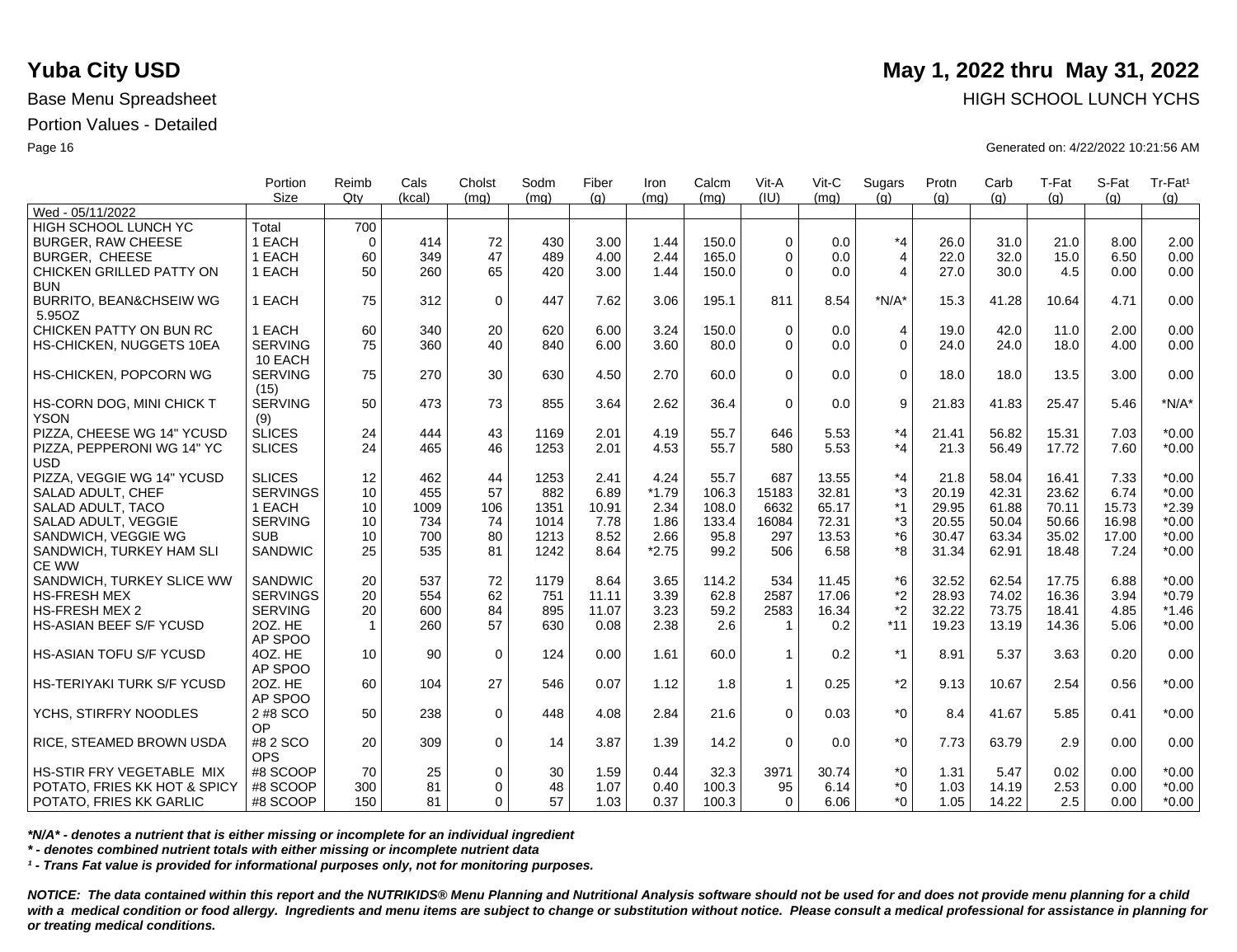|                               | Portion         | Reimb  | Cals                    | Cholst              | Sodm           | Fiber | Iron    | Calcm | Vit-A    | $V$ it-C | Sugars         | Protn | Carb   | T-Fat | S-Fat   | Tr-Fat <sup>1</sup> |
|-------------------------------|-----------------|--------|-------------------------|---------------------|----------------|-------|---------|-------|----------|----------|----------------|-------|--------|-------|---------|---------------------|
|                               | Size            | $Q$ ty | (kcal)                  | (mg)                | (mq)           | (g)   | (mq)    | (mq)  | (IU)     | (mq)     | (q)            | (g)   | (g)    | (g)   | (q)     | (g)                 |
| Wed - 05/11/2022              |                 |        |                         |                     |                |       |         |       |          |          |                |       |        |       |         |                     |
| POTATO, TATER BARRELS SY      | 10 BARR         | 300    | 170                     | $\Omega$            | 360            | 1.00  | 0.36    | 0.0   | $\Omega$ | 3.6      | $\Omega$       | 2.0   | 19.0   | 9.0   | 1.50    | 0.00                |
| <b>SCO</b>                    | <b>ELS</b>      |        |                         |                     |                |       |         |       |          |          |                |       |        |       |         |                     |
| <b>VEG, CARROTS BABY</b>      | 2.6 OZ.         | 300    | 26                      | $\mathbf 0$         | 57             | 1.47  | 0.66    | 22.1  | 10172    | 6.19     | $*N/A*$        | 0.74  | 5.9    | 0.0   | 0.00    | $*N/A*$             |
| <b>KETCHUP, PACKET</b>        | <b>PACKET</b>   | 500    | 9                       | $\mathbf 0$         | 82             | 0.03  | 0.03    | 1.4   | 47       | 0.37     | $\overline{2}$ | 0.09  | 2.47   | 0.01  | 0.00    | 0.00                |
| MAYONNAISE, PACKET            | Pkt 7q          | 500    | 58                      | $\sqrt{3}$          | 48             | 0.00  | 0.00    | 0.0   | $\Omega$ | 0.0      | $*N/A*$        | 0.0   | 0.64   | 6.43  | 0.96    | 0.00                |
| <b>MUSTARD, PACKET</b>        | Pkt 5g          | 200    | $\overline{\mathbf{4}}$ | $\mathbf 0$         | 62             | 0.18  | 0.10    | 4.4   | 8        | 0.16     | $*N/A*$        | 0.22  | 0.43   | 0.17  | 0.01    | 0.00                |
| SAUCE, BBQ PACKET             | <b>PACKET</b>   | 50     | 10                      | $\mathbf 0$         | 160            | 0.00  | 0.00    | 0.0   | $\Omega$ | 0.0      | $*N/A*$        | 0.0   | 3.0    | 0.0   | 0.00    | $*N/A*$             |
| <b>VEG, LETT SHREDDED</b>     | 2EA #8 S        | 30     | 9                       | $\Omega$            |                | 0.67  | 0.24    | 13.3  | 334      | 2.0      | $*N/A*$        | 0.67  | 2.0    | 0.0   | 0.00    | $*N/A*$             |
|                               | COOP            |        |                         |                     |                |       |         |       |          |          |                |       |        |       |         |                     |
| <b>VEG, TOMATO FRESH</b>      | 4 SLICES        | 30     | 16                      | 0                   | 4              | 0.74  | 0.27    | 7.4   | 738      | 11.51    | $*N/A*$        | 0.74  | 3.69   | 0.0   | 0.00    | $*N/A*$             |
| <b>VEG, ONION SLICED</b>      | 2 SLICES        | 30     | 36                      | $\mathsf{O}\xspace$ | 9              | 1.02  | 0.29    | 22.7  |          | 5.44     | $*N/A*$        | 0.91  | 8.56   | 0.09  | 0.00    | 0.00                |
| <b>VEG, JALAPENO PEPPERS</b>  | #30 SCOO        | 10     | 5                       | $\mathsf{O}\xspace$ | 290            | 1.00  | 0.00    | 0.0   | 200      | 0.0      | $*N/A*$        | 0.0   | 1.0    | 0.0   | 0.00    | 0.00                |
| DRESSING, RANCH PACKET 1      | <b>PACKET</b>   | 40     | 60                      | 5                   | 100            | 0.00  | 0.00    | 0.0   | $\Omega$ | 0.0      | $*N/A*$        | 0.0   | 1.0    | 7.0   | 1.00    | 0.00                |
| 2 GRAM                        |                 |        |                         |                     |                |       |         |       |          |          |                |       |        |       |         |                     |
| SALSA, COMMODITY              | 1 <sub>OZ</sub> | 50     | 35                      | $\mathbf 0$         | 124            | 3.54  | 0.00    | 0.0   | $\Omega$ | 0.0      | $*N/A*$        | 0.0   | 7.09   | 0.0   | 0.00    | 0.00                |
| FRUIT, APPLE FRESH WHOLE      | 1 EACH          | 200    | 100                     | $\mathbf 0$         | $\mathbf 0$    | 4.00  | 0.36    | 20.0  | 100      | 8.4      | 19             | 0.0   | 25.0   | 0.0   | 0.00    | 0.00                |
| FRUIT, BANANAS FRESH          | EACH            | 200    | 105                     | $\mathbf 0$         |                | 3.07  | 0.31    | 5.9   | 76       | 10.27    | 14             | 1.29  | 26.95  | 0.39  | 0.13    | 0.00                |
| FRUIT, ORANGES FRESH          | EACH (m         | 300    | 69                      | $\Omega$            | $\mathfrak{p}$ | 3.39  | 0.15    | 59.4  | 339      | 82.98    | $*N/A*$        | 1.7   | 17.82  | 0.0   | 0.00    | 0.00                |
|                               | edium)          |        |                         |                     |                |       |         |       |          |          |                |       |        |       |         |                     |
| <b>HS-VEG SIDE SALAD</b>      | 1 CUP           | 600    | 70                      | $\mathbf 0$         | 142            | 3.74  | 0.28    | 21.1  | 5767     | 5.26     | *3             | 2.95  | 14.06  | 0.31  | 0.00    | $*0.00$             |
| MILK, NONFAT CHOCOLATE        | <b>CARTON</b>   | 500    | 120                     | 5                   | 150            | 0.00  | 0.36    | 300.0 | 500      | 0.0      | 19             | 9.0   | 22.0   | 0.0   | 0.00    | 0.00                |
| MILK, 1% WHITE                | CARTON          | 200    | 130                     | 15                  | 160            | 0.00  | 0.00    | 400.0 | 500      | 1.2      | 15             | 10.0  | 16.0   | 2.5   | 1.50    | 0.00                |
| <b>Weighted Daily Average</b> |                 |        | 864                     | 53                  | 1399           | 14.55 | $*4.60$ | 561.4 | 11388    | 63.76    | $*35$          | 37.08 | 121.35 | 27.43 | 6.46    | $*0.10$             |
| % of Calories                 |                 |        |                         |                     |                |       |         |       |          |          | *16.0%         | 17.2% | 56.2%  | 28.6% | 6.7%    | $*0.1%$             |
|                               |                 |        |                         |                     |                |       |         |       |          |          |                |       |        |       |         |                     |
| <b>Nutrient Guideline</b>     |                 |        | 750-850                 |                     | 1420           |       |         |       |          |          |                |       |        |       | < 10.00 |                     |

*\*N/A\* - denotes a nutrient that is either missing or incomplete for an individual ingredient*

*\* - denotes combined nutrient totals with either missing or incomplete nutrient data*

*¹ - Trans Fat value is provided for informational purposes only, not for monitoring purposes.*

*NOTICE: The data contained within this report and the NUTRIKIDS® Menu Planning and Nutritional Analysis software should not be used for and does not provide menu planning for a child*  with a medical condition or food allergy. Ingredients and menu items are subject to change or substitution without notice. Please consult a medical professional for assistance in planning for *or treating medical conditions.*

# **Yuba City USD** May 1, 2022 thru May 31, 2022 Base Menu Spreadsheet **HIGH SCHOOL LUNCH YCHS**

Page 17 Generated on: 4/22/2022 10:21:56 AM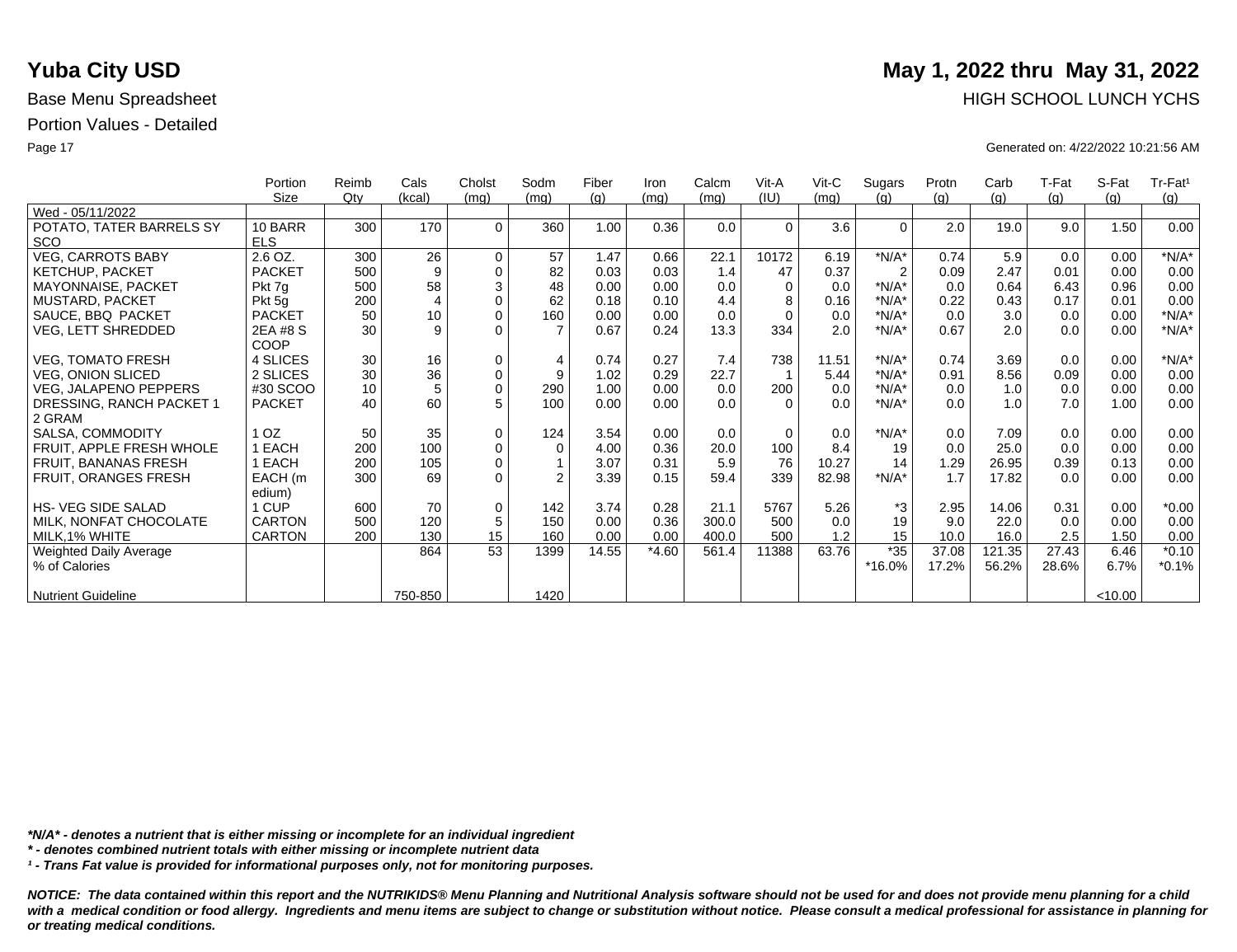|                                    | Portion         | Reimb    | Cals   | Cholst      | Sodm | Fiber | Iron    | Calcm | Vit-A        | Vit-C | Sugars         | Protn | Carb  | T-Fat | S-Fat | Tr-Fat <sup>1</sup> |
|------------------------------------|-----------------|----------|--------|-------------|------|-------|---------|-------|--------------|-------|----------------|-------|-------|-------|-------|---------------------|
| Thu - 05/12/2022                   | <b>Size</b>     | Qtv      | (kcal) | (ma)        | (mq) | (q)   | (ma)    | (ma)  | (IU)         | (mq)  | (q)            | (q)   | (q)   | (q)   | (q)   | (q)                 |
| HIGH SCHOOL LUNCH YC               | Total           | 700      |        |             |      |       |         |       |              |       |                |       |       |       |       |                     |
| <b>BURGER, RAW CHEESE</b>          | 1 EACH          | $\Omega$ | 414    | 72          | 430  | 3.00  | 1.44    | 150.0 | $\Omega$     | 0.0   | $*_{4}$        | 26.0  | 31.0  | 21.0  | 8.00  | 2.00                |
| <b>BURGER, CHEESE</b>              | 1 EACH          | 60       | 349    | 47          | 489  | 4.00  | 2.44    | 165.0 | $\Omega$     | 0.0   | $\overline{4}$ | 22.0  | 32.0  | 15.0  | 6.50  | 0.00                |
| CHICKEN GRILLED PATTY ON           | 1 EACH          | 50       | 260    | 65          | 420  | 3.00  | 1.44    | 150.0 | $\Omega$     | 0.0   | $\overline{4}$ | 27.0  | 30.0  | 4.5   | 0.00  | 0.00                |
| <b>BUN</b>                         |                 |          |        |             |      |       |         |       |              |       |                |       |       |       |       |                     |
| <b>BURRITO, BEAN&amp;CHSEIW WG</b> | 1 EACH          | 75       | 312    | $\mathbf 0$ | 447  | 7.62  | 3.06    | 195.1 | 811          | 8.54  | $*N/A*$        | 15.3  | 41.28 | 10.64 | 4.71  | 0.00                |
| 5.95OZ                             |                 |          |        |             |      |       |         |       |              |       |                |       |       |       |       |                     |
| CHICKEN PATTY ON BUN RC            | 1 EACH          | 60       | 340    | 20          | 620  | 6.00  | 3.24    | 150.0 | $\Omega$     | 0.0   | $\overline{4}$ | 19.0  | 42.0  | 11.0  | 2.00  | 0.00                |
| HS-CHICKEN, NUGGETS 10EA           | <b>SERVING</b>  | 75       | 360    | 40          | 840  | 6.00  | 3.60    | 80.0  | $\Omega$     | 0.0   | $\overline{0}$ | 24.0  | 24.0  | 18.0  | 4.00  | 0.00                |
|                                    | 10 EACH         |          |        |             |      |       |         |       |              |       |                |       |       |       |       |                     |
| HS-CHICKEN, POPCORN WG             | <b>SERVING</b>  | 75       | 270    | 30          | 630  | 4.50  | 2.70    | 60.0  | $\Omega$     | 0.0   | $\Omega$       | 18.0  | 18.0  | 13.5  | 3.00  | 0.00                |
|                                    | (15)            |          |        |             |      |       |         |       |              |       |                |       |       |       |       |                     |
| HS-CORN DOG, MINI CHICK T          | <b>SERVING</b>  | 50       | 473    | 73          | 855  | 3.64  | 2.62    | 36.4  | $\mathbf 0$  | 0.0   | 9              | 21.83 | 41.83 | 25.47 | 5.46  | $*N/A*$             |
| <b>YSON</b>                        | (9)             |          |        |             |      |       |         |       |              |       |                |       |       |       |       |                     |
| PIZZA, CHEESE WG 14" YCUSD         | <b>SLICES</b>   | 24       | 444    | 43          | 1169 | 2.01  | 4.19    | 55.7  | 646          | 5.53  | $*_{4}$        | 21.41 | 56.82 | 15.31 | 7.03  | $*0.00$             |
| PIZZA, PEPPERONI WG 14" YC         | <b>SLICES</b>   | 24       | 465    | 46          | 1253 | 2.01  | 4.53    | 55.7  | 580          | 5.53  | $*_{4}$        | 21.3  | 56.49 | 17.72 | 7.60  | $*0.00$             |
| <b>USD</b>                         |                 |          |        |             |      |       |         |       |              |       |                |       |       |       |       |                     |
| PIZZA, VEGGIE WG 14" YCUSD         | <b>SLICES</b>   | 12       | 462    | 44          | 1253 | 2.41  | 4.24    | 55.7  | 687          | 13.55 | $*_{4}$        | 21.8  | 58.04 | 16.41 | 7.33  | $*0.00$             |
| SALAD ADULT, CHEF                  | <b>SERVINGS</b> | 10       | 455    | 57          | 882  | 6.89  | $*1.79$ | 106.3 | 15183        | 32.81 | *3             | 20.19 | 42.31 | 23.62 | 6.74  | $*0.00$             |
| SALAD ADULT, TACO                  | 1 EACH          | 10       | 1009   | 106         | 1351 | 10.91 | 2.34    | 108.0 | 6632         | 65.17 | $*1$           | 29.95 | 61.88 | 70.11 | 15.73 | $*2.39$             |
| SALAD ADULT, VEGGIE                | <b>SERVING</b>  | 10       | 734    | 74          | 1014 | 7.78  | 1.86    | 133.4 | 16084        | 72.31 | *3             | 20.55 | 50.04 | 50.66 | 16.98 | $*0.00$             |
| SANDWICH, VEGGIE WG                | <b>SUB</b>      | 10       | 700    | 80          | 1213 | 8.52  | 2.66    | 95.8  | 297          | 13.53 | $*6$           | 30.47 | 63.34 | 35.02 | 17.00 | $*0.00$             |
| SANDWICH, TURKEY HAM SLI           | <b>SANDWIC</b>  | 25       | 535    | 81          | 1242 | 8.64  | $*2.75$ | 99.2  | 506          | 6.58  | *8             | 31.34 | 62.91 | 18.48 | 7.24  | $*0.00$             |
| <b>CE WW</b>                       |                 |          |        |             |      |       |         |       |              |       |                |       |       |       |       |                     |
| SANDWICH, TURKEY SLICE WW          | SANDWIC         | 20       | 537    | 72          | 1179 | 8.64  | 3.65    | 114.2 | 534          | 11.45 | *6             | 32.52 | 62.54 | 17.75 | 6.88  | $*0.00$             |
| <b>HS-FRESH MEX</b>                | <b>SERVINGS</b> | 20       | 554    | 62          | 751  | 11.11 | 3.39    | 62.8  | 2587         | 17.06 | $*2$           | 28.93 | 74.02 | 16.36 | 3.94  | $*0.79$             |
| <b>HS-FRESH MEX 2</b>              | <b>SERVING</b>  | 20       | 600    | 84          | 895  | 11.07 | 3.23    | 59.2  | 2583         | 16.34 | $*2$           | 32.22 | 73.75 | 18.41 | 4.85  | $*1.46$             |
| HS-SWEET CHILI PORK S/F YC         | 20Z. HE         | $\Omega$ | 123    | 35          | 264  | 0.08  | 0.45    | 8.2   | 28           | 0.65  | $*2$           | 11.84 | 7.37  | 4.6   | 1.40  | $*0.00$             |
| <b>USD</b>                         | AP SPOO         |          |        |             |      |       |         |       |              |       |                |       |       |       |       |                     |
| HS-SWEET CHILI TOFU S/F YC         | 4OZ. HE         | 10       | 92     | $\mathbf 0$ | 142  | 0.00  | 1.61    | 59.8  | 24           | 0.0   | $*2$           | 8.91  | 5.75  | 3.63  | 0.20  | 0.00                |
| <b>USD</b>                         | AP SPOO         |          |        |             |      |       |         |       |              |       |                |       |       |       |       |                     |
| HS-TERIYAKI TURK S/F YCUSD         | 20Z. HE         | 60       | 104    | 27          | 546  | 0.07  | 1.12    | 1.8   | $\mathbf{1}$ | 0.25  | $*2$           | 9.13  | 10.67 | 2.54  | 0.56  | $*0.00$             |
|                                    | AP SPOO         |          |        |             |      |       |         |       |              |       |                |       |       |       |       |                     |
| YCHS, STIRFRY NOODLES              | 2 #8 SCO        | 50       | 238    | $\mathbf 0$ | 448  | 4.08  | 2.84    | 21.6  | $\Omega$     | 0.03  | $*_{0}$        | 8.4   | 41.67 | 5.85  | 0.41  | $*0.00$             |
|                                    | OP              |          |        |             |      |       |         |       |              |       |                |       |       |       |       |                     |
| RICE, STEAMED BROWN USDA           | #8 2 SCO        | 20       | 309    | $\mathbf 0$ | 14   | 3.87  | 1.39    | 14.2  | $\Omega$     | 0.0   | $*_{0}$        | 7.73  | 63.79 | 2.9   | 0.00  | 0.00                |
|                                    | <b>OPS</b>      |          |        |             |      |       |         |       |              |       |                |       |       |       |       |                     |
| HS-STIR FRY VEGETABLE MIX          | #8 SCOOP        | 70       | 25     | 0           | 30   | 1.59  | 0.44    | 32.3  | 3971         | 30.74 | $^*0$          | 1.31  | 5.47  | 0.02  | 0.00  | $*0.00$             |
| POTATO, FRIES KK HOT & SPICY       | #8 SCOOP        | 300      | 81     | $\Omega$    | 48   | 1.07  | 0.40    | 100.3 | 95           | 6.14  | $^*0$          | 1.03  | 14.19 | 2.53  | 0.00  | $*0.00$             |
| POTATO, FRIES KK GARLIC            | #8 SCOOP        | 150      | 81     | $\Omega$    | 57   | 1.03  | 0.37    | 100.3 | $\Omega$     | 6.06  | $*0$           | 1.05  | 14.22 | 2.5   | 0.00  | $*0.00$             |

*\*N/A\* - denotes a nutrient that is either missing or incomplete for an individual ingredient*

*\* - denotes combined nutrient totals with either missing or incomplete nutrient data*

*¹ - Trans Fat value is provided for informational purposes only, not for monitoring purposes.*

*NOTICE: The data contained within this report and the NUTRIKIDS® Menu Planning and Nutritional Analysis software should not be used for and does not provide menu planning for a child*  with a medical condition or food allergy. Ingredients and menu items are subject to change or substitution without notice. Please consult a medical professional for assistance in planning for *or treating medical conditions.*

## **Yuba City USD** May 1, 2022 thru May 31, 2022 Base Menu Spreadsheet **HIGH SCHOOL LUNCH YCHS HIGH SCHOOL LUNCH YCHS**

Page 18 Generated on: 4/22/2022 10:21:56 AM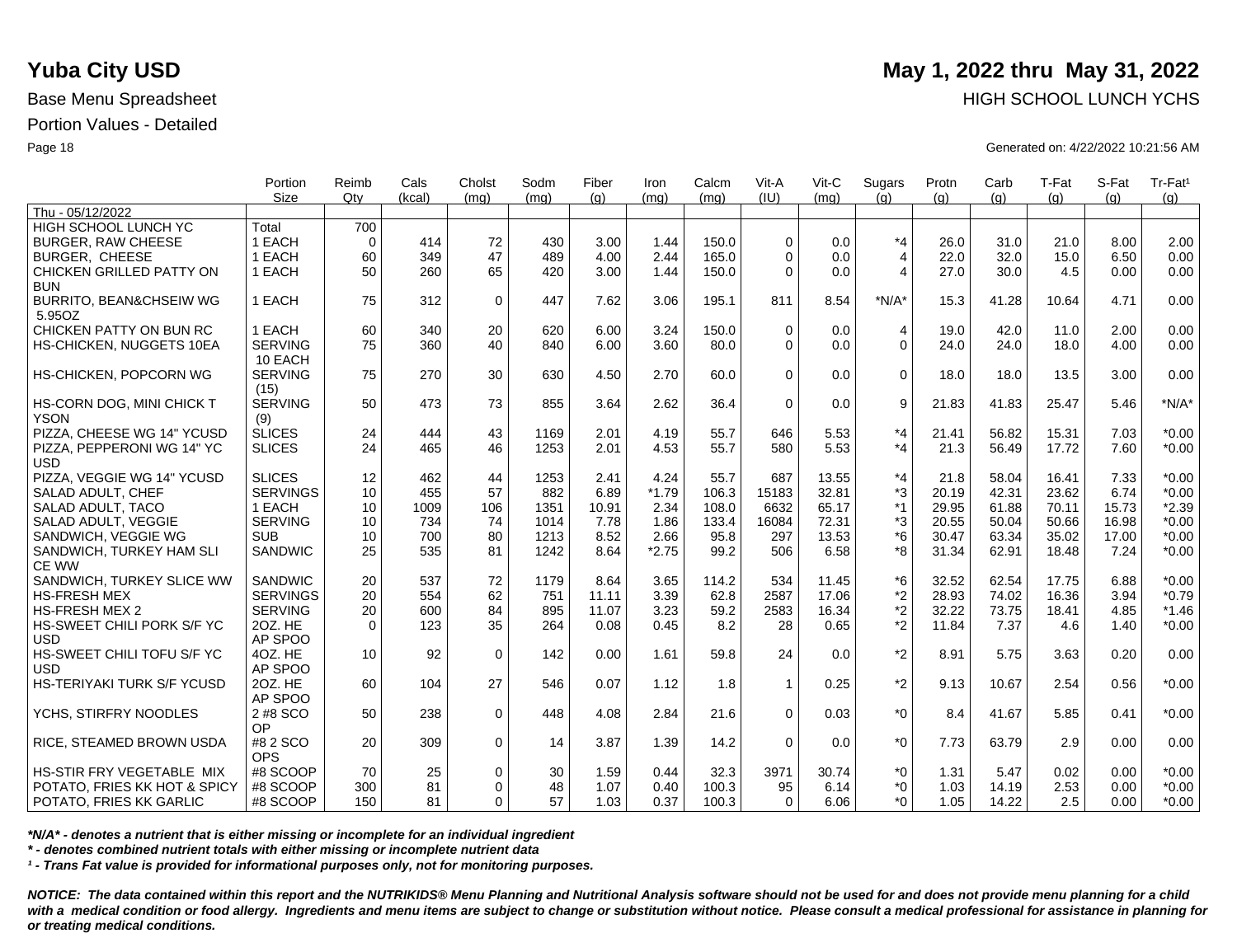|                              | Portion       | Reimb  | Cals           | Cholst      | Sodm           | Fiber | Iron    | Calcm | Vit-A    | $V$ it-C | Sugars         | Protn | Carb   | T-Fat | S-Fat   | $Tr-Fat1$ |
|------------------------------|---------------|--------|----------------|-------------|----------------|-------|---------|-------|----------|----------|----------------|-------|--------|-------|---------|-----------|
|                              | Size          | $Q$ ty | (kcal)         | (mq)        | (mq)           | (g)   | (mq)    | (mq)  | (IU)     | (mq)     | (q)            | (g)   | (g)    | (g)   | (q)     | (g)       |
| Thu - 05/12/2022             |               |        |                |             |                |       |         |       |          |          |                |       |        |       |         |           |
| POTATO, TATER BARRELS SY     | 10 BARR       | 300    | 170            | $\Omega$    | 360            | 1.00  | 0.36    | 0.0   | $\Omega$ | 3.6      | $\Omega$       | 2.0   | 19.0   | 9.0   | 1.50    | 0.00      |
| <b>SCO</b>                   | <b>ELS</b>    |        |                |             |                |       |         |       |          |          |                |       |        |       |         |           |
| <b>VEG, CARROTS BABY</b>     | 2.6 OZ.       | 300    | 26             | $\mathbf 0$ | 57             | 1.47  | 0.66    | 22.1  | 10172    | 6.19     | $*N/A*$        | 0.74  | 5.9    | 0.0   | 0.00    | $*N/A*$   |
| KETCHUP, PACKET              | <b>PACKET</b> | 500    | 9              | $\mathbf 0$ | 82             | 0.03  | 0.03    | 1.4   | 47       | 0.37     | $\overline{2}$ | 0.09  | 2.47   | 0.01  | 0.00    | 0.00      |
| <b>MAYONNAISE, PACKET</b>    | Pkt 7g        | 500    | 58             | 3           | 48             | 0.00  | 0.00    | 0.0   |          | 0.0      | $*N/A*$        | 0.0   | 0.64   | 6.43  | 0.96    | 0.00      |
| <b>MUSTARD, PACKET</b>       | Pkt 5g        | 200    | $\overline{4}$ | $\Omega$    | 62             | 0.18  | 0.10    | 4.4   | 8        | 0.16     | $*N/A*$        | 0.22  | 0.43   | 0.17  | 0.01    | 0.00      |
| SAUCE, BBQ PACKET            | <b>PACKET</b> | 50     | 10             | $\mathbf 0$ | 160            | 0.00  | 0.00    | 0.0   | $\Omega$ | 0.0      | $*N/A*$        | 0.0   | 3.0    | 0.0   | 0.00    | $*N/A*$   |
| VEG, LETT SHREDDED           | 2EA #8 S      | 30     | 9              | $\Omega$    | $\overline{7}$ | 0.67  | 0.24    | 13.3  | 334      | 2.0      | $*N/A*$        | 0.67  | 2.0    | 0.0   | 0.00    | $*N/A*$   |
|                              | <b>COOP</b>   |        |                |             |                |       |         |       |          |          |                |       |        |       |         |           |
| <b>VEG, TOMATO FRESH</b>     | 4 SLICES      | 30     | 16             | $\mathbf 0$ | $\overline{4}$ | 0.74  | 0.27    | 7.4   | 738      | 11.51    | $*N/A*$        | 0.74  | 3.69   | 0.0   | 0.00    | $*N/A*$   |
| VEG, ONION SLICED            | 2 SLICES      | 30     | 36             | $\mathbf 0$ | 9              | 1.02  | 0.29    | 22.7  |          | 5.44     | $*N/A*$        | 0.91  | 8.56   | 0.09  | 0.00    | 0.00      |
| <b>VEG, JALAPENO PEPPERS</b> | #30 SCOO      | 10     | 5              | $\Omega$    | 290            | 1.00  | 0.00    | 0.0   | 200      | 0.0      | $*N/A*$        | 0.0   | 1.0    | 0.0   | 0.00    | 0.00      |
| DRESSING, RANCH PACKET 1     | <b>PACKET</b> | 40     | 60             | 5           | 100            | 0.00  | 0.00    | 0.0   | $\Omega$ | 0.0      | $*N/A*$        | 0.0   | 1.0    | 7.0   | 1.00    | 0.00      |
| 2 GRAM                       |               |        |                |             |                |       |         |       |          |          |                |       |        |       |         |           |
| SALSA, COMMODITY             | OZ.           | 50     | 35             | $\Omega$    | 124            | 3.54  | 0.00    | 0.0   | $\Omega$ | 0.0      | $*N/A*$        | 0.0   | 7.09   | 0.0   | 0.00    | 0.00      |
| FRUIT, APPLE FRESH WHOLE     | EACH          | 200    | 100            | $\mathbf 0$ | $\Omega$       | 4.00  | 0.36    | 20.0  | 100      | 8.4      | 19             | 0.0   | 25.0   | 0.0   | 0.00    | 0.00      |
| <b>FRUIT, BANANAS FRESH</b>  | EACH          | 200    | 105            | $\Omega$    |                | 3.07  | 0.31    | 5.9   | 76       | 10.27    | 14             | 1.29  | 26.95  | 0.39  | 0.13    | 0.00      |
| FRUIT, ORANGES FRESH         | EACH (m       | 300    | 69             | $\Omega$    | $\overline{2}$ | 3.39  | 0.15    | 59.4  | 339      | 82.98    | $*N/A*$        | 1.7   | 17.82  | 0.0   | 0.00    | 0.00      |
|                              | edium)        |        |                |             |                |       |         |       |          |          |                |       |        |       |         |           |
| HS-VEG SIDE SALAD            | 1 CUP         | 600    | 70             | $\Omega$    | 142            | 3.74  | 0.28    | 21.1  | 5767     | 5.26     | *3             | 2.95  | 14.06  | 0.31  | 0.00    | $*0.00$   |
| MILK, NONFAT CHOCOLATE       | <b>CARTON</b> | 500    | 120            | 5           | 150            | 0.00  | 0.36    | 300.0 | 500      | 0.0      | 19             | 9.0   | 22.0   | 0.0   | 0.00    | 0.00      |
| MILK,1% WHITE                | <b>CARTON</b> | 200    | 130            | 15          | 160            | 0.00  | 0.00    | 400.0 | 500      | 1.2      | 15             | 10.0  | 16.0   | 2.5   | 1.50    | 0.00      |
| Weighted Daily Average       |               |        | 864            | 53          | 1398           | 14.55 | $*4.60$ | 561.4 | 11389    | 63.76    | $*35$          | 37.05 | 121.34 | 27.41 | 6.46    | $*0.10$   |
| % of Calories                |               |        |                |             |                |       |         |       |          |          | *16.0%         | 17.2% | 56.2%  | 28.6% | 6.7%    | $*0.1%$   |
|                              |               |        |                |             |                |       |         |       |          |          |                |       |        |       |         |           |
| <b>Nutrient Guideline</b>    |               |        | 750-850        |             | 1420           |       |         |       |          |          |                |       |        |       | < 10.00 |           |

*\*N/A\* - denotes a nutrient that is either missing or incomplete for an individual ingredient*

*\* - denotes combined nutrient totals with either missing or incomplete nutrient data*

*¹ - Trans Fat value is provided for informational purposes only, not for monitoring purposes.*

*NOTICE: The data contained within this report and the NUTRIKIDS® Menu Planning and Nutritional Analysis software should not be used for and does not provide menu planning for a child*  with a medical condition or food allergy. Ingredients and menu items are subject to change or substitution without notice. Please consult a medical professional for assistance in planning for *or treating medical conditions.*

# **Yuba City USD** May 1, 2022 thru May 31, 2022 Base Menu Spreadsheet **HIGH SCHOOL LUNCH YCHS**

Page 19 Generated on: 4/22/2022 10:21:56 AM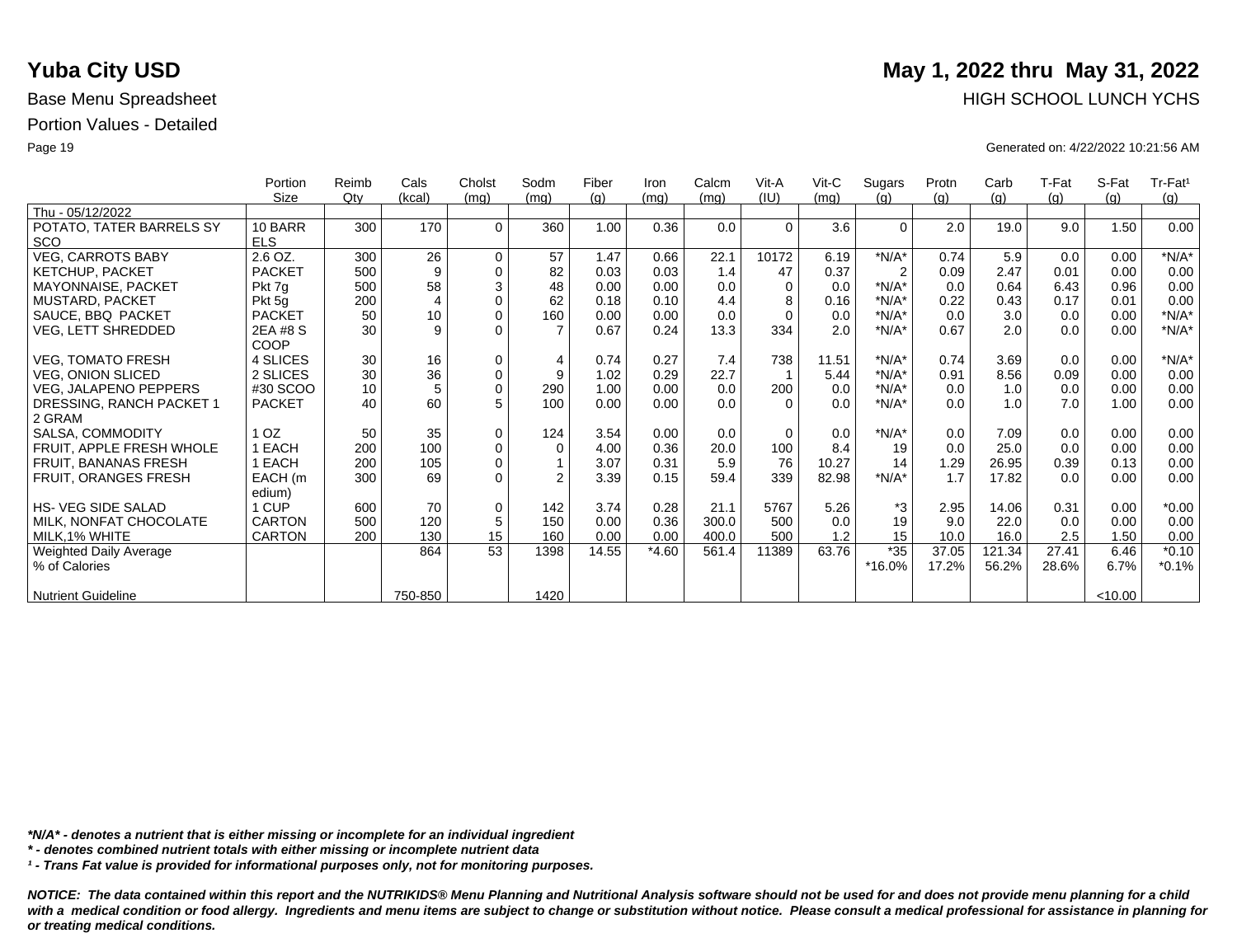|                                                         | Portion<br><b>Size</b> | Reimb<br>Qtv | Cals     | Cholst<br>(ma) | Sodm     | Fiber        | Iron         | Calcm<br>(mq) | Vit-A<br>(IU) | Vit-C<br>(mq) | Sugars<br>(q)  | Protn        | Carb          | T-Fat        | S-Fat        | Tr-Fat <sup>1</sup> |
|---------------------------------------------------------|------------------------|--------------|----------|----------------|----------|--------------|--------------|---------------|---------------|---------------|----------------|--------------|---------------|--------------|--------------|---------------------|
| Fri - 05/13/2022                                        |                        |              | (kcal)   |                | (mq)     | (q)          | (ma)         |               |               |               |                | (q)          | (q)           | (q)          | (q)          | (q)                 |
| <b>HIGH SCHOOL LUNCH YC</b>                             | Total                  | 700          |          |                |          |              |              |               |               |               |                |              |               |              |              |                     |
| <b>BURGER, RAW CHEESE</b>                               | 1 EACH                 | $\Omega$     | 414      | 72             | 430      | 3.00         | 1.44         | 150.0         | $\Omega$      | 0.0           | $*_{4}$        | 26.0         | 31.0          | 21.0         | 8.00         | 2.00                |
| <b>BURGER, CHEESE</b>                                   | 1 EACH                 | 60           | 349      | 47             | 489      | 4.00         | 2.44         | 165.0         | $\Omega$      | 0.0           | $\overline{4}$ | 22.0         | 32.0          | 15.0         | 6.50         | 0.00                |
| CHICKEN GRILLED PATTY ON                                | 1 EACH                 | 50           | 260      | 65             | 420      | 3.00         | 1.44         | 150.0         | $\Omega$      | 0.0           | $\overline{4}$ | 27.0         | 30.0          | 4.5          | 0.00         | 0.00                |
| <b>BUN</b>                                              |                        |              |          |                |          |              |              |               |               |               |                |              |               |              |              |                     |
| <b>BURRITO, BEAN&amp;CHSEIW WG</b>                      | 1 EACH                 | 75           | 312      | $\mathbf 0$    | 447      | 7.62         | 3.06         | 195.1         | 811           | 8.54          | $*N/A*$        | 15.3         | 41.28         | 10.64        | 4.71         | 0.00                |
| 5.95OZ                                                  |                        |              |          |                |          |              |              |               |               |               |                |              |               |              |              |                     |
| CHICKEN PATTY ON BUN RC                                 | 1 EACH                 | 60           | 340      | 20             | 620      | 6.00         | 3.24         | 150.0         | $\Omega$      | 0.0           | $\overline{4}$ | 19.0         | 42.0          | 11.0         | 2.00         | 0.00                |
| HS-CHICKEN, NUGGETS 10EA                                | <b>SERVING</b>         | 75           | 360      | 40             | 840      | 6.00         | 3.60         | 80.0          | $\Omega$      | 0.0           | $\overline{0}$ | 24.0         | 24.0          | 18.0         | 4.00         | 0.00                |
|                                                         | 10 EACH                |              |          |                |          |              |              |               |               |               |                |              |               |              |              |                     |
| HS-CHICKEN, POPCORN WG                                  | <b>SERVING</b>         | 75           | 270      | 30             | 630      | 4.50         | 2.70         | 60.0          | $\Omega$      | 0.0           | $\Omega$       | 18.0         | 18.0          | 13.5         | 3.00         | 0.00                |
|                                                         | (15)                   |              |          |                |          |              |              |               |               |               |                |              |               |              |              |                     |
| HS-CORN DOG, MINI CHICK T                               | <b>SERVING</b>         | 50           | 473      | 73             | 855      | 3.64         | 2.62         | 36.4          | $\mathbf 0$   | 0.0           | 9              | 21.83        | 41.83         | 25.47        | 5.46         | $*N/A*$             |
| <b>YSON</b>                                             | (9)                    |              |          |                |          |              |              |               |               |               |                |              |               |              |              |                     |
| PIZZA, CHEESE WG 14" YCUSD                              | <b>SLICES</b>          | 24           | 444      | 43             | 1169     | 2.01         | 4.19         | 55.7          | 646           | 5.53          | $*_{4}$        | 21.41        | 56.82         | 15.31        | 7.03         | $*0.00$             |
| PIZZA, PEPPERONI WG 14" YC                              | <b>SLICES</b>          | 24           | 465      | 46             | 1253     | 2.01         | 4.53         | 55.7          | 580           | 5.53          | $*_{4}$        | 21.3         | 56.49         | 17.72        | 7.60         | $*0.00$             |
| <b>USD</b>                                              |                        |              |          |                |          |              |              |               |               |               |                |              |               |              |              |                     |
| PIZZA, VEGGIE WG 14" YCUSD                              | <b>SLICES</b>          | 12           | 462      | 44             | 1253     | 2.41         | 4.24         | 55.7          | 687           | 13.55         | $*_{4}$        | 21.8         | 58.04         | 16.41        | 7.33         | $*0.00$             |
| SALAD ADULT, CHEF                                       | <b>SERVINGS</b>        | 10           | 455      | 57             | 882      | 6.89         | $*1.79$      | 106.3         | 15183         | 32.81         | *3             | 20.19        | 42.31         | 23.62        | 6.74         | $*0.00$             |
| SALAD ADULT, TACO                                       | 1 EACH                 | 10           | 1009     | 106            | 1351     | 10.91        | 2.34         | 108.0         | 6632          | 65.17         | $*1$           | 29.95        | 61.88         | 70.11        | 15.73        | $*2.39$             |
| SALAD ADULT, VEGGIE                                     | <b>SERVING</b>         | 10           | 734      | 74             | 1014     | 7.78         | 1.86         | 133.4         | 16084         | 72.31         | *3             | 20.55        | 50.04         | 50.66        | 16.98        | $*0.00$             |
| SANDWICH, VEGGIE WG                                     | <b>SUB</b>             | 10           | 700      | 80             | 1213     | 8.52         | 2.66         | 95.8          | 297           | 13.53         | $*6$           | 30.47        | 63.34         | 35.02        | 17.00        | $*0.00$             |
| SANDWICH, TURKEY HAM SLI                                | <b>SANDWIC</b>         | 25           | 535      | 81             | 1242     | 8.64         | $*2.75$      | 99.2          | 506           | 6.58          | *8             | 31.34        | 62.91         | 18.48        | 7.24         | $*0.00$             |
| <b>CE WW</b>                                            |                        |              |          |                |          |              |              |               |               |               |                |              |               |              |              |                     |
| SANDWICH, TURKEY SLICE WW                               | SANDWIC                | 20           | 537      | 72             | 1179     | 8.64         | 3.65         | 114.2         | 534           | 11.45         | *6             | 32.52        | 62.54         | 17.75        | 6.88         | $*0.00$             |
| <b>HS-FRESH MEX</b>                                     | <b>SERVINGS</b>        | 20           | 554      | 62             | 751      | 11.11        | 3.39         | 62.8          | 2587          | 17.06         | $*2$           | 28.93        | 74.02         | 16.36        | 3.94         | $*0.79$             |
| <b>HS-FRESH MEX 2</b>                                   | <b>SERVING</b>         | 20           | 600      | 84             | 895      | 11.07        | 3.23         | 59.2          | 2583          | 16.34         | $*2$           | 32.22        | 73.75         | 18.41        | 4.85         | $*1.46$             |
| <b>HS-HUNAN ORANGE TURK S/F</b>                         | 20Z. HE                | $\mathbf{1}$ | 157      | 42             | 839      | 0.11         | 1.73         | 3.1           | 6             | 2.23          | $*2$           | 14.05        | 15.49         | 3.91         | 0.87         | $*0.00$             |
| <b>YCUSD</b>                                            | AP SPOO                |              |          |                |          |              |              |               |               |               |                |              |               |              |              |                     |
| HS-HUNAN ORANGE TOFU S/F                                | 4OZ. HE                | 10           | 103      | $\mathbf 0$    | 133      | 0.00         | 1.90         | 71.2          | 4             | 1.4           | $*1$           | 10.53        | 5.91          | 4.03         | 0.20         | 0.00                |
| <b>YCUSD</b>                                            | AP SPOO                |              |          |                |          |              |              |               |               |               |                |              |               |              |              |                     |
| HS-TERIYAKI TURK S/F YCUSD                              | 20Z. HE                | 60           | 104      | 27             | 546      | 0.07         | 1.12         | 1.8           | $\mathbf{1}$  | 0.25          | $*2$           | 9.13         | 10.67         | 2.54         | 0.56         | $*0.00$             |
|                                                         | AP SPOO                |              |          |                |          |              |              |               |               |               |                |              |               |              |              |                     |
| YCHS, STIRFRY NOODLES                                   | 2 #8 SCO               | 50           | 238      | $\mathbf 0$    | 448      | 4.08         | 2.84         | 21.6          | $\Omega$      | 0.03          | $*_{0}$        | 8.4          | 41.67         | 5.85         | 0.41         | $*0.00$             |
|                                                         | OP                     |              |          |                |          |              |              |               |               |               |                |              |               |              |              |                     |
| RICE, STEAMED BROWN USDA                                | #8 2 SCO<br><b>OPS</b> | 20           | 309      | $\mathbf 0$    | 14       | 3.87         | 1.39         | 14.2          | $\Omega$      | 0.0           | $*_{0}$        | 7.73         | 63.79         | 2.9          | 0.00         | 0.00                |
| HS-STIR FRY VEGETABLE MIX                               |                        |              |          |                |          |              |              |               |               |               |                |              |               |              |              |                     |
|                                                         | #8 SCOOP<br>#8 SCOOP   | 70<br>300    | 25<br>81 | 0<br>$\Omega$  | 30<br>48 | 1.59<br>1.07 | 0.44<br>0.40 | 32.3<br>100.3 | 3971<br>95    | 30.74<br>6.14 | $^*0$<br>$^*0$ | 1.31<br>1.03 | 5.47<br>14.19 | 0.02<br>2.53 | 0.00<br>0.00 | $*0.00$<br>$*0.00$  |
| POTATO, FRIES KK HOT & SPICY<br>POTATO, FRIES KK GARLIC | #8 SCOOP               | 150          | 81       | $\Omega$       | 57       | 1.03         | 0.37         | 100.3         | $\Omega$      | 6.06          | $^*0$          | 1.05         | 14.22         | 2.5          | 0.00         | $*0.00$             |
|                                                         |                        |              |          |                |          |              |              |               |               |               |                |              |               |              |              |                     |

*\*N/A\* - denotes a nutrient that is either missing or incomplete for an individual ingredient*

*\* - denotes combined nutrient totals with either missing or incomplete nutrient data*

*¹ - Trans Fat value is provided for informational purposes only, not for monitoring purposes.*

*NOTICE: The data contained within this report and the NUTRIKIDS® Menu Planning and Nutritional Analysis software should not be used for and does not provide menu planning for a child*  with a medical condition or food allergy. Ingredients and menu items are subject to change or substitution without notice. Please consult a medical professional for assistance in planning for *or treating medical conditions.*

## **Yuba City USD** May 1, 2022 thru May 31, 2022 Base Menu Spreadsheet **HIGH SCHOOL LUNCH YCHS HIGH SCHOOL LUNCH YCHS**

Page 20 Generated on: 4/22/2022 10:21:56 AM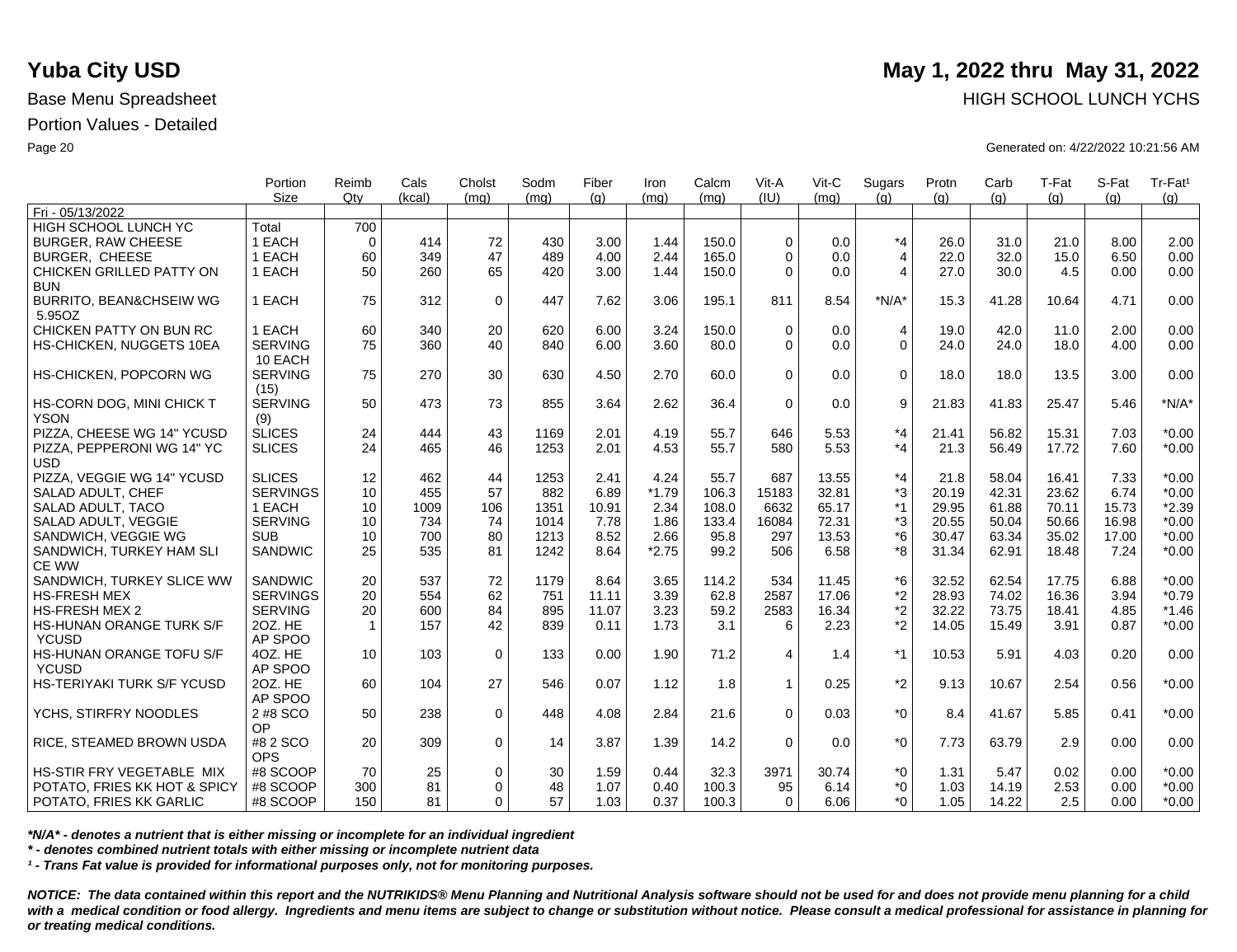|                           | Portion       | Reimb | Cals           | Cholst      | Sodm           | Fiber | Iron    | Calcm | Vit-A    | $V$ it-C | Sugars         | Protn | Carb   | T-Fat | S-Fat   | Tr-Fat <sup>1</sup> |
|---------------------------|---------------|-------|----------------|-------------|----------------|-------|---------|-------|----------|----------|----------------|-------|--------|-------|---------|---------------------|
|                           | Size          | Qty   | (kcal)         | (mq)        | (mq)           | (q)   | (mq)    | (mq)  | (IU)     | (mq)     | (q)            | (q)   | (g)    | (g)   | (q)     | (g)                 |
| Fri - 05/13/2022          |               |       |                |             |                |       |         |       |          |          |                |       |        |       |         |                     |
| POTATO, TATER BARRELS SY  | 10 BARR       | 300   | 170            | $\Omega$    | 360            | 1.00  | 0.36    | 0.0   | $\Omega$ | 3.6      | $\Omega$       | 2.0   | 19.0   | 9.0   | 1.50    | 0.00                |
| <b>SCO</b>                | <b>ELS</b>    |       |                |             |                |       |         |       |          |          |                |       |        |       |         |                     |
| <b>VEG, CARROTS BABY</b>  | 2.6 OZ.       | 300   | 26             | $\mathbf 0$ | 57             | 1.47  | 0.66    | 22.1  | 10172    | 6.19     | $*N/A*$        | 0.74  | 5.9    | 0.0   | 0.00    | $*N/A*$             |
| <b>KETCHUP, PACKET</b>    | <b>PACKET</b> | 500   | 9              | $\mathbf 0$ | 82             | 0.03  | 0.03    | 1.4   | 47       | 0.37     | $\overline{2}$ | 0.09  | 2.47   | 0.01  | 0.00    | 0.00                |
| MAYONNAISE, PACKET        | Pkt 7g        | 500   | 58             | $\sqrt{3}$  | 48             | 0.00  | 0.00    | 0.0   | $\Omega$ | 0.0      | $*N/A*$        | 0.0   | 0.64   | 6.43  | 0.96    | 0.00                |
| MUSTARD, PACKET           | Pkt 5g        | 200   | $\overline{4}$ | $\mathbf 0$ | 62             | 0.18  | 0.10    | 4.4   | 8        | 0.16     | $*N/A*$        | 0.22  | 0.43   | 0.17  | 0.01    | 0.00                |
| SAUCE, BBQ PACKET         | <b>PACKET</b> | 50    | 10             | $\mathbf 0$ | 160            | 0.00  | 0.00    | 0.0   | $\Omega$ | 0.0      | $*N/A*$        | 0.0   | 3.0    | 0.0   | 0.00    | $*N/A*$             |
| VEG, LETT SHREDDED        | 2EA #8 S      | 30    | 9              | $\Omega$    |                | 0.67  | 0.24    | 13.3  | 334      | 2.0      | $*N/A*$        | 0.67  | 2.0    | 0.0   | 0.00    | $*N/A*$             |
|                           | COOP          |       |                |             |                |       |         |       |          |          |                |       |        |       |         |                     |
| <b>VEG, TOMATO FRESH</b>  | 4 SLICES      | 30    | 16             | $\mathbf 0$ | $\overline{4}$ | 0.74  | 0.27    | 7.4   | 738      | 11.51    | $*N/A*$        | 0.74  | 3.69   | 0.0   | 0.00    | $*N/A*$             |
| <b>VEG, ONION SLICED</b>  | 2 SLICES      | 30    | 36             | $\pmb{0}$   | 9              | 1.02  | 0.29    | 22.7  |          | 5.44     | $*N/A*$        | 0.91  | 8.56   | 0.09  | 0.00    | 0.00                |
| VEG, JALAPENO PEPPERS     | #30 SCOO      | 10    | 5              | $\pmb{0}$   | 290            | 1.00  | 0.00    | 0.0   | 200      | 0.0      | $*N/A*$        | 0.0   | 1.0    | 0.0   | 0.00    | 0.00                |
| DRESSING, RANCH PACKET 1  | <b>PACKET</b> | 40    | 60             | 5           | 100            | 0.00  | 0.00    | 0.0   | $\Omega$ | 0.0      | $*N/A*$        | 0.0   | 1.0    | 7.0   | 1.00    | 0.00                |
| 2 GRAM                    |               |       |                |             |                |       |         |       |          |          |                |       |        |       |         |                     |
| SALSA, COMMODITY          | OZ.           | 50    | 35             | $\mathbf 0$ | 124            | 3.54  | 0.00    | 0.0   | $\Omega$ | 0.0      | $*N/A*$        | 0.0   | 7.09   | 0.0   | 0.00    | 0.00                |
| FRUIT, APPLE FRESH WHOLE  | EACH          | 200   | 100            | $\pmb{0}$   | $\Omega$       | 4.00  | 0.36    | 20.0  | 100      | 8.4      | 19             | 0.0   | 25.0   | 0.0   | 0.00    | 0.00                |
| FRUIT, BANANAS FRESH      | EACH          | 200   | 105            | $\mathbf 0$ |                | 3.07  | 0.31    | 5.9   | 76       | 10.27    | 14             | 1.29  | 26.95  | 0.39  | 0.13    | 0.00                |
| FRUIT, ORANGES FRESH      | EACH (m       | 300   | 69             | $\Omega$    | $\mathfrak{p}$ | 3.39  | 0.15    | 59.4  | 339      | 82.98    | $*N/A*$        | 1.7   | 17.82  | 0.0   | 0.00    | 0.00                |
|                           | edium)        |       |                |             |                |       |         |       |          |          |                |       |        |       |         |                     |
| <b>HS-VEG SIDE SALAD</b>  | 1 CUP         | 600   | 70             | $\mathbf 0$ | 142            | 3.74  | 0.28    | 21.1  | 5767     | 5.26     | *3             | 2.95  | 14.06  | 0.31  | 0.00    | $*0.00$             |
| MILK, NONFAT CHOCOLATE    | <b>CARTON</b> | 500   | 120            | $\sqrt{5}$  | 150            | 0.00  | 0.36    | 300.0 | 500      | 0.0      | 19             | 9.0   | 22.0   | 0.0   | 0.00    | 0.00                |
| MILK, 1% WHITE            | CARTON        | 200   | 130            | 15          | 160            | 0.00  | 0.00    | 400.0 | 500      | 1.2      | 15             | 10.0  | 16.0   | 2.5   | 1.50    | 0.00                |
| Weighted Daily Average    |               |       | 864            | 53          | 1399           | 14.55 | $*4.61$ | 561.6 | 11388    | 63.78    | $*35$          | 37.10 | 121.37 | 27.42 | 6.46    | $*0.10$             |
| % of Calories             |               |       |                |             |                |       |         |       |          |          | *16.0%         | 17.2% | 56.2%  | 28.6% | 6.7%    | $*0.1%$             |
|                           |               |       |                |             |                |       |         |       |          |          |                |       |        |       |         |                     |
| <b>Nutrient Guideline</b> |               |       | 750-850        |             | 1420           |       |         |       |          |          |                |       |        |       | < 10.00 |                     |

*\*N/A\* - denotes a nutrient that is either missing or incomplete for an individual ingredient*

*\* - denotes combined nutrient totals with either missing or incomplete nutrient data*

*¹ - Trans Fat value is provided for informational purposes only, not for monitoring purposes.*

*NOTICE: The data contained within this report and the NUTRIKIDS® Menu Planning and Nutritional Analysis software should not be used for and does not provide menu planning for a child*  with a medical condition or food allergy. Ingredients and menu items are subject to change or substitution without notice. Please consult a medical professional for assistance in planning for *or treating medical conditions.*

# **Yuba City USD** May 1, 2022 thru May 31, 2022 Base Menu Spreadsheet **HIGH SCHOOL LUNCH YCHS HIGH SCHOOL LUNCH YCHS**

Page 21 Generated on: 4/22/2022 10:21:56 AM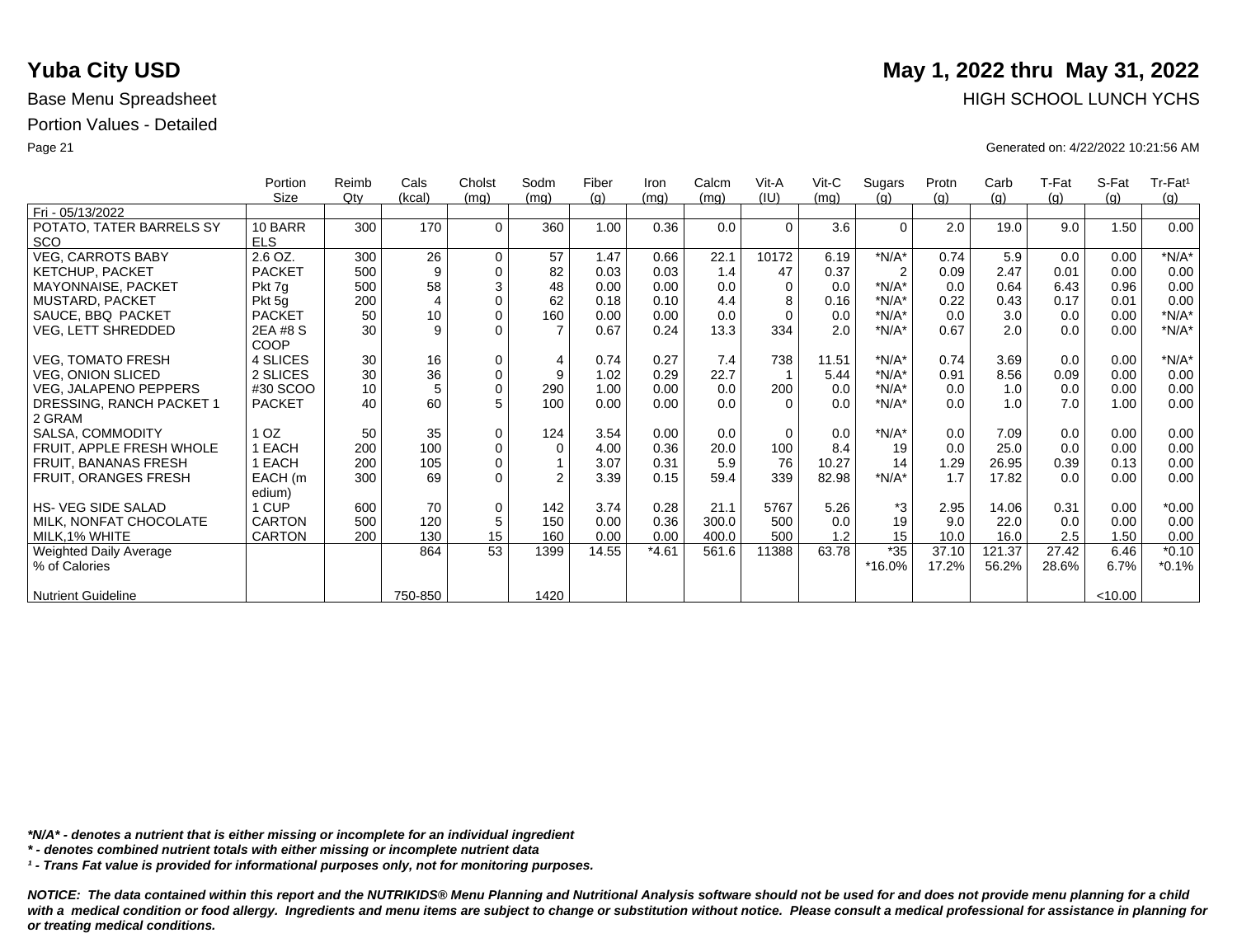|                                    | Portion         | Reimb       | Cals   | Cholst      | Sodm | Fiber | Iron    | Calcm | Vit-A          | $V$ it-C | Sugars         | Protn | Carb  | T-Fat | S-Fat | Tr-Fat <sup>1</sup> |
|------------------------------------|-----------------|-------------|--------|-------------|------|-------|---------|-------|----------------|----------|----------------|-------|-------|-------|-------|---------------------|
| Mon - 05/16/2022                   | <b>Size</b>     | Qtv         | (kcal) | (mq)        | (mq) | (q)   | (mq)    | (mq)  | (IU)           | (mq)     | (q)            | (q)   | (q)   | (q)   | (q)   | (g)                 |
| HIGH SCHOOL LUNCH YC               | Total           | 700         |        |             |      |       |         |       |                |          |                |       |       |       |       |                     |
| <b>BURGER, RAW CHEESE</b>          | 1 EACH          | $\mathbf 0$ | 414    | 72          | 430  | 3.00  | 1.44    | 150.0 | $\Omega$       | 0.0      | $*_{4}$        | 26.0  | 31.0  | 21.0  | 8.00  | 2.00                |
| <b>BURGER, CHEESE</b>              | 1 EACH          | 60          | 349    | 47          | 489  | 4.00  | 2.44    | 165.0 | $\Omega$       | 0.0      | $\overline{4}$ | 22.0  | 32.0  | 15.0  | 6.50  | 0.00                |
| CHICKEN GRILLED PATTY ON           | 1 EACH          | 50          | 260    | 65          | 420  | 3.00  | 1.44    | 150.0 | $\Omega$       | 0.0      | 4              | 27.0  | 30.0  | 4.5   | 0.00  | 0.00                |
| <b>BUN</b>                         |                 |             |        |             |      |       |         |       |                |          |                |       |       |       |       |                     |
| <b>BURRITO, BEAN&amp;CHSEIW WG</b> | 1 EACH          | 75          | 312    | $\mathbf 0$ | 447  | 7.62  | 3.06    | 195.1 | 811            | 8.54     | $*N/A*$        | 15.3  | 41.28 | 10.64 | 4.71  | 0.00                |
| 5.95OZ                             |                 |             |        |             |      |       |         |       |                |          |                |       |       |       |       |                     |
| CHICKEN PATTY ON BUN RC            | 1 EACH          | 60          | 340    | 20          | 620  | 6.00  | 3.24    | 150.0 | $\Omega$       | 0.0      | $\overline{4}$ | 19.0  | 42.0  | 11.0  | 2.00  | 0.00                |
| HS-CHICKEN, NUGGETS 10EA           | <b>SERVING</b>  | 75          | 360    | 40          | 840  | 6.00  | 3.60    | 80.0  | $\mathbf 0$    | 0.0      | $\Omega$       | 24.0  | 24.0  | 18.0  | 4.00  | 0.00                |
|                                    | 10 EACH         |             |        |             |      |       |         |       |                |          |                |       |       |       |       |                     |
| HS-CHICKEN, POPCORN WG             | <b>SERVING</b>  | 75          | 270    | 30          | 630  | 4.50  | 2.70    | 60.0  | $\Omega$       | 0.0      | $\Omega$       | 18.0  | 18.0  | 13.5  | 3.00  | 0.00                |
|                                    | (15)            |             |        |             |      |       |         |       |                |          |                |       |       |       |       |                     |
| HS-CORN DOG, MINI CHICK T          | <b>SERVING</b>  | 50          | 473    | 73          | 855  | 3.64  | 2.62    | 36.4  | $\mathbf 0$    | 0.0      | 9              | 21.83 | 41.83 | 25.47 | 5.46  | $*N/A*$             |
| <b>YSON</b>                        | (9)             |             |        |             |      |       |         |       |                |          |                |       |       |       |       |                     |
| PIZZA, CHEESE WG 14" YCUSD         | <b>SLICES</b>   | 24          | 444    | 43          | 1169 | 2.01  | 4.19    | 55.7  | 646            | 5.53     | $*_{4}$        | 21.41 | 56.82 | 15.31 | 7.03  | $*0.00$             |
| PIZZA, PEPPERONI WG 14" YC         | <b>SLICES</b>   | 24          | 465    | 46          | 1253 | 2.01  | 4.53    | 55.7  | 580            | 5.53     | *4             | 21.3  | 56.49 | 17.72 | 7.60  | $*0.00$             |
| <b>USD</b>                         |                 |             |        |             |      |       |         |       |                |          |                |       |       |       |       |                     |
| PIZZA, VEGGIE WG 14" YCUSD         | <b>SLICES</b>   | 12          | 462    | 44          | 1253 | 2.41  | 4.24    | 55.7  | 687            | 13.55    | $*_{4}$        | 21.8  | 58.04 | 16.41 | 7.33  | $*0.00$             |
| SALAD ADULT, CHEF                  | <b>SERVINGS</b> | 10          | 455    | 57          | 882  | 6.89  | $*1.79$ | 106.3 | 15183          | 32.81    | *3             | 20.19 | 42.31 | 23.62 | 6.74  | $*0.00$             |
| SALAD ADULT, TACO                  | 1 EACH          | 10          | 1009   | 106         | 1351 | 10.91 | 2.34    | 108.0 | 6632           | 65.17    | $*1$           | 29.95 | 61.88 | 70.11 | 15.73 | $*2.39$             |
| SALAD ADULT, VEGGIE                | <b>SERVING</b>  | 10          | 734    | 74          | 1014 | 7.78  | 1.86    | 133.4 | 16084          | 72.31    | *3             | 20.55 | 50.04 | 50.66 | 16.98 | $*0.00$             |
| SANDWICH, VEGGIE WG                | <b>SUB</b>      | 10          | 700    | 80          | 1213 | 8.52  | 2.66    | 95.8  | 297            | 13.53    | $*6$           | 30.47 | 63.34 | 35.02 | 17.00 | $*0.00$             |
| SANDWICH, TURKEY HAM SLI           | SANDWIC         | 25          | 535    | 81          | 1242 | 8.64  | $*2.75$ | 99.2  | 506            | 6.58     | *8             | 31.34 | 62.91 | 18.48 | 7.24  | $*0.00$             |
| <b>CE WW</b>                       |                 |             |        |             |      |       |         |       |                |          |                |       |       |       |       |                     |
| SANDWICH, TURKEY SLICE WW          | SANDWIC         | 20          | 537    | 72          | 1179 | 8.64  | 3.65    | 114.2 | 534            | 11.45    | $*6$           | 32.52 | 62.54 | 17.75 | 6.88  | $*0.00$             |
| <b>HS-FRESH MEX</b>                | <b>SERVINGS</b> | 20          | 554    | 62          | 751  | 11.11 | 3.39    | 62.8  | 2587           | 17.06    | $*_{2}$        | 28.93 | 74.02 | 16.36 | 3.94  | $*0.79$             |
| <b>HS-FRESH MEX 2</b>              | <b>SERVING</b>  | 20          | 600    | 84          | 895  | 11.07 | 3.23    | 59.2  | 2583           | 16.34    | *2             | 32.22 | 73.75 | 18.41 | 4.85  | $*1.46$             |
| HS-SWEET CHILI PORK S/F YC         | 20Z. HE         | $\Omega$    | 123    | 35          | 264  | 0.08  | 0.45    | 8.2   | 28             | 0.65     | *2             | 11.84 | 7.37  | 4.6   | 1.40  | $*0.00$             |
| <b>USD</b>                         | AP SPOO         |             |        |             |      |       |         |       |                |          |                |       |       |       |       |                     |
| HS-SWEET CHILI TOFU S/F YC         | 4OZ. HE         | 10          | 92     | $\mathbf 0$ | 142  | 0.00  | 1.61    | 59.8  | 24             | 0.0      | $*_{2}$        | 8.91  | 5.75  | 3.63  | 0.20  | 0.00                |
| <b>USD</b>                         | AP SPOO         |             |        |             |      |       |         |       |                |          |                |       |       |       |       |                     |
| HS-TERIYAKI TURK S/F YCUSD         | 20Z. HE         | 60          | 104    | 27          | 546  | 0.07  | 1.12    | 1.8   | $\overline{1}$ | 0.25     | $*_{2}$        | 9.13  | 10.67 | 2.54  | 0.56  | $*0.00$             |
|                                    | AP SPOO         |             |        |             |      |       |         |       |                |          |                |       |       |       |       |                     |
| YCHS, STIRFRY NOODLES              | 2 #8 SCO        | 50          | 238    | $\mathbf 0$ | 448  | 4.08  | 2.84    | 21.6  | $\Omega$       | 0.03     | $*0$           | 8.4   | 41.67 | 5.85  | 0.41  | $*0.00$             |
|                                    | OP              |             |        |             |      |       |         |       |                |          |                |       |       |       |       |                     |
| RICE, STEAMED BROWN USDA           | #8 2 SCO        | 20          | 309    | $\mathbf 0$ | 14   | 3.87  | 1.39    | 14.2  | $\Omega$       | 0.0      | $*0$           | 7.73  | 63.79 | 2.9   | 0.00  | 0.00                |
|                                    | <b>OPS</b>      |             |        |             |      |       |         |       |                |          |                |       |       |       |       |                     |
| HS-STIR FRY VEGETABLE MIX          | #8 SCOOP        | 70          | 25     | $\mathbf 0$ | 30   | 1.59  | 0.44    | 32.3  | 3971           | 30.74    | *0             | 1.31  | 5.47  | 0.02  | 0.00  | $*0.00$             |
| POTATO, FRIES KK HOT & SPICY       | #8 SCOOP        | 300         | 81     | $\Omega$    | 48   | 1.07  | 0.40    | 100.3 | 95             | 6.14     | $^*0$          | 1.03  | 14.19 | 2.53  | 0.00  | $*0.00$             |
| POTATO, FRIES KK GARLIC            | #8 SCOOP        | 150         | 81     | $\Omega$    | 57   | 1.03  | 0.37    | 100.3 | $\Omega$       | 6.06     | $^*0$          | 1.05  | 14.22 | 2.5   | 0.00  | $*0.00$             |

*\*N/A\* - denotes a nutrient that is either missing or incomplete for an individual ingredient*

*\* - denotes combined nutrient totals with either missing or incomplete nutrient data*

*¹ - Trans Fat value is provided for informational purposes only, not for monitoring purposes.*

*NOTICE: The data contained within this report and the NUTRIKIDS® Menu Planning and Nutritional Analysis software should not be used for and does not provide menu planning for a child*  with a medical condition or food allergy. Ingredients and menu items are subject to change or substitution without notice. Please consult a medical professional for assistance in planning for *or treating medical conditions.*

## **Yuba City USD** May 1, 2022 thru May 31, 2022 Base Menu Spreadsheet **HIGH SCHOOL LUNCH YCHS HIGH SCHOOL LUNCH YCHS**

Page 22 Generated on: 4/22/2022 10:21:56 AM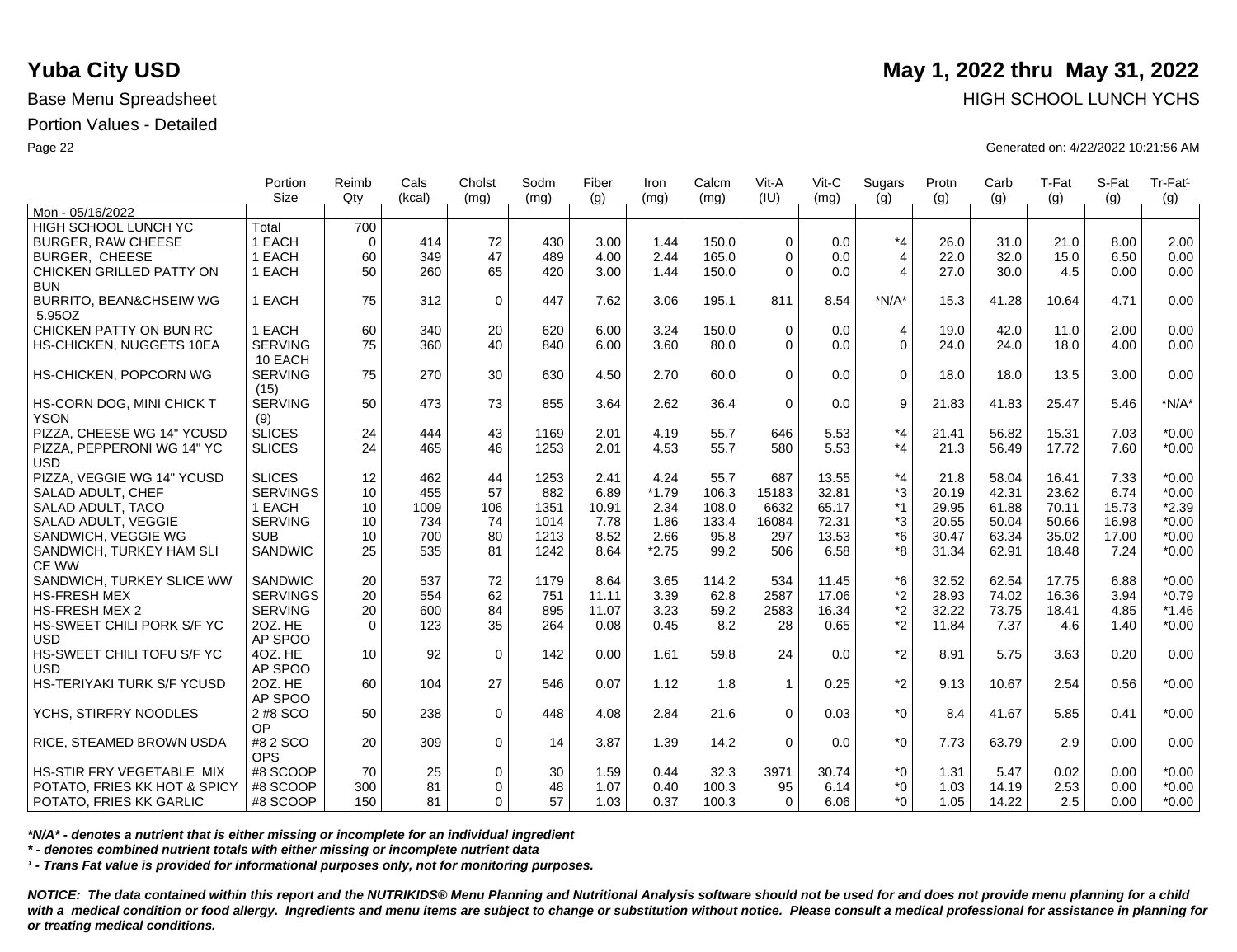|                                        | Portion<br>Size       | Reimb<br>$Q$ ty | Cals<br>(kcal) | Cholst<br>(mq) | Sodm<br>(mq) | Fiber<br>(g) | Iron<br>(mq) | Calcm<br>(mq) | Vit-A<br>(IU) | $V$ it-C<br>(mq) | Sugars<br>(q)  | Protn<br>(g) | Carb<br>(g) | T-Fat<br>(q) | S-Fat<br>(q) | Tr-Fat <sup>1</sup><br>(g) |
|----------------------------------------|-----------------------|-----------------|----------------|----------------|--------------|--------------|--------------|---------------|---------------|------------------|----------------|--------------|-------------|--------------|--------------|----------------------------|
| Mon - 05/16/2022                       |                       |                 |                |                |              |              |              |               |               |                  |                |              |             |              |              |                            |
| POTATO, TATER BARRELS SY<br><b>SCO</b> | 10 BARR<br><b>ELS</b> | 300             | 170            | $\Omega$       | 360          | 1.00         | 0.36         | 0.0           | $\Omega$      | 3.6              | $\Omega$       | 2.0          | 19.0        | 9.0          | 1.50         | 0.00                       |
| <b>VEG, CARROTS BABY</b>               | 2.6 OZ.               | 300             | 26             | $\mathbf 0$    | 57           | 1.47         | 0.66         | 22.1          | 10172         | 6.19             | $*N/A*$        | 0.74         | 5.9         | 0.0          | 0.00         | $*N/A*$                    |
| <b>KETCHUP, PACKET</b>                 | <b>PACKET</b>         | 500             | 9              | $\Omega$       | 82           | 0.03         | 0.03         | 1.4           | 47            | 0.37             | $\overline{2}$ | 0.09         | 2.47        | 0.01         | 0.00         | 0.00                       |
| MAYONNAISE, PACKET                     | Pkt 7g                | 500             | 58             | 3              | 48           | 0.00         | 0.00         | 0.0           | 0             | 0.0              | $*N/A*$        | 0.0          | 0.64        | 6.43         | 0.96         | 0.00                       |
| <b>MUSTARD, PACKET</b>                 | Pkt 5g                | 200             | 4              | $\Omega$       | 62           | 0.18         | 0.10         | 4.4           |               | 0.16             | $*N/A*$        | 0.22         | 0.43        | 0.17         | 0.01         | 0.00                       |
| SAUCE, BBQ PACKET                      | <b>PACKET</b>         | 50              | 10             | $\mathbf 0$    | 160          | 0.00         | 0.00         | 0.0           | $\Omega$      | 0.0              | $*N/A*$        | 0.0          | 3.0         | 0.0          | 0.00         | $*N/A*$                    |
| <b>VEG, LETT SHREDDED</b>              | 2EA #8 S<br>COOP      | 30              | 9              | $\Omega$       |              | 0.67         | 0.24         | 13.3          | 334           | 2.0              | $*N/A*$        | 0.67         | 2.0         | 0.0          | 0.00         | $*N/A*$                    |
| <b>VEG, TOMATO FRESH</b>               | 4 SLICES              | 30              | 16             | $\mathbf 0$    | 4            | 0.74         | 0.27         | 7.4           | 738           | 11.51            | $*N/A*$        | 0.74         | 3.69        | 0.0          | 0.00         | $*N/A*$                    |
| <b>VEG, ONION SLICED</b>               | 2 SLICES              | 30              | 36             | $\mathbf 0$    | 9            | 1.02         | 0.29         | 22.7          |               | 5.44             | $*N/A*$        | 0.91         | 8.56        | 0.09         | 0.00         | 0.00                       |
| <b>VEG, JALAPENO PEPPERS</b>           | #30 SCOO              | 10              | 5              | $\mathbf 0$    | 290          | 1.00         | 0.00         | 0.0           | 200           | 0.0              | $*N/A*$        | 0.0          | 1.0         | 0.0          | 0.00         | 0.00                       |
| DRESSING, RANCH PACKET 1               | <b>PACKET</b>         | 40              | 60             | 5              | 100          | 0.00         | 0.00         | 0.0           | $\Omega$      | 0.0              | $*N/A*$        | 0.0          | 1.0         | 7.0          | 1.00         | 0.00                       |
| 2 GRAM                                 |                       |                 |                |                |              |              |              |               |               |                  |                |              |             |              |              |                            |
| SALSA, COMMODITY                       | 1 <sub>OZ</sub>       | 50              | 35             | $\mathbf 0$    | 124          | 3.54         | 0.00         | 0.0           | $\Omega$      | 0.0              | $*N/A*$        | 0.0          | 7.09        | 0.0          | 0.00         | 0.00                       |
| FRUIT, APPLE FRESH WHOLE               | <b>EACH</b>           | 200             | 100            | $\mathbf 0$    | $\Omega$     | 4.00         | 0.36         | 20.0          | 100           | 8.4              | 19             | 0.0          | 25.0        | 0.0          | 0.00         | 0.00                       |
| FRUIT, BANANAS FRESH                   | EACH                  | 200             | 105            | $\mathbf 0$    |              | 3.07         | 0.31         | 5.9           | 76            | 10.27            | 14             | 1.29         | 26.95       | 0.39         | 0.13         | 0.00                       |
| FRUIT, ORANGES FRESH                   | EACH (m               | 300             | 69             | $\Omega$       | 2            | 3.39         | 0.15         | 59.4          | 339           | 82.98            | $*N/A*$        | 1.7          | 17.82       | 0.0          | 0.00         | 0.00                       |
|                                        | edium)                |                 |                |                |              |              |              |               |               |                  |                |              |             |              |              |                            |
| <b>HS- VEG SIDE SALAD</b>              | 1 CUP                 | 600             | 70             | $\mathbf 0$    | 142          | 3.74         | 0.28         | 21.1          | 5767          | 5.26             | *3             | 2.95         | 14.06       | 0.31         | 0.00         | $*0.00$                    |
| MILK, NONFAT CHOCOLATE                 | <b>CARTON</b>         | 500             | 120            | 5              | 150          | 0.00         | 0.36         | 300.0         | 500           | 0.0              | 19             | 9.0          | 22.0        | 0.0          | 0.00         | 0.00                       |
| MILK, 1% WHITE                         | <b>CARTON</b>         | 200             | 130            | 15             | 160          | 0.00         | 0.00         | 400.0         | 500           | 1.2              | 15             | 10.0         | 16.0        | 2.5          | 1.50         | 0.00                       |
| Weighted Daily Average                 |                       |                 | 864            | 53             | 1398         | 14.55        | $*4.60$      | 561.4         | 11389         | 63.76            | $*35$          | 37.05        | 121.34      | 27.41        | 6.46         | $*0.10$                    |
| % of Calories                          |                       |                 |                |                |              |              |              |               |               |                  | *16.0%         | 17.2%        | 56.2%       | 28.6%        | 6.7%         | $*0.1%$                    |
| <b>Nutrient Guideline</b>              |                       |                 | 750-850        |                | 1420         |              |              |               |               |                  |                |              |             |              | < 10.00      |                            |

*\*N/A\* - denotes a nutrient that is either missing or incomplete for an individual ingredient*

*\* - denotes combined nutrient totals with either missing or incomplete nutrient data*

*¹ - Trans Fat value is provided for informational purposes only, not for monitoring purposes.*

*NOTICE: The data contained within this report and the NUTRIKIDS® Menu Planning and Nutritional Analysis software should not be used for and does not provide menu planning for a child*  with a medical condition or food allergy. Ingredients and menu items are subject to change or substitution without notice. Please consult a medical professional for assistance in planning for *or treating medical conditions.*

# **Yuba City USD** May 1, 2022 thru May 31, 2022 Base Menu Spreadsheet **HIGH SCHOOL LUNCH YCHS**

Page 23 Generated on: 4/22/2022 10:21:56 AM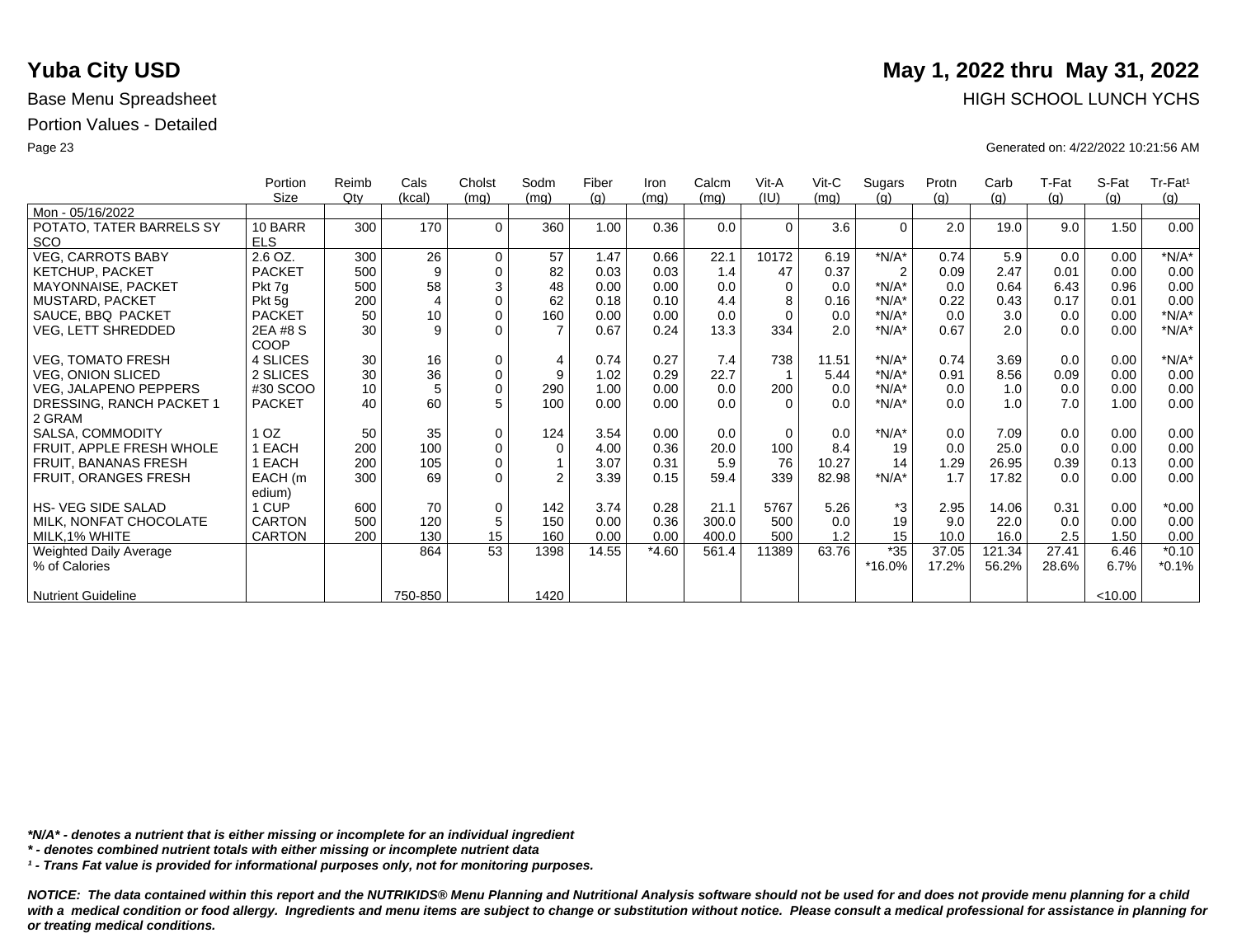|                                   | Portion<br><b>Size</b> | Reimb<br>Qtv | Cals<br>(kcal) | Cholst<br>(mq) | Sodm<br>(mq) | Fiber<br>(q) | Iron<br>(mq) | Calcm<br>(mq) | Vit-A<br>(III) | Vit-C<br>(mq) | Sugars<br>(q)  | Protn<br>(q) | Carb<br>(q) | T-Fat<br>(q) | S-Fat<br>(q) | Tr-Fat <sup>1</sup><br>(g) |
|-----------------------------------|------------------------|--------------|----------------|----------------|--------------|--------------|--------------|---------------|----------------|---------------|----------------|--------------|-------------|--------------|--------------|----------------------------|
| Tue - 05/17/2022                  |                        |              |                |                |              |              |              |               |                |               |                |              |             |              |              |                            |
| HIGH SCHOOL LUNCH YC              | Total                  | 700          |                |                |              |              |              |               |                |               |                |              |             |              |              |                            |
| <b>BURGER, RAW CHEESE</b>         | 1 EACH                 | $\mathbf 0$  | 414            | 72             | 430          | 3.00         | 1.44         | 150.0         | $\Omega$       | 0.0           | $*_{4}$        | 26.0         | 31.0        | 21.0         | 8.00         | 2.00                       |
| <b>BURGER, CHEESE</b>             | 1 EACH                 | 60           | 349            | 47             | 489          | 4.00         | 2.44         | 165.0         | $\Omega$       | 0.0           | $\overline{4}$ | 22.0         | 32.0        | 15.0         | 6.50         | 0.00                       |
| CHICKEN GRILLED PATTY ON          | 1 EACH                 | 50           | 260            | 65             | 420          | 3.00         | 1.44         | 150.0         | $\Omega$       | 0.0           | $\overline{4}$ | 27.0         | 30.0        | 4.5          | 0.00         | 0.00                       |
| <b>BUN</b>                        |                        |              |                |                |              |              |              |               |                |               |                |              |             |              |              |                            |
| BURRITO, BEAN&CHSEIW WG           | 1 EACH                 | 75           | 312            | $\mathbf 0$    | 447          | 7.62         | 3.06         | 195.1         | 811            | 8.54          | $*N/A*$        | 15.3         | 41.28       | 10.64        | 4.71         | 0.00                       |
| 5.95OZ                            |                        |              |                |                |              |              |              |               |                |               |                |              |             |              |              |                            |
| CHICKEN PATTY ON BUN RC           | 1 EACH                 | 60           | 340            | 20             | 620          | 6.00         | 3.24         | 150.0         | $\Omega$       | 0.0           | 4              | 19.0         | 42.0        | 11.0         | 2.00         | 0.00                       |
| HS-CHICKEN, NUGGETS 10EA          | <b>SERVING</b>         | 75           | 360            | 40             | 840          | 6.00         | 3.60         | 80.0          | $\Omega$       | 0.0           | $\Omega$       | 24.0         | 24.0        | 18.0         | 4.00         | 0.00                       |
|                                   | 10 EACH                |              |                |                |              |              |              |               |                |               |                |              |             |              |              |                            |
| HS-CHICKEN, POPCORN WG            | <b>SERVING</b>         | 75           | 270            | 30             | 630          | 4.50         | 2.70         | 60.0          | $\Omega$       | 0.0           | $\mathbf 0$    | 18.0         | 18.0        | 13.5         | 3.00         | 0.00                       |
|                                   | (15)                   |              |                |                |              |              |              |               |                |               |                |              |             |              |              |                            |
| HS-CORN DOG, MINI CHICK T         | <b>SERVING</b>         | 50           | 473            | 73             | 855          | 3.64         | 2.62         | 36.4          | $\Omega$       | 0.0           | 9              | 21.83        | 41.83       | 25.47        | 5.46         | $*N/A*$                    |
| <b>YSON</b>                       | (9)                    |              |                |                |              |              |              |               |                |               |                |              |             |              |              |                            |
| PIZZA, CHEESE WG 14" YCUSD        | <b>SLICES</b>          | 24           | 444            | 43             | 1169         | 2.01         | 4.19         | 55.7          | 646            | 5.53          | $*_{4}$        | 21.41        | 56.82       | 15.31        | 7.03         | $*0.00$                    |
| PIZZA. PEPPERONI WG 14" YC        | <b>SLICES</b>          | 24           | 465            | 46             | 1253         | 2.01         | 4.53         | 55.7          | 580            | 5.53          | $*_{4}$        | 21.3         | 56.49       | 17.72        | 7.60         | $*0.00$                    |
| <b>USD</b>                        |                        |              |                |                |              |              |              |               |                |               |                |              |             |              |              |                            |
| PIZZA, VEGGIE WG 14" YCUSD        | <b>SLICES</b>          | 12           | 462            | 44             | 1253         | 2.41         | 4.24         | 55.7          | 687            | 13.55         | $*_{4}$        | 21.8         | 58.04       | 16.41        | 7.33         | $*0.00$                    |
| SALAD ADULT, CHEF                 | <b>SERVINGS</b>        | 10           | 455            | 57             | 882          | 6.89         | $*1.79$      | 106.3         | 15183          | 32.81         | *3             | 20.19        | 42.31       | 23.62        | 6.74         | $*0.00$                    |
| SALAD ADULT, TACO                 | 1 EACH                 | 10           | 1009           | 106            | 1351         | 10.91        | 2.34         | 108.0         | 6632           | 65.17         | $*1$           | 29.95        | 61.88       | 70.11        | 15.73        | $*2.39$                    |
| SALAD ADULT, VEGGIE               | <b>SERVING</b>         | 10           | 734            | 74             | 1014         | 7.78         | 1.86         | 133.4         | 16084          | 72.31         | *3             | 20.55        | 50.04       | 50.66        | 16.98        | $*0.00$                    |
| SANDWICH, VEGGIE WG               | <b>SUB</b>             | 10           | 700            | 80             | 1213         | 8.52         | 2.66         | 95.8          | 297            | 13.53         | *6             | 30.47        | 63.34       | 35.02        | 17.00        | $*0.00$                    |
| SANDWICH, TURKEY HAM SLI          | SANDWIC                | 25           | 535            | 81             | 1242         | 8.64         | $*2.75$      | 99.2          | 506            | 6.58          | *8             | 31.34        | 62.91       | 18.48        | 7.24         | $*0.00$                    |
| <b>CE WW</b>                      |                        |              |                |                |              |              |              |               |                |               |                |              |             |              |              |                            |
| SANDWICH, TURKEY SLICE WW         | <b>SANDWIC</b>         | 20           | 537            | 72             | 1179         | 8.64         | 3.65         | 114.2         | 534            | 11.45         | *6             | 32.52        | 62.54       | 17.75        | 6.88         | $*0.00$                    |
| <b>HS-FRESH MEX</b>               | <b>SERVINGS</b>        | 20           | 554            | 62             | 751          | 11.11        | 3.39         | 62.8          | 2587           | 17.06         | *2             | 28.93        | 74.02       | 16.36        | 3.94         | $*0.79$                    |
| <b>HS-FRESH MEX 2</b>             | <b>SERVING</b>         | 20           | 600            | 84             | 895          | 11.07        | 3.23         | 59.2          | 2583           | 16.34         | $*2$           | 32.22        | 73.75       | 18.41        | 4.85         | $*1.46$                    |
| HS-GEN TSO'S TOFU S/F YCUSD       | 4OZ. HE                | $\mathbf{1}$ | 95             | $\Omega$       | 119          | 0.00         | 1.61         | 60.0          | 16             | 0.0           | $*3$           | 8.91         | 6.35        | 3.83         | 0.22         | 0.00                       |
|                                   | AP SPOO                |              |                |                |              |              |              |               |                |               |                |              |             |              |              |                            |
| HS-GEN TSO'S BEEF S/F YCUSD       | 20Z. HE                | 10           | 265            | 57             | 625          | 0.08         | 2.38         | 2.6           | 16             | 0.0           | $*13$          | 19.23        | 14.17       | 14.56        | 5.08         | $*0.00$                    |
|                                   | AP SPOO                |              |                |                |              |              |              |               |                |               |                |              |             |              |              |                            |
| <b>HS-TERIYAKI TURK S/F YCUSD</b> | 20Z. HE                | 60           | 104            | 27             | 546          | 0.07         | 1.12         | 1.8           | $\mathbf{1}$   | 0.25          | $*2$           | 9.13         | 10.67       | 2.54         | 0.56         | $*0.00$                    |
|                                   | AP SPOO                |              |                |                |              |              |              |               | $\Omega$       |               | $*_{0}$        |              |             |              | 0.41         |                            |
| YCHS, STIRFRY NOODLES             | 2 #8 SCO               | 50           | 238            | $\mathbf{0}$   | 448          | 4.08         | 2.84         | 21.6          |                | 0.03          |                | 8.4          | 41.67       | 5.85         |              | $*0.00$                    |
|                                   | OP.<br>#8 2 SCO        | 20           | 309            | $\Omega$       | 14           | 3.87         | 1.39         | 14.2          | $\Omega$       | 0.0           | $*_{0}$        | 7.73         | 63.79       | 2.9          |              | 0.00                       |
| RICE, STEAMED BROWN USDA          | <b>OPS</b>             |              |                |                |              |              |              |               |                |               |                |              |             |              | 0.00         |                            |
| HS-STIR FRY VEGETABLE MIX         | #8 SCOOP               | 70           | 25             | $\mathbf 0$    | 30           | 1.59         | 0.44         | 32.3          | 3971           | 30.74         | $^*0$          | 1.31         | 5.47        | 0.02         | 0.00         | $*0.00$                    |
| POTATO, FRIES KK HOT & SPICY      | #8 SCOOP               | 300          | 81             | $\Omega$       | 48           | 1.07         | 0.40         | 100.3         | 95             | 6.14          | $^*0$          | 1.03         | 14.19       | 2.53         | 0.00         | $*0.00$                    |
| POTATO, FRIES KK GARLIC           | #8 SCOOP               | 150          | 81             | $\Omega$       | 57           | 1.03         | 0.37         | 100.3         | $\Omega$       | 6.06          | $*$ $\Omega$   | 1.05         | 14.22       | 2.5          | 0.00         | $*0.00$                    |
|                                   |                        |              |                |                |              |              |              |               |                |               |                |              |             |              |              |                            |

*\*N/A\* - denotes a nutrient that is either missing or incomplete for an individual ingredient*

*\* - denotes combined nutrient totals with either missing or incomplete nutrient data*

*¹ - Trans Fat value is provided for informational purposes only, not for monitoring purposes.*

*NOTICE: The data contained within this report and the NUTRIKIDS® Menu Planning and Nutritional Analysis software should not be used for and does not provide menu planning for a child*  with a medical condition or food allergy. Ingredients and menu items are subject to change or substitution without notice. Please consult a medical professional for assistance in planning for *or treating medical conditions.*

## **Yuba City USD** May 1, 2022 thru May 31, 2022 Base Menu Spreadsheet **HIGH SCHOOL LUNCH YCHS HIGH SCHOOL LUNCH YCHS**

Page 24 Generated on: 4/22/2022 10:21:56 AM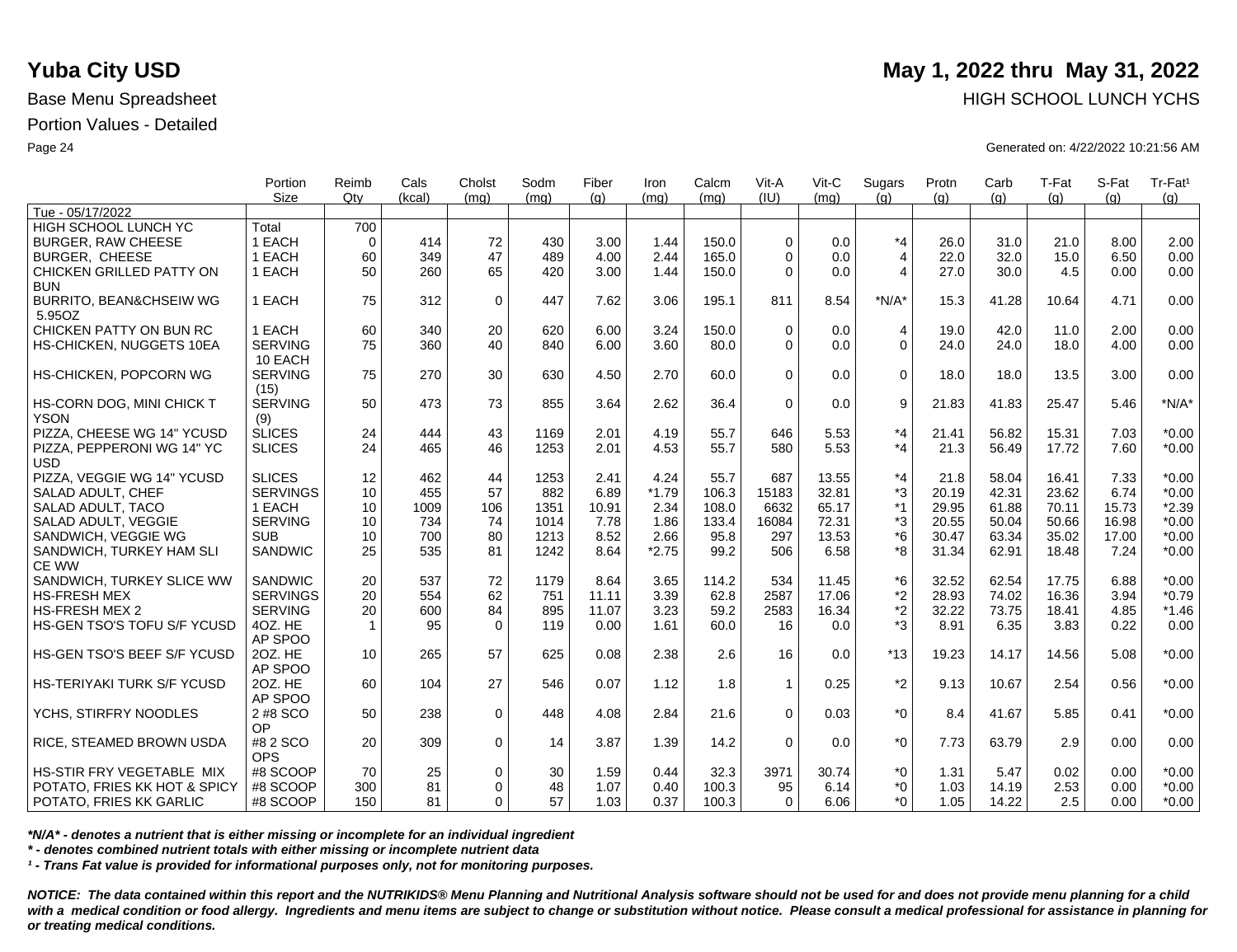|                           | Portion       | Reimb | Cals           | Cholst      | Sodm           | Fiber | Iron    | Calcm | Vit-A    | $V$ it-C | Sugars         | Protn | Carb   | T-Fat | S-Fat   | Tr-Fat <sup>1</sup> |
|---------------------------|---------------|-------|----------------|-------------|----------------|-------|---------|-------|----------|----------|----------------|-------|--------|-------|---------|---------------------|
|                           | Size          | Qty   | (kcal)         | (mq)        | (mq)           | (q)   | (mq)    | (mq)  | (IU)     | (mq)     | (q)            | (q)   | (g)    | (g)   | (q)     | (g)                 |
| Tue - 05/17/2022          |               |       |                |             |                |       |         |       |          |          |                |       |        |       |         |                     |
| POTATO, TATER BARRELS SY  | 10 BARR       | 300   | 170            | $\Omega$    | 360            | 1.00  | 0.36    | 0.0   | $\Omega$ | 3.6      | $\Omega$       | 2.0   | 19.0   | 9.0   | 1.50    | 0.00                |
| <b>SCO</b>                | <b>ELS</b>    |       |                |             |                |       |         |       |          |          |                |       |        |       |         |                     |
| <b>VEG, CARROTS BABY</b>  | 2.6 OZ.       | 300   | 26             | $\mathbf 0$ | 57             | 1.47  | 0.66    | 22.1  | 10172    | 6.19     | $*N/A*$        | 0.74  | 5.9    | 0.0   | 0.00    | $*N/A*$             |
| <b>KETCHUP, PACKET</b>    | <b>PACKET</b> | 500   | 9              | $\mathbf 0$ | 82             | 0.03  | 0.03    | 1.4   | 47       | 0.37     | $\overline{2}$ | 0.09  | 2.47   | 0.01  | 0.00    | 0.00                |
| MAYONNAISE, PACKET        | Pkt 7g        | 500   | 58             | $\sqrt{3}$  | 48             | 0.00  | 0.00    | 0.0   | $\Omega$ | 0.0      | $*N/A*$        | 0.0   | 0.64   | 6.43  | 0.96    | 0.00                |
| MUSTARD, PACKET           | Pkt 5g        | 200   | $\overline{4}$ | $\mathbf 0$ | 62             | 0.18  | 0.10    | 4.4   | 8        | 0.16     | $*N/A*$        | 0.22  | 0.43   | 0.17  | 0.01    | 0.00                |
| SAUCE, BBQ PACKET         | <b>PACKET</b> | 50    | 10             | $\mathbf 0$ | 160            | 0.00  | 0.00    | 0.0   | $\Omega$ | 0.0      | $*N/A*$        | 0.0   | 3.0    | 0.0   | 0.00    | $*N/A*$             |
| VEG, LETT SHREDDED        | 2EA #8 S      | 30    | 9              | $\Omega$    |                | 0.67  | 0.24    | 13.3  | 334      | 2.0      | $*N/A*$        | 0.67  | 2.0    | 0.0   | 0.00    | $*N/A*$             |
|                           | COOP          |       |                |             |                |       |         |       |          |          |                |       |        |       |         |                     |
| <b>VEG, TOMATO FRESH</b>  | 4 SLICES      | 30    | 16             | $\mathbf 0$ | $\overline{4}$ | 0.74  | 0.27    | 7.4   | 738      | 11.51    | $*N/A*$        | 0.74  | 3.69   | 0.0   | 0.00    | $*N/A*$             |
| <b>VEG, ONION SLICED</b>  | 2 SLICES      | 30    | 36             | $\pmb{0}$   | 9              | 1.02  | 0.29    | 22.7  |          | 5.44     | $*N/A*$        | 0.91  | 8.56   | 0.09  | 0.00    | 0.00                |
| VEG, JALAPENO PEPPERS     | #30 SCOO      | 10    | 5              | $\mathbf 0$ | 290            | 1.00  | 0.00    | 0.0   | 200      | 0.0      | $*N/A*$        | 0.0   | 1.0    | 0.0   | 0.00    | 0.00                |
| DRESSING, RANCH PACKET 1  | <b>PACKET</b> | 40    | 60             | 5           | 100            | 0.00  | 0.00    | 0.0   | $\Omega$ | 0.0      | $*N/A*$        | 0.0   | 1.0    | 7.0   | 1.00    | 0.00                |
| 2 GRAM                    |               |       |                |             |                |       |         |       |          |          |                |       |        |       |         |                     |
| SALSA, COMMODITY          | OZ.           | 50    | 35             | $\mathbf 0$ | 124            | 3.54  | 0.00    | 0.0   | $\Omega$ | 0.0      | $*N/A*$        | 0.0   | 7.09   | 0.0   | 0.00    | 0.00                |
| FRUIT, APPLE FRESH WHOLE  | EACH          | 200   | 100            | $\pmb{0}$   | $\Omega$       | 4.00  | 0.36    | 20.0  | 100      | 8.4      | 19             | 0.0   | 25.0   | 0.0   | 0.00    | 0.00                |
| FRUIT, BANANAS FRESH      | EACH          | 200   | 105            | $\mathbf 0$ |                | 3.07  | 0.31    | 5.9   | 76       | 10.27    | 14             | 1.29  | 26.95  | 0.39  | 0.13    | 0.00                |
| FRUIT, ORANGES FRESH      | EACH (m       | 300   | 69             | $\Omega$    | $\mathfrak{p}$ | 3.39  | 0.15    | 59.4  | 339      | 82.98    | $*N/A*$        | 1.7   | 17.82  | 0.0   | 0.00    | 0.00                |
|                           | edium)        |       |                |             |                |       |         |       |          |          |                |       |        |       |         |                     |
| <b>HS-VEG SIDE SALAD</b>  | 1 CUP         | 600   | 70             | $\mathbf 0$ | 142            | 3.74  | 0.28    | 21.1  | 5767     | 5.26     | *3             | 2.95  | 14.06  | 0.31  | 0.00    | $*0.00$             |
| MILK, NONFAT CHOCOLATE    | <b>CARTON</b> | 500   | 120            | $\sqrt{5}$  | 150            | 0.00  | 0.36    | 300.0 | 500      | 0.0      | 19             | 9.0   | 22.0   | 0.0   | 0.00    | 0.00                |
| MILK, 1% WHITE            | <b>CARTON</b> | 200   | 130            | 15          | 160            | 0.00  | 0.00    | 400.0 | 500      | 1.2      | 15             | 10.0  | 16.0   | 2.5   | 1.50    | 0.00                |
| Weighted Daily Average    |               |       | 867            | 54          | 1405           | 14.56 | $*4.61$ | 560.7 | 11389    | 63.76    | $*35$          | 37.21 | 121.47 | 27.57 | 6.53    | $*0.10$             |
| % of Calories             |               |       |                |             |                |       |         |       |          |          | *16.0%         | 17.2% | 56.1%  | 28.6% | 6.8%    | $*0.1%$             |
|                           |               |       |                |             |                |       |         |       |          |          |                |       |        |       |         |                     |
| <b>Nutrient Guideline</b> |               |       | 750-850        |             | 1420           |       |         |       |          |          |                |       |        |       | < 10.00 |                     |

*\*N/A\* - denotes a nutrient that is either missing or incomplete for an individual ingredient*

*\* - denotes combined nutrient totals with either missing or incomplete nutrient data*

*¹ - Trans Fat value is provided for informational purposes only, not for monitoring purposes.*

*NOTICE: The data contained within this report and the NUTRIKIDS® Menu Planning and Nutritional Analysis software should not be used for and does not provide menu planning for a child*  with a medical condition or food allergy. Ingredients and menu items are subject to change or substitution without notice. Please consult a medical professional for assistance in planning for *or treating medical conditions.*

# **Yuba City USD** May 1, 2022 thru May 31, 2022 Base Menu Spreadsheet **HIGH SCHOOL LUNCH YCHS**

Page 25 Generated on: 4/22/2022 10:21:56 AM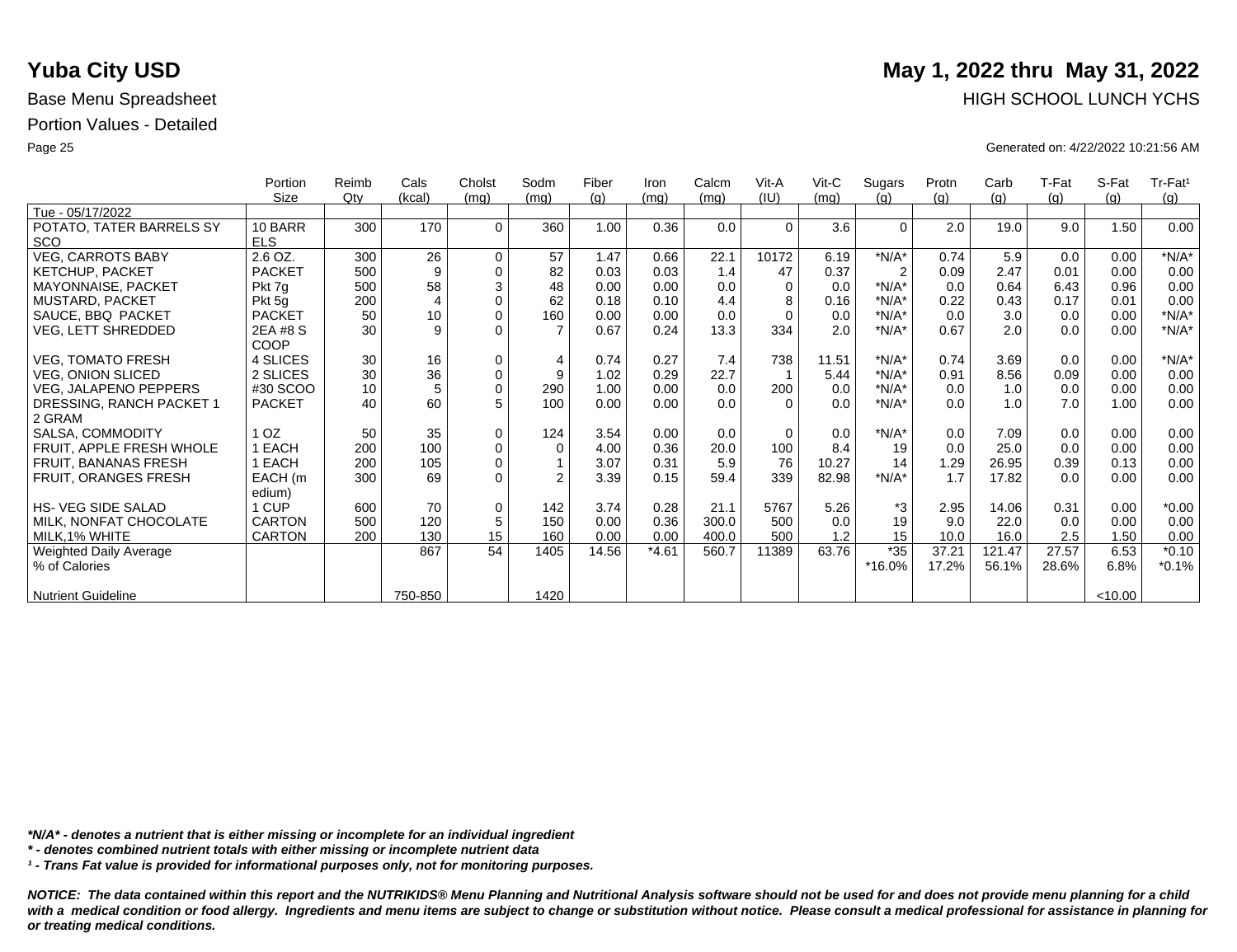|                                          | Portion<br><b>Size</b> | Reimb<br>Qtv | Cals<br>(kcal) | Cholst<br>(mq) | Sodm<br>(mq) | Fiber<br>(q) | Iron<br>(mq)    | Calcm<br>(mq) | Vit-A<br>(III) | Vit-C<br>(ma) | Sugars<br>(q)  | Protn<br>(q) | Carb<br>(q) | T-Fat<br>(q) | S-Fat<br>(q) | Tr-Fat <sup>1</sup><br>(g) |
|------------------------------------------|------------------------|--------------|----------------|----------------|--------------|--------------|-----------------|---------------|----------------|---------------|----------------|--------------|-------------|--------------|--------------|----------------------------|
| Wed - 05/18/2022                         |                        |              |                |                |              |              |                 |               |                |               |                |              |             |              |              |                            |
| HIGH SCHOOL LUNCH YC                     | Total                  | 700          |                |                |              |              |                 |               |                |               |                |              |             |              |              |                            |
| <b>BURGER, RAW CHEESE</b>                | 1 EACH                 | $\mathbf 0$  | 414            | 72             | 430          | 3.00         | 1.44            | 150.0         | $\Omega$       | 0.0           | $*_{4}$        | 26.0         | 31.0        | 21.0         | 8.00         | 2.00                       |
| <b>BURGER, CHEESE</b>                    | 1 EACH                 | 60           | 349            | 47             | 489          | 4.00         | 2.44            | 165.0         | $\Omega$       | 0.0           | $\overline{4}$ | 22.0         | 32.0        | 15.0         | 6.50         | 0.00                       |
| CHICKEN GRILLED PATTY ON                 | 1 EACH                 | 50           | 260            | 65             | 420          | 3.00         | 1.44            | 150.0         | $\Omega$       | 0.0           | $\overline{4}$ | 27.0         | 30.0        | 4.5          | 0.00         | 0.00                       |
| <b>BUN</b>                               |                        |              |                |                |              |              |                 |               |                |               |                |              |             |              |              |                            |
| BURRITO, BEAN&CHSEIW WG                  | 1 EACH                 | 75           | 312            | $\mathbf 0$    | 447          | 7.62         | 3.06            | 195.1         | 811            | 8.54          | $*N/A*$        | 15.3         | 41.28       | 10.64        | 4.71         | 0.00                       |
| 5.95OZ                                   |                        |              |                |                |              |              |                 |               |                |               |                |              |             |              |              |                            |
| CHICKEN PATTY ON BUN RC                  | 1 EACH                 | 60           | 340            | 20             | 620          | 6.00         | 3.24            | 150.0         | $\Omega$       | 0.0           | 4              | 19.0         | 42.0        | 11.0         | 2.00         | 0.00                       |
| HS-CHICKEN, NUGGETS 10EA                 | <b>SERVING</b>         | 75           | 360            | 40             | 840          | 6.00         | 3.60            | 80.0          | $\Omega$       | 0.0           | $\Omega$       | 24.0         | 24.0        | 18.0         | 4.00         | 0.00                       |
|                                          | 10 EACH                |              |                |                |              |              |                 |               |                |               |                |              |             |              |              |                            |
| HS-CHICKEN, POPCORN WG                   | <b>SERVING</b>         | 75           | 270            | 30             | 630          | 4.50         | 2.70            | 60.0          | $\Omega$       | 0.0           | $\mathbf 0$    | 18.0         | 18.0        | 13.5         | 3.00         | 0.00                       |
|                                          | (15)                   |              |                |                |              |              |                 |               |                |               |                |              |             |              |              |                            |
| HS-CORN DOG, MINI CHICK T                | <b>SERVING</b>         | 50           | 473            | 73             | 855          | 3.64         | 2.62            | 36.4          | $\Omega$       | 0.0           | 9              | 21.83        | 41.83       | 25.47        | 5.46         | $*N/A*$                    |
| <b>YSON</b>                              | (9)                    |              |                |                |              |              |                 |               |                |               |                |              |             |              |              |                            |
| PIZZA, CHEESE WG 14" YCUSD               | <b>SLICES</b>          | 24           | 444            | 43             | 1169         | 2.01         | 4.19            | 55.7          | 646            | 5.53          | $*_{4}$        | 21.41        | 56.82       | 15.31        | 7.03         | $*0.00$                    |
| PIZZA. PEPPERONI WG 14" YC               | <b>SLICES</b>          | 24           | 465            | 46             | 1253         | 2.01         | 4.53            | 55.7          | 580            | 5.53          | $*_{4}$        | 21.3         | 56.49       | 17.72        | 7.60         | $*0.00$                    |
| <b>USD</b>                               |                        |              |                |                |              |              |                 |               |                |               |                |              |             |              |              |                            |
| PIZZA, VEGGIE WG 14" YCUSD               | <b>SLICES</b>          | 12           | 462            | 44             | 1253         | 2.41         | 4.24            | 55.7          | 687            | 13.55         | $*_{4}$        | 21.8         | 58.04       | 16.41        | 7.33         | $*0.00$                    |
| SALAD ADULT, CHEF                        | <b>SERVINGS</b>        | 10           | 455            | 57             | 882          | 6.89         | $*1.79$         | 106.3         | 15183          | 32.81         | *3             | 20.19        | 42.31       | 23.62        | 6.74         | $*0.00$                    |
| SALAD ADULT, TACO                        | 1 EACH                 | 10           | 1009           | 106            | 1351         | 10.91        | 2.34            | 108.0         | 6632           | 65.17         | $*1$           | 29.95        | 61.88       | 70.11        | 15.73        | $*2.39$<br>$*0.00$         |
| SALAD ADULT, VEGGIE                      | <b>SERVING</b>         | 10           | 734            | 74             | 1014         | 7.78         | 1.86            | 133.4         | 16084          | 72.31         | *3             | 20.55        | 50.04       | 50.66        | 16.98        |                            |
| SANDWICH, VEGGIE WG                      | <b>SUB</b>             | 10           | 700            | 80             | 1213<br>1242 | 8.52         | 2.66<br>$*2.75$ | 95.8          | 297            | 13.53         | *6<br>*8       | 30.47        | 63.34       | 35.02        | 17.00        | $*0.00$                    |
| SANDWICH, TURKEY HAM SLI<br><b>CE WW</b> | SANDWIC                | 25           | 535            | 81             |              | 8.64         |                 | 99.2          | 506            | 6.58          |                | 31.34        | 62.91       | 18.48        | 7.24         | $*0.00$                    |
| SANDWICH, TURKEY SLICE WW                | <b>SANDWIC</b>         | 20           | 537            | 72             | 1179         | 8.64         | 3.65            | 114.2         | 534            | 11.45         | *6             | 32.52        | 62.54       | 17.75        | 6.88         | $*0.00$                    |
| <b>HS-FRESH MEX</b>                      | <b>SERVINGS</b>        | 20           | 554            | 62             | 751          | 11.11        | 3.39            | 62.8          | 2587           | 17.06         | *2             | 28.93        | 74.02       | 16.36        | 3.94         | $*0.79$                    |
| <b>HS-FRESH MEX 2</b>                    | <b>SERVING</b>         | 20           | 600            | 84             | 895          | 11.07        | 3.23            | 59.2          | 2583           | 16.34         | $*2$           | 32.22        | 73.75       | 18.41        | 4.85         | $*1.46$                    |
| <b>HS-ASIAN BEEF S/F YCUSD</b>           | 20Z. HE                | $\mathbf{1}$ | 260            | 57             | 630          | 0.08         | 2.38            | 2.6           | $\overline{1}$ | 0.2           | $*11$          | 19.23        | 13.19       | 14.36        | 5.06         | $*0.00$                    |
|                                          | AP SPOO                |              |                |                |              |              |                 |               |                |               |                |              |             |              |              |                            |
| <b>HS-ASIAN TOFU S/F YCUSD</b>           | 4OZ. HE                | 10           | 90             | $\mathbf 0$    | 124          | 0.00         | 1.61            | 60.0          | 1              | 0.2           | $*1$           | 8.91         | 5.37        | 3.63         | 0.20         | 0.00                       |
|                                          | AP SPOO                |              |                |                |              |              |                 |               |                |               |                |              |             |              |              |                            |
| <b>HS-TERIYAKI TURK S/F YCUSD</b>        | 20Z. HE                | 60           | 104            | 27             | 546          | 0.07         | 1.12            | 1.8           | $\mathbf{1}$   | 0.25          | $*2$           | 9.13         | 10.67       | 2.54         | 0.56         | $*0.00$                    |
|                                          | AP SPOO                |              |                |                |              |              |                 |               |                |               |                |              |             |              |              |                            |
| YCHS, STIRFRY NOODLES                    | 2 #8 SCO               | 50           | 238            | $\mathbf{0}$   | 448          | 4.08         | 2.84            | 21.6          | $\Omega$       | 0.03          | $*_{0}$        | 8.4          | 41.67       | 5.85         | 0.41         | $*0.00$                    |
|                                          | OP.                    |              |                |                |              |              |                 |               |                |               |                |              |             |              |              |                            |
| RICE, STEAMED BROWN USDA                 | #8 2 SCO               | 20           | 309            | $\Omega$       | 14           | 3.87         | 1.39            | 14.2          | $\Omega$       | 0.0           | $*_{0}$        | 7.73         | 63.79       | 2.9          | 0.00         | 0.00                       |
|                                          | <b>OPS</b>             |              |                |                |              |              |                 |               |                |               |                |              |             |              |              |                            |
| HS-STIR FRY VEGETABLE MIX                | #8 SCOOP               | 70           | 25             | $\mathbf 0$    | 30           | 1.59         | 0.44            | 32.3          | 3971           | 30.74         | $^*0$          | 1.31         | 5.47        | 0.02         | 0.00         | $*0.00$                    |
| POTATO, FRIES KK HOT & SPICY             | #8 SCOOP               | 300          | 81             | $\Omega$       | 48           | 1.07         | 0.40            | 100.3         | 95             | 6.14          | $^*0$          | 1.03         | 14.19       | 2.53         | 0.00         | $*0.00$                    |
| POTATO, FRIES KK GARLIC                  | #8 SCOOP               | 150          | 81             | $\Omega$       | 57           | 1.03         | 0.37            | 100.3         | $\Omega$       | 6.06          | $*$ $\Omega$   | 1.05         | 14.22       | 2.5          | 0.00         | $*0.00$                    |

*\*N/A\* - denotes a nutrient that is either missing or incomplete for an individual ingredient*

*\* - denotes combined nutrient totals with either missing or incomplete nutrient data*

*¹ - Trans Fat value is provided for informational purposes only, not for monitoring purposes.*

*NOTICE: The data contained within this report and the NUTRIKIDS® Menu Planning and Nutritional Analysis software should not be used for and does not provide menu planning for a child*  with a medical condition or food allergy. Ingredients and menu items are subject to change or substitution without notice. Please consult a medical professional for assistance in planning for *or treating medical conditions.*

## **Yuba City USD** May 1, 2022 thru May 31, 2022 Base Menu Spreadsheet **HIGH SCHOOL LUNCH YCHS HIGH SCHOOL LUNCH YCHS**

Page 26 Generated on: 4/22/2022 10:21:56 AM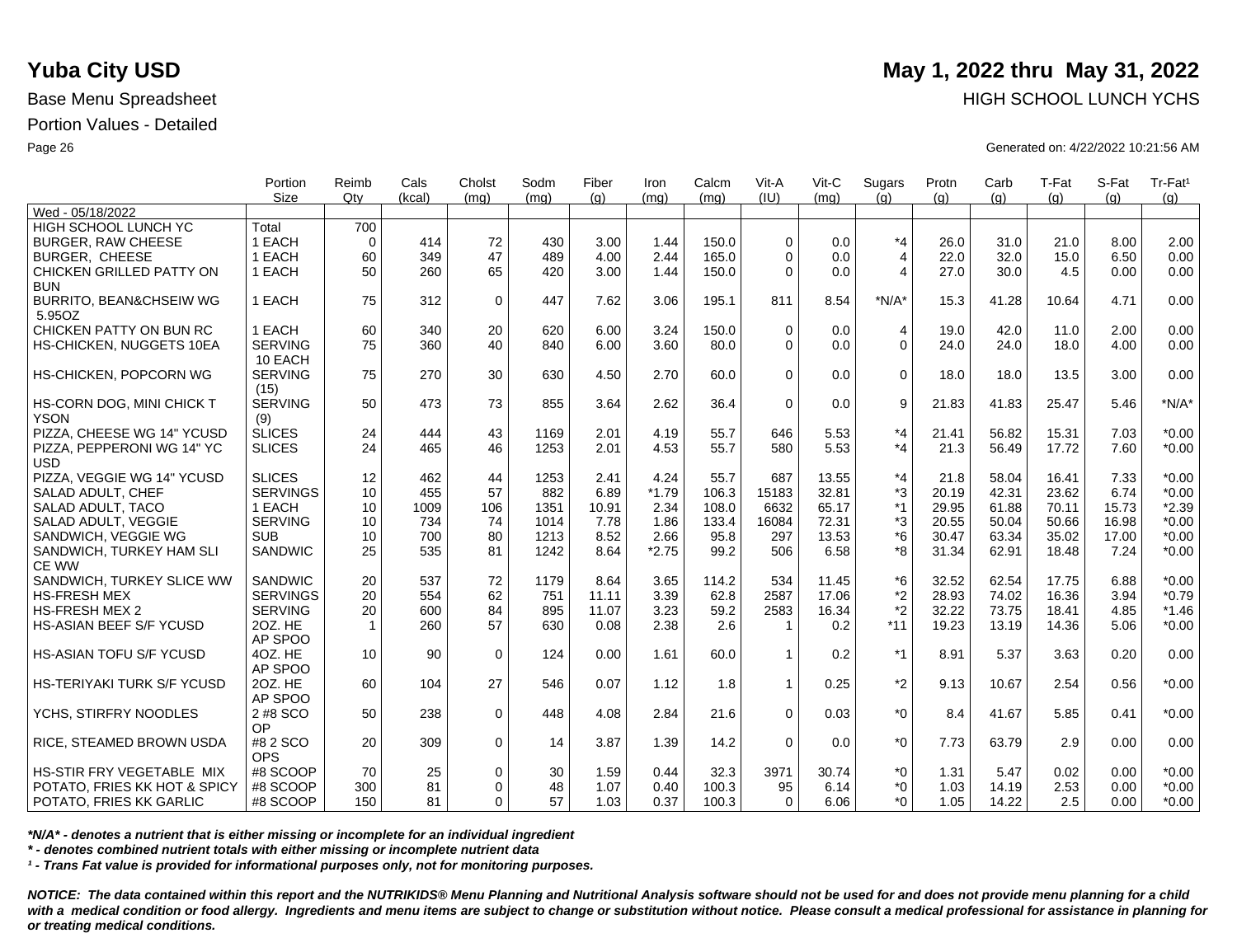|                           | Portion       | Reimb  | Cals           | Cholst              | Sodm           | Fiber | Iron    | Calcm | Vit-A    | $V$ it-C | Sugars         | Protn | Carb   | T-Fat | S-Fat   | Tr-Fat <sup>1</sup> |
|---------------------------|---------------|--------|----------------|---------------------|----------------|-------|---------|-------|----------|----------|----------------|-------|--------|-------|---------|---------------------|
|                           | Size          | $Q$ ty | (kcal)         | (mq)                | (mq)           | (q)   | (mq)    | (mq)  | (IU)     | (mq)     | (q)            | (q)   | (g)    | (g)   | (q)     | (g)                 |
| Wed - 05/18/2022          |               |        |                |                     |                |       |         |       |          |          |                |       |        |       |         |                     |
| POTATO, TATER BARRELS SY  | 10 BARR       | 300    | 170            | $\Omega$            | 360            | 1.00  | 0.36    | 0.0   | $\Omega$ | 3.6      | $\Omega$       | 2.0   | 19.0   | 9.0   | 1.50    | 0.00                |
| <b>SCO</b>                | <b>ELS</b>    |        |                |                     |                |       |         |       |          |          |                |       |        |       |         |                     |
| <b>VEG, CARROTS BABY</b>  | 2.6 OZ.       | 300    | 26             | $\mathbf 0$         | 57             | 1.47  | 0.66    | 22.1  | 10172    | 6.19     | $*N/A*$        | 0.74  | 5.9    | 0.0   | 0.00    | $*N/A*$             |
| <b>KETCHUP, PACKET</b>    | <b>PACKET</b> | 500    | 9              | $\mathbf 0$         | 82             | 0.03  | 0.03    | 1.4   | 47       | 0.37     | $\overline{2}$ | 0.09  | 2.47   | 0.01  | 0.00    | 0.00                |
| MAYONNAISE, PACKET        | Pkt 7q        | 500    | 58             | $\sqrt{3}$          | 48             | 0.00  | 0.00    | 0.0   | $\Omega$ | 0.0      | $*N/A*$        | 0.0   | 0.64   | 6.43  | 0.96    | 0.00                |
| <b>MUSTARD, PACKET</b>    | Pkt 5g        | 200    | $\overline{4}$ | $\mathbf 0$         | 62             | 0.18  | 0.10    | 4.4   | 8        | 0.16     | $*N/A*$        | 0.22  | 0.43   | 0.17  | 0.01    | 0.00                |
| SAUCE, BBQ PACKET         | <b>PACKET</b> | 50     | 10             | $\mathbf 0$         | 160            | 0.00  | 0.00    | 0.0   | $\Omega$ | 0.0      | $*N/A*$        | 0.0   | 3.0    | 0.0   | 0.00    | $*N/A*$             |
| <b>VEG, LETT SHREDDED</b> | 2EA #8 S      | 30     | 9              | $\Omega$            |                | 0.67  | 0.24    | 13.3  | 334      | 2.0      | $*N/A*$        | 0.67  | 2.0    | 0.0   | 0.00    | $*N/A*$             |
|                           | COOP          |        |                |                     |                |       |         |       |          |          |                |       |        |       |         |                     |
| VEG, TOMATO FRESH         | 4 SLICES      | 30     | 16             | $\mathbf 0$         | 4              | 0.74  | 0.27    | 7.4   | 738      | 11.51    | $*N/A*$        | 0.74  | 3.69   | 0.0   | 0.00    | $*N/A*$             |
| <b>VEG, ONION SLICED</b>  | 2 SLICES      | 30     | 36             | $\mathsf{O}\xspace$ | 9              | 1.02  | 0.29    | 22.7  |          | 5.44     | $*N/A*$        | 0.91  | 8.56   | 0.09  | 0.00    | 0.00                |
| VEG, JALAPENO PEPPERS     | #30 SCOO      | 10     | 5              | $\mathbf 0$         | 290            | 1.00  | 0.00    | 0.0   | 200      | 0.0      | $*N/A*$        | 0.0   | 1.0    | 0.0   | 0.00    | 0.00                |
| DRESSING, RANCH PACKET 1  | <b>PACKET</b> | 40     | 60             | 5                   | 100            | 0.00  | 0.00    | 0.0   | $\Omega$ | 0.0      | $*N/A*$        | 0.0   | 1.0    | 7.0   | 1.00    | 0.00                |
| 2 GRAM                    |               |        |                |                     |                |       |         |       |          |          |                |       |        |       |         |                     |
| SALSA, COMMODITY          | 1 OZ          | 50     | 35             | $\mathbf 0$         | 124            | 3.54  | 0.00    | 0.0   | $\Omega$ | 0.0      | $*N/A*$        | 0.0   | 7.09   | 0.0   | 0.00    | 0.00                |
| FRUIT, APPLE FRESH WHOLE  | 1 EACH        | 200    | 100            | $\mathsf{O}\xspace$ | $\Omega$       | 4.00  | 0.36    | 20.0  | 100      | 8.4      | 19             | 0.0   | 25.0   | 0.0   | 0.00    | 0.00                |
| FRUIT, BANANAS FRESH      | EACH          | 200    | 105            | $\mathbf 0$         |                | 3.07  | 0.31    | 5.9   | 76       | 10.27    | 14             | 1.29  | 26.95  | 0.39  | 0.13    | 0.00                |
| FRUIT, ORANGES FRESH      | EACH (m       | 300    | 69             | $\Omega$            | $\mathfrak{p}$ | 3.39  | 0.15    | 59.4  | 339      | 82.98    | $*N/A*$        | 1.7   | 17.82  | 0.0   | 0.00    | 0.00                |
|                           | edium)        |        |                |                     |                |       |         |       |          |          |                |       |        |       |         |                     |
| HS- VEG SIDE SALAD        | 1 CUP         | 600    | 70             | $\mathbf 0$         | 142            | 3.74  | 0.28    | 21.1  | 5767     | 5.26     | *3             | 2.95  | 14.06  | 0.31  | 0.00    | $*0.00$             |
| MILK, NONFAT CHOCOLATE    | <b>CARTON</b> | 500    | 120            | 5                   | 150            | 0.00  | 0.36    | 300.0 | 500      | 0.0      | 19             | 9.0   | 22.0   | 0.0   | 0.00    | 0.00                |
| MILK, 1% WHITE            | <b>CARTON</b> | 200    | 130            | 15                  | 160            | 0.00  | 0.00    | 400.0 | 500      | 1.2      | 15             | 10.0  | 16.0   | 2.5   | 1.50    | 0.00                |
| Weighted Daily Average    |               |        | 864            | 53                  | 1399           | 14.55 | $*4.60$ | 561.4 | 11388    | 63.76    | $*35$          | 37.08 | 121.35 | 27.43 | 6.46    | $*0.10$             |
| % of Calories             |               |        |                |                     |                |       |         |       |          |          | *16.0%         | 17.2% | 56.2%  | 28.6% | 6.7%    | $*0.1%$             |
|                           |               |        |                |                     |                |       |         |       |          |          |                |       |        |       |         |                     |
| <b>Nutrient Guideline</b> |               |        | 750-850        |                     | 1420           |       |         |       |          |          |                |       |        |       | < 10.00 |                     |

*\*N/A\* - denotes a nutrient that is either missing or incomplete for an individual ingredient*

*\* - denotes combined nutrient totals with either missing or incomplete nutrient data*

*¹ - Trans Fat value is provided for informational purposes only, not for monitoring purposes.*

*NOTICE: The data contained within this report and the NUTRIKIDS® Menu Planning and Nutritional Analysis software should not be used for and does not provide menu planning for a child*  with a medical condition or food allergy. Ingredients and menu items are subject to change or substitution without notice. Please consult a medical professional for assistance in planning for *or treating medical conditions.*

# **Yuba City USD** May 1, 2022 thru May 31, 2022 Base Menu Spreadsheet **HIGH SCHOOL LUNCH YCHS**

Page 27 Generated on: 4/22/2022 10:21:56 AM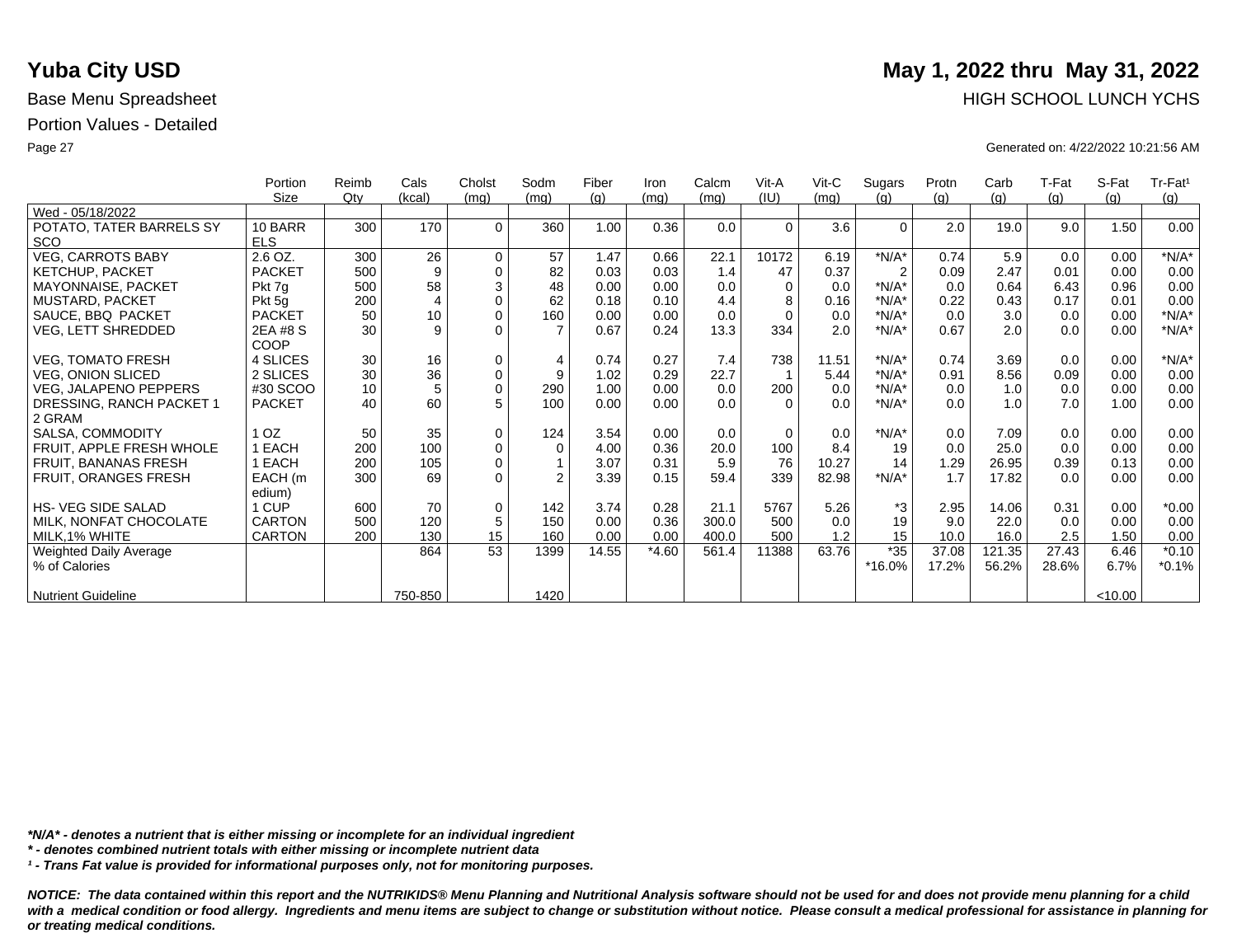| (IU)<br><b>Size</b><br>Qtv<br>(q)<br>(q)<br>(q)<br>(kcal)<br>(ma)<br>(mq)<br>(q)<br>(mq)<br>(mq)<br>(q)<br>(q)<br>(q)<br>(ma)<br>Thu - 05/19/2022<br><b>HIGH SCHOOL LUNCH YC</b><br>Total<br>700<br>$*_{4}$<br>1 EACH<br>414<br>72<br>430<br>3.00<br>150.0<br>$\Omega$<br>26.0<br>21.0<br>8.00<br>2.00<br><b>BURGER, RAW CHEESE</b><br>$\Omega$<br>1.44<br>0.0<br>31.0<br>47<br>1 EACH<br>60<br>349<br>489<br>2.44<br>0.0<br>$\overline{4}$<br>22.0<br>32.0<br>6.50<br>0.00<br><b>BURGER, CHEESE</b><br>4.00<br>165.0<br>$\Omega$<br>15.0<br>1 EACH<br>50<br>260<br>65<br>420<br>3.00<br>1.44<br>0.0<br>$\overline{4}$<br>27.0<br>30.0<br>4.5<br>0.00<br>CHICKEN GRILLED PATTY ON<br>150.0<br>$\Omega$<br>0.00<br><b>BUN</b><br>$\mathbf 0$<br>0.00<br><b>BURRITO, BEAN&amp;CHSEIW WG</b><br>1 EACH<br>75<br>312<br>447<br>7.62<br>3.06<br>195.1<br>811<br>8.54<br>$*N/A*$<br>15.3<br>41.28<br>4.71<br>10.64<br>5.95OZ<br>CHICKEN PATTY ON BUN RC<br>1 EACH<br>60<br>340<br>20<br>620<br>6.00<br>3.24<br>$\Omega$<br>$\overline{4}$<br>19.0<br>42.0<br>11.0<br>2.00<br>0.00<br>150.0<br>0.0<br>$\overline{0}$<br>75<br>0.00<br><b>SERVING</b><br>360<br>40<br>840<br>6.00<br>3.60<br>80.0<br>$\Omega$<br>0.0<br>24.0<br>24.0<br>18.0<br>4.00<br>HS-CHICKEN, NUGGETS 10EA<br>10 EACH<br>$\Omega$<br>0.00<br>HS-CHICKEN, POPCORN WG<br><b>SERVING</b><br>75<br>270<br>30<br>630<br>4.50<br>2.70<br>60.0<br>$\Omega$<br>0.0<br>18.0<br>18.0<br>13.5<br>3.00<br>(15)<br>9<br>$*N/A*$<br>HS-CORN DOG, MINI CHICK T<br><b>SERVING</b><br>50<br>473<br>73<br>3.64<br>$\mathbf 0$<br>21.83<br>5.46<br>855<br>2.62<br>36.4<br>0.0<br>41.83<br>25.47<br><b>YSON</b><br>(9)<br>$*_{4}$<br>PIZZA, CHEESE WG 14" YCUSD<br><b>SLICES</b><br>24<br>444<br>43<br>1169<br>2.01<br>4.19<br>55.7<br>646<br>5.53<br>21.41<br>56.82<br>15.31<br>7.03<br>$*0.00$<br>$*_{4}$<br>24<br>465<br>46<br>1253<br>4.53<br>5.53<br>$*0.00$<br>PIZZA, PEPPERONI WG 14" YC<br><b>SLICES</b><br>2.01<br>55.7<br>580<br>21.3<br>56.49<br>17.72<br>7.60<br><b>USD</b><br>$*_{4}$<br><b>SLICES</b><br>12<br>44<br>1253<br>55.7<br>7.33<br>$*0.00$<br>PIZZA, VEGGIE WG 14" YCUSD<br>462<br>2.41<br>4.24<br>687<br>13.55<br>21.8<br>58.04<br>16.41<br>*3<br>57<br><b>SERVINGS</b><br>10<br>455<br>882<br>6.89<br>$*1.79$<br>106.3<br>15183<br>32.81<br>20.19<br>42.31<br>23.62<br>6.74<br>$*0.00$<br>SALAD ADULT, CHEF<br>$*1$<br>1 EACH<br>106<br>2.34<br>65.17<br>29.95<br>61.88<br>15.73<br>$*2.39$<br>SALAD ADULT, TACO<br>10<br>1009<br>1351<br>10.91<br>108.0<br>6632<br>70.11<br>*3<br><b>SERVING</b><br>734<br>74<br>72.31<br>$*0.00$<br>SALAD ADULT, VEGGIE<br>10<br>1014<br>7.78<br>1.86<br>133.4<br>16084<br>20.55<br>50.04<br>50.66<br>16.98<br>$*6$<br>$*0.00$<br><b>SUB</b><br>700<br>2.66<br>13.53<br>63.34<br>SANDWICH, VEGGIE WG<br>10<br>80<br>1213<br>8.52<br>95.8<br>297<br>30.47<br>35.02<br>17.00<br>*8<br>25<br>535<br>$*2.75$<br>$*0.00$<br>SANDWICH, TURKEY HAM SLI<br><b>SANDWIC</b><br>81<br>1242<br>8.64<br>99.2<br>506<br>6.58<br>31.34<br>62.91<br>7.24<br>18.48<br><b>CE WW</b><br>20<br>537<br>72<br>*6<br>$*0.00$<br>SANDWICH, TURKEY SLICE WW<br>SANDWIC<br>1179<br>8.64<br>3.65<br>114.2<br>534<br>32.52<br>62.54<br>17.75<br>6.88<br>11.45<br>$*2$<br><b>SERVINGS</b><br>554<br>62<br>3.39<br>17.06<br>74.02<br>$*0.79$<br><b>HS-FRESH MEX</b><br>20<br>751<br>62.8<br>2587<br>28.93<br>16.36<br>3.94<br>11.11<br>$*2$<br>20<br>600<br>84<br>895<br>3.23<br>59.2<br>2583<br>32.22<br>73.75<br>$*1.46$<br><b>HS-FRESH MEX 2</b><br><b>SERVING</b><br>11.07<br>16.34<br>4.85<br>18.41<br>$*2$<br>35<br>$*0.00$<br>20Z. HE<br>123<br>264<br>0.08<br>0.45<br>8.2<br>0.65<br>11.84<br>7.37<br>HS-SWEET CHILI PORK S/F YC<br>$\Omega$<br>28<br>4.6<br>1.40<br><b>USD</b><br>AP SPOO<br>$*2$<br>HS-SWEET CHILI TOFU S/F YC<br>$\mathbf 0$<br>4OZ. HE<br>92<br>142<br>59.8<br>24<br>8.91<br>3.63<br>0.20<br>0.00<br>10<br>0.00<br>1.61<br>0.0<br>5.75<br><b>USD</b><br>AP SPOO<br>$*2$<br>HS-TERIYAKI TURK S/F YCUSD<br>27<br>20Z. HE<br>546<br>9.13<br>0.56<br>$*0.00$<br>60<br>104<br>0.07<br>1.12<br>1.8<br>$\mathbf{1}$<br>0.25<br>10.67<br>2.54<br>AP SPOO<br>$\mathbf 0$<br>$*_{0}$<br>$*0.00$<br>YCHS, STIRFRY NOODLES<br>2 #8 SCO<br>50<br>238<br>448<br>21.6<br>$\Omega$<br>0.03<br>8.4<br>41.67<br>5.85<br>0.41<br>4.08<br>2.84<br>OP<br>#8 2 SCO<br>$\mathbf 0$<br>14<br>$*_{0}$<br>2.9<br>0.00<br>RICE, STEAMED BROWN USDA<br>20<br>309<br>3.87<br>1.39<br>14.2<br>$\Omega$<br>0.0<br>7.73<br>63.79<br>0.00<br><b>OPS</b> | Portion | Reimb | Cals | Cholst | Sodm | Fiber | Iron | Calcm | Vit-A | Vit-C | Sugars | Protn | Carb | T-Fat | S-Fat | Tr-Fat <sup>1</sup> |
|----------------------------------------------------------------------------------------------------------------------------------------------------------------------------------------------------------------------------------------------------------------------------------------------------------------------------------------------------------------------------------------------------------------------------------------------------------------------------------------------------------------------------------------------------------------------------------------------------------------------------------------------------------------------------------------------------------------------------------------------------------------------------------------------------------------------------------------------------------------------------------------------------------------------------------------------------------------------------------------------------------------------------------------------------------------------------------------------------------------------------------------------------------------------------------------------------------------------------------------------------------------------------------------------------------------------------------------------------------------------------------------------------------------------------------------------------------------------------------------------------------------------------------------------------------------------------------------------------------------------------------------------------------------------------------------------------------------------------------------------------------------------------------------------------------------------------------------------------------------------------------------------------------------------------------------------------------------------------------------------------------------------------------------------------------------------------------------------------------------------------------------------------------------------------------------------------------------------------------------------------------------------------------------------------------------------------------------------------------------------------------------------------------------------------------------------------------------------------------------------------------------------------------------------------------------------------------------------------------------------------------------------------------------------------------------------------------------------------------------------------------------------------------------------------------------------------------------------------------------------------------------------------------------------------------------------------------------------------------------------------------------------------------------------------------------------------------------------------------------------------------------------------------------------------------------------------------------------------------------------------------------------------------------------------------------------------------------------------------------------------------------------------------------------------------------------------------------------------------------------------------------------------------------------------------------------------------------------------------------------------------------------------------------------------------------------------------------------------------------------------------------------------------------------------------------------------------------------------------------------------------------------------------------------------------------------------------------------------------------------------------------------------------------------------------------------------------------------------------------------------------------------------------------------------------------------------------------------------------------------------------------------------------------------------------------------------------------------------------------------------------------------------------------------------------------------------------------------------------------------------------------------------|---------|-------|------|--------|------|-------|------|-------|-------|-------|--------|-------|------|-------|-------|---------------------|
|                                                                                                                                                                                                                                                                                                                                                                                                                                                                                                                                                                                                                                                                                                                                                                                                                                                                                                                                                                                                                                                                                                                                                                                                                                                                                                                                                                                                                                                                                                                                                                                                                                                                                                                                                                                                                                                                                                                                                                                                                                                                                                                                                                                                                                                                                                                                                                                                                                                                                                                                                                                                                                                                                                                                                                                                                                                                                                                                                                                                                                                                                                                                                                                                                                                                                                                                                                                                                                                                                                                                                                                                                                                                                                                                                                                                                                                                                                                                                                                                                                                                                                                                                                                                                                                                                                                                                                                                                                                                                                                            |         |       |      |        |      |       |      |       |       |       |        |       |      |       |       |                     |
|                                                                                                                                                                                                                                                                                                                                                                                                                                                                                                                                                                                                                                                                                                                                                                                                                                                                                                                                                                                                                                                                                                                                                                                                                                                                                                                                                                                                                                                                                                                                                                                                                                                                                                                                                                                                                                                                                                                                                                                                                                                                                                                                                                                                                                                                                                                                                                                                                                                                                                                                                                                                                                                                                                                                                                                                                                                                                                                                                                                                                                                                                                                                                                                                                                                                                                                                                                                                                                                                                                                                                                                                                                                                                                                                                                                                                                                                                                                                                                                                                                                                                                                                                                                                                                                                                                                                                                                                                                                                                                                            |         |       |      |        |      |       |      |       |       |       |        |       |      |       |       |                     |
|                                                                                                                                                                                                                                                                                                                                                                                                                                                                                                                                                                                                                                                                                                                                                                                                                                                                                                                                                                                                                                                                                                                                                                                                                                                                                                                                                                                                                                                                                                                                                                                                                                                                                                                                                                                                                                                                                                                                                                                                                                                                                                                                                                                                                                                                                                                                                                                                                                                                                                                                                                                                                                                                                                                                                                                                                                                                                                                                                                                                                                                                                                                                                                                                                                                                                                                                                                                                                                                                                                                                                                                                                                                                                                                                                                                                                                                                                                                                                                                                                                                                                                                                                                                                                                                                                                                                                                                                                                                                                                                            |         |       |      |        |      |       |      |       |       |       |        |       |      |       |       |                     |
|                                                                                                                                                                                                                                                                                                                                                                                                                                                                                                                                                                                                                                                                                                                                                                                                                                                                                                                                                                                                                                                                                                                                                                                                                                                                                                                                                                                                                                                                                                                                                                                                                                                                                                                                                                                                                                                                                                                                                                                                                                                                                                                                                                                                                                                                                                                                                                                                                                                                                                                                                                                                                                                                                                                                                                                                                                                                                                                                                                                                                                                                                                                                                                                                                                                                                                                                                                                                                                                                                                                                                                                                                                                                                                                                                                                                                                                                                                                                                                                                                                                                                                                                                                                                                                                                                                                                                                                                                                                                                                                            |         |       |      |        |      |       |      |       |       |       |        |       |      |       |       |                     |
|                                                                                                                                                                                                                                                                                                                                                                                                                                                                                                                                                                                                                                                                                                                                                                                                                                                                                                                                                                                                                                                                                                                                                                                                                                                                                                                                                                                                                                                                                                                                                                                                                                                                                                                                                                                                                                                                                                                                                                                                                                                                                                                                                                                                                                                                                                                                                                                                                                                                                                                                                                                                                                                                                                                                                                                                                                                                                                                                                                                                                                                                                                                                                                                                                                                                                                                                                                                                                                                                                                                                                                                                                                                                                                                                                                                                                                                                                                                                                                                                                                                                                                                                                                                                                                                                                                                                                                                                                                                                                                                            |         |       |      |        |      |       |      |       |       |       |        |       |      |       |       |                     |
|                                                                                                                                                                                                                                                                                                                                                                                                                                                                                                                                                                                                                                                                                                                                                                                                                                                                                                                                                                                                                                                                                                                                                                                                                                                                                                                                                                                                                                                                                                                                                                                                                                                                                                                                                                                                                                                                                                                                                                                                                                                                                                                                                                                                                                                                                                                                                                                                                                                                                                                                                                                                                                                                                                                                                                                                                                                                                                                                                                                                                                                                                                                                                                                                                                                                                                                                                                                                                                                                                                                                                                                                                                                                                                                                                                                                                                                                                                                                                                                                                                                                                                                                                                                                                                                                                                                                                                                                                                                                                                                            |         |       |      |        |      |       |      |       |       |       |        |       |      |       |       |                     |
|                                                                                                                                                                                                                                                                                                                                                                                                                                                                                                                                                                                                                                                                                                                                                                                                                                                                                                                                                                                                                                                                                                                                                                                                                                                                                                                                                                                                                                                                                                                                                                                                                                                                                                                                                                                                                                                                                                                                                                                                                                                                                                                                                                                                                                                                                                                                                                                                                                                                                                                                                                                                                                                                                                                                                                                                                                                                                                                                                                                                                                                                                                                                                                                                                                                                                                                                                                                                                                                                                                                                                                                                                                                                                                                                                                                                                                                                                                                                                                                                                                                                                                                                                                                                                                                                                                                                                                                                                                                                                                                            |         |       |      |        |      |       |      |       |       |       |        |       |      |       |       |                     |
|                                                                                                                                                                                                                                                                                                                                                                                                                                                                                                                                                                                                                                                                                                                                                                                                                                                                                                                                                                                                                                                                                                                                                                                                                                                                                                                                                                                                                                                                                                                                                                                                                                                                                                                                                                                                                                                                                                                                                                                                                                                                                                                                                                                                                                                                                                                                                                                                                                                                                                                                                                                                                                                                                                                                                                                                                                                                                                                                                                                                                                                                                                                                                                                                                                                                                                                                                                                                                                                                                                                                                                                                                                                                                                                                                                                                                                                                                                                                                                                                                                                                                                                                                                                                                                                                                                                                                                                                                                                                                                                            |         |       |      |        |      |       |      |       |       |       |        |       |      |       |       |                     |
|                                                                                                                                                                                                                                                                                                                                                                                                                                                                                                                                                                                                                                                                                                                                                                                                                                                                                                                                                                                                                                                                                                                                                                                                                                                                                                                                                                                                                                                                                                                                                                                                                                                                                                                                                                                                                                                                                                                                                                                                                                                                                                                                                                                                                                                                                                                                                                                                                                                                                                                                                                                                                                                                                                                                                                                                                                                                                                                                                                                                                                                                                                                                                                                                                                                                                                                                                                                                                                                                                                                                                                                                                                                                                                                                                                                                                                                                                                                                                                                                                                                                                                                                                                                                                                                                                                                                                                                                                                                                                                                            |         |       |      |        |      |       |      |       |       |       |        |       |      |       |       |                     |
|                                                                                                                                                                                                                                                                                                                                                                                                                                                                                                                                                                                                                                                                                                                                                                                                                                                                                                                                                                                                                                                                                                                                                                                                                                                                                                                                                                                                                                                                                                                                                                                                                                                                                                                                                                                                                                                                                                                                                                                                                                                                                                                                                                                                                                                                                                                                                                                                                                                                                                                                                                                                                                                                                                                                                                                                                                                                                                                                                                                                                                                                                                                                                                                                                                                                                                                                                                                                                                                                                                                                                                                                                                                                                                                                                                                                                                                                                                                                                                                                                                                                                                                                                                                                                                                                                                                                                                                                                                                                                                                            |         |       |      |        |      |       |      |       |       |       |        |       |      |       |       |                     |
|                                                                                                                                                                                                                                                                                                                                                                                                                                                                                                                                                                                                                                                                                                                                                                                                                                                                                                                                                                                                                                                                                                                                                                                                                                                                                                                                                                                                                                                                                                                                                                                                                                                                                                                                                                                                                                                                                                                                                                                                                                                                                                                                                                                                                                                                                                                                                                                                                                                                                                                                                                                                                                                                                                                                                                                                                                                                                                                                                                                                                                                                                                                                                                                                                                                                                                                                                                                                                                                                                                                                                                                                                                                                                                                                                                                                                                                                                                                                                                                                                                                                                                                                                                                                                                                                                                                                                                                                                                                                                                                            |         |       |      |        |      |       |      |       |       |       |        |       |      |       |       |                     |
|                                                                                                                                                                                                                                                                                                                                                                                                                                                                                                                                                                                                                                                                                                                                                                                                                                                                                                                                                                                                                                                                                                                                                                                                                                                                                                                                                                                                                                                                                                                                                                                                                                                                                                                                                                                                                                                                                                                                                                                                                                                                                                                                                                                                                                                                                                                                                                                                                                                                                                                                                                                                                                                                                                                                                                                                                                                                                                                                                                                                                                                                                                                                                                                                                                                                                                                                                                                                                                                                                                                                                                                                                                                                                                                                                                                                                                                                                                                                                                                                                                                                                                                                                                                                                                                                                                                                                                                                                                                                                                                            |         |       |      |        |      |       |      |       |       |       |        |       |      |       |       |                     |
|                                                                                                                                                                                                                                                                                                                                                                                                                                                                                                                                                                                                                                                                                                                                                                                                                                                                                                                                                                                                                                                                                                                                                                                                                                                                                                                                                                                                                                                                                                                                                                                                                                                                                                                                                                                                                                                                                                                                                                                                                                                                                                                                                                                                                                                                                                                                                                                                                                                                                                                                                                                                                                                                                                                                                                                                                                                                                                                                                                                                                                                                                                                                                                                                                                                                                                                                                                                                                                                                                                                                                                                                                                                                                                                                                                                                                                                                                                                                                                                                                                                                                                                                                                                                                                                                                                                                                                                                                                                                                                                            |         |       |      |        |      |       |      |       |       |       |        |       |      |       |       |                     |
|                                                                                                                                                                                                                                                                                                                                                                                                                                                                                                                                                                                                                                                                                                                                                                                                                                                                                                                                                                                                                                                                                                                                                                                                                                                                                                                                                                                                                                                                                                                                                                                                                                                                                                                                                                                                                                                                                                                                                                                                                                                                                                                                                                                                                                                                                                                                                                                                                                                                                                                                                                                                                                                                                                                                                                                                                                                                                                                                                                                                                                                                                                                                                                                                                                                                                                                                                                                                                                                                                                                                                                                                                                                                                                                                                                                                                                                                                                                                                                                                                                                                                                                                                                                                                                                                                                                                                                                                                                                                                                                            |         |       |      |        |      |       |      |       |       |       |        |       |      |       |       |                     |
|                                                                                                                                                                                                                                                                                                                                                                                                                                                                                                                                                                                                                                                                                                                                                                                                                                                                                                                                                                                                                                                                                                                                                                                                                                                                                                                                                                                                                                                                                                                                                                                                                                                                                                                                                                                                                                                                                                                                                                                                                                                                                                                                                                                                                                                                                                                                                                                                                                                                                                                                                                                                                                                                                                                                                                                                                                                                                                                                                                                                                                                                                                                                                                                                                                                                                                                                                                                                                                                                                                                                                                                                                                                                                                                                                                                                                                                                                                                                                                                                                                                                                                                                                                                                                                                                                                                                                                                                                                                                                                                            |         |       |      |        |      |       |      |       |       |       |        |       |      |       |       |                     |
|                                                                                                                                                                                                                                                                                                                                                                                                                                                                                                                                                                                                                                                                                                                                                                                                                                                                                                                                                                                                                                                                                                                                                                                                                                                                                                                                                                                                                                                                                                                                                                                                                                                                                                                                                                                                                                                                                                                                                                                                                                                                                                                                                                                                                                                                                                                                                                                                                                                                                                                                                                                                                                                                                                                                                                                                                                                                                                                                                                                                                                                                                                                                                                                                                                                                                                                                                                                                                                                                                                                                                                                                                                                                                                                                                                                                                                                                                                                                                                                                                                                                                                                                                                                                                                                                                                                                                                                                                                                                                                                            |         |       |      |        |      |       |      |       |       |       |        |       |      |       |       |                     |
|                                                                                                                                                                                                                                                                                                                                                                                                                                                                                                                                                                                                                                                                                                                                                                                                                                                                                                                                                                                                                                                                                                                                                                                                                                                                                                                                                                                                                                                                                                                                                                                                                                                                                                                                                                                                                                                                                                                                                                                                                                                                                                                                                                                                                                                                                                                                                                                                                                                                                                                                                                                                                                                                                                                                                                                                                                                                                                                                                                                                                                                                                                                                                                                                                                                                                                                                                                                                                                                                                                                                                                                                                                                                                                                                                                                                                                                                                                                                                                                                                                                                                                                                                                                                                                                                                                                                                                                                                                                                                                                            |         |       |      |        |      |       |      |       |       |       |        |       |      |       |       |                     |
|                                                                                                                                                                                                                                                                                                                                                                                                                                                                                                                                                                                                                                                                                                                                                                                                                                                                                                                                                                                                                                                                                                                                                                                                                                                                                                                                                                                                                                                                                                                                                                                                                                                                                                                                                                                                                                                                                                                                                                                                                                                                                                                                                                                                                                                                                                                                                                                                                                                                                                                                                                                                                                                                                                                                                                                                                                                                                                                                                                                                                                                                                                                                                                                                                                                                                                                                                                                                                                                                                                                                                                                                                                                                                                                                                                                                                                                                                                                                                                                                                                                                                                                                                                                                                                                                                                                                                                                                                                                                                                                            |         |       |      |        |      |       |      |       |       |       |        |       |      |       |       |                     |
|                                                                                                                                                                                                                                                                                                                                                                                                                                                                                                                                                                                                                                                                                                                                                                                                                                                                                                                                                                                                                                                                                                                                                                                                                                                                                                                                                                                                                                                                                                                                                                                                                                                                                                                                                                                                                                                                                                                                                                                                                                                                                                                                                                                                                                                                                                                                                                                                                                                                                                                                                                                                                                                                                                                                                                                                                                                                                                                                                                                                                                                                                                                                                                                                                                                                                                                                                                                                                                                                                                                                                                                                                                                                                                                                                                                                                                                                                                                                                                                                                                                                                                                                                                                                                                                                                                                                                                                                                                                                                                                            |         |       |      |        |      |       |      |       |       |       |        |       |      |       |       |                     |
|                                                                                                                                                                                                                                                                                                                                                                                                                                                                                                                                                                                                                                                                                                                                                                                                                                                                                                                                                                                                                                                                                                                                                                                                                                                                                                                                                                                                                                                                                                                                                                                                                                                                                                                                                                                                                                                                                                                                                                                                                                                                                                                                                                                                                                                                                                                                                                                                                                                                                                                                                                                                                                                                                                                                                                                                                                                                                                                                                                                                                                                                                                                                                                                                                                                                                                                                                                                                                                                                                                                                                                                                                                                                                                                                                                                                                                                                                                                                                                                                                                                                                                                                                                                                                                                                                                                                                                                                                                                                                                                            |         |       |      |        |      |       |      |       |       |       |        |       |      |       |       |                     |
|                                                                                                                                                                                                                                                                                                                                                                                                                                                                                                                                                                                                                                                                                                                                                                                                                                                                                                                                                                                                                                                                                                                                                                                                                                                                                                                                                                                                                                                                                                                                                                                                                                                                                                                                                                                                                                                                                                                                                                                                                                                                                                                                                                                                                                                                                                                                                                                                                                                                                                                                                                                                                                                                                                                                                                                                                                                                                                                                                                                                                                                                                                                                                                                                                                                                                                                                                                                                                                                                                                                                                                                                                                                                                                                                                                                                                                                                                                                                                                                                                                                                                                                                                                                                                                                                                                                                                                                                                                                                                                                            |         |       |      |        |      |       |      |       |       |       |        |       |      |       |       |                     |
|                                                                                                                                                                                                                                                                                                                                                                                                                                                                                                                                                                                                                                                                                                                                                                                                                                                                                                                                                                                                                                                                                                                                                                                                                                                                                                                                                                                                                                                                                                                                                                                                                                                                                                                                                                                                                                                                                                                                                                                                                                                                                                                                                                                                                                                                                                                                                                                                                                                                                                                                                                                                                                                                                                                                                                                                                                                                                                                                                                                                                                                                                                                                                                                                                                                                                                                                                                                                                                                                                                                                                                                                                                                                                                                                                                                                                                                                                                                                                                                                                                                                                                                                                                                                                                                                                                                                                                                                                                                                                                                            |         |       |      |        |      |       |      |       |       |       |        |       |      |       |       |                     |
|                                                                                                                                                                                                                                                                                                                                                                                                                                                                                                                                                                                                                                                                                                                                                                                                                                                                                                                                                                                                                                                                                                                                                                                                                                                                                                                                                                                                                                                                                                                                                                                                                                                                                                                                                                                                                                                                                                                                                                                                                                                                                                                                                                                                                                                                                                                                                                                                                                                                                                                                                                                                                                                                                                                                                                                                                                                                                                                                                                                                                                                                                                                                                                                                                                                                                                                                                                                                                                                                                                                                                                                                                                                                                                                                                                                                                                                                                                                                                                                                                                                                                                                                                                                                                                                                                                                                                                                                                                                                                                                            |         |       |      |        |      |       |      |       |       |       |        |       |      |       |       |                     |
|                                                                                                                                                                                                                                                                                                                                                                                                                                                                                                                                                                                                                                                                                                                                                                                                                                                                                                                                                                                                                                                                                                                                                                                                                                                                                                                                                                                                                                                                                                                                                                                                                                                                                                                                                                                                                                                                                                                                                                                                                                                                                                                                                                                                                                                                                                                                                                                                                                                                                                                                                                                                                                                                                                                                                                                                                                                                                                                                                                                                                                                                                                                                                                                                                                                                                                                                                                                                                                                                                                                                                                                                                                                                                                                                                                                                                                                                                                                                                                                                                                                                                                                                                                                                                                                                                                                                                                                                                                                                                                                            |         |       |      |        |      |       |      |       |       |       |        |       |      |       |       |                     |
|                                                                                                                                                                                                                                                                                                                                                                                                                                                                                                                                                                                                                                                                                                                                                                                                                                                                                                                                                                                                                                                                                                                                                                                                                                                                                                                                                                                                                                                                                                                                                                                                                                                                                                                                                                                                                                                                                                                                                                                                                                                                                                                                                                                                                                                                                                                                                                                                                                                                                                                                                                                                                                                                                                                                                                                                                                                                                                                                                                                                                                                                                                                                                                                                                                                                                                                                                                                                                                                                                                                                                                                                                                                                                                                                                                                                                                                                                                                                                                                                                                                                                                                                                                                                                                                                                                                                                                                                                                                                                                                            |         |       |      |        |      |       |      |       |       |       |        |       |      |       |       |                     |
|                                                                                                                                                                                                                                                                                                                                                                                                                                                                                                                                                                                                                                                                                                                                                                                                                                                                                                                                                                                                                                                                                                                                                                                                                                                                                                                                                                                                                                                                                                                                                                                                                                                                                                                                                                                                                                                                                                                                                                                                                                                                                                                                                                                                                                                                                                                                                                                                                                                                                                                                                                                                                                                                                                                                                                                                                                                                                                                                                                                                                                                                                                                                                                                                                                                                                                                                                                                                                                                                                                                                                                                                                                                                                                                                                                                                                                                                                                                                                                                                                                                                                                                                                                                                                                                                                                                                                                                                                                                                                                                            |         |       |      |        |      |       |      |       |       |       |        |       |      |       |       |                     |
|                                                                                                                                                                                                                                                                                                                                                                                                                                                                                                                                                                                                                                                                                                                                                                                                                                                                                                                                                                                                                                                                                                                                                                                                                                                                                                                                                                                                                                                                                                                                                                                                                                                                                                                                                                                                                                                                                                                                                                                                                                                                                                                                                                                                                                                                                                                                                                                                                                                                                                                                                                                                                                                                                                                                                                                                                                                                                                                                                                                                                                                                                                                                                                                                                                                                                                                                                                                                                                                                                                                                                                                                                                                                                                                                                                                                                                                                                                                                                                                                                                                                                                                                                                                                                                                                                                                                                                                                                                                                                                                            |         |       |      |        |      |       |      |       |       |       |        |       |      |       |       |                     |
|                                                                                                                                                                                                                                                                                                                                                                                                                                                                                                                                                                                                                                                                                                                                                                                                                                                                                                                                                                                                                                                                                                                                                                                                                                                                                                                                                                                                                                                                                                                                                                                                                                                                                                                                                                                                                                                                                                                                                                                                                                                                                                                                                                                                                                                                                                                                                                                                                                                                                                                                                                                                                                                                                                                                                                                                                                                                                                                                                                                                                                                                                                                                                                                                                                                                                                                                                                                                                                                                                                                                                                                                                                                                                                                                                                                                                                                                                                                                                                                                                                                                                                                                                                                                                                                                                                                                                                                                                                                                                                                            |         |       |      |        |      |       |      |       |       |       |        |       |      |       |       |                     |
|                                                                                                                                                                                                                                                                                                                                                                                                                                                                                                                                                                                                                                                                                                                                                                                                                                                                                                                                                                                                                                                                                                                                                                                                                                                                                                                                                                                                                                                                                                                                                                                                                                                                                                                                                                                                                                                                                                                                                                                                                                                                                                                                                                                                                                                                                                                                                                                                                                                                                                                                                                                                                                                                                                                                                                                                                                                                                                                                                                                                                                                                                                                                                                                                                                                                                                                                                                                                                                                                                                                                                                                                                                                                                                                                                                                                                                                                                                                                                                                                                                                                                                                                                                                                                                                                                                                                                                                                                                                                                                                            |         |       |      |        |      |       |      |       |       |       |        |       |      |       |       |                     |
|                                                                                                                                                                                                                                                                                                                                                                                                                                                                                                                                                                                                                                                                                                                                                                                                                                                                                                                                                                                                                                                                                                                                                                                                                                                                                                                                                                                                                                                                                                                                                                                                                                                                                                                                                                                                                                                                                                                                                                                                                                                                                                                                                                                                                                                                                                                                                                                                                                                                                                                                                                                                                                                                                                                                                                                                                                                                                                                                                                                                                                                                                                                                                                                                                                                                                                                                                                                                                                                                                                                                                                                                                                                                                                                                                                                                                                                                                                                                                                                                                                                                                                                                                                                                                                                                                                                                                                                                                                                                                                                            |         |       |      |        |      |       |      |       |       |       |        |       |      |       |       |                     |
|                                                                                                                                                                                                                                                                                                                                                                                                                                                                                                                                                                                                                                                                                                                                                                                                                                                                                                                                                                                                                                                                                                                                                                                                                                                                                                                                                                                                                                                                                                                                                                                                                                                                                                                                                                                                                                                                                                                                                                                                                                                                                                                                                                                                                                                                                                                                                                                                                                                                                                                                                                                                                                                                                                                                                                                                                                                                                                                                                                                                                                                                                                                                                                                                                                                                                                                                                                                                                                                                                                                                                                                                                                                                                                                                                                                                                                                                                                                                                                                                                                                                                                                                                                                                                                                                                                                                                                                                                                                                                                                            |         |       |      |        |      |       |      |       |       |       |        |       |      |       |       |                     |
|                                                                                                                                                                                                                                                                                                                                                                                                                                                                                                                                                                                                                                                                                                                                                                                                                                                                                                                                                                                                                                                                                                                                                                                                                                                                                                                                                                                                                                                                                                                                                                                                                                                                                                                                                                                                                                                                                                                                                                                                                                                                                                                                                                                                                                                                                                                                                                                                                                                                                                                                                                                                                                                                                                                                                                                                                                                                                                                                                                                                                                                                                                                                                                                                                                                                                                                                                                                                                                                                                                                                                                                                                                                                                                                                                                                                                                                                                                                                                                                                                                                                                                                                                                                                                                                                                                                                                                                                                                                                                                                            |         |       |      |        |      |       |      |       |       |       |        |       |      |       |       |                     |
|                                                                                                                                                                                                                                                                                                                                                                                                                                                                                                                                                                                                                                                                                                                                                                                                                                                                                                                                                                                                                                                                                                                                                                                                                                                                                                                                                                                                                                                                                                                                                                                                                                                                                                                                                                                                                                                                                                                                                                                                                                                                                                                                                                                                                                                                                                                                                                                                                                                                                                                                                                                                                                                                                                                                                                                                                                                                                                                                                                                                                                                                                                                                                                                                                                                                                                                                                                                                                                                                                                                                                                                                                                                                                                                                                                                                                                                                                                                                                                                                                                                                                                                                                                                                                                                                                                                                                                                                                                                                                                                            |         |       |      |        |      |       |      |       |       |       |        |       |      |       |       |                     |
|                                                                                                                                                                                                                                                                                                                                                                                                                                                                                                                                                                                                                                                                                                                                                                                                                                                                                                                                                                                                                                                                                                                                                                                                                                                                                                                                                                                                                                                                                                                                                                                                                                                                                                                                                                                                                                                                                                                                                                                                                                                                                                                                                                                                                                                                                                                                                                                                                                                                                                                                                                                                                                                                                                                                                                                                                                                                                                                                                                                                                                                                                                                                                                                                                                                                                                                                                                                                                                                                                                                                                                                                                                                                                                                                                                                                                                                                                                                                                                                                                                                                                                                                                                                                                                                                                                                                                                                                                                                                                                                            |         |       |      |        |      |       |      |       |       |       |        |       |      |       |       |                     |
|                                                                                                                                                                                                                                                                                                                                                                                                                                                                                                                                                                                                                                                                                                                                                                                                                                                                                                                                                                                                                                                                                                                                                                                                                                                                                                                                                                                                                                                                                                                                                                                                                                                                                                                                                                                                                                                                                                                                                                                                                                                                                                                                                                                                                                                                                                                                                                                                                                                                                                                                                                                                                                                                                                                                                                                                                                                                                                                                                                                                                                                                                                                                                                                                                                                                                                                                                                                                                                                                                                                                                                                                                                                                                                                                                                                                                                                                                                                                                                                                                                                                                                                                                                                                                                                                                                                                                                                                                                                                                                                            |         |       |      |        |      |       |      |       |       |       |        |       |      |       |       |                     |
|                                                                                                                                                                                                                                                                                                                                                                                                                                                                                                                                                                                                                                                                                                                                                                                                                                                                                                                                                                                                                                                                                                                                                                                                                                                                                                                                                                                                                                                                                                                                                                                                                                                                                                                                                                                                                                                                                                                                                                                                                                                                                                                                                                                                                                                                                                                                                                                                                                                                                                                                                                                                                                                                                                                                                                                                                                                                                                                                                                                                                                                                                                                                                                                                                                                                                                                                                                                                                                                                                                                                                                                                                                                                                                                                                                                                                                                                                                                                                                                                                                                                                                                                                                                                                                                                                                                                                                                                                                                                                                                            |         |       |      |        |      |       |      |       |       |       |        |       |      |       |       |                     |
|                                                                                                                                                                                                                                                                                                                                                                                                                                                                                                                                                                                                                                                                                                                                                                                                                                                                                                                                                                                                                                                                                                                                                                                                                                                                                                                                                                                                                                                                                                                                                                                                                                                                                                                                                                                                                                                                                                                                                                                                                                                                                                                                                                                                                                                                                                                                                                                                                                                                                                                                                                                                                                                                                                                                                                                                                                                                                                                                                                                                                                                                                                                                                                                                                                                                                                                                                                                                                                                                                                                                                                                                                                                                                                                                                                                                                                                                                                                                                                                                                                                                                                                                                                                                                                                                                                                                                                                                                                                                                                                            |         |       |      |        |      |       |      |       |       |       |        |       |      |       |       |                     |
|                                                                                                                                                                                                                                                                                                                                                                                                                                                                                                                                                                                                                                                                                                                                                                                                                                                                                                                                                                                                                                                                                                                                                                                                                                                                                                                                                                                                                                                                                                                                                                                                                                                                                                                                                                                                                                                                                                                                                                                                                                                                                                                                                                                                                                                                                                                                                                                                                                                                                                                                                                                                                                                                                                                                                                                                                                                                                                                                                                                                                                                                                                                                                                                                                                                                                                                                                                                                                                                                                                                                                                                                                                                                                                                                                                                                                                                                                                                                                                                                                                                                                                                                                                                                                                                                                                                                                                                                                                                                                                                            |         |       |      |        |      |       |      |       |       |       |        |       |      |       |       |                     |
| HS-STIR FRY VEGETABLE MIX<br>$^*0$<br>#8 SCOOP<br>0<br>30<br>32.3<br>3971<br>0.00<br>$*0.00$<br>70<br>25<br>0.44<br>30.74<br>5.47<br>0.02<br>1.59<br>1.31                                                                                                                                                                                                                                                                                                                                                                                                                                                                                                                                                                                                                                                                                                                                                                                                                                                                                                                                                                                                                                                                                                                                                                                                                                                                                                                                                                                                                                                                                                                                                                                                                                                                                                                                                                                                                                                                                                                                                                                                                                                                                                                                                                                                                                                                                                                                                                                                                                                                                                                                                                                                                                                                                                                                                                                                                                                                                                                                                                                                                                                                                                                                                                                                                                                                                                                                                                                                                                                                                                                                                                                                                                                                                                                                                                                                                                                                                                                                                                                                                                                                                                                                                                                                                                                                                                                                                                  |         |       |      |        |      |       |      |       |       |       |        |       |      |       |       |                     |
| 300<br>48<br>$^*0$<br>#8 SCOOP<br>81<br>$\Omega$<br>1.07<br>0.40<br>100.3<br>95<br>6.14<br>1.03<br>14.19<br>2.53<br>0.00<br>$*0.00$<br>POTATO, FRIES KK HOT & SPICY                                                                                                                                                                                                                                                                                                                                                                                                                                                                                                                                                                                                                                                                                                                                                                                                                                                                                                                                                                                                                                                                                                                                                                                                                                                                                                                                                                                                                                                                                                                                                                                                                                                                                                                                                                                                                                                                                                                                                                                                                                                                                                                                                                                                                                                                                                                                                                                                                                                                                                                                                                                                                                                                                                                                                                                                                                                                                                                                                                                                                                                                                                                                                                                                                                                                                                                                                                                                                                                                                                                                                                                                                                                                                                                                                                                                                                                                                                                                                                                                                                                                                                                                                                                                                                                                                                                                                        |         |       |      |        |      |       |      |       |       |       |        |       |      |       |       |                     |
| #8 SCOOP<br>57<br>0.37<br>6.06<br>$^*0$<br>$*0.00$<br>POTATO, FRIES KK GARLIC<br>150<br>81<br>$\Omega$<br>1.03<br>100.3<br>$\Omega$<br>1.05<br>14.22<br>2.5<br>0.00                                                                                                                                                                                                                                                                                                                                                                                                                                                                                                                                                                                                                                                                                                                                                                                                                                                                                                                                                                                                                                                                                                                                                                                                                                                                                                                                                                                                                                                                                                                                                                                                                                                                                                                                                                                                                                                                                                                                                                                                                                                                                                                                                                                                                                                                                                                                                                                                                                                                                                                                                                                                                                                                                                                                                                                                                                                                                                                                                                                                                                                                                                                                                                                                                                                                                                                                                                                                                                                                                                                                                                                                                                                                                                                                                                                                                                                                                                                                                                                                                                                                                                                                                                                                                                                                                                                                                        |         |       |      |        |      |       |      |       |       |       |        |       |      |       |       |                     |

*\*N/A\* - denotes a nutrient that is either missing or incomplete for an individual ingredient*

*\* - denotes combined nutrient totals with either missing or incomplete nutrient data*

*¹ - Trans Fat value is provided for informational purposes only, not for monitoring purposes.*

*NOTICE: The data contained within this report and the NUTRIKIDS® Menu Planning and Nutritional Analysis software should not be used for and does not provide menu planning for a child*  with a medical condition or food allergy. Ingredients and menu items are subject to change or substitution without notice. Please consult a medical professional for assistance in planning for *or treating medical conditions.*

## **Yuba City USD** May 1, 2022 thru May 31, 2022 Base Menu Spreadsheet **HIGH SCHOOL LUNCH YCHS HIGH SCHOOL LUNCH YCHS**

Page 28 Generated on: 4/22/2022 10:21:56 AM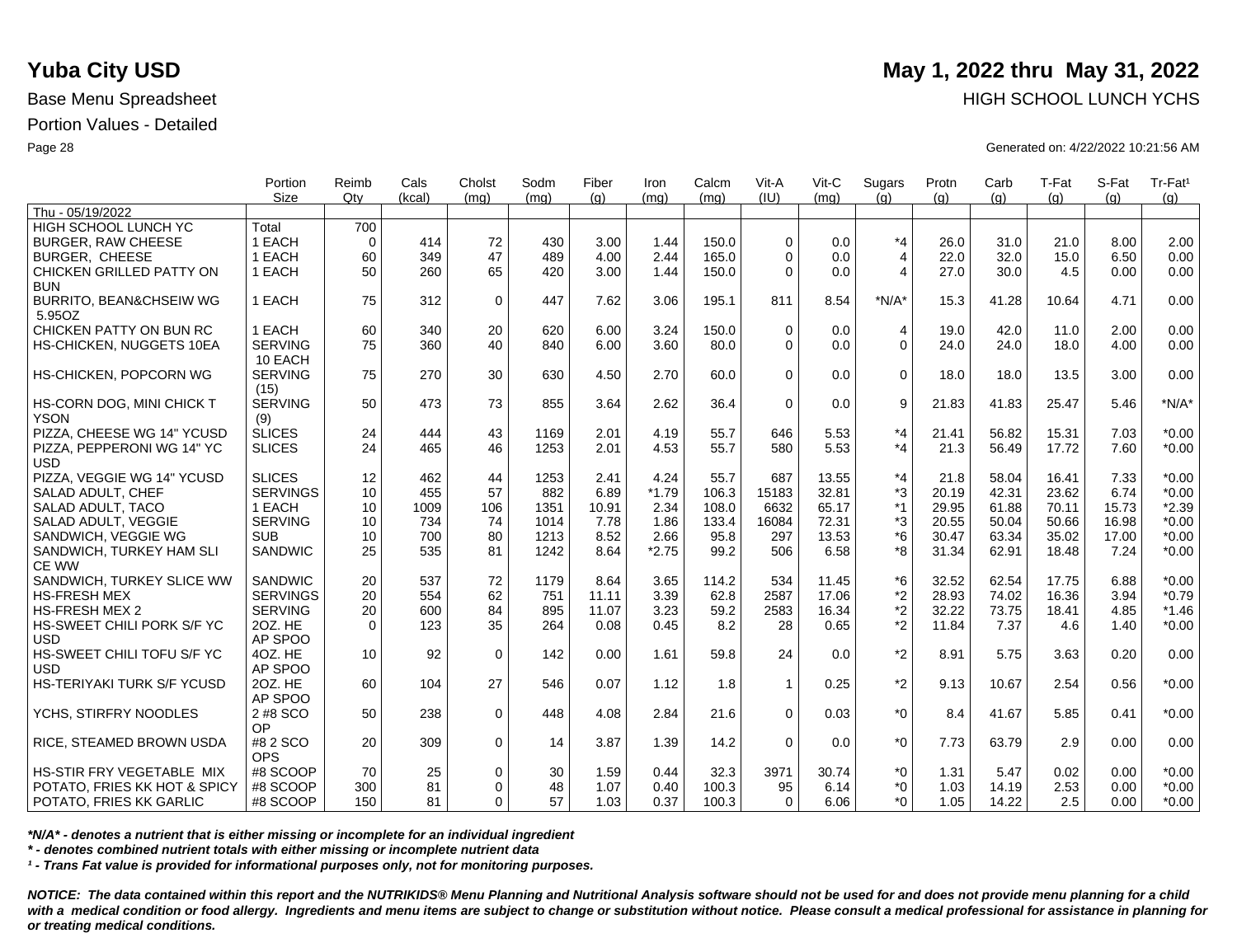|                           | Portion       | Reimb | Cals           | Cholst      | Sodm           | Fiber | Iron    | Calcm | Vit-A    | $V$ it-C | Sugars         | Protn | Carb   | T-Fat | S-Fat   | Tr-Fat <sup>1</sup> |
|---------------------------|---------------|-------|----------------|-------------|----------------|-------|---------|-------|----------|----------|----------------|-------|--------|-------|---------|---------------------|
|                           | Size          | Qty   | (kcal)         | (mq)        | (mq)           | (q)   | (mq)    | (mq)  | (IU)     | (mq)     | (q)            | (q)   | (g)    | (g)   | (q)     | (g)                 |
| Thu - 05/19/2022          |               |       |                |             |                |       |         |       |          |          |                |       |        |       |         |                     |
| POTATO, TATER BARRELS SY  | 10 BARR       | 300   | 170            | $\Omega$    | 360            | 1.00  | 0.36    | 0.0   | $\Omega$ | 3.6      | $\Omega$       | 2.0   | 19.0   | 9.0   | 1.50    | 0.00                |
| <b>SCO</b>                | <b>ELS</b>    |       |                |             |                |       |         |       |          |          |                |       |        |       |         |                     |
| <b>VEG, CARROTS BABY</b>  | 2.6 OZ.       | 300   | 26             | $\mathbf 0$ | 57             | 1.47  | 0.66    | 22.1  | 10172    | 6.19     | $*N/A*$        | 0.74  | 5.9    | 0.0   | 0.00    | $*N/A*$             |
| <b>KETCHUP, PACKET</b>    | <b>PACKET</b> | 500   | 9              | $\mathbf 0$ | 82             | 0.03  | 0.03    | 1.4   | 47       | 0.37     | $\overline{2}$ | 0.09  | 2.47   | 0.01  | 0.00    | 0.00                |
| MAYONNAISE, PACKET        | Pkt 7g        | 500   | 58             | $\sqrt{3}$  | 48             | 0.00  | 0.00    | 0.0   | $\Omega$ | 0.0      | $*N/A*$        | 0.0   | 0.64   | 6.43  | 0.96    | 0.00                |
| MUSTARD, PACKET           | Pkt 5g        | 200   | $\overline{4}$ | $\mathbf 0$ | 62             | 0.18  | 0.10    | 4.4   | 8        | 0.16     | $*N/A*$        | 0.22  | 0.43   | 0.17  | 0.01    | 0.00                |
| SAUCE, BBQ PACKET         | <b>PACKET</b> | 50    | 10             | $\mathbf 0$ | 160            | 0.00  | 0.00    | 0.0   | $\Omega$ | 0.0      | $*N/A*$        | 0.0   | 3.0    | 0.0   | 0.00    | $*N/A*$             |
| VEG, LETT SHREDDED        | 2EA #8 S      | 30    | 9              | $\Omega$    |                | 0.67  | 0.24    | 13.3  | 334      | 2.0      | $*N/A*$        | 0.67  | 2.0    | 0.0   | 0.00    | $*N/A*$             |
|                           | COOP          |       |                |             |                |       |         |       |          |          |                |       |        |       |         |                     |
| <b>VEG, TOMATO FRESH</b>  | 4 SLICES      | 30    | 16             | $\mathbf 0$ | $\overline{4}$ | 0.74  | 0.27    | 7.4   | 738      | 11.51    | $*N/A*$        | 0.74  | 3.69   | 0.0   | 0.00    | $*N/A*$             |
| <b>VEG, ONION SLICED</b>  | 2 SLICES      | 30    | 36             | $\pmb{0}$   | 9              | 1.02  | 0.29    | 22.7  |          | 5.44     | $*N/A*$        | 0.91  | 8.56   | 0.09  | 0.00    | 0.00                |
| VEG, JALAPENO PEPPERS     | #30 SCOO      | 10    | 5              | $\pmb{0}$   | 290            | 1.00  | 0.00    | 0.0   | 200      | 0.0      | $*N/A*$        | 0.0   | 1.0    | 0.0   | 0.00    | 0.00                |
| DRESSING, RANCH PACKET 1  | <b>PACKET</b> | 40    | 60             | 5           | 100            | 0.00  | 0.00    | 0.0   | $\Omega$ | 0.0      | $*N/A*$        | 0.0   | 1.0    | 7.0   | 1.00    | 0.00                |
| 2 GRAM                    |               |       |                |             |                |       |         |       |          |          |                |       |        |       |         |                     |
| SALSA, COMMODITY          | OZ.           | 50    | 35             | $\mathbf 0$ | 124            | 3.54  | 0.00    | 0.0   | $\Omega$ | 0.0      | $*N/A*$        | 0.0   | 7.09   | 0.0   | 0.00    | 0.00                |
| FRUIT, APPLE FRESH WHOLE  | EACH          | 200   | 100            | $\pmb{0}$   | $\Omega$       | 4.00  | 0.36    | 20.0  | 100      | 8.4      | 19             | 0.0   | 25.0   | 0.0   | 0.00    | 0.00                |
| FRUIT, BANANAS FRESH      | EACH          | 200   | 105            | $\mathbf 0$ |                | 3.07  | 0.31    | 5.9   | 76       | 10.27    | 14             | 1.29  | 26.95  | 0.39  | 0.13    | 0.00                |
| FRUIT, ORANGES FRESH      | EACH (m       | 300   | 69             | $\Omega$    | $\mathfrak{p}$ | 3.39  | 0.15    | 59.4  | 339      | 82.98    | $*N/A*$        | 1.7   | 17.82  | 0.0   | 0.00    | 0.00                |
|                           | edium)        |       |                |             |                |       |         |       |          |          |                |       |        |       |         |                     |
| <b>HS-VEG SIDE SALAD</b>  | 1 CUP         | 600   | 70             | $\mathbf 0$ | 142            | 3.74  | 0.28    | 21.1  | 5767     | 5.26     | *3             | 2.95  | 14.06  | 0.31  | 0.00    | $*0.00$             |
| MILK, NONFAT CHOCOLATE    | <b>CARTON</b> | 500   | 120            | $\sqrt{5}$  | 150            | 0.00  | 0.36    | 300.0 | 500      | 0.0      | 19             | 9.0   | 22.0   | 0.0   | 0.00    | 0.00                |
| MILK, 1% WHITE            | <b>CARTON</b> | 200   | 130            | 15          | 160            | 0.00  | 0.00    | 400.0 | 500      | 1.2      | 15             | 10.0  | 16.0   | 2.5   | 1.50    | 0.00                |
| Weighted Daily Average    |               |       | 864            | 53          | 1398           | 14.55 | $*4.60$ | 561.4 | 11389    | 63.76    | $*35$          | 37.05 | 121.34 | 27.41 | 6.46    | $*0.10$             |
| % of Calories             |               |       |                |             |                |       |         |       |          |          | *16.0%         | 17.2% | 56.2%  | 28.6% | 6.7%    | $*0.1%$             |
|                           |               |       |                |             |                |       |         |       |          |          |                |       |        |       |         |                     |
| <b>Nutrient Guideline</b> |               |       | 750-850        |             | 1420           |       |         |       |          |          |                |       |        |       | < 10.00 |                     |

*\*N/A\* - denotes a nutrient that is either missing or incomplete for an individual ingredient*

*\* - denotes combined nutrient totals with either missing or incomplete nutrient data*

*¹ - Trans Fat value is provided for informational purposes only, not for monitoring purposes.*

*NOTICE: The data contained within this report and the NUTRIKIDS® Menu Planning and Nutritional Analysis software should not be used for and does not provide menu planning for a child*  with a medical condition or food allergy. Ingredients and menu items are subject to change or substitution without notice. Please consult a medical professional for assistance in planning for *or treating medical conditions.*

# **Yuba City USD** May 1, 2022 thru May 31, 2022 Base Menu Spreadsheet **HIGH SCHOOL LUNCH YCHS**

Page 29 Generated on: 4/22/2022 10:21:56 AM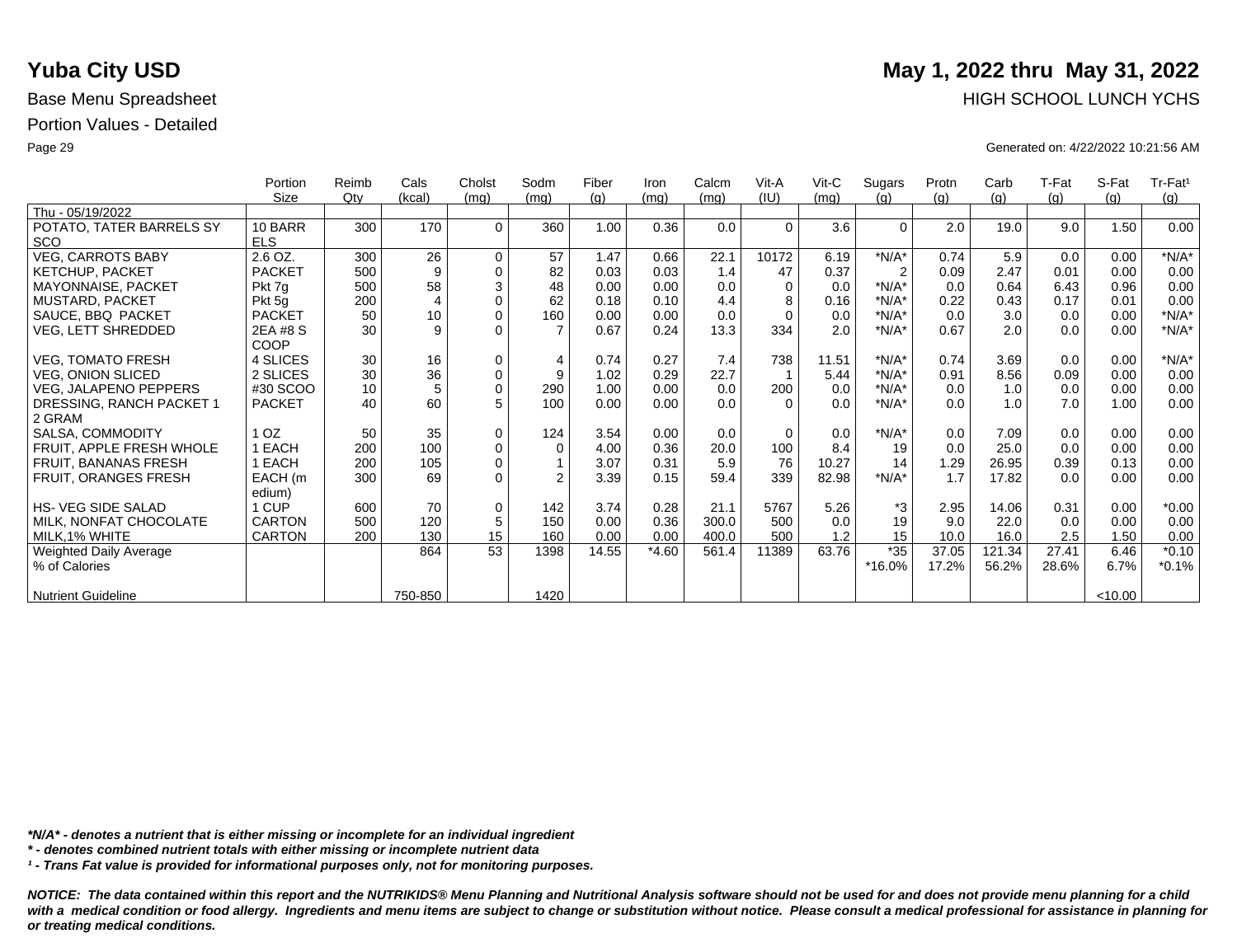|                                    | Portion<br><b>Size</b> | Reimb<br>Qtv | Cals     | Cholst<br>(ma) | Sodm     | Fiber | Iron         | Calcm<br>(ma) | Vit-A<br>(IU) | Vit-C<br>(mq) | Sugars<br>(q)  | Protn | Carb          | T-Fat | S-Fat | Tr-Fat <sup>1</sup> |
|------------------------------------|------------------------|--------------|----------|----------------|----------|-------|--------------|---------------|---------------|---------------|----------------|-------|---------------|-------|-------|---------------------|
| Fri - 05/20/2022                   |                        |              | (kcal)   |                | (mq)     | (q)   | (ma)         |               |               |               |                | (q)   | (q)           | (q)   | (q)   | (q)                 |
| <b>HIGH SCHOOL LUNCH YC</b>        | Total                  | 700          |          |                |          |       |              |               |               |               |                |       |               |       |       |                     |
| <b>BURGER, RAW CHEESE</b>          | 1 EACH                 | $\Omega$     | 414      | 72             | 430      | 3.00  | 1.44         | 150.0         | $\Omega$      | 0.0           | $*_{4}$        | 26.0  | 31.0          | 21.0  | 8.00  | 2.00                |
| <b>BURGER, CHEESE</b>              | 1 EACH                 | 60           | 349      | 47             | 489      | 4.00  | 2.44         | 165.0         | $\Omega$      | 0.0           | $\overline{4}$ | 22.0  | 32.0          | 15.0  | 6.50  | 0.00                |
| CHICKEN GRILLED PATTY ON           | 1 EACH                 | 50           | 260      | 65             | 420      | 3.00  | 1.44         | 150.0         | $\Omega$      | 0.0           | $\overline{4}$ | 27.0  | 30.0          | 4.5   | 0.00  | 0.00                |
| <b>BUN</b>                         |                        |              |          |                |          |       |              |               |               |               |                |       |               |       |       |                     |
| <b>BURRITO, BEAN&amp;CHSEIW WG</b> | 1 EACH                 | 75           | 312      | $\mathbf 0$    | 447      | 7.62  | 3.06         | 195.1         | 811           | 8.54          | $*N/A*$        | 15.3  | 41.28         | 10.64 | 4.71  | 0.00                |
| 5.95OZ                             |                        |              |          |                |          |       |              |               |               |               |                |       |               |       |       |                     |
| CHICKEN PATTY ON BUN RC            | 1 EACH                 | 60           | 340      | 20             | 620      | 6.00  | 3.24         | 150.0         | $\Omega$      | 0.0           | $\overline{4}$ | 19.0  | 42.0          | 11.0  | 2.00  | 0.00                |
| HS-CHICKEN, NUGGETS 10EA           | <b>SERVING</b>         | 75           | 360      | 40             | 840      | 6.00  | 3.60         | 80.0          | $\Omega$      | 0.0           | $\overline{0}$ | 24.0  | 24.0          | 18.0  | 4.00  | 0.00                |
|                                    | 10 EACH                |              |          |                |          |       |              |               |               |               |                |       |               |       |       |                     |
| HS-CHICKEN, POPCORN WG             | <b>SERVING</b>         | 75           | 270      | 30             | 630      | 4.50  | 2.70         | 60.0          | $\Omega$      | 0.0           | $\mathbf 0$    | 18.0  | 18.0          | 13.5  | 3.00  | 0.00                |
|                                    | (15)                   |              |          |                |          |       |              |               |               |               |                |       |               |       |       |                     |
| HS-CORN DOG, MINI CHICK T          | <b>SERVING</b>         | 50           | 473      | 73             | 855      | 3.64  | 2.62         | 36.4          | $\mathbf 0$   | 0.0           | 9              | 21.83 | 41.83         | 25.47 | 5.46  | $*N/A*$             |
| <b>YSON</b>                        | (9)                    |              |          |                |          |       |              |               |               |               |                |       |               |       |       |                     |
| PIZZA, CHEESE WG 14" YCUSD         | <b>SLICES</b>          | 24           | 444      | 43             | 1169     | 2.01  | 4.19         | 55.7          | 646           | 5.53          | $*_{4}$        | 21.41 | 56.82         | 15.31 | 7.03  | $*0.00$             |
| PIZZA, PEPPERONI WG 14" YC         | <b>SLICES</b>          | 24           | 465      | 46             | 1253     | 2.01  | 4.53         | 55.7          | 580           | 5.53          | $*_{4}$        | 21.3  | 56.49         | 17.72 | 7.60  | $*0.00$             |
| <b>USD</b>                         |                        |              |          |                |          |       |              |               |               |               |                |       |               |       |       |                     |
| PIZZA, VEGGIE WG 14" YCUSD         | <b>SLICES</b>          | 12           | 462      | 44             | 1253     | 2.41  | 4.24         | 55.7          | 687           | 13.55         | $*_{4}$        | 21.8  | 58.04         | 16.41 | 7.33  | $*0.00$             |
| SALAD ADULT, CHEF                  | <b>SERVINGS</b>        | 10           | 455      | 57             | 882      | 6.89  | $*1.79$      | 106.3         | 15183         | 32.81         | *3             | 20.19 | 42.31         | 23.62 | 6.74  | $*0.00$             |
| SALAD ADULT, TACO                  | 1 EACH                 | 10           | 1009     | 106            | 1351     | 10.91 | 2.34         | 108.0         | 6632          | 65.17         | $*1$           | 29.95 | 61.88         | 70.11 | 15.73 | $*2.39$             |
| SALAD ADULT, VEGGIE                | <b>SERVING</b>         | 10           | 734      | 74             | 1014     | 7.78  | 1.86         | 133.4         | 16084         | 72.31         | *3             | 20.55 | 50.04         | 50.66 | 16.98 | $*0.00$             |
| SANDWICH, VEGGIE WG                | <b>SUB</b>             | 10           | 700      | 80             | 1213     | 8.52  | 2.66         | 95.8          | 297           | 13.53         | $*6$           | 30.47 | 63.34         | 35.02 | 17.00 | $*0.00$             |
| SANDWICH, TURKEY HAM SLI           | <b>SANDWIC</b>         | 25           | 535      | 81             | 1242     | 8.64  | $*2.75$      | 99.2          | 506           | 6.58          | *8             | 31.34 | 62.91         | 18.48 | 7.24  | $*0.00$             |
| <b>CE WW</b>                       |                        |              |          |                |          |       |              |               |               |               |                |       |               |       |       |                     |
| SANDWICH, TURKEY SLICE WW          | SANDWIC                | 20           | 537      | 72             | 1179     | 8.64  | 3.65         | 114.2         | 534           | 11.45         | *6             | 32.52 | 62.54         | 17.75 | 6.88  | $*0.00$             |
| <b>HS-FRESH MEX</b>                | <b>SERVINGS</b>        | 20           | 554      | 62             | 751      | 11.11 | 3.39         | 62.8          | 2587          | 17.06         | *2             | 28.93 | 74.02         | 16.36 | 3.94  | $*0.79$             |
| <b>HS-FRESH MEX 2</b>              | <b>SERVING</b>         | 20           | 600      | 84             | 895      | 11.07 | 3.23         | 59.2          | 2583          | 16.34         | $*2$           | 32.22 | 73.75         | 18.41 | 4.85  | $*1.46$             |
| <b>HS-HUNAN ORANGE TURK S/F</b>    | 20Z. HE                | $\mathbf{1}$ | 157      | 42             | 839      | 0.11  | 1.73         | 3.1           | 6             | 2.23          | $*2$           | 14.05 | 15.49         | 3.91  | 0.87  | $*0.00$             |
| <b>YCUSD</b>                       | AP SPOO                |              |          |                |          |       |              |               |               |               |                |       |               |       |       |                     |
| HS-HUNAN ORANGE TOFU S/F           | 4OZ. HE                | 10           | 103      | $\mathbf 0$    | 133      | 0.00  | 1.90         | 71.2          | 4             | 1.4           | $*1$           | 10.53 | 5.91          | 4.03  | 0.20  | 0.00                |
| <b>YCUSD</b>                       | AP SPOO                |              |          |                |          |       |              |               |               |               |                |       |               |       |       |                     |
| HS-TERIYAKI TURK S/F YCUSD         | 20Z. HE                | 60           | 104      | 27             | 546      | 0.07  | 1.12         | 1.8           | $\mathbf{1}$  | 0.25          | $*2$           | 9.13  | 10.67         | 2.54  | 0.56  | $*0.00$             |
|                                    | AP SPOO                |              |          |                |          |       |              |               |               |               |                |       |               |       |       |                     |
| YCHS, STIRFRY NOODLES              | 2 #8 SCO               | 50           | 238      | $\mathbf 0$    | 448      | 4.08  | 2.84         | 21.6          | $\Omega$      | 0.03          | $*_{0}$        | 8.4   | 41.67         | 5.85  | 0.41  | $*0.00$             |
|                                    | OP                     |              |          |                |          |       |              |               |               |               |                |       |               |       |       |                     |
| RICE, STEAMED BROWN USDA           | #8 2 SCO               | 20           | 309      | $\mathbf 0$    | 14       | 3.87  | 1.39         | 14.2          | $\Omega$      | 0.0           | $*_{0}$        | 7.73  | 63.79         | 2.9   | 0.00  | 0.00                |
|                                    | <b>OPS</b>             |              |          |                |          |       |              |               |               |               |                |       |               |       |       |                     |
| HS-STIR FRY VEGETABLE MIX          | #8 SCOOP               | 70<br>300    | 25       | 0<br>$\Omega$  | 30<br>48 | 1.59  | 0.44<br>0.40 | 32.3          | 3971<br>95    | 30.74<br>6.14 | $^*0$<br>$^*0$ | 1.31  | 5.47<br>14.19 | 0.02  | 0.00  | $*0.00$<br>$*0.00$  |
| POTATO, FRIES KK HOT & SPICY       | #8 SCOOP               |              | 81<br>81 |                | 57       | 1.07  | 0.37         | 100.3         | $\Omega$      | 6.06          | $*0$           | 1.03  |               | 2.53  | 0.00  | $*0.00$             |
| POTATO, FRIES KK GARLIC            | #8 SCOOP               | 150          |          | $\Omega$       |          | 1.03  |              | 100.3         |               |               |                | 1.05  | 14.22         | 2.5   | 0.00  |                     |

*\*N/A\* - denotes a nutrient that is either missing or incomplete for an individual ingredient*

*\* - denotes combined nutrient totals with either missing or incomplete nutrient data*

*¹ - Trans Fat value is provided for informational purposes only, not for monitoring purposes.*

*NOTICE: The data contained within this report and the NUTRIKIDS® Menu Planning and Nutritional Analysis software should not be used for and does not provide menu planning for a child*  with a medical condition or food allergy. Ingredients and menu items are subject to change or substitution without notice. Please consult a medical professional for assistance in planning for *or treating medical conditions.*

## **Yuba City USD** May 1, 2022 thru May 31, 2022 Base Menu Spreadsheet **HIGH SCHOOL LUNCH YCHS HIGH SCHOOL LUNCH YCHS**

Page 30 Generated on: 4/22/2022 10:21:56 AM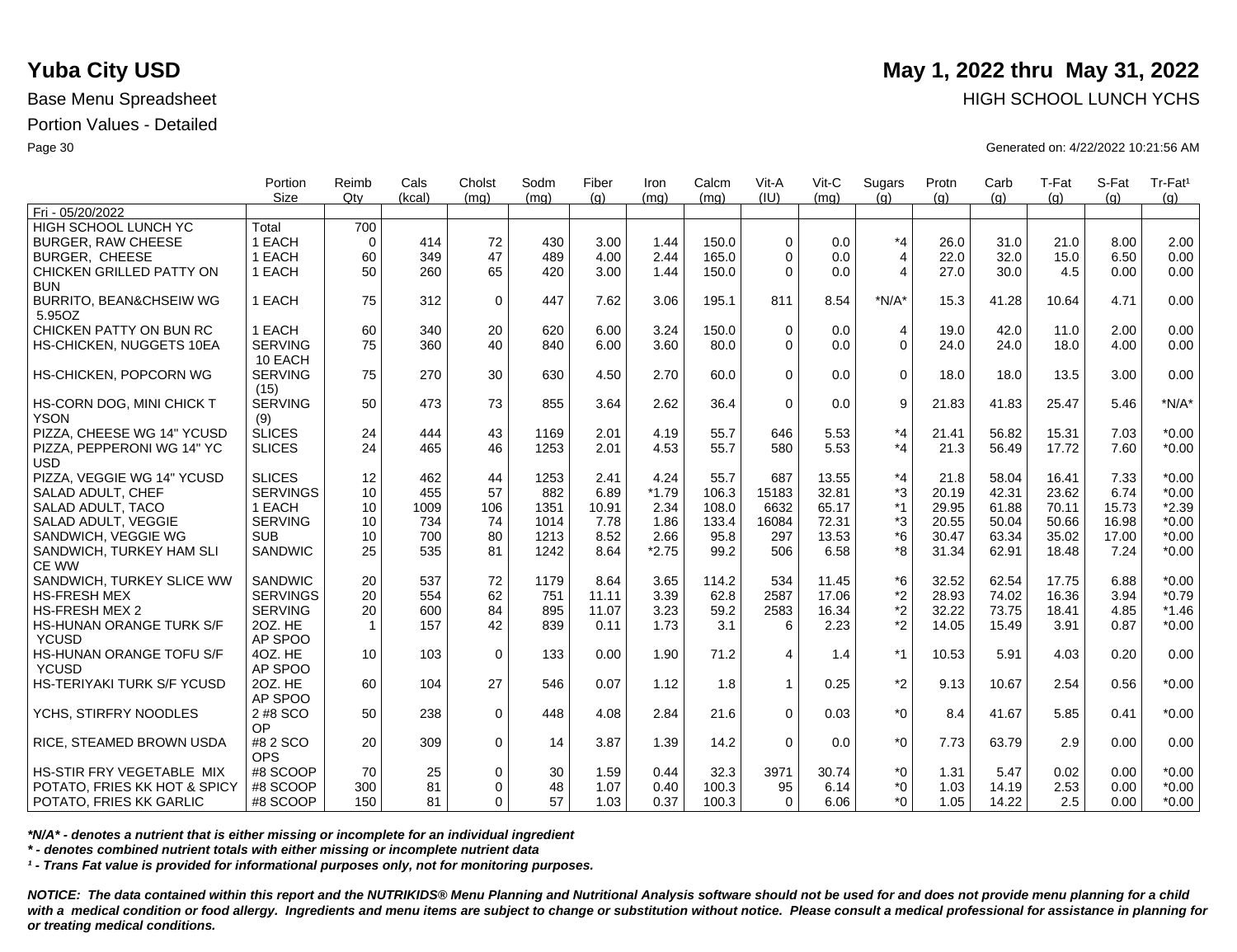|                           | Portion       | Reimb | Cals           | Cholst      | Sodm           | Fiber | Iron    | Calcm | Vit-A    | $V$ it-C | Sugars         | Protn | Carb   | T-Fat | S-Fat   | Tr-Fat <sup>1</sup> |
|---------------------------|---------------|-------|----------------|-------------|----------------|-------|---------|-------|----------|----------|----------------|-------|--------|-------|---------|---------------------|
|                           | Size          | Qty   | (kcal)         | (mq)        | (mq)           | (q)   | (mq)    | (mq)  | (IU)     | (mq)     | (q)            | (q)   | (g)    | (g)   | (q)     | (g)                 |
| Fri - 05/20/2022          |               |       |                |             |                |       |         |       |          |          |                |       |        |       |         |                     |
| POTATO, TATER BARRELS SY  | 10 BARR       | 300   | 170            | $\Omega$    | 360            | 1.00  | 0.36    | 0.0   | $\Omega$ | 3.6      | $\Omega$       | 2.0   | 19.0   | 9.0   | 1.50    | 0.00                |
| <b>SCO</b>                | <b>ELS</b>    |       |                |             |                |       |         |       |          |          |                |       |        |       |         |                     |
| <b>VEG, CARROTS BABY</b>  | 2.6 OZ.       | 300   | 26             | $\mathbf 0$ | 57             | 1.47  | 0.66    | 22.1  | 10172    | 6.19     | $*N/A*$        | 0.74  | 5.9    | 0.0   | 0.00    | $*N/A*$             |
| <b>KETCHUP, PACKET</b>    | <b>PACKET</b> | 500   | 9              | $\mathbf 0$ | 82             | 0.03  | 0.03    | 1.4   | 47       | 0.37     | $\overline{2}$ | 0.09  | 2.47   | 0.01  | 0.00    | 0.00                |
| MAYONNAISE, PACKET        | Pkt 7g        | 500   | 58             | $\sqrt{3}$  | 48             | 0.00  | 0.00    | 0.0   | $\Omega$ | 0.0      | $*N/A*$        | 0.0   | 0.64   | 6.43  | 0.96    | 0.00                |
| MUSTARD, PACKET           | Pkt 5g        | 200   | $\overline{4}$ | $\mathbf 0$ | 62             | 0.18  | 0.10    | 4.4   | 8        | 0.16     | $*N/A*$        | 0.22  | 0.43   | 0.17  | 0.01    | 0.00                |
| SAUCE, BBQ PACKET         | <b>PACKET</b> | 50    | 10             | $\mathbf 0$ | 160            | 0.00  | 0.00    | 0.0   | $\Omega$ | 0.0      | $*N/A*$        | 0.0   | 3.0    | 0.0   | 0.00    | $*N/A*$             |
| VEG, LETT SHREDDED        | 2EA #8 S      | 30    | 9              | $\Omega$    |                | 0.67  | 0.24    | 13.3  | 334      | 2.0      | $*N/A*$        | 0.67  | 2.0    | 0.0   | 0.00    | $*N/A*$             |
|                           | COOP          |       |                |             |                |       |         |       |          |          |                |       |        |       |         |                     |
| <b>VEG, TOMATO FRESH</b>  | 4 SLICES      | 30    | 16             | $\mathbf 0$ | $\overline{4}$ | 0.74  | 0.27    | 7.4   | 738      | 11.51    | $*N/A*$        | 0.74  | 3.69   | 0.0   | 0.00    | $*N/A*$             |
| <b>VEG, ONION SLICED</b>  | 2 SLICES      | 30    | 36             | $\pmb{0}$   | 9              | 1.02  | 0.29    | 22.7  |          | 5.44     | $*N/A*$        | 0.91  | 8.56   | 0.09  | 0.00    | 0.00                |
| VEG, JALAPENO PEPPERS     | #30 SCOO      | 10    | 5              | $\pmb{0}$   | 290            | 1.00  | 0.00    | 0.0   | 200      | 0.0      | $*N/A*$        | 0.0   | 1.0    | 0.0   | 0.00    | 0.00                |
| DRESSING, RANCH PACKET 1  | <b>PACKET</b> | 40    | 60             | 5           | 100            | 0.00  | 0.00    | 0.0   | $\Omega$ | 0.0      | $*N/A*$        | 0.0   | 1.0    | 7.0   | 1.00    | 0.00                |
| 2 GRAM                    |               |       |                |             |                |       |         |       |          |          |                |       |        |       |         |                     |
| SALSA, COMMODITY          | OZ.           | 50    | 35             | $\mathbf 0$ | 124            | 3.54  | 0.00    | 0.0   | $\Omega$ | 0.0      | $*N/A*$        | 0.0   | 7.09   | 0.0   | 0.00    | 0.00                |
| FRUIT, APPLE FRESH WHOLE  | EACH          | 200   | 100            | $\pmb{0}$   | $\Omega$       | 4.00  | 0.36    | 20.0  | 100      | 8.4      | 19             | 0.0   | 25.0   | 0.0   | 0.00    | 0.00                |
| FRUIT, BANANAS FRESH      | EACH          | 200   | 105            | $\mathbf 0$ |                | 3.07  | 0.31    | 5.9   | 76       | 10.27    | 14             | 1.29  | 26.95  | 0.39  | 0.13    | 0.00                |
| FRUIT, ORANGES FRESH      | EACH (m       | 300   | 69             | $\Omega$    | $\mathfrak{p}$ | 3.39  | 0.15    | 59.4  | 339      | 82.98    | $*N/A*$        | 1.7   | 17.82  | 0.0   | 0.00    | 0.00                |
|                           | edium)        |       |                |             |                |       |         |       |          |          |                |       |        |       |         |                     |
| <b>HS-VEG SIDE SALAD</b>  | 1 CUP         | 600   | 70             | $\mathbf 0$ | 142            | 3.74  | 0.28    | 21.1  | 5767     | 5.26     | *3             | 2.95  | 14.06  | 0.31  | 0.00    | $*0.00$             |
| MILK, NONFAT CHOCOLATE    | <b>CARTON</b> | 500   | 120            | $\sqrt{5}$  | 150            | 0.00  | 0.36    | 300.0 | 500      | 0.0      | 19             | 9.0   | 22.0   | 0.0   | 0.00    | 0.00                |
| MILK, 1% WHITE            | CARTON        | 200   | 130            | 15          | 160            | 0.00  | 0.00    | 400.0 | 500      | 1.2      | 15             | 10.0  | 16.0   | 2.5   | 1.50    | 0.00                |
| Weighted Daily Average    |               |       | 864            | 53          | 1399           | 14.55 | $*4.61$ | 561.6 | 11388    | 63.78    | $*35$          | 37.10 | 121.37 | 27.42 | 6.46    | $*0.10$             |
| % of Calories             |               |       |                |             |                |       |         |       |          |          | *16.0%         | 17.2% | 56.2%  | 28.6% | 6.7%    | $*0.1%$             |
|                           |               |       |                |             |                |       |         |       |          |          |                |       |        |       |         |                     |
| <b>Nutrient Guideline</b> |               |       | 750-850        |             | 1420           |       |         |       |          |          |                |       |        |       | < 10.00 |                     |

*\*N/A\* - denotes a nutrient that is either missing or incomplete for an individual ingredient*

*\* - denotes combined nutrient totals with either missing or incomplete nutrient data*

*¹ - Trans Fat value is provided for informational purposes only, not for monitoring purposes.*

*NOTICE: The data contained within this report and the NUTRIKIDS® Menu Planning and Nutritional Analysis software should not be used for and does not provide menu planning for a child*  with a medical condition or food allergy. Ingredients and menu items are subject to change or substitution without notice. Please consult a medical professional for assistance in planning for *or treating medical conditions.*

# **Yuba City USD** May 1, 2022 thru May 31, 2022 Base Menu Spreadsheet **HIGH SCHOOL LUNCH YCHS HIGH SCHOOL LUNCH YCHS**

Page 31 Generated on: 4/22/2022 10:21:56 AM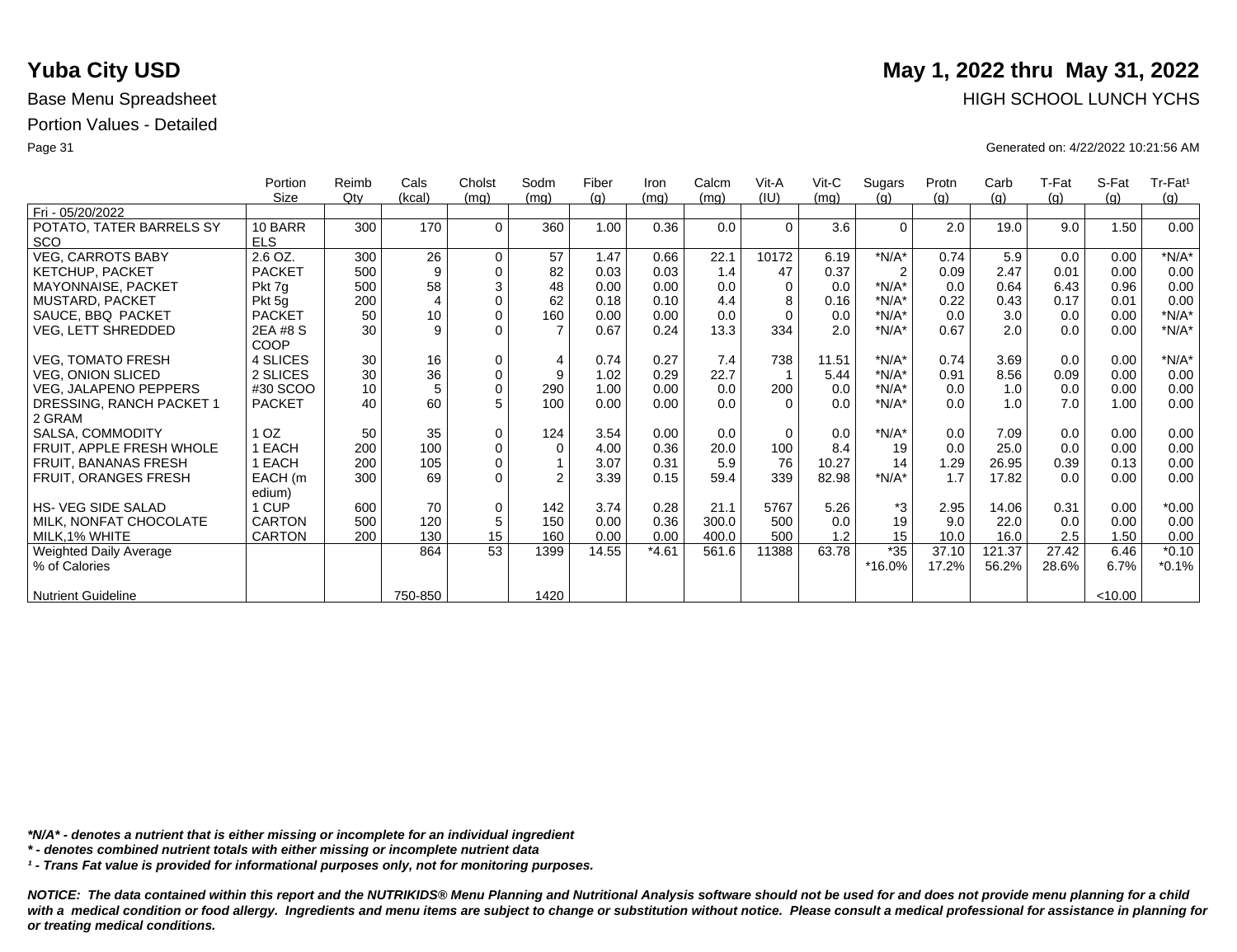|                                          | Portion         | Reimb          | Cals       | Cholst      | Sodm       | Fiber | Iron         | Calcm | Vit-A        | Vit-C        | Sugars             | Protn | Carb         | T-Fat | S-Fat | Tr-Fat <sup>1</sup> |
|------------------------------------------|-----------------|----------------|------------|-------------|------------|-------|--------------|-------|--------------|--------------|--------------------|-------|--------------|-------|-------|---------------------|
|                                          | <b>Size</b>     | Qtv            | (kcal)     | (mq)        | (ma)       | (q)   | (mq)         | (mq)  | (IU)         | (mq)         | (q)                | (q)   | (q)          | (q)   | (q)   | (g)                 |
| Mon - 05/23/2022                         |                 |                |            |             |            |       |              |       |              |              |                    |       |              |       |       |                     |
| HIGH SCHOOL LUNCH YC                     | Total<br>1 EACH | 700            | 414        |             |            |       |              | 150.0 | $\Omega$     |              | $*_{4}$            |       |              | 21.0  |       | 2.00                |
| <b>BURGER, RAW CHEESE</b>                | 1 EACH          | $\Omega$<br>60 | 349        | 72<br>47    | 430<br>489 | 3.00  | 1.44<br>2.44 |       | $\Omega$     | 0.0          |                    | 26.0  | 31.0<br>32.0 |       | 8.00  | 0.00                |
| <b>BURGER, CHEESE</b>                    |                 |                |            |             |            | 4.00  |              | 165.0 |              | 0.0          | $\overline{4}$     | 22.0  |              | 15.0  | 6.50  |                     |
| CHICKEN GRILLED PATTY ON                 | 1 EACH          | 50             | 260        | 65          | 420        | 3.00  | 1.44         | 150.0 | $\Omega$     | 0.0          | $\overline{4}$     | 27.0  | 30.0         | 4.5   | 0.00  | 0.00                |
| <b>BUN</b>                               | 1 EACH          | 75             | 312        |             | 447        |       |              |       | 811          | 8.54         | $*N/A*$            |       |              |       | 4.71  | 0.00                |
| BURRITO, BEAN&CHSEIW WG                  |                 |                |            | $\mathbf 0$ |            | 7.62  | 3.06         | 195.1 |              |              |                    | 15.3  | 41.28        | 10.64 |       |                     |
| 5.95OZ                                   |                 |                |            |             |            |       |              |       |              |              |                    |       |              |       |       |                     |
| CHICKEN PATTY ON BUN RC                  | 1 EACH          | 60             | 340        | 20          | 620        | 6.00  | 3.24         | 150.0 | $\Omega$     | 0.0          | 4                  | 19.0  | 42.0         | 11.0  | 2.00  | 0.00                |
| HS-CHICKEN, NUGGETS 10EA                 | <b>SERVING</b>  | 75             | 360        | 40          | 840        | 6.00  | 3.60         | 80.0  | $\Omega$     | 0.0          | $\Omega$           | 24.0  | 24.0         | 18.0  | 4.00  | 0.00                |
|                                          | 10 EACH         |                |            |             |            |       |              |       |              |              |                    |       |              |       |       |                     |
| HS-CHICKEN, POPCORN WG                   | <b>SERVING</b>  | 75             | 270        | 30          | 630        | 4.50  | 2.70         | 60.0  | $\Omega$     | 0.0          | $\mathbf 0$        | 18.0  | 18.0         | 13.5  | 3.00  | 0.00                |
|                                          | (15)            |                |            |             |            |       |              |       |              |              |                    |       |              |       |       |                     |
| HS-CORN DOG, MINI CHICK T                | <b>SERVING</b>  | 50             | 473        | 73          | 855        | 3.64  | 2.62         | 36.4  | $\Omega$     | 0.0          | 9                  | 21.83 | 41.83        | 25.47 | 5.46  | $*N/A*$             |
| <b>YSON</b>                              | (9)             |                |            |             |            |       |              |       |              |              |                    |       |              |       |       |                     |
| PIZZA, CHEESE WG 14" YCUSD               | <b>SLICES</b>   | 24             | 444<br>465 | 43          | 1169       | 2.01  | 4.19<br>4.53 | 55.7  | 646          | 5.53<br>5.53 | $*_{4}$<br>$*_{4}$ | 21.41 | 56.82        | 15.31 | 7.03  | $*0.00$             |
| PIZZA, PEPPERONI WG 14" YC<br><b>USD</b> | <b>SLICES</b>   | 24             |            | 46          | 1253       | 2.01  |              | 55.7  | 580          |              |                    | 21.3  | 56.49        | 17.72 | 7.60  | $*0.00$             |
| PIZZA, VEGGIE WG 14" YCUSD               | <b>SLICES</b>   | 12             | 462        | 44          | 1253       | 2.41  | 4.24         | 55.7  | 687          | 13.55        | $*_{4}$            | 21.8  | 58.04        | 16.41 | 7.33  | $*0.00$             |
| SALAD ADULT, CHEF                        | <b>SERVINGS</b> | 10             | 455        | 57          | 882        | 6.89  | $*1.79$      | 106.3 | 15183        | 32.81        | *3                 | 20.19 | 42.31        | 23.62 | 6.74  | $*0.00$             |
| SALAD ADULT, TACO                        | 1 EACH          | 10             | 1009       | 106         | 1351       | 10.91 | 2.34         | 108.0 | 6632         | 65.17        | $*1$               | 29.95 | 61.88        | 70.11 | 15.73 | $*2.39$             |
| SALAD ADULT, VEGGIE                      | <b>SERVING</b>  | 10             | 734        | 74          | 1014       | 7.78  | 1.86         | 133.4 | 16084        | 72.31        | *3                 | 20.55 | 50.04        | 50.66 | 16.98 | $*0.00$             |
| SANDWICH, VEGGIE WG                      | <b>SUB</b>      | 10             | 700        | 80          | 1213       | 8.52  | 2.66         | 95.8  | 297          | 13.53        | $*6$               | 30.47 | 63.34        | 35.02 | 17.00 | $*0.00$             |
| SANDWICH, TURKEY HAM SLI                 | <b>SANDWIC</b>  | 25             | 535        | 81          | 1242       | 8.64  | $*2.75$      | 99.2  | 506          | 6.58         | *8                 | 31.34 | 62.91        | 18.48 | 7.24  | $*0.00$             |
| <b>CE WW</b>                             |                 |                |            |             |            |       |              |       |              |              |                    |       |              |       |       |                     |
| SANDWICH, TURKEY SLICE WW                | SANDWIC         | 20             | 537        | 72          | 1179       | 8.64  | 3.65         | 114.2 | 534          | 11.45        | *6                 | 32.52 | 62.54        | 17.75 | 6.88  | $*0.00$             |
| <b>HS-FRESH MEX</b>                      | <b>SERVINGS</b> | 20             | 554        | 62          | 751        | 11.11 | 3.39         | 62.8  | 2587         | 17.06        | *2                 | 28.93 | 74.02        | 16.36 | 3.94  | $*0.79$             |
| <b>HS-FRESH MEX 2</b>                    | <b>SERVING</b>  | 20             | 600        | 84          | 895        | 11.07 | 3.23         | 59.2  | 2583         | 16.34        | $*2$               | 32.22 | 73.75        | 18.41 | 4.85  | $*1.46$             |
| HS-SWEET CHILI PORK S/F YC               | 20Z. HE         | $\Omega$       | 123        | 35          | 264        | 0.08  | 0.45         | 8.2   | 28           | 0.65         | $*2$               | 11.84 | 7.37         | 4.6   | 1.40  | $*0.00$             |
| <b>USD</b>                               | AP SPOO         |                |            |             |            |       |              |       |              |              |                    |       |              |       |       |                     |
| HS-SWEET CHILI TOFU S/F YC               | 4OZ. HE         | 10             | 92         | $\mathbf 0$ | 142        | 0.00  | 1.61         | 59.8  | 24           | 0.0          | $*2$               | 8.91  | 5.75         | 3.63  | 0.20  | 0.00                |
| <b>USD</b>                               | AP SPOO         |                |            |             |            |       |              |       |              |              |                    |       |              |       |       |                     |
| HS-TERIYAKI TURK S/F YCUSD               | 20Z. HE         | 60             | 104        | 27          | 546        | 0.07  | 1.12         | 1.8   | $\mathbf{1}$ | 0.25         | $*2$               | 9.13  | 10.67        | 2.54  | 0.56  | $*0.00$             |
|                                          | AP SPOO         |                |            |             |            |       |              |       |              |              |                    |       |              |       |       |                     |
| YCHS. STIRFRY NOODLES                    | 2 #8 SCO        | 50             | 238        | $\mathbf 0$ | 448        | 4.08  | 2.84         | 21.6  | $\Omega$     | 0.03         | $*_{0}$            | 8.4   | 41.67        | 5.85  | 0.41  | $*0.00$             |
|                                          | OP              |                |            |             |            |       |              |       |              |              |                    |       |              |       |       |                     |
| RICE, STEAMED BROWN USDA                 | #8 2 SCO        | 20             | 309        | $\mathbf 0$ | 14         | 3.87  | 1.39         | 14.2  | $\Omega$     | 0.0          | $*_{0}$            | 7.73  | 63.79        | 2.9   | 0.00  | 0.00                |
|                                          | <b>OPS</b>      |                |            |             |            |       |              |       |              |              |                    |       |              |       |       |                     |
| HS-STIR FRY VEGETABLE MIX                | #8 SCOOP        | 70             | 25         | 0           | 30         | 1.59  | 0.44         | 32.3  | 3971         | 30.74        | $*0$               | 1.31  | 5.47         | 0.02  | 0.00  | $*0.00$             |
| POTATO, FRIES KK HOT & SPICY             | #8 SCOOP        | 300            | 81         | $\Omega$    | 48         | 1.07  | 0.40         | 100.3 | 95           | 6.14         | $*0$               | 1.03  | 14.19        | 2.53  | 0.00  | $*0.00$             |
| POTATO, FRIES KK GARLIC                  | #8 SCOOP        | 150            | 81         | $\Omega$    | 57         | 1.03  | 0.37         | 100.3 | $\Omega$     | 6.06         | $*_{0}$            | 1.05  | 14.22        | 2.5   | 0.00  | $*0.00$             |

*\*N/A\* - denotes a nutrient that is either missing or incomplete for an individual ingredient*

*\* - denotes combined nutrient totals with either missing or incomplete nutrient data*

*¹ - Trans Fat value is provided for informational purposes only, not for monitoring purposes.*

*NOTICE: The data contained within this report and the NUTRIKIDS® Menu Planning and Nutritional Analysis software should not be used for and does not provide menu planning for a child*  with a medical condition or food allergy. Ingredients and menu items are subject to change or substitution without notice. Please consult a medical professional for assistance in planning for *or treating medical conditions.*

## **Yuba City USD** May 1, 2022 thru May 31, 2022 Base Menu Spreadsheet **HIGH SCHOOL LUNCH YCHS HIGH SCHOOL LUNCH YCHS**

Page 32 Generated on: 4/22/2022 10:21:56 AM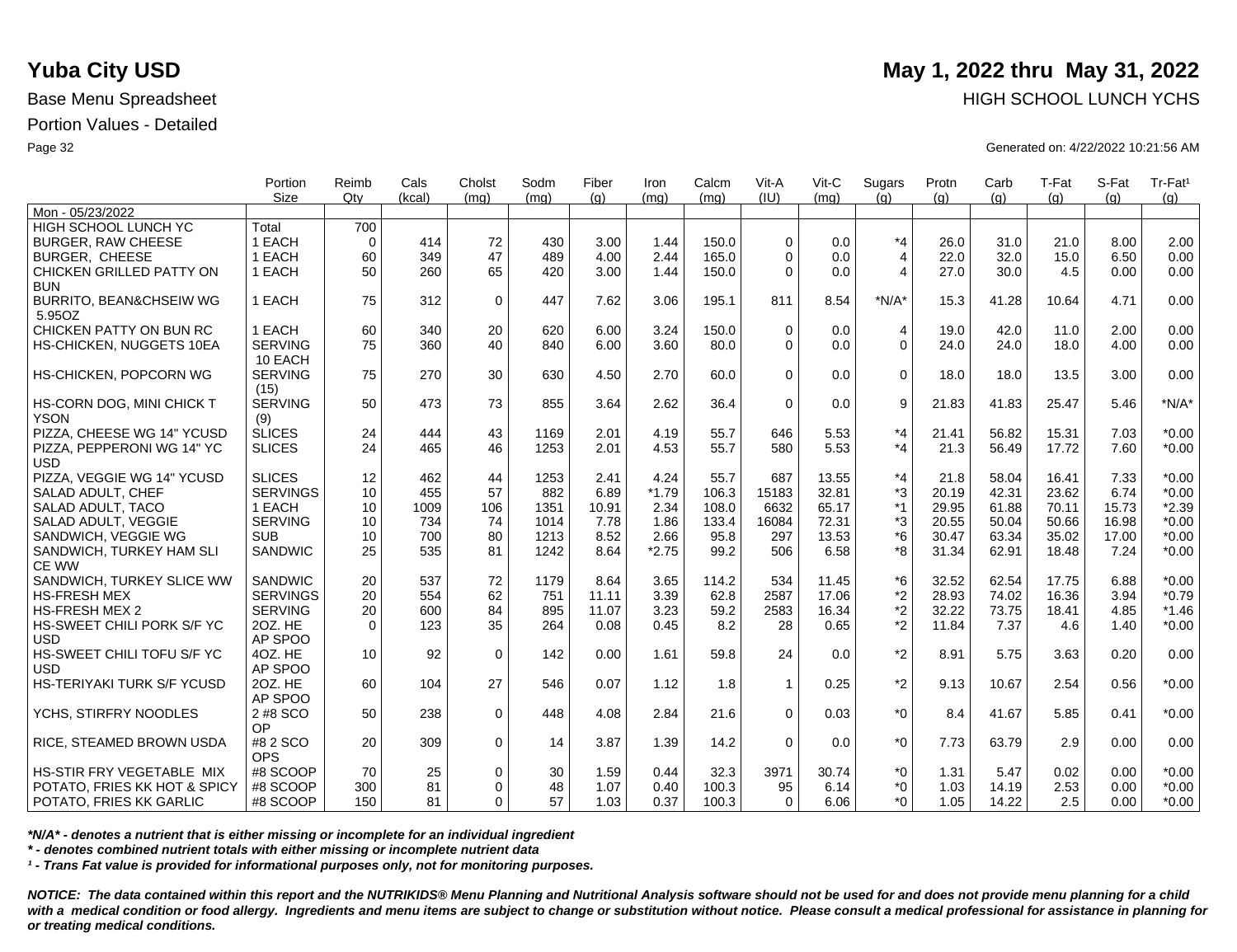|                                        | Portion<br>Size       | Reimb<br>$Q$ ty | Cals<br>(kcal) | Cholst<br>(mq) | Sodm<br>(mq) | Fiber<br>(g) | Iron<br>(mq) | Calcm<br>(mq) | Vit-A<br>(IU) | $V$ it-C<br>(mq) | Sugars<br>(q)  | Protn<br>(g) | Carb<br>(g) | T-Fat<br>(q) | S-Fat<br>(q) | Tr-Fat <sup>1</sup><br>(g) |
|----------------------------------------|-----------------------|-----------------|----------------|----------------|--------------|--------------|--------------|---------------|---------------|------------------|----------------|--------------|-------------|--------------|--------------|----------------------------|
| Mon - 05/23/2022                       |                       |                 |                |                |              |              |              |               |               |                  |                |              |             |              |              |                            |
| POTATO, TATER BARRELS SY<br><b>SCO</b> | 10 BARR<br><b>ELS</b> | 300             | 170            | $\Omega$       | 360          | 1.00         | 0.36         | 0.0           | $\Omega$      | 3.6              | $\Omega$       | 2.0          | 19.0        | 9.0          | 1.50         | 0.00                       |
| <b>VEG, CARROTS BABY</b>               | 2.6 OZ.               | 300             | 26             | $\mathbf 0$    | 57           | 1.47         | 0.66         | 22.1          | 10172         | 6.19             | $*N/A*$        | 0.74         | 5.9         | 0.0          | 0.00         | $*N/A*$                    |
| <b>KETCHUP, PACKET</b>                 | <b>PACKET</b>         | 500             | 9              | $\Omega$       | 82           | 0.03         | 0.03         | 1.4           | 47            | 0.37             | $\overline{2}$ | 0.09         | 2.47        | 0.01         | 0.00         | 0.00                       |
| MAYONNAISE, PACKET                     | Pkt 7g                | 500             | 58             | 3              | 48           | 0.00         | 0.00         | 0.0           | 0             | 0.0              | $*N/A*$        | 0.0          | 0.64        | 6.43         | 0.96         | 0.00                       |
| <b>MUSTARD, PACKET</b>                 | Pkt 5g                | 200             | 4              | $\Omega$       | 62           | 0.18         | 0.10         | 4.4           |               | 0.16             | $*N/A*$        | 0.22         | 0.43        | 0.17         | 0.01         | 0.00                       |
| SAUCE, BBQ PACKET                      | <b>PACKET</b>         | 50              | 10             | $\mathbf 0$    | 160          | 0.00         | 0.00         | 0.0           | $\Omega$      | 0.0              | $*N/A*$        | 0.0          | 3.0         | 0.0          | 0.00         | $*N/A*$                    |
| <b>VEG, LETT SHREDDED</b>              | 2EA #8 S<br>COOP      | 30              | 9              | $\Omega$       |              | 0.67         | 0.24         | 13.3          | 334           | 2.0              | $*N/A*$        | 0.67         | 2.0         | 0.0          | 0.00         | $*N/A*$                    |
| <b>VEG, TOMATO FRESH</b>               | 4 SLICES              | 30              | 16             | $\mathbf 0$    | 4            | 0.74         | 0.27         | 7.4           | 738           | 11.51            | $*N/A*$        | 0.74         | 3.69        | 0.0          | 0.00         | $*N/A*$                    |
| <b>VEG, ONION SLICED</b>               | 2 SLICES              | 30              | 36             | $\mathbf 0$    | 9            | 1.02         | 0.29         | 22.7          |               | 5.44             | $*N/A*$        | 0.91         | 8.56        | 0.09         | 0.00         | 0.00                       |
| <b>VEG, JALAPENO PEPPERS</b>           | #30 SCOO              | 10              | 5              | $\mathbf 0$    | 290          | 1.00         | 0.00         | 0.0           | 200           | 0.0              | $*N/A*$        | 0.0          | 1.0         | 0.0          | 0.00         | 0.00                       |
| DRESSING, RANCH PACKET 1               | <b>PACKET</b>         | 40              | 60             | 5              | 100          | 0.00         | 0.00         | 0.0           | $\Omega$      | 0.0              | $*N/A*$        | 0.0          | 1.0         | 7.0          | 1.00         | 0.00                       |
| 2 GRAM                                 |                       |                 |                |                |              |              |              |               |               |                  |                |              |             |              |              |                            |
| SALSA, COMMODITY                       | 1 <sub>OZ</sub>       | 50              | 35             | $\mathbf 0$    | 124          | 3.54         | 0.00         | 0.0           | $\Omega$      | 0.0              | $*N/A*$        | 0.0          | 7.09        | 0.0          | 0.00         | 0.00                       |
| FRUIT, APPLE FRESH WHOLE               | <b>EACH</b>           | 200             | 100            | $\mathbf 0$    | $\Omega$     | 4.00         | 0.36         | 20.0          | 100           | 8.4              | 19             | 0.0          | 25.0        | 0.0          | 0.00         | 0.00                       |
| FRUIT, BANANAS FRESH                   | EACH                  | 200             | 105            | $\mathbf 0$    |              | 3.07         | 0.31         | 5.9           | 76            | 10.27            | 14             | 1.29         | 26.95       | 0.39         | 0.13         | 0.00                       |
| FRUIT, ORANGES FRESH                   | EACH (m               | 300             | 69             | $\Omega$       | 2            | 3.39         | 0.15         | 59.4          | 339           | 82.98            | $*N/A*$        | 1.7          | 17.82       | 0.0          | 0.00         | 0.00                       |
|                                        | edium)                |                 |                |                |              |              |              |               |               |                  |                |              |             |              |              |                            |
| <b>HS- VEG SIDE SALAD</b>              | 1 CUP                 | 600             | 70             | $\mathbf 0$    | 142          | 3.74         | 0.28         | 21.1          | 5767          | 5.26             | *3             | 2.95         | 14.06       | 0.31         | 0.00         | $*0.00$                    |
| MILK, NONFAT CHOCOLATE                 | <b>CARTON</b>         | 500             | 120            | 5              | 150          | 0.00         | 0.36         | 300.0         | 500           | 0.0              | 19             | 9.0          | 22.0        | 0.0          | 0.00         | 0.00                       |
| MILK, 1% WHITE                         | <b>CARTON</b>         | 200             | 130            | 15             | 160          | 0.00         | 0.00         | 400.0         | 500           | 1.2              | 15             | 10.0         | 16.0        | 2.5          | 1.50         | 0.00                       |
| Weighted Daily Average                 |                       |                 | 864            | 53             | 1398         | 14.55        | $*4.60$      | 561.4         | 11389         | 63.76            | $*35$          | 37.05        | 121.34      | 27.41        | 6.46         | $*0.10$                    |
| % of Calories                          |                       |                 |                |                |              |              |              |               |               |                  | *16.0%         | 17.2%        | 56.2%       | 28.6%        | 6.7%         | $*0.1%$                    |
| <b>Nutrient Guideline</b>              |                       |                 | 750-850        |                | 1420         |              |              |               |               |                  |                |              |             |              | < 10.00      |                            |

*\*N/A\* - denotes a nutrient that is either missing or incomplete for an individual ingredient*

*\* - denotes combined nutrient totals with either missing or incomplete nutrient data*

*¹ - Trans Fat value is provided for informational purposes only, not for monitoring purposes.*

*NOTICE: The data contained within this report and the NUTRIKIDS® Menu Planning and Nutritional Analysis software should not be used for and does not provide menu planning for a child*  with a medical condition or food allergy. Ingredients and menu items are subject to change or substitution without notice. Please consult a medical professional for assistance in planning for *or treating medical conditions.*

# **Yuba City USD** May 1, 2022 thru May 31, 2022 Base Menu Spreadsheet **HIGH SCHOOL LUNCH YCHS**

Page 33 Generated on: 4/22/2022 10:21:56 AM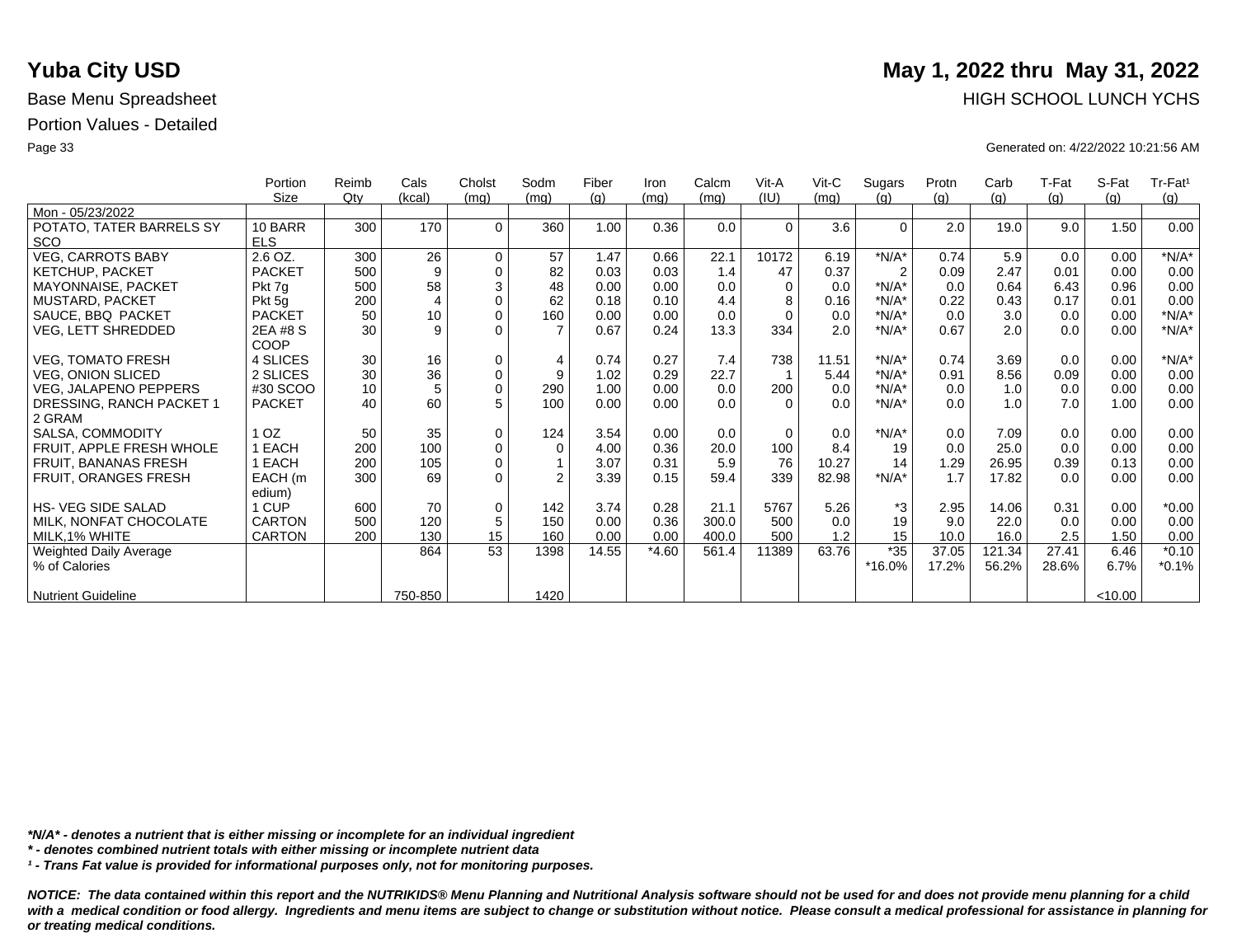|                              | Portion         | Reimb        | Cals   | Cholst      | Sodm | Fiber | Iron    | Calcm | Vit-A        | Vit-C | Sugars         | Protn | Carb  | T-Fat | S-Fat | Tr-Fat <sup>1</sup> |
|------------------------------|-----------------|--------------|--------|-------------|------|-------|---------|-------|--------------|-------|----------------|-------|-------|-------|-------|---------------------|
|                              | Size            | Qtv          | (kcal) | (mq)        | (mq) | (q)   | (mq)    | (mq)  | (IU)         | (mq)  | (q)            | (q)   | (q)   | (q)   | (q)   | (g)                 |
| Tue - 05/24/2022             |                 |              |        |             |      |       |         |       |              |       |                |       |       |       |       |                     |
| HIGH SCHOOL LUNCH YC         | Total           | 700          |        |             |      |       |         |       |              |       |                |       |       |       |       |                     |
| <b>BURGER, RAW CHEESE</b>    | 1 EACH          | $\Omega$     | 414    | 72          | 430  | 3.00  | 1.44    | 150.0 | $\Omega$     | 0.0   | $*_{4}$        | 26.0  | 31.0  | 21.0  | 8.00  | 2.00                |
| <b>BURGER, CHEESE</b>        | 1 EACH          | 60           | 349    | 47          | 489  | 4.00  | 2.44    | 165.0 | $\Omega$     | 0.0   | $\overline{4}$ | 22.0  | 32.0  | 15.0  | 6.50  | 0.00                |
| CHICKEN GRILLED PATTY ON     | 1 EACH          | 50           | 260    | 65          | 420  | 3.00  | 1.44    | 150.0 | $\Omega$     | 0.0   | $\overline{4}$ | 27.0  | 30.0  | 4.5   | 0.00  | 0.00                |
| <b>BUN</b>                   |                 |              |        |             |      |       |         |       |              |       |                |       |       |       |       |                     |
| BURRITO, BEAN&CHSEIW WG      | 1 EACH          | 75           | 312    | $\mathbf 0$ | 447  | 7.62  | 3.06    | 195.1 | 811          | 8.54  | $*N/A*$        | 15.3  | 41.28 | 10.64 | 4.71  | 0.00                |
| 5.95OZ                       |                 |              |        |             |      |       |         |       |              |       |                |       |       |       |       |                     |
| CHICKEN PATTY ON BUN RC      | 1 EACH          | 60           | 340    | 20          | 620  | 6.00  | 3.24    | 150.0 | $\mathbf 0$  | 0.0   | $\overline{4}$ | 19.0  | 42.0  | 11.0  | 2.00  | 0.00                |
| HS-CHICKEN, NUGGETS 10EA     | <b>SERVING</b>  | 75           | 360    | 40          | 840  | 6.00  | 3.60    | 80.0  | $\Omega$     | 0.0   | $\Omega$       | 24.0  | 24.0  | 18.0  | 4.00  | 0.00                |
|                              | 10 EACH         |              |        |             |      |       |         |       |              |       |                |       |       |       |       |                     |
| HS-CHICKEN, POPCORN WG       | <b>SERVING</b>  | 75           | 270    | 30          | 630  | 4.50  | 2.70    | 60.0  | $\Omega$     | 0.0   | $\Omega$       | 18.0  | 18.0  | 13.5  | 3.00  | 0.00                |
|                              | (15)            |              |        |             |      |       |         |       |              |       |                |       |       |       |       |                     |
| HS-CORN DOG, MINI CHICK T    | <b>SERVING</b>  | 50           | 473    | 73          | 855  | 3.64  | 2.62    | 36.4  | $\mathbf 0$  | 0.0   | 9              | 21.83 | 41.83 | 25.47 | 5.46  | $*N/A*$             |
| <b>YSON</b>                  | (9)             |              |        |             |      |       |         |       |              |       |                |       |       |       |       |                     |
| PIZZA, CHEESE WG 14" YCUSD   | <b>SLICES</b>   | 24           | 444    | 43          | 1169 | 2.01  | 4.19    | 55.7  | 646          | 5.53  | $*_{4}$        | 21.41 | 56.82 | 15.31 | 7.03  | $*0.00$             |
| PIZZA, PEPPERONI WG 14" YC   | <b>SLICES</b>   | 24           | 465    | 46          | 1253 | 2.01  | 4.53    | 55.7  | 580          | 5.53  | $*_{4}$        | 21.3  | 56.49 | 17.72 | 7.60  | $*0.00$             |
| <b>USD</b>                   |                 |              |        |             |      |       |         |       |              |       |                |       |       |       |       |                     |
| PIZZA, VEGGIE WG 14" YCUSD   | <b>SLICES</b>   | 12           | 462    | 44          | 1253 | 2.41  | 4.24    | 55.7  | 687          | 13.55 | $*_{4}$        | 21.8  | 58.04 | 16.41 | 7.33  | $*0.00$             |
| SALAD ADULT, CHEF            | <b>SERVINGS</b> | 10           | 455    | 57          | 882  | 6.89  | $*1.79$ | 106.3 | 15183        | 32.81 | *3             | 20.19 | 42.31 | 23.62 | 6.74  | $*0.00$             |
| SALAD ADULT, TACO            | 1 EACH          | 10           | 1009   | 106         | 1351 | 10.91 | 2.34    | 108.0 | 6632         | 65.17 | $*1$           | 29.95 | 61.88 | 70.11 | 15.73 | $*2.39$             |
| SALAD ADULT, VEGGIE          | <b>SERVING</b>  | 10           | 734    | 74          | 1014 | 7.78  | 1.86    | 133.4 | 16084        | 72.31 | *3             | 20.55 | 50.04 | 50.66 | 16.98 | $*0.00$             |
| SANDWICH, VEGGIE WG          | <b>SUB</b>      | 10           | 700    | 80          | 1213 | 8.52  | 2.66    | 95.8  | 297          | 13.53 | *6             | 30.47 | 63.34 | 35.02 | 17.00 | $*0.00$             |
| SANDWICH, TURKEY HAM SLI     | <b>SANDWIC</b>  | 25           | 535    | 81          | 1242 | 8.64  | $*2.75$ | 99.2  | 506          | 6.58  | *8             | 31.34 | 62.91 | 18.48 | 7.24  | $*0.00$             |
| <b>CE WW</b>                 |                 |              |        |             |      |       |         |       |              |       |                |       |       |       |       |                     |
| SANDWICH, TURKEY SLICE WW    | SANDWIC         | 20           | 537    | 72          | 1179 | 8.64  | 3.65    | 114.2 | 534          | 11.45 | *6             | 32.52 | 62.54 | 17.75 | 6.88  | $*0.00$             |
| <b>HS-FRESH MEX</b>          | <b>SERVINGS</b> | 20           | 554    | 62          | 751  | 11.11 | 3.39    | 62.8  | 2587         | 17.06 | $*2$           | 28.93 | 74.02 | 16.36 | 3.94  | $*0.79$             |
| <b>HS-FRESH MEX 2</b>        | <b>SERVING</b>  | 20           | 600    | 84          | 895  | 11.07 | 3.23    | 59.2  | 2583         | 16.34 | $^{\star}2$    | 32.22 | 73.75 | 18.41 | 4.85  | $*1.46$             |
| HS-GEN TSO'S TOFU S/F YCUSD  | 4OZ, HE         | $\mathbf{1}$ | 95     | $\Omega$    | 119  | 0.00  | 1.61    | 60.0  | 16           | 0.0   | $*3$           | 8.91  | 6.35  | 3.83  | 0.22  | 0.00                |
|                              | AP SPOO         |              |        |             |      |       |         |       |              |       |                |       |       |       |       |                     |
| HS-GEN TSO'S BEEF S/F YCUSD  | 20Z. HE         | 10           | 265    | 57          | 625  | 0.08  | 2.38    | 2.6   | 16           | 0.0   | $*13$          | 19.23 | 14.17 | 14.56 | 5.08  | $*0.00$             |
|                              | AP SPOO         |              |        |             |      |       |         |       |              |       |                |       |       |       |       |                     |
| HS-TERIYAKI TURK S/F YCUSD   | 20Z. HE         | 60           | 104    | 27          | 546  | 0.07  | 1.12    | 1.8   | $\mathbf{1}$ | 0.25  | $*2$           | 9.13  | 10.67 | 2.54  | 0.56  | $*0.00$             |
|                              | AP SPOO         |              |        |             |      |       |         |       |              |       |                |       |       |       |       |                     |
| YCHS, STIRFRY NOODLES        | 2 #8 SCO        | 50           | 238    | $\mathbf 0$ | 448  | 4.08  | 2.84    | 21.6  | $\Omega$     | 0.03  | $*_{0}$        | 8.4   | 41.67 | 5.85  | 0.41  | $*0.00$             |
|                              | OP              |              |        |             |      |       |         |       |              |       |                |       |       |       |       |                     |
| RICE, STEAMED BROWN USDA     | #8 2 SCO        | 20           | 309    | $\mathbf 0$ | 14   | 3.87  | 1.39    | 14.2  | $\Omega$     | 0.0   | $*_{0}$        | 7.73  | 63.79 | 2.9   | 0.00  | 0.00                |
|                              | <b>OPS</b>      |              |        |             |      |       |         |       |              |       |                |       |       |       |       |                     |
| HS-STIR FRY VEGETABLE MIX    | #8 SCOOP        | 70           | 25     | $\mathbf 0$ | 30   | 1.59  | 0.44    | 32.3  | 3971         | 30.74 | $^*0$          | 1.31  | 5.47  | 0.02  | 0.00  | $*0.00$             |
| POTATO, FRIES KK HOT & SPICY | #8 SCOOP        | 300          | 81     | $\Omega$    | 48   | 1.07  | 0.40    | 100.3 | 95           | 6.14  | $^*0$          | 1.03  | 14.19 | 2.53  | 0.00  | $*0.00$             |
| POTATO, FRIES KK GARLIC      | #8 SCOOP        | 150          | 81     | $\Omega$    | 57   | 1.03  | 0.37    | 100.3 | $\Omega$     | 6.06  | $*0$           | 1.05  | 14.22 | 2.5   | 0.00  | $*0.00$             |

*\*N/A\* - denotes a nutrient that is either missing or incomplete for an individual ingredient*

*\* - denotes combined nutrient totals with either missing or incomplete nutrient data*

*¹ - Trans Fat value is provided for informational purposes only, not for monitoring purposes.*

*NOTICE: The data contained within this report and the NUTRIKIDS® Menu Planning and Nutritional Analysis software should not be used for and does not provide menu planning for a child*  with a medical condition or food allergy. Ingredients and menu items are subject to change or substitution without notice. Please consult a medical professional for assistance in planning for *or treating medical conditions.*

## **Yuba City USD** May 1, 2022 thru May 31, 2022 Base Menu Spreadsheet **HIGH SCHOOL LUNCH YCHS HIGH SCHOOL LUNCH YCHS**

Page 34 Generated on: 4/22/2022 10:21:57 AM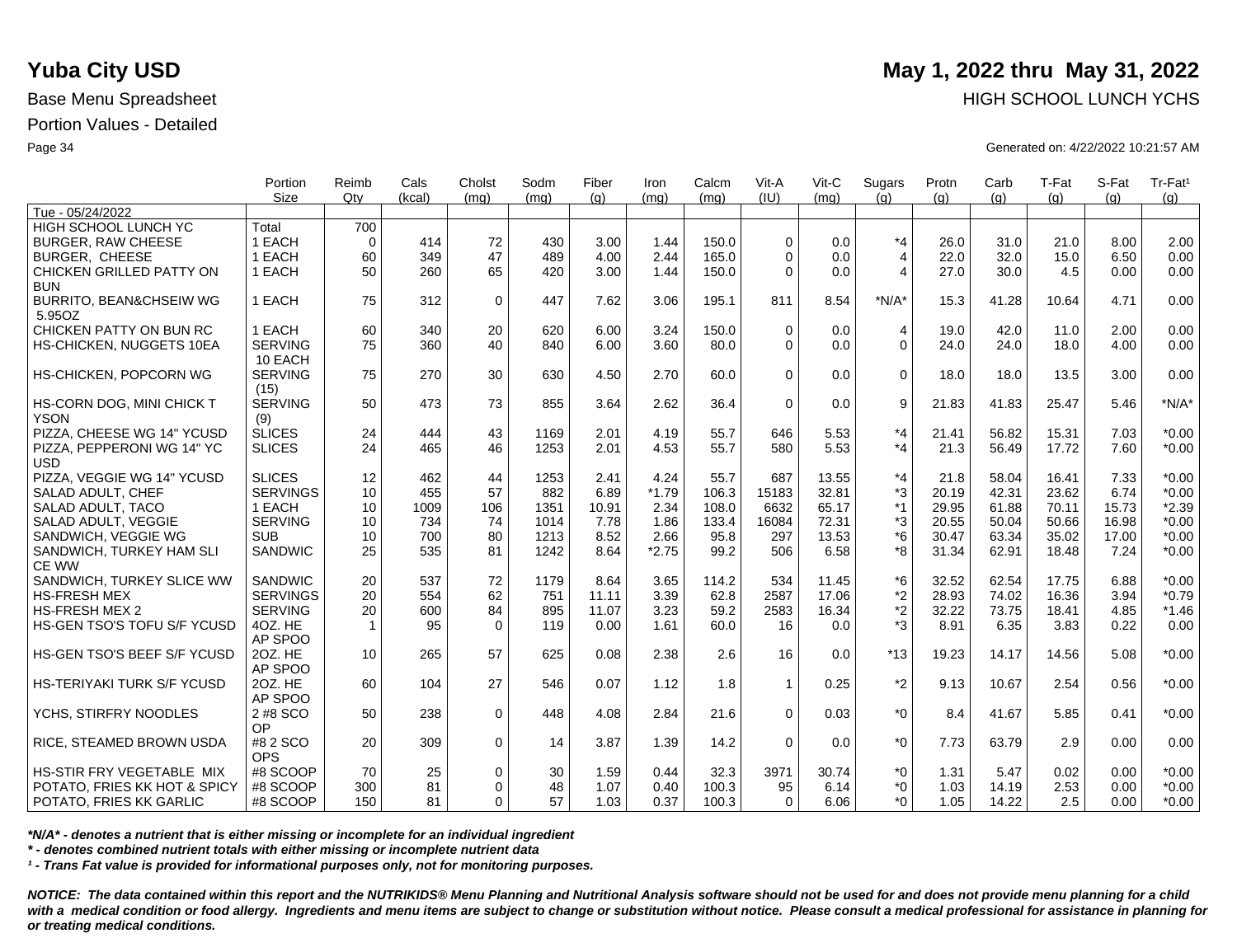|                               | Portion         | Reimb  | Cals    | Cholst      | Sodm           | Fiber | Iron    | Calcm | Vit-A    | $V$ it-C | Sugars         | Protn | Carb   | T-Fat | S-Fat   | Tr-Fat <sup>1</sup> |
|-------------------------------|-----------------|--------|---------|-------------|----------------|-------|---------|-------|----------|----------|----------------|-------|--------|-------|---------|---------------------|
|                               | Size            | $Q$ ty | (kcal)  | (mq)        | (mq)           | (g)   | (mq)    | (mq)  | (IU)     | (mq)     | (q)            | (g)   | (g)    | (g)   | (g)     | (g)                 |
| Tue - 05/24/2022              |                 |        |         |             |                |       |         |       |          |          |                |       |        |       |         |                     |
| POTATO, TATER BARRELS SY      | 10 BARR         | 300    | 170     | $\Omega$    | 360            | 1.00  | 0.36    | 0.0   | $\Omega$ | 3.6      | $\Omega$       | 2.0   | 19.0   | 9.0   | 1.50    | 0.00                |
| <b>SCO</b>                    | <b>ELS</b>      |        |         |             |                |       |         |       |          |          |                |       |        |       |         |                     |
| <b>VEG, CARROTS BABY</b>      | 2.6 OZ.         | 300    | 26      | $\mathbf 0$ | 57             | 1.47  | 0.66    | 22.1  | 10172    | 6.19     | $*N/A*$        | 0.74  | 5.9    | 0.0   | 0.00    | $*N/A*$             |
| <b>KETCHUP, PACKET</b>        | <b>PACKET</b>   | 500    | 9       | $\mathbf 0$ | 82             | 0.03  | 0.03    | 1.4   | 47       | 0.37     | $\overline{2}$ | 0.09  | 2.47   | 0.01  | 0.00    | 0.00                |
| MAYONNAISE, PACKET            | Pkt 7g          | 500    | 58      | 3           | 48             | 0.00  | 0.00    | 0.0   | $\Omega$ | 0.0      | $*N/A*$        | 0.0   | 0.64   | 6.43  | 0.96    | 0.00                |
| MUSTARD, PACKET               | Pkt 5g          | 200    | 4       | $\Omega$    | 62             | 0.18  | 0.10    | 4.4   |          | 0.16     | $*N/A*$        | 0.22  | 0.43   | 0.17  | 0.01    | 0.00                |
| SAUCE, BBQ PACKET             | <b>PACKET</b>   | 50     | 10      | $\pmb{0}$   | 160            | 0.00  | 0.00    | 0.0   | $\Omega$ | 0.0      | $*N/A*$        | 0.0   | 3.0    | 0.0   | 0.00    | $*N/A*$             |
| VEG, LETT SHREDDED            | 2EA #8 S        | 30     | 9       | $\Omega$    | $\overline{7}$ | 0.67  | 0.24    | 13.3  | 334      | 2.0      | $*N/A*$        | 0.67  | 2.0    | 0.0   | 0.00    | $*N/A*$             |
|                               | COOP            |        |         |             |                |       |         |       |          |          |                |       |        |       |         |                     |
| <b>VEG, TOMATO FRESH</b>      | 4 SLICES        | 30     | 16      | $\mathbf 0$ | 4              | 0.74  | 0.27    | 7.4   | 738      | 11.51    | $*N/A*$        | 0.74  | 3.69   | 0.0   | 0.00    | $*N/A*$             |
| <b>VEG, ONION SLICED</b>      | 2 SLICES        | 30     | 36      | $\mathbf 0$ | 9              | 1.02  | 0.29    | 22.7  |          | 5.44     | $*N/A*$        | 0.91  | 8.56   | 0.09  | 0.00    | 0.00                |
| <b>VEG, JALAPENO PEPPERS</b>  | #30 SCOO        | 10     | 5       | $\mathbf 0$ | 290            | 1.00  | 0.00    | 0.0   | 200      | 0.0      | $*N/A*$        | 0.0   | 1.0    | 0.0   | 0.00    | 0.00                |
| DRESSING, RANCH PACKET 1      | <b>PACKET</b>   | 40     | 60      | 5           | 100            | 0.00  | 0.00    | 0.0   | $\Omega$ | 0.0      | $*N/A*$        | 0.0   | 1.0    | 7.0   | 1.00    | 0.00                |
| 2 GRAM                        |                 |        |         |             |                |       |         |       |          |          |                |       |        |       |         |                     |
| SALSA, COMMODITY              | 1 <sub>OZ</sub> | 50     | 35      | $\mathbf 0$ | 124            | 3.54  | 0.00    | 0.0   | $\Omega$ | 0.0      | $*N/A*$        | 0.0   | 7.09   | 0.0   | 0.00    | 0.00                |
| FRUIT, APPLE FRESH WHOLE      | EACH            | 200    | 100     | $\mathbf 0$ | $\Omega$       | 4.00  | 0.36    | 20.0  | 100      | 8.4      | 19             | 0.0   | 25.0   | 0.0   | 0.00    | 0.00                |
| FRUIT, BANANAS FRESH          | EACH            | 200    | 105     | $\mathbf 0$ |                | 3.07  | 0.31    | 5.9   | 76       | 10.27    | 14             | 1.29  | 26.95  | 0.39  | 0.13    | 0.00                |
| FRUIT, ORANGES FRESH          | EACH (m         | 300    | 69      | $\Omega$    | 2              | 3.39  | 0.15    | 59.4  | 339      | 82.98    | $*N/A*$        | 1.7   | 17.82  | 0.0   | 0.00    | 0.00                |
|                               | edium)          |        |         |             |                |       |         |       |          |          |                |       |        |       |         |                     |
| <b>HS-VEG SIDE SALAD</b>      | 1 CUP           | 600    | 70      | $\mathbf 0$ | 142            | 3.74  | 0.28    | 21.1  | 5767     | 5.26     | *3             | 2.95  | 14.06  | 0.31  | 0.00    | $*0.00$             |
| MILK, NONFAT CHOCOLATE        | <b>CARTON</b>   | 500    | 120     | 5           | 150            | 0.00  | 0.36    | 300.0 | 500      | 0.0      | 19             | 9.0   | 22.0   | 0.0   | 0.00    | 0.00                |
| MILK, 1% WHITE                | <b>CARTON</b>   | 200    | 130     | 15          | 160            | 0.00  | 0.00    | 400.0 | 500      | 1.2      | 15             | 10.0  | 16.0   | 2.5   | 1.50    | 0.00                |
| <b>Weighted Daily Average</b> |                 |        | 867     | 54          | 1405           | 14.56 | $*4.61$ | 560.7 | 11389    | 63.76    | $*35$          | 37.21 | 121.47 | 27.57 | 6.53    | $*0.10$             |
| % of Calories                 |                 |        |         |             |                |       |         |       |          |          | *16.0%         | 17.2% | 56.1%  | 28.6% | 6.8%    | $*0.1%$             |
|                               |                 |        |         |             |                |       |         |       |          |          |                |       |        |       |         |                     |
| <b>Nutrient Guideline</b>     |                 |        | 750-850 |             | 1420           |       |         |       |          |          |                |       |        |       | < 10.00 |                     |

*\*N/A\* - denotes a nutrient that is either missing or incomplete for an individual ingredient*

*\* - denotes combined nutrient totals with either missing or incomplete nutrient data*

*¹ - Trans Fat value is provided for informational purposes only, not for monitoring purposes.*

*NOTICE: The data contained within this report and the NUTRIKIDS® Menu Planning and Nutritional Analysis software should not be used for and does not provide menu planning for a child*  with a medical condition or food allergy. Ingredients and menu items are subject to change or substitution without notice. Please consult a medical professional for assistance in planning for *or treating medical conditions.*

# **Yuba City USD** May 1, 2022 thru May 31, 2022 Base Menu Spreadsheet **HIGH SCHOOL LUNCH YCHS**

Page 35 Generated on: 4/22/2022 10:21:57 AM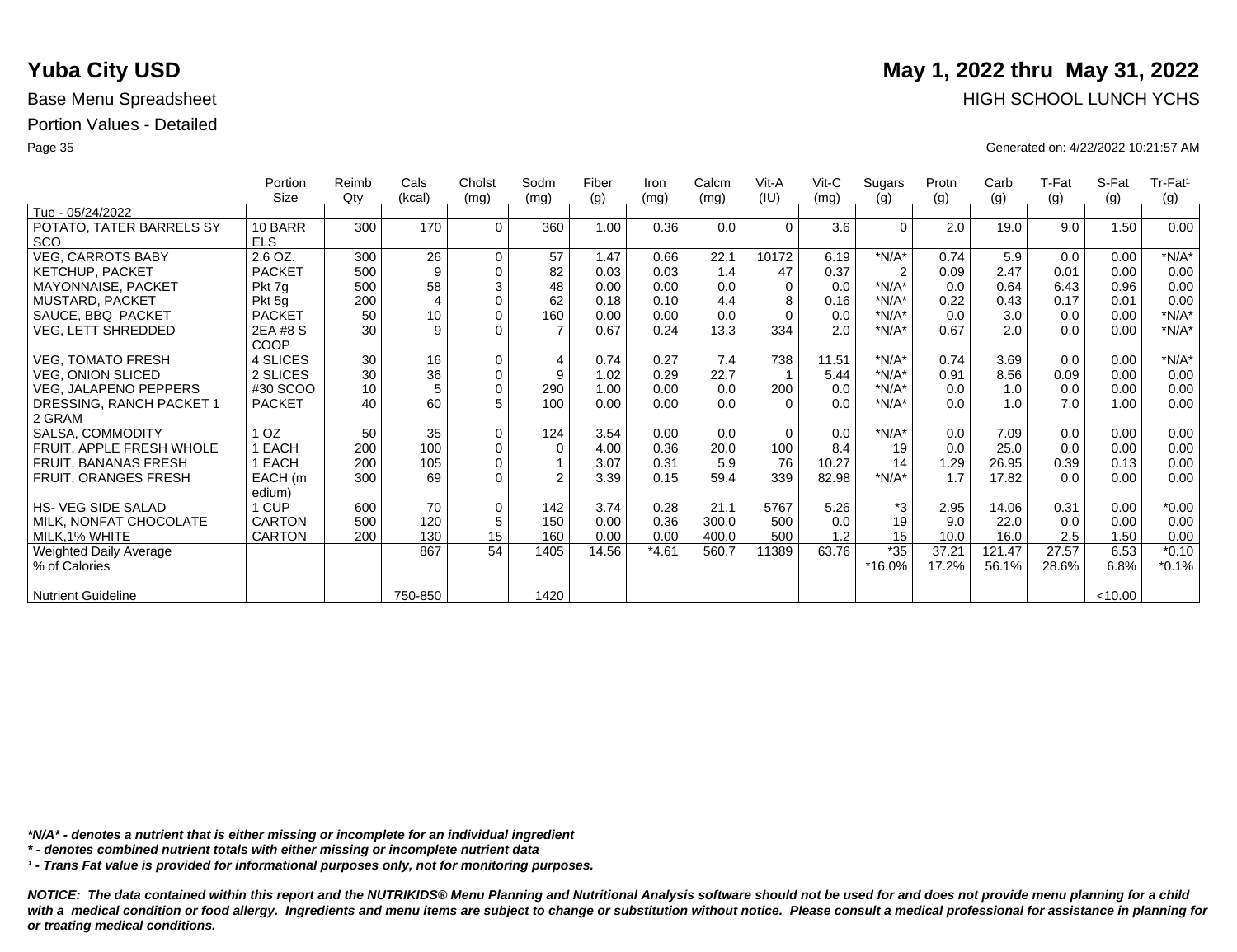|                                          | Portion<br><b>Size</b> | Reimb<br>Qtv | Cals<br>(kcal) | Cholst<br>(mq) | Sodm<br>(mq) | Fiber<br>(q) | Iron<br>(mq)    | Calcm<br>(mq) | Vit-A<br>(III) | Vit-C<br>(ma) | Sugars<br>(q)  | Protn<br>(q) | Carb<br>(q) | T-Fat<br>(q) | S-Fat<br>(q) | Tr-Fat <sup>1</sup><br>(g) |
|------------------------------------------|------------------------|--------------|----------------|----------------|--------------|--------------|-----------------|---------------|----------------|---------------|----------------|--------------|-------------|--------------|--------------|----------------------------|
| Wed - 05/25/2022                         |                        |              |                |                |              |              |                 |               |                |               |                |              |             |              |              |                            |
| HIGH SCHOOL LUNCH YC                     | Total                  | 700          |                |                |              |              |                 |               |                |               |                |              |             |              |              |                            |
| <b>BURGER, RAW CHEESE</b>                | 1 EACH                 | $\mathbf 0$  | 414            | 72             | 430          | 3.00         | 1.44            | 150.0         | $\Omega$       | 0.0           | $*_{4}$        | 26.0         | 31.0        | 21.0         | 8.00         | 2.00                       |
| <b>BURGER, CHEESE</b>                    | 1 EACH                 | 60           | 349            | 47             | 489          | 4.00         | 2.44            | 165.0         | $\Omega$       | 0.0           | $\overline{4}$ | 22.0         | 32.0        | 15.0         | 6.50         | 0.00                       |
| CHICKEN GRILLED PATTY ON                 | 1 EACH                 | 50           | 260            | 65             | 420          | 3.00         | 1.44            | 150.0         | $\Omega$       | 0.0           | $\overline{4}$ | 27.0         | 30.0        | 4.5          | 0.00         | 0.00                       |
| <b>BUN</b>                               |                        |              |                |                |              |              |                 |               |                |               |                |              |             |              |              |                            |
| BURRITO, BEAN&CHSEIW WG                  | 1 EACH                 | 75           | 312            | $\mathbf 0$    | 447          | 7.62         | 3.06            | 195.1         | 811            | 8.54          | $*N/A*$        | 15.3         | 41.28       | 10.64        | 4.71         | 0.00                       |
| 5.95OZ                                   |                        |              |                |                |              |              |                 |               |                |               |                |              |             |              |              |                            |
| CHICKEN PATTY ON BUN RC                  | 1 EACH                 | 60           | 340            | 20             | 620          | 6.00         | 3.24            | 150.0         | $\Omega$       | 0.0           | 4              | 19.0         | 42.0        | 11.0         | 2.00         | 0.00                       |
| HS-CHICKEN, NUGGETS 10EA                 | <b>SERVING</b>         | 75           | 360            | 40             | 840          | 6.00         | 3.60            | 80.0          | $\Omega$       | 0.0           | $\Omega$       | 24.0         | 24.0        | 18.0         | 4.00         | 0.00                       |
|                                          | 10 EACH                |              |                |                |              |              |                 |               |                |               |                |              |             |              |              |                            |
| HS-CHICKEN, POPCORN WG                   | <b>SERVING</b>         | 75           | 270            | 30             | 630          | 4.50         | 2.70            | 60.0          | $\Omega$       | 0.0           | $\mathbf 0$    | 18.0         | 18.0        | 13.5         | 3.00         | 0.00                       |
|                                          | (15)                   |              |                |                |              |              |                 |               |                |               |                |              |             |              |              |                            |
| HS-CORN DOG, MINI CHICK T                | <b>SERVING</b>         | 50           | 473            | 73             | 855          | 3.64         | 2.62            | 36.4          | $\Omega$       | 0.0           | 9              | 21.83        | 41.83       | 25.47        | 5.46         | $*N/A*$                    |
| <b>YSON</b>                              | (9)                    |              |                |                |              |              |                 |               |                |               |                |              |             |              |              |                            |
| PIZZA, CHEESE WG 14" YCUSD               | <b>SLICES</b>          | 24           | 444            | 43             | 1169         | 2.01         | 4.19            | 55.7          | 646            | 5.53          | $*_{4}$        | 21.41        | 56.82       | 15.31        | 7.03         | $*0.00$                    |
| PIZZA. PEPPERONI WG 14" YC               | <b>SLICES</b>          | 24           | 465            | 46             | 1253         | 2.01         | 4.53            | 55.7          | 580            | 5.53          | $*_{4}$        | 21.3         | 56.49       | 17.72        | 7.60         | $*0.00$                    |
| <b>USD</b>                               |                        |              |                |                |              |              |                 |               |                |               |                |              |             |              |              |                            |
| PIZZA, VEGGIE WG 14" YCUSD               | <b>SLICES</b>          | 12           | 462            | 44             | 1253         | 2.41         | 4.24            | 55.7          | 687            | 13.55         | $*_{4}$        | 21.8         | 58.04       | 16.41        | 7.33         | $*0.00$                    |
| SALAD ADULT, CHEF                        | <b>SERVINGS</b>        | 10           | 455            | 57             | 882          | 6.89         | $*1.79$         | 106.3         | 15183          | 32.81         | *3             | 20.19        | 42.31       | 23.62        | 6.74         | $*0.00$                    |
| SALAD ADULT, TACO                        | 1 EACH                 | 10           | 1009           | 106            | 1351         | 10.91        | 2.34            | 108.0         | 6632           | 65.17         | $*1$           | 29.95        | 61.88       | 70.11        | 15.73        | $*2.39$<br>$*0.00$         |
| SALAD ADULT, VEGGIE                      | <b>SERVING</b>         | 10           | 734            | 74             | 1014         | 7.78         | 1.86            | 133.4         | 16084          | 72.31         | *3             | 20.55        | 50.04       | 50.66        | 16.98        |                            |
| SANDWICH, VEGGIE WG                      | <b>SUB</b>             | 10           | 700            | 80             | 1213<br>1242 | 8.52         | 2.66<br>$*2.75$ | 95.8          | 297            | 13.53         | *6<br>*8       | 30.47        | 63.34       | 35.02        | 17.00        | $*0.00$                    |
| SANDWICH, TURKEY HAM SLI<br><b>CE WW</b> | SANDWIC                | 25           | 535            | 81             |              | 8.64         |                 | 99.2          | 506            | 6.58          |                | 31.34        | 62.91       | 18.48        | 7.24         | $*0.00$                    |
| SANDWICH, TURKEY SLICE WW                | <b>SANDWIC</b>         | 20           | 537            | 72             | 1179         | 8.64         | 3.65            | 114.2         | 534            | 11.45         | *6             | 32.52        | 62.54       | 17.75        | 6.88         | $*0.00$                    |
| <b>HS-FRESH MEX</b>                      | <b>SERVINGS</b>        | 20           | 554            | 62             | 751          | 11.11        | 3.39            | 62.8          | 2587           | 17.06         | *2             | 28.93        | 74.02       | 16.36        | 3.94         | $*0.79$                    |
| <b>HS-FRESH MEX 2</b>                    | <b>SERVING</b>         | 20           | 600            | 84             | 895          | 11.07        | 3.23            | 59.2          | 2583           | 16.34         | $*2$           | 32.22        | 73.75       | 18.41        | 4.85         | $*1.46$                    |
| <b>HS-ASIAN BEEF S/F YCUSD</b>           | 20Z. HE                | $\mathbf{1}$ | 260            | 57             | 630          | 0.08         | 2.38            | 2.6           | $\overline{1}$ | 0.2           | $*11$          | 19.23        | 13.19       | 14.36        | 5.06         | $*0.00$                    |
|                                          | AP SPOO                |              |                |                |              |              |                 |               |                |               |                |              |             |              |              |                            |
| <b>HS-ASIAN TOFU S/F YCUSD</b>           | 4OZ. HE                | 10           | 90             | $\mathbf{0}$   | 124          | 0.00         | 1.61            | 60.0          | 1              | 0.2           | $*1$           | 8.91         | 5.37        | 3.63         | 0.20         | 0.00                       |
|                                          | AP SPOO                |              |                |                |              |              |                 |               |                |               |                |              |             |              |              |                            |
| <b>HS-TERIYAKI TURK S/F YCUSD</b>        | 20Z. HE                | 60           | 104            | 27             | 546          | 0.07         | 1.12            | 1.8           | $\mathbf{1}$   | 0.25          | $*2$           | 9.13         | 10.67       | 2.54         | 0.56         | $*0.00$                    |
|                                          | AP SPOO                |              |                |                |              |              |                 |               |                |               |                |              |             |              |              |                            |
| YCHS, STIRFRY NOODLES                    | 2 #8 SCO               | 50           | 238            | $\mathbf 0$    | 448          | 4.08         | 2.84            | 21.6          | $\Omega$       | 0.03          | $*_{0}$        | 8.4          | 41.67       | 5.85         | 0.41         | $*0.00$                    |
|                                          | OP.                    |              |                |                |              |              |                 |               |                |               |                |              |             |              |              |                            |
| RICE, STEAMED BROWN USDA                 | #8 2 SCO               | 20           | 309            | $\Omega$       | 14           | 3.87         | 1.39            | 14.2          | $\Omega$       | 0.0           | $*_{0}$        | 7.73         | 63.79       | 2.9          | 0.00         | 0.00                       |
|                                          | <b>OPS</b>             |              |                |                |              |              |                 |               |                |               |                |              |             |              |              |                            |
| HS-STIR FRY VEGETABLE MIX                | #8 SCOOP               | 70           | 25             | $\mathbf 0$    | 30           | 1.59         | 0.44            | 32.3          | 3971           | 30.74         | $^*0$          | 1.31         | 5.47        | 0.02         | 0.00         | $*0.00$                    |
| POTATO, FRIES KK HOT & SPICY             | #8 SCOOP               | 300          | 81             | $\Omega$       | 48           | 1.07         | 0.40            | 100.3         | 95             | 6.14          | $^*0$          | 1.03         | 14.19       | 2.53         | 0.00         | $*0.00$                    |
| POTATO, FRIES KK GARLIC                  | #8 SCOOP               | 150          | 81             | $\Omega$       | 57           | 1.03         | 0.37            | 100.3         | $\Omega$       | 6.06          | $*$ $\Omega$   | 1.05         | 14.22       | 2.5          | 0.00         | $*0.00$                    |

*\*N/A\* - denotes a nutrient that is either missing or incomplete for an individual ingredient*

*\* - denotes combined nutrient totals with either missing or incomplete nutrient data*

*¹ - Trans Fat value is provided for informational purposes only, not for monitoring purposes.*

*NOTICE: The data contained within this report and the NUTRIKIDS® Menu Planning and Nutritional Analysis software should not be used for and does not provide menu planning for a child*  with a medical condition or food allergy. Ingredients and menu items are subject to change or substitution without notice. Please consult a medical professional for assistance in planning for *or treating medical conditions.*

## **Yuba City USD** May 1, 2022 thru May 31, 2022 Base Menu Spreadsheet **HIGH SCHOOL LUNCH YCHS HIGH SCHOOL LUNCH YCHS**

Page 36 Generated on: 4/22/2022 10:21:57 AM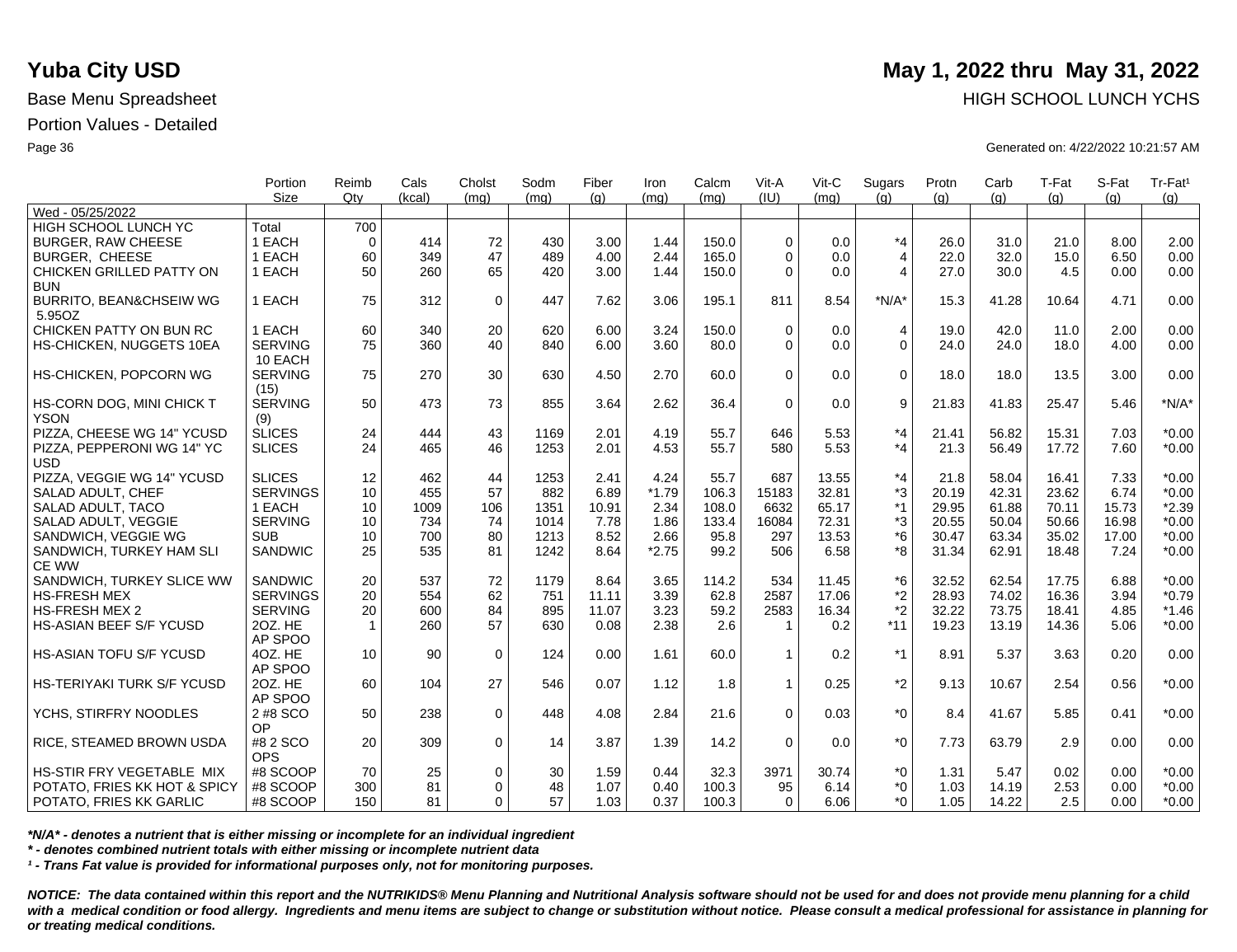|                           | Portion       | Reimb | Cals           | Cholst      | Sodm           | Fiber | Iron    | Calcm | Vit-A    | $V$ it-C | Sugars         | Protn | Carb   | T-Fat | S-Fat   | Tr-Fat <sup>1</sup> |
|---------------------------|---------------|-------|----------------|-------------|----------------|-------|---------|-------|----------|----------|----------------|-------|--------|-------|---------|---------------------|
|                           | Size          | Qty   | (kcal)         | (mq)        | (mq)           | (q)   | (mq)    | (mq)  | (IU)     | (mq)     | (q)            | (q)   | (g)    | (g)   | (q)     | (g)                 |
| Wed - 05/25/2022          |               |       |                |             |                |       |         |       |          |          |                |       |        |       |         |                     |
| POTATO, TATER BARRELS SY  | 10 BARR       | 300   | 170            | $\Omega$    | 360            | 1.00  | 0.36    | 0.0   | $\Omega$ | 3.6      | $\Omega$       | 2.0   | 19.0   | 9.0   | 1.50    | 0.00                |
| <b>SCO</b>                | <b>ELS</b>    |       |                |             |                |       |         |       |          |          |                |       |        |       |         |                     |
| <b>VEG, CARROTS BABY</b>  | 2.6 OZ.       | 300   | 26             | $\mathbf 0$ | 57             | 1.47  | 0.66    | 22.1  | 10172    | 6.19     | $*N/A*$        | 0.74  | 5.9    | 0.0   | 0.00    | $*N/A*$             |
| <b>KETCHUP, PACKET</b>    | <b>PACKET</b> | 500   | 9              | $\mathbf 0$ | 82             | 0.03  | 0.03    | 1.4   | 47       | 0.37     | $\overline{2}$ | 0.09  | 2.47   | 0.01  | 0.00    | 0.00                |
| MAYONNAISE, PACKET        | Pkt 7g        | 500   | 58             | $\sqrt{3}$  | 48             | 0.00  | 0.00    | 0.0   | $\Omega$ | 0.0      | $*N/A*$        | 0.0   | 0.64   | 6.43  | 0.96    | 0.00                |
| MUSTARD, PACKET           | Pkt 5g        | 200   | $\overline{4}$ | $\mathbf 0$ | 62             | 0.18  | 0.10    | 4.4   | 8        | 0.16     | $*N/A*$        | 0.22  | 0.43   | 0.17  | 0.01    | 0.00                |
| SAUCE, BBQ PACKET         | <b>PACKET</b> | 50    | 10             | $\mathbf 0$ | 160            | 0.00  | 0.00    | 0.0   | $\Omega$ | 0.0      | $*N/A*$        | 0.0   | 3.0    | 0.0   | 0.00    | $*N/A*$             |
| VEG, LETT SHREDDED        | 2EA #8 S      | 30    | 9              | $\Omega$    |                | 0.67  | 0.24    | 13.3  | 334      | 2.0      | $*N/A*$        | 0.67  | 2.0    | 0.0   | 0.00    | $*N/A*$             |
|                           | COOP          |       |                |             |                |       |         |       |          |          |                |       |        |       |         |                     |
| <b>VEG, TOMATO FRESH</b>  | 4 SLICES      | 30    | 16             | $\mathbf 0$ | $\overline{4}$ | 0.74  | 0.27    | 7.4   | 738      | 11.51    | $*N/A*$        | 0.74  | 3.69   | 0.0   | 0.00    | $*N/A*$             |
| <b>VEG, ONION SLICED</b>  | 2 SLICES      | 30    | 36             | $\pmb{0}$   | 9              | 1.02  | 0.29    | 22.7  |          | 5.44     | $*N/A*$        | 0.91  | 8.56   | 0.09  | 0.00    | 0.00                |
| VEG, JALAPENO PEPPERS     | #30 SCOO      | 10    | 5              | $\pmb{0}$   | 290            | 1.00  | 0.00    | 0.0   | 200      | 0.0      | $*N/A*$        | 0.0   | 1.0    | 0.0   | 0.00    | 0.00                |
| DRESSING, RANCH PACKET 1  | <b>PACKET</b> | 40    | 60             | 5           | 100            | 0.00  | 0.00    | 0.0   | $\Omega$ | 0.0      | $*N/A*$        | 0.0   | 1.0    | 7.0   | 1.00    | 0.00                |
| 2 GRAM                    |               |       |                |             |                |       |         |       |          |          |                |       |        |       |         |                     |
| SALSA, COMMODITY          | OZ.           | 50    | 35             | $\mathbf 0$ | 124            | 3.54  | 0.00    | 0.0   | $\Omega$ | 0.0      | $*N/A*$        | 0.0   | 7.09   | 0.0   | 0.00    | 0.00                |
| FRUIT, APPLE FRESH WHOLE  | EACH          | 200   | 100            | $\pmb{0}$   | $\Omega$       | 4.00  | 0.36    | 20.0  | 100      | 8.4      | 19             | 0.0   | 25.0   | 0.0   | 0.00    | 0.00                |
| FRUIT, BANANAS FRESH      | EACH          | 200   | 105            | $\mathbf 0$ |                | 3.07  | 0.31    | 5.9   | 76       | 10.27    | 14             | 1.29  | 26.95  | 0.39  | 0.13    | 0.00                |
| FRUIT, ORANGES FRESH      | EACH (m       | 300   | 69             | $\Omega$    | $\mathfrak{p}$ | 3.39  | 0.15    | 59.4  | 339      | 82.98    | $*N/A*$        | 1.7   | 17.82  | 0.0   | 0.00    | 0.00                |
|                           | edium)        |       |                |             |                |       |         |       |          |          |                |       |        |       |         |                     |
| <b>HS-VEG SIDE SALAD</b>  | 1 CUP         | 600   | 70             | $\mathbf 0$ | 142            | 3.74  | 0.28    | 21.1  | 5767     | 5.26     | *3             | 2.95  | 14.06  | 0.31  | 0.00    | $*0.00$             |
| MILK, NONFAT CHOCOLATE    | <b>CARTON</b> | 500   | 120            | $\sqrt{5}$  | 150            | 0.00  | 0.36    | 300.0 | 500      | 0.0      | 19             | 9.0   | 22.0   | 0.0   | 0.00    | 0.00                |
| MILK, 1% WHITE            | <b>CARTON</b> | 200   | 130            | 15          | 160            | 0.00  | 0.00    | 400.0 | 500      | 1.2      | 15             | 10.0  | 16.0   | 2.5   | 1.50    | 0.00                |
| Weighted Daily Average    |               |       | 864            | 53          | 1399           | 14.55 | $*4.60$ | 561.4 | 11388    | 63.76    | $*35$          | 37.08 | 121.35 | 27.43 | 6.46    | $*0.10$             |
| % of Calories             |               |       |                |             |                |       |         |       |          |          | *16.0%         | 17.2% | 56.2%  | 28.6% | 6.7%    | $*0.1%$             |
|                           |               |       |                |             |                |       |         |       |          |          |                |       |        |       |         |                     |
| <b>Nutrient Guideline</b> |               |       | 750-850        |             | 1420           |       |         |       |          |          |                |       |        |       | < 10.00 |                     |

*\*N/A\* - denotes a nutrient that is either missing or incomplete for an individual ingredient*

*\* - denotes combined nutrient totals with either missing or incomplete nutrient data*

*¹ - Trans Fat value is provided for informational purposes only, not for monitoring purposes.*

*NOTICE: The data contained within this report and the NUTRIKIDS® Menu Planning and Nutritional Analysis software should not be used for and does not provide menu planning for a child*  with a medical condition or food allergy. Ingredients and menu items are subject to change or substitution without notice. Please consult a medical professional for assistance in planning for *or treating medical conditions.*

# **Yuba City USD** May 1, 2022 thru May 31, 2022 Base Menu Spreadsheet **HIGH SCHOOL LUNCH YCHS HIGH SCHOOL LUNCH YCHS**

Page 37 Generated on: 4/22/2022 10:21:57 AM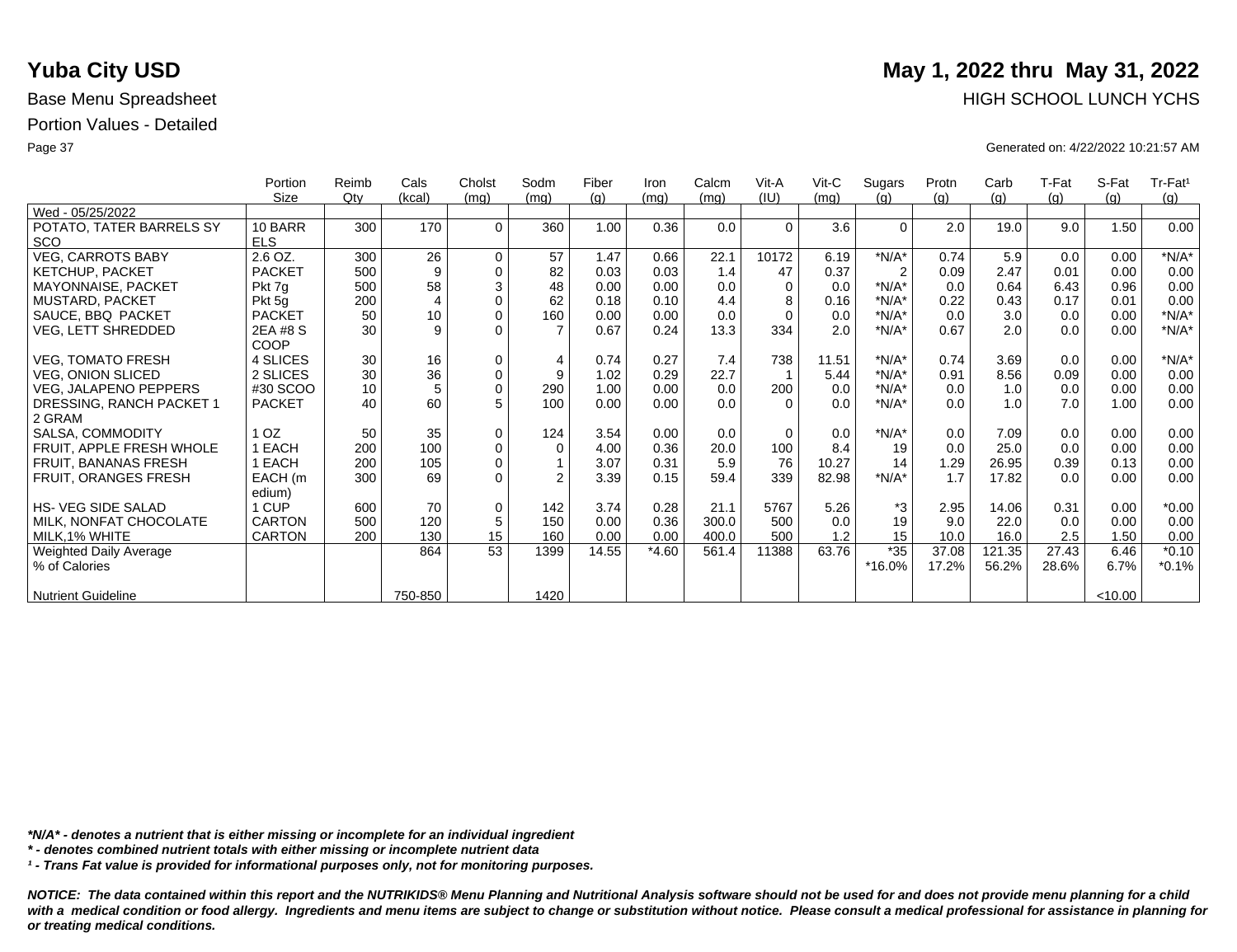|                                   | Portion         | Reimb       | Cals   | Cholst      | Sodm | Fiber | Iron    | Calcm | Vit-A          | Vit-C | Sugars         | Protn | Carb  | T-Fat | S-Fat | Tr-Fat <sup>1</sup> |
|-----------------------------------|-----------------|-------------|--------|-------------|------|-------|---------|-------|----------------|-------|----------------|-------|-------|-------|-------|---------------------|
| Thu - 05/26/2022                  | <b>Size</b>     | Qtv         | (kcal) | (mq)        | (mq) | (q)   | (mq)    | (mq)  | (IU)           | (mq)  | (q)            | (q)   | (q)   | (q)   | (q)   | (q)                 |
| <b>HIGH SCHOOL LUNCH YC</b>       | Total           | 700         |        |             |      |       |         |       |                |       |                |       |       |       |       |                     |
| <b>BURGER, RAW CHEESE</b>         | 1 EACH          | $\mathbf 0$ | 414    | 72          | 430  | 3.00  | 1.44    | 150.0 | $\mathbf 0$    | 0.0   | $*_{4}$        | 26.0  | 31.0  | 21.0  | 8.00  | 2.00                |
| <b>BURGER, CHEESE</b>             | 1 EACH          | 60          | 349    | 47          | 489  | 4.00  | 2.44    | 165.0 | $\Omega$       | 0.0   | $\overline{4}$ | 22.0  | 32.0  | 15.0  | 6.50  | 0.00                |
| CHICKEN GRILLED PATTY ON          | 1 EACH          | 50          | 260    | 65          | 420  | 3.00  | 1.44    | 150.0 | $\Omega$       | 0.0   | $\overline{4}$ | 27.0  | 30.0  | 4.5   | 0.00  | 0.00                |
| <b>BUN</b>                        |                 |             |        |             |      |       |         |       |                |       |                |       |       |       |       |                     |
| BURRITO, BEAN&CHSEIW WG           | 1 EACH          | 75          | 312    | $\mathbf 0$ | 447  | 7.62  | 3.06    | 195.1 | 811            | 8.54  | $*N/A*$        | 15.3  | 41.28 | 10.64 | 4.71  | 0.00                |
| 5.95OZ                            |                 |             |        |             |      |       |         |       |                |       |                |       |       |       |       |                     |
| CHICKEN PATTY ON BUN RC           | 1 EACH          | 60          | 340    | 20          | 620  | 6.00  | 3.24    | 150.0 | $\Omega$       | 0.0   | $\overline{4}$ | 19.0  | 42.0  | 11.0  | 2.00  | 0.00                |
| HS-CHICKEN, NUGGETS 10EA          | <b>SERVING</b>  | 75          | 360    | 40          | 840  | 6.00  | 3.60    | 80.0  | $\Omega$       | 0.0   | $\Omega$       | 24.0  | 24.0  | 18.0  | 4.00  | 0.00                |
|                                   | 10 EACH         |             |        |             |      |       |         |       |                |       |                |       |       |       |       |                     |
| HS-CHICKEN, POPCORN WG            | <b>SERVING</b>  | 75          | 270    | 30          | 630  | 4.50  | 2.70    | 60.0  | $\Omega$       | 0.0   | $\Omega$       | 18.0  | 18.0  | 13.5  | 3.00  | 0.00                |
|                                   | (15)            |             |        |             |      |       |         |       |                |       |                |       |       |       |       |                     |
| HS-CORN DOG, MINI CHICK T         | <b>SERVING</b>  | 50          | 473    | 73          | 855  | 3.64  | 2.62    | 36.4  | $\Omega$       | 0.0   | 9              | 21.83 | 41.83 | 25.47 | 5.46  | $*N/A*$             |
| <b>YSON</b>                       | (9)             |             |        |             |      |       |         |       |                |       |                |       |       |       |       |                     |
| PIZZA, CHEESE WG 14" YCUSD        | <b>SLICES</b>   | 24          | 444    | 43          | 1169 | 2.01  | 4.19    | 55.7  | 646            | 5.53  | *4             | 21.41 | 56.82 | 15.31 | 7.03  | $*0.00$             |
| PIZZA, PEPPERONI WG 14" YC        | <b>SLICES</b>   | 24          | 465    | 46          | 1253 | 2.01  | 4.53    | 55.7  | 580            | 5.53  | $*_{4}$        | 21.3  | 56.49 | 17.72 | 7.60  | $*0.00$             |
| <b>USD</b>                        |                 |             |        |             |      |       |         |       |                |       |                |       |       |       |       |                     |
| PIZZA, VEGGIE WG 14" YCUSD        | <b>SLICES</b>   | 12          | 462    | 44          | 1253 | 2.41  | 4.24    | 55.7  | 687            | 13.55 | $*_{4}$        | 21.8  | 58.04 | 16.41 | 7.33  | $*0.00$             |
| SALAD ADULT, CHEF                 | <b>SERVINGS</b> | 10          | 455    | 57          | 882  | 6.89  | $*1.79$ | 106.3 | 15183          | 32.81 | *3             | 20.19 | 42.31 | 23.62 | 6.74  | $*0.00$             |
| SALAD ADULT, TACO                 | 1 EACH          | 10          | 1009   | 106         | 1351 | 10.91 | 2.34    | 108.0 | 6632           | 65.17 | $*1$           | 29.95 | 61.88 | 70.11 | 15.73 | $*2.39$             |
| SALAD ADULT, VEGGIE               | <b>SERVING</b>  | 10          | 734    | 74          | 1014 | 7.78  | 1.86    | 133.4 | 16084          | 72.31 | *3             | 20.55 | 50.04 | 50.66 | 16.98 | $*0.00$             |
| SANDWICH, VEGGIE WG               | <b>SUB</b>      | 10          | 700    | 80          | 1213 | 8.52  | 2.66    | 95.8  | 297            | 13.53 | $*6$           | 30.47 | 63.34 | 35.02 | 17.00 | $*0.00$             |
| SANDWICH, TURKEY HAM SLI          | <b>SANDWIC</b>  | 25          | 535    | 81          | 1242 | 8.64  | $*2.75$ | 99.2  | 506            | 6.58  | *8             | 31.34 | 62.91 | 18.48 | 7.24  | $*0.00$             |
| CE WW                             |                 |             |        |             |      |       |         |       |                |       |                |       |       |       |       |                     |
| SANDWICH, TURKEY SLICE WW         | <b>SANDWIC</b>  | 20          | 537    | 72          | 1179 | 8.64  | 3.65    | 114.2 | 534            | 11.45 | $*6$           | 32.52 | 62.54 | 17.75 | 6.88  | $*0.00$             |
| <b>HS-FRESH MEX</b>               | <b>SERVINGS</b> | 20          | 554    | 62          | 751  | 11.11 | 3.39    | 62.8  | 2587           | 17.06 | *2             | 28.93 | 74.02 | 16.36 | 3.94  | $*0.79$             |
| HS-FRESH MEX 2                    | <b>SERVING</b>  | 20          | 600    | 84          | 895  | 11.07 | 3.23    | 59.2  | 2583           | 16.34 | *2             | 32.22 | 73.75 | 18.41 | 4.85  | $*1.46$             |
| HS-SWEET CHILI PORK S/F YC        | 20Z. HE         | $\Omega$    | 123    | 35          | 264  | 0.08  | 0.45    | 8.2   | 28             | 0.65  | *2             | 11.84 | 7.37  | 4.6   | 1.40  | $*0.00$             |
| <b>USD</b>                        | AP SPOO         |             |        |             |      |       |         |       |                |       |                |       |       |       |       |                     |
| HS-SWEET CHILI TOFU S/F YC        | 4OZ. HE         | 10          | 92     | $\mathbf 0$ | 142  | 0.00  | 1.61    | 59.8  | 24             | 0.0   | *2             | 8.91  | 5.75  | 3.63  | 0.20  | 0.00                |
| <b>USD</b>                        | AP SPOO         |             |        |             |      |       |         |       |                |       |                |       |       |       |       |                     |
| <b>HS-TERIYAKI TURK S/F YCUSD</b> | 20Z. HE         | 60          | 104    | 27          | 546  | 0.07  | 1.12    | 1.8   | $\overline{1}$ | 0.25  | *2             | 9.13  | 10.67 | 2.54  | 0.56  | $*0.00$             |
|                                   | AP SPOO         |             |        |             |      |       |         |       |                |       |                |       |       |       |       |                     |
| YCHS, STIRFRY NOODLES             | 2 #8 SCO        | 50          | 238    | $\mathbf 0$ | 448  | 4.08  | 2.84    | 21.6  | $\Omega$       | 0.03  | $*_{0}$        | 8.4   | 41.67 | 5.85  | 0.41  | $*0.00$             |
|                                   | OP              |             |        |             |      |       |         |       |                |       |                |       |       |       |       |                     |
| RICE, STEAMED BROWN USDA          | #8 2 SCO        | 20          | 309    | $\mathbf 0$ | 14   | 3.87  | 1.39    | 14.2  | $\Omega$       | 0.0   | $*_{0}$        | 7.73  | 63.79 | 2.9   | 0.00  | 0.00                |
|                                   | <b>OPS</b>      |             |        |             |      |       |         |       |                |       |                |       |       |       |       |                     |
| HS-STIR FRY VEGETABLE MIX         | #8 SCOOP        | 70          | 25     | $\mathbf 0$ | 30   | 1.59  | 0.44    | 32.3  | 3971           | 30.74 | *0             | 1.31  | 5.47  | 0.02  | 0.00  | $*0.00$             |
| POTATO, FRIES KK HOT & SPICY      | #8 SCOOP        | 300         | 81     | $\mathbf 0$ | 48   | 1.07  | 0.40    | 100.3 | 95             | 6.14  | $*_{0}$        | 1.03  | 14.19 | 2.53  | 0.00  | $*0.00$             |
| POTATO, FRIES KK GARLIC           | #8 SCOOP        | 150         | 81     | $\Omega$    | 57   | 1.03  | 0.37    | 100.3 | $\Omega$       | 6.06  | *Ω             | 1.05  | 14.22 | 2.5   | 0.00  | $*0.00$             |

*\*N/A\* - denotes a nutrient that is either missing or incomplete for an individual ingredient*

*\* - denotes combined nutrient totals with either missing or incomplete nutrient data*

*¹ - Trans Fat value is provided for informational purposes only, not for monitoring purposes.*

*NOTICE: The data contained within this report and the NUTRIKIDS® Menu Planning and Nutritional Analysis software should not be used for and does not provide menu planning for a child*  with a medical condition or food allergy. Ingredients and menu items are subject to change or substitution without notice. Please consult a medical professional for assistance in planning for *or treating medical conditions.*

## **Yuba City USD** May 1, 2022 thru May 31, 2022 Base Menu Spreadsheet **HIGH SCHOOL LUNCH YCHS HIGH SCHOOL LUNCH YCHS**

Page 38 Generated on: 4/22/2022 10:21:57 AM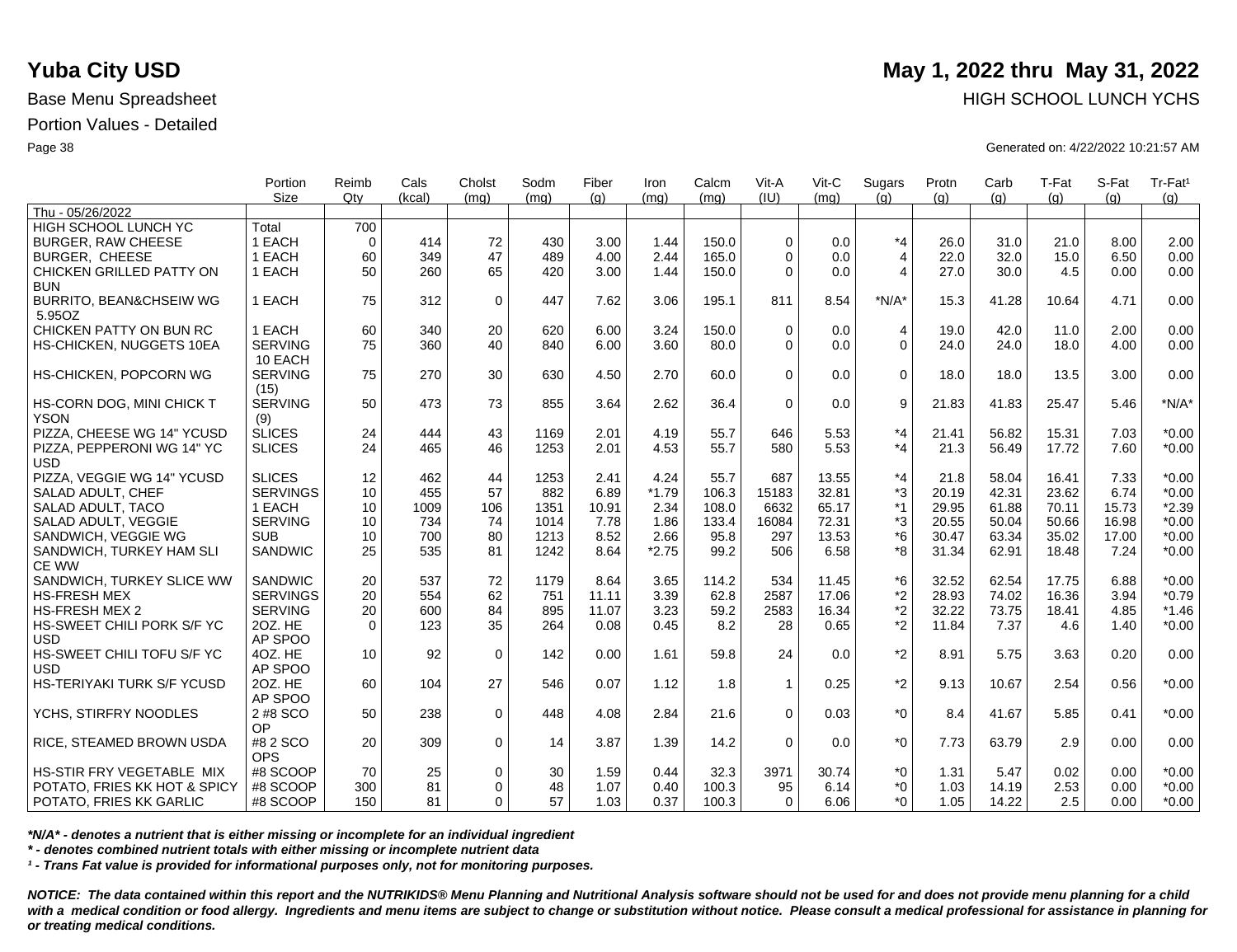|                           | Portion       | Reimb | Cals           | Cholst      | Sodm           | Fiber | Iron    | Calcm | Vit-A    | $V$ it-C | Sugars         | Protn | Carb   | T-Fat | S-Fat   | Tr-Fat <sup>1</sup> |
|---------------------------|---------------|-------|----------------|-------------|----------------|-------|---------|-------|----------|----------|----------------|-------|--------|-------|---------|---------------------|
|                           | Size          | Qty   | (kcal)         | (mq)        | (mq)           | (q)   | (mq)    | (mq)  | (IU)     | (mq)     | (q)            | (q)   | (g)    | (g)   | (q)     | (g)                 |
| Thu - 05/26/2022          |               |       |                |             |                |       |         |       |          |          |                |       |        |       |         |                     |
| POTATO, TATER BARRELS SY  | 10 BARR       | 300   | 170            | $\Omega$    | 360            | 1.00  | 0.36    | 0.0   | $\Omega$ | 3.6      | $\Omega$       | 2.0   | 19.0   | 9.0   | 1.50    | 0.00                |
| <b>SCO</b>                | <b>ELS</b>    |       |                |             |                |       |         |       |          |          |                |       |        |       |         |                     |
| <b>VEG, CARROTS BABY</b>  | 2.6 OZ.       | 300   | 26             | $\mathbf 0$ | 57             | 1.47  | 0.66    | 22.1  | 10172    | 6.19     | $*N/A*$        | 0.74  | 5.9    | 0.0   | 0.00    | $*N/A*$             |
| <b>KETCHUP, PACKET</b>    | <b>PACKET</b> | 500   | 9              | $\mathbf 0$ | 82             | 0.03  | 0.03    | 1.4   | 47       | 0.37     | $\overline{2}$ | 0.09  | 2.47   | 0.01  | 0.00    | 0.00                |
| MAYONNAISE, PACKET        | Pkt 7g        | 500   | 58             | $\sqrt{3}$  | 48             | 0.00  | 0.00    | 0.0   | $\Omega$ | 0.0      | $*N/A*$        | 0.0   | 0.64   | 6.43  | 0.96    | 0.00                |
| MUSTARD, PACKET           | Pkt 5g        | 200   | $\overline{4}$ | $\mathbf 0$ | 62             | 0.18  | 0.10    | 4.4   | 8        | 0.16     | $*N/A*$        | 0.22  | 0.43   | 0.17  | 0.01    | 0.00                |
| SAUCE, BBQ PACKET         | <b>PACKET</b> | 50    | 10             | $\mathbf 0$ | 160            | 0.00  | 0.00    | 0.0   | $\Omega$ | 0.0      | $*N/A*$        | 0.0   | 3.0    | 0.0   | 0.00    | $*N/A*$             |
| VEG, LETT SHREDDED        | 2EA #8 S      | 30    | 9              | $\Omega$    |                | 0.67  | 0.24    | 13.3  | 334      | 2.0      | $*N/A*$        | 0.67  | 2.0    | 0.0   | 0.00    | $*N/A*$             |
|                           | COOP          |       |                |             |                |       |         |       |          |          |                |       |        |       |         |                     |
| <b>VEG, TOMATO FRESH</b>  | 4 SLICES      | 30    | 16             | $\mathbf 0$ | $\overline{4}$ | 0.74  | 0.27    | 7.4   | 738      | 11.51    | $*N/A*$        | 0.74  | 3.69   | 0.0   | 0.00    | $*N/A*$             |
| <b>VEG, ONION SLICED</b>  | 2 SLICES      | 30    | 36             | $\pmb{0}$   | 9              | 1.02  | 0.29    | 22.7  |          | 5.44     | $*N/A*$        | 0.91  | 8.56   | 0.09  | 0.00    | 0.00                |
| VEG, JALAPENO PEPPERS     | #30 SCOO      | 10    | 5              | $\pmb{0}$   | 290            | 1.00  | 0.00    | 0.0   | 200      | 0.0      | $*N/A*$        | 0.0   | 1.0    | 0.0   | 0.00    | 0.00                |
| DRESSING, RANCH PACKET 1  | <b>PACKET</b> | 40    | 60             | 5           | 100            | 0.00  | 0.00    | 0.0   | $\Omega$ | 0.0      | $*N/A*$        | 0.0   | 1.0    | 7.0   | 1.00    | 0.00                |
| 2 GRAM                    |               |       |                |             |                |       |         |       |          |          |                |       |        |       |         |                     |
| SALSA, COMMODITY          | OZ.           | 50    | 35             | $\mathbf 0$ | 124            | 3.54  | 0.00    | 0.0   | $\Omega$ | 0.0      | $*N/A*$        | 0.0   | 7.09   | 0.0   | 0.00    | 0.00                |
| FRUIT, APPLE FRESH WHOLE  | EACH          | 200   | 100            | $\pmb{0}$   | $\Omega$       | 4.00  | 0.36    | 20.0  | 100      | 8.4      | 19             | 0.0   | 25.0   | 0.0   | 0.00    | 0.00                |
| FRUIT, BANANAS FRESH      | EACH          | 200   | 105            | $\mathbf 0$ |                | 3.07  | 0.31    | 5.9   | 76       | 10.27    | 14             | 1.29  | 26.95  | 0.39  | 0.13    | 0.00                |
| FRUIT, ORANGES FRESH      | EACH (m       | 300   | 69             | $\Omega$    | $\mathfrak{p}$ | 3.39  | 0.15    | 59.4  | 339      | 82.98    | $*N/A*$        | 1.7   | 17.82  | 0.0   | 0.00    | 0.00                |
|                           | edium)        |       |                |             |                |       |         |       |          |          |                |       |        |       |         |                     |
| <b>HS-VEG SIDE SALAD</b>  | 1 CUP         | 600   | 70             | $\mathbf 0$ | 142            | 3.74  | 0.28    | 21.1  | 5767     | 5.26     | *3             | 2.95  | 14.06  | 0.31  | 0.00    | $*0.00$             |
| MILK, NONFAT CHOCOLATE    | <b>CARTON</b> | 500   | 120            | $\sqrt{5}$  | 150            | 0.00  | 0.36    | 300.0 | 500      | 0.0      | 19             | 9.0   | 22.0   | 0.0   | 0.00    | 0.00                |
| MILK, 1% WHITE            | <b>CARTON</b> | 200   | 130            | 15          | 160            | 0.00  | 0.00    | 400.0 | 500      | 1.2      | 15             | 10.0  | 16.0   | 2.5   | 1.50    | 0.00                |
| Weighted Daily Average    |               |       | 864            | 53          | 1398           | 14.55 | $*4.60$ | 561.4 | 11389    | 63.76    | $*35$          | 37.05 | 121.34 | 27.41 | 6.46    | $*0.10$             |
| % of Calories             |               |       |                |             |                |       |         |       |          |          | *16.0%         | 17.2% | 56.2%  | 28.6% | 6.7%    | $*0.1%$             |
|                           |               |       |                |             |                |       |         |       |          |          |                |       |        |       |         |                     |
| <b>Nutrient Guideline</b> |               |       | 750-850        |             | 1420           |       |         |       |          |          |                |       |        |       | < 10.00 |                     |

*\*N/A\* - denotes a nutrient that is either missing or incomplete for an individual ingredient*

*\* - denotes combined nutrient totals with either missing or incomplete nutrient data*

*¹ - Trans Fat value is provided for informational purposes only, not for monitoring purposes.*

*NOTICE: The data contained within this report and the NUTRIKIDS® Menu Planning and Nutritional Analysis software should not be used for and does not provide menu planning for a child*  with a medical condition or food allergy. Ingredients and menu items are subject to change or substitution without notice. Please consult a medical professional for assistance in planning for *or treating medical conditions.*

# **Yuba City USD** May 1, 2022 thru May 31, 2022 Base Menu Spreadsheet **HIGH SCHOOL LUNCH YCHS**

Page 39 Generated on: 4/22/2022 10:21:57 AM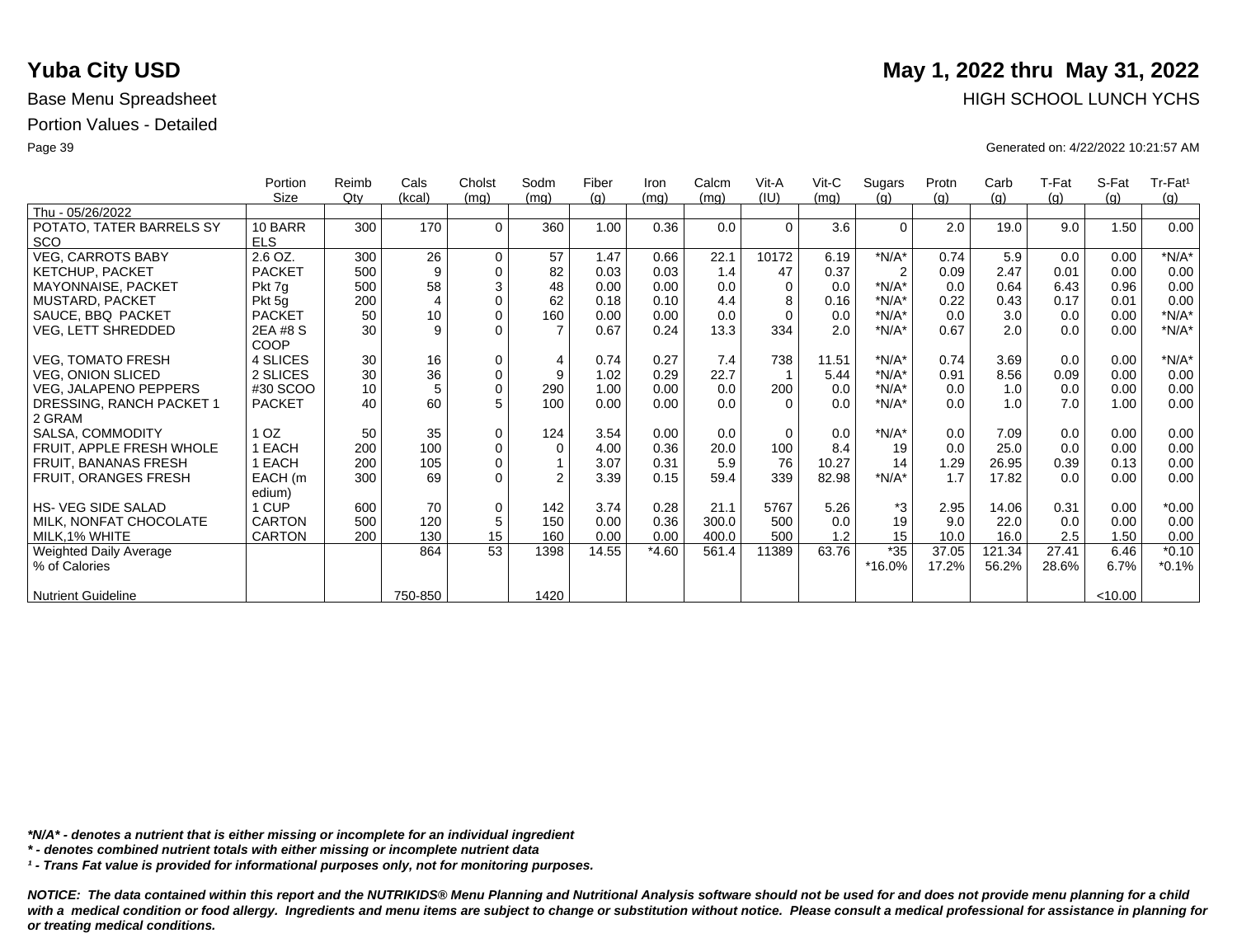|                                                         | Portion<br><b>Size</b> | Reimb<br>Qtv | Cals     | Cholst<br>(ma) | Sodm     | Fiber        | Iron         | Calcm<br>(mq) | Vit-A<br>(IU) | Vit-C<br>(mq) | Sugars<br>(q)  | Protn        | Carb          | T-Fat        | S-Fat        | Tr-Fat <sup>1</sup> |
|---------------------------------------------------------|------------------------|--------------|----------|----------------|----------|--------------|--------------|---------------|---------------|---------------|----------------|--------------|---------------|--------------|--------------|---------------------|
| Fri - 05/27/2022                                        |                        |              | (kcal)   |                | (mq)     | (q)          | (ma)         |               |               |               |                | (q)          | (q)           | (q)          | (q)          | (q)                 |
| <b>HIGH SCHOOL LUNCH YC</b>                             | Total                  | 700          |          |                |          |              |              |               |               |               |                |              |               |              |              |                     |
| <b>BURGER, RAW CHEESE</b>                               | 1 EACH                 | $\Omega$     | 414      | 72             | 430      | 3.00         | 1.44         | 150.0         | $\Omega$      | 0.0           | $*_{4}$        | 26.0         | 31.0          | 21.0         | 8.00         | 2.00                |
| <b>BURGER, CHEESE</b>                                   | 1 EACH                 | 60           | 349      | 47             | 489      | 4.00         | 2.44         | 165.0         | $\Omega$      | 0.0           | $\overline{4}$ | 22.0         | 32.0          | 15.0         | 6.50         | 0.00                |
| CHICKEN GRILLED PATTY ON                                | 1 EACH                 | 50           | 260      | 65             | 420      | 3.00         | 1.44         | 150.0         | $\Omega$      | 0.0           | $\overline{4}$ | 27.0         | 30.0          | 4.5          | 0.00         | 0.00                |
| <b>BUN</b>                                              |                        |              |          |                |          |              |              |               |               |               |                |              |               |              |              |                     |
| <b>BURRITO, BEAN&amp;CHSEIW WG</b>                      | 1 EACH                 | 75           | 312      | $\mathbf 0$    | 447      | 7.62         | 3.06         | 195.1         | 811           | 8.54          | $*N/A*$        | 15.3         | 41.28         | 10.64        | 4.71         | 0.00                |
| 5.95OZ                                                  |                        |              |          |                |          |              |              |               |               |               |                |              |               |              |              |                     |
| CHICKEN PATTY ON BUN RC                                 | 1 EACH                 | 60           | 340      | 20             | 620      | 6.00         | 3.24         | 150.0         | $\Omega$      | 0.0           | $\overline{4}$ | 19.0         | 42.0          | 11.0         | 2.00         | 0.00                |
| HS-CHICKEN, NUGGETS 10EA                                | <b>SERVING</b>         | 75           | 360      | 40             | 840      | 6.00         | 3.60         | 80.0          | $\Omega$      | 0.0           | $\overline{0}$ | 24.0         | 24.0          | 18.0         | 4.00         | 0.00                |
|                                                         | 10 EACH                |              |          |                |          |              |              |               |               |               |                |              |               |              |              |                     |
| HS-CHICKEN, POPCORN WG                                  | <b>SERVING</b>         | 75           | 270      | 30             | 630      | 4.50         | 2.70         | 60.0          | $\Omega$      | 0.0           | $\mathbf 0$    | 18.0         | 18.0          | 13.5         | 3.00         | 0.00                |
|                                                         | (15)                   |              |          |                |          |              |              |               |               |               |                |              |               |              |              |                     |
| HS-CORN DOG, MINI CHICK T                               | <b>SERVING</b>         | 50           | 473      | 73             | 855      | 3.64         | 2.62         | 36.4          | $\mathbf 0$   | 0.0           | 9              | 21.83        | 41.83         | 25.47        | 5.46         | $*N/A*$             |
| <b>YSON</b>                                             | (9)                    |              |          |                |          |              |              |               |               |               |                |              |               |              |              |                     |
| PIZZA, CHEESE WG 14" YCUSD                              | <b>SLICES</b>          | 24           | 444      | 43             | 1169     | 2.01         | 4.19         | 55.7          | 646           | 5.53          | $*_{4}$        | 21.41        | 56.82         | 15.31        | 7.03         | $*0.00$             |
| PIZZA, PEPPERONI WG 14" YC                              | <b>SLICES</b>          | 24           | 465      | 46             | 1253     | 2.01         | 4.53         | 55.7          | 580           | 5.53          | $*_{4}$        | 21.3         | 56.49         | 17.72        | 7.60         | $*0.00$             |
| <b>USD</b>                                              |                        |              |          |                |          |              |              |               |               |               |                |              |               |              |              |                     |
| PIZZA, VEGGIE WG 14" YCUSD                              | <b>SLICES</b>          | 12           | 462      | 44             | 1253     | 2.41         | 4.24         | 55.7          | 687           | 13.55         | $*_{4}$        | 21.8         | 58.04         | 16.41        | 7.33         | $*0.00$             |
| SALAD ADULT, CHEF                                       | <b>SERVINGS</b>        | 10           | 455      | 57             | 882      | 6.89         | $*1.79$      | 106.3         | 15183         | 32.81         | *3             | 20.19        | 42.31         | 23.62        | 6.74         | $*0.00$             |
| SALAD ADULT, TACO                                       | 1 EACH                 | 10           | 1009     | 106            | 1351     | 10.91        | 2.34         | 108.0         | 6632          | 65.17         | $*1$           | 29.95        | 61.88         | 70.11        | 15.73        | $*2.39$             |
| SALAD ADULT, VEGGIE                                     | <b>SERVING</b>         | 10           | 734      | 74             | 1014     | 7.78         | 1.86         | 133.4         | 16084         | 72.31         | *3             | 20.55        | 50.04         | 50.66        | 16.98        | $*0.00$             |
| SANDWICH, VEGGIE WG                                     | <b>SUB</b>             | 10           | 700      | 80             | 1213     | 8.52         | 2.66         | 95.8          | 297           | 13.53         | $*6$           | 30.47        | 63.34         | 35.02        | 17.00        | $*0.00$             |
| SANDWICH, TURKEY HAM SLI                                | <b>SANDWIC</b>         | 25           | 535      | 81             | 1242     | 8.64         | $*2.75$      | 99.2          | 506           | 6.58          | *8             | 31.34        | 62.91         | 18.48        | 7.24         | $*0.00$             |
| <b>CE WW</b>                                            |                        |              |          |                |          |              |              |               |               |               |                |              |               |              |              |                     |
| SANDWICH, TURKEY SLICE WW                               | SANDWIC                | 20           | 537      | 72             | 1179     | 8.64         | 3.65         | 114.2         | 534           | 11.45         | *6             | 32.52        | 62.54         | 17.75        | 6.88         | $*0.00$             |
| <b>HS-FRESH MEX</b>                                     | <b>SERVINGS</b>        | 20           | 554      | 62             | 751      | 11.11        | 3.39         | 62.8          | 2587          | 17.06         | $*2$           | 28.93        | 74.02         | 16.36        | 3.94         | $*0.79$             |
| <b>HS-FRESH MEX 2</b>                                   | <b>SERVING</b>         | 20           | 600      | 84             | 895      | 11.07        | 3.23         | 59.2          | 2583          | 16.34         | $*2$           | 32.22        | 73.75         | 18.41        | 4.85         | $*1.46$             |
| <b>HS-HUNAN ORANGE TURK S/F</b>                         | 20Z. HE                | $\mathbf{1}$ | 157      | 42             | 839      | 0.11         | 1.73         | 3.1           | 6             | 2.23          | $*2$           | 14.05        | 15.49         | 3.91         | 0.87         | $*0.00$             |
| <b>YCUSD</b>                                            | AP SPOO                |              |          |                |          |              |              |               |               |               |                |              |               |              |              |                     |
| HS-HUNAN ORANGE TOFU S/F                                | 4OZ. HE                | 10           | 103      | $\mathbf 0$    | 133      | 0.00         | 1.90         | 71.2          | 4             | 1.4           | $*1$           | 10.53        | 5.91          | 4.03         | 0.20         | 0.00                |
| <b>YCUSD</b>                                            | AP SPOO                |              |          |                |          |              |              |               |               |               |                |              |               |              |              |                     |
| HS-TERIYAKI TURK S/F YCUSD                              | 20Z. HE                | 60           | 104      | 27             | 546      | 0.07         | 1.12         | 1.8           | $\mathbf{1}$  | 0.25          | $*2$           | 9.13         | 10.67         | 2.54         | 0.56         | $*0.00$             |
|                                                         | AP SPOO                |              |          |                |          |              |              |               |               |               |                |              |               |              |              |                     |
| YCHS, STIRFRY NOODLES                                   | 2 #8 SCO               | 50           | 238      | $\mathbf 0$    | 448      | 4.08         | 2.84         | 21.6          | $\Omega$      | 0.03          | $*_{0}$        | 8.4          | 41.67         | 5.85         | 0.41         | $*0.00$             |
|                                                         | OP                     |              |          |                |          |              |              |               |               |               |                |              |               |              |              |                     |
| RICE, STEAMED BROWN USDA                                | #8 2 SCO<br><b>OPS</b> | 20           | 309      | $\mathbf 0$    | 14       | 3.87         | 1.39         | 14.2          | $\Omega$      | 0.0           | $*_{0}$        | 7.73         | 63.79         | 2.9          | 0.00         | 0.00                |
| HS-STIR FRY VEGETABLE MIX                               |                        |              |          |                |          |              |              |               |               |               |                |              |               |              |              |                     |
|                                                         | #8 SCOOP<br>#8 SCOOP   | 70<br>300    | 25<br>81 | 0<br>$\Omega$  | 30<br>48 | 1.59<br>1.07 | 0.44<br>0.40 | 32.3<br>100.3 | 3971<br>95    | 30.74<br>6.14 | $^*0$<br>$^*0$ | 1.31<br>1.03 | 5.47<br>14.19 | 0.02<br>2.53 | 0.00<br>0.00 | $*0.00$<br>$*0.00$  |
| POTATO, FRIES KK HOT & SPICY<br>POTATO, FRIES KK GARLIC | #8 SCOOP               | 150          | 81       | $\Omega$       | 57       | 1.03         | 0.37         | 100.3         | $\Omega$      | 6.06          | $^*0$          | 1.05         | 14.22         | 2.5          | 0.00         | $*0.00$             |
|                                                         |                        |              |          |                |          |              |              |               |               |               |                |              |               |              |              |                     |

*\*N/A\* - denotes a nutrient that is either missing or incomplete for an individual ingredient*

*\* - denotes combined nutrient totals with either missing or incomplete nutrient data*

*¹ - Trans Fat value is provided for informational purposes only, not for monitoring purposes.*

*NOTICE: The data contained within this report and the NUTRIKIDS® Menu Planning and Nutritional Analysis software should not be used for and does not provide menu planning for a child*  with a medical condition or food allergy. Ingredients and menu items are subject to change or substitution without notice. Please consult a medical professional for assistance in planning for *or treating medical conditions.*

## **Yuba City USD** May 1, 2022 thru May 31, 2022 Base Menu Spreadsheet **HIGH SCHOOL LUNCH YCHS HIGH SCHOOL LUNCH YCHS**

Page 40 Generated on: 4/22/2022 10:23:13 AM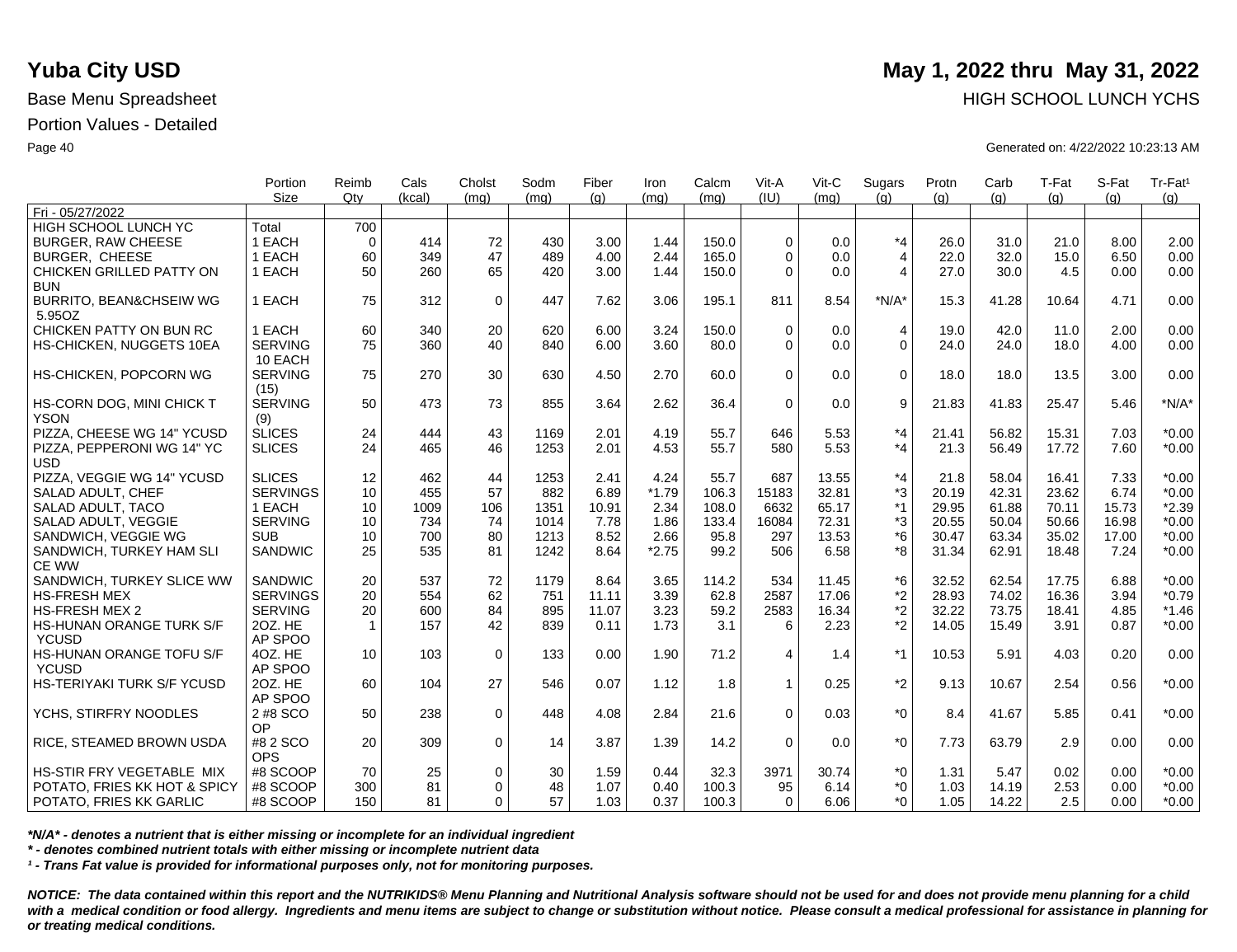|                                        | Portion       | Reimb  | Cals    | Cholst      | Sodm           | Fiber | Iron    | Calcm | Vit-A    | $V$ it-C | Sugars         | Protn | Carb   | T-Fat | S-Fat   | Tr-Fat <sup>1</sup> |
|----------------------------------------|---------------|--------|---------|-------------|----------------|-------|---------|-------|----------|----------|----------------|-------|--------|-------|---------|---------------------|
| Fri - 05/27/2022                       | Size          | $Q$ ty | (kcal)  | (mq)        | (mq)           | (g)   | (mq)    | (mg)  | (IU)     | (mq)     | (q)            | (q)   | (g)    | (g)   | (q)     | (g)                 |
|                                        | 10 BARR       | 300    | 170     | $\Omega$    | 360            | 1.00  | 0.36    | 0.0   | $\Omega$ | 3.6      | $\Omega$       | 2.0   | 19.0   | 9.0   | 1.50    | 0.00                |
| POTATO, TATER BARRELS SY<br><b>SCO</b> | <b>ELS</b>    |        |         |             |                |       |         |       |          |          |                |       |        |       |         |                     |
|                                        |               |        |         |             |                |       |         |       |          |          |                |       |        |       |         |                     |
| <b>VEG, CARROTS BABY</b>               | 2.6 OZ.       | 300    | 26      | $\Omega$    | 57             | 1.47  | 0.66    | 22.1  | 10172    | 6.19     | $*N/A*$        | 0.74  | 5.9    | 0.0   | 0.00    | $*N/A*$             |
| <b>KETCHUP, PACKET</b>                 | <b>PACKET</b> | 500    | 9       | $\Omega$    | 82             | 0.03  | 0.03    | 1.4   | 47       | 0.37     | $\overline{2}$ | 0.09  | 2.47   | 0.01  | 0.00    | 0.00                |
| <b>MAYONNAISE, PACKET</b>              | Pkt 7g        | 500    | 58      | 3           | 48             | 0.00  | 0.00    | 0.0   | 0        | 0.0      | $*N/A*$        | 0.0   | 0.64   | 6.43  | 0.96    | 0.00                |
| <b>MUSTARD, PACKET</b>                 | Pkt 5g        | 200    | 4       | $\Omega$    | 62             | 0.18  | 0.10    | 4.4   |          | 0.16     | $*N/A*$        | 0.22  | 0.43   | 0.17  | 0.01    | 0.00                |
| SAUCE, BBQ PACKET                      | <b>PACKET</b> | 50     | 10      | $\mathbf 0$ | 160            | 0.00  | 0.00    | 0.0   | $\Omega$ | 0.0      | $*N/A*$        | 0.0   | 3.0    | 0.0   | 0.00    | $*N/A*$             |
| VEG, LETT SHREDDED                     | 2EA #8 S      | 30     | 9       | $\Omega$    | $\overline{7}$ | 0.67  | 0.24    | 13.3  | 334      | 2.0      | $*N/A*$        | 0.67  | 2.0    | 0.0   | 0.00    | $*N/A*$             |
|                                        | COOP          |        |         |             |                |       |         |       |          |          |                |       |        |       |         |                     |
| <b>VEG, TOMATO FRESH</b>               | 4 SLICES      | 30     | 16      | $\mathbf 0$ | $\overline{4}$ | 0.74  | 0.27    | 7.4   | 738      | 11.51    | $*N/A*$        | 0.74  | 3.69   | 0.0   | 0.00    | $*N/A*$             |
| VEG, ONION SLICED                      | 2 SLICES      | 30     | 36      | $\mathbf 0$ | 9              | 1.02  | 0.29    | 22.7  |          | 5.44     | $*N/A*$        | 0.91  | 8.56   | 0.09  | 0.00    | 0.00                |
| <b>VEG, JALAPENO PEPPERS</b>           | #30 SCOO      | 10     | 5       | $\mathbf 0$ | 290            | 1.00  | 0.00    | 0.0   | 200      | 0.0      | $*N/A*$        | 0.0   | 1.0    | 0.0   | 0.00    | 0.00                |
| DRESSING, RANCH PACKET 1               | <b>PACKET</b> | 40     | 60      | 5           | 100            | 0.00  | 0.00    | 0.0   | $\Omega$ | 0.0      | $*N/A*$        | 0.0   | 1.0    | 7.0   | 1.00    | 0.00                |
| 2 GRAM                                 |               |        |         |             |                |       |         |       |          |          |                |       |        |       |         |                     |
|                                        | OZ.           | 50     |         | $\Omega$    |                |       |         |       | $\Omega$ |          | $*N/A*$        |       |        |       |         |                     |
| SALSA, COMMODITY                       |               |        | 35      |             | 124            | 3.54  | 0.00    | 0.0   |          | 0.0      |                | 0.0   | 7.09   | 0.0   | 0.00    | 0.00                |
| FRUIT, APPLE FRESH WHOLE               | EACH          | 200    | 100     | $\mathbf 0$ | $\mathbf 0$    | 4.00  | 0.36    | 20.0  | 100      | 8.4      | 19             | 0.0   | 25.0   | 0.0   | 0.00    | 0.00                |
| <b>FRUIT, BANANAS FRESH</b>            | EACH          | 200    | 105     | $\Omega$    |                | 3.07  | 0.31    | 5.9   | 76       | 10.27    | 14             | 1.29  | 26.95  | 0.39  | 0.13    | 0.00                |
| FRUIT, ORANGES FRESH                   | EACH (m       | 300    | 69      | $\Omega$    | $\overline{2}$ | 3.39  | 0.15    | 59.4  | 339      | 82.98    | $*N/A*$        | 1.7   | 17.82  | 0.0   | 0.00    | 0.00                |
|                                        | edium)        |        |         |             |                |       |         |       |          |          |                |       |        |       |         |                     |
| <b>HS-VEG SIDE SALAD</b>               | 1 CUP         | 600    | 70      | $\mathbf 0$ | 142            | 3.74  | 0.28    | 21.1  | 5767     | 5.26     | *3             | 2.95  | 14.06  | 0.31  | 0.00    | $*0.00$             |
| MILK, NONFAT CHOCOLATE                 | <b>CARTON</b> | 500    | 120     | 5           | 150            | 0.00  | 0.36    | 300.0 | 500      | 0.0      | 19             | 9.0   | 22.0   | 0.0   | 0.00    | 0.00                |
| MILK,1% WHITE                          | <b>CARTON</b> | 200    | 130     | 15          | 160            | 0.00  | 0.00    | 400.0 | 500      | 1.2      | 15             | 10.0  | 16.0   | 2.5   | 1.50    | 0.00                |
| Weighted Daily Average                 |               |        | 864     | 53          | 1399           | 14.55 | $*4.61$ | 561.6 | 11388    | 63.78    | $*35$          | 37.10 | 121.37 | 27.42 | 6.46    | $*0.10$             |
| % of Calories                          |               |        |         |             |                |       |         |       |          |          | *16.0%         | 17.2% | 56.2%  | 28.6% | 6.7%    | $*0.1%$             |
|                                        |               |        |         |             |                |       |         |       |          |          |                |       |        |       |         |                     |
| <b>Nutrient Guideline</b>              |               |        | 750-850 |             | 1420           |       |         |       |          |          |                |       |        |       | < 10.00 |                     |

*\*N/A\* - denotes a nutrient that is either missing or incomplete for an individual ingredient*

*\* - denotes combined nutrient totals with either missing or incomplete nutrient data*

*¹ - Trans Fat value is provided for informational purposes only, not for monitoring purposes.*

*NOTICE: The data contained within this report and the NUTRIKIDS® Menu Planning and Nutritional Analysis software should not be used for and does not provide menu planning for a child*  with a medical condition or food allergy. Ingredients and menu items are subject to change or substitution without notice. Please consult a medical professional for assistance in planning for *or treating medical conditions.*

# **Yuba City USD** May 1, 2022 thru May 31, 2022 Base Menu Spreadsheet **HIGH SCHOOL LUNCH YCHS**

Page 41 Generated on: 4/22/2022 10:23:13 AM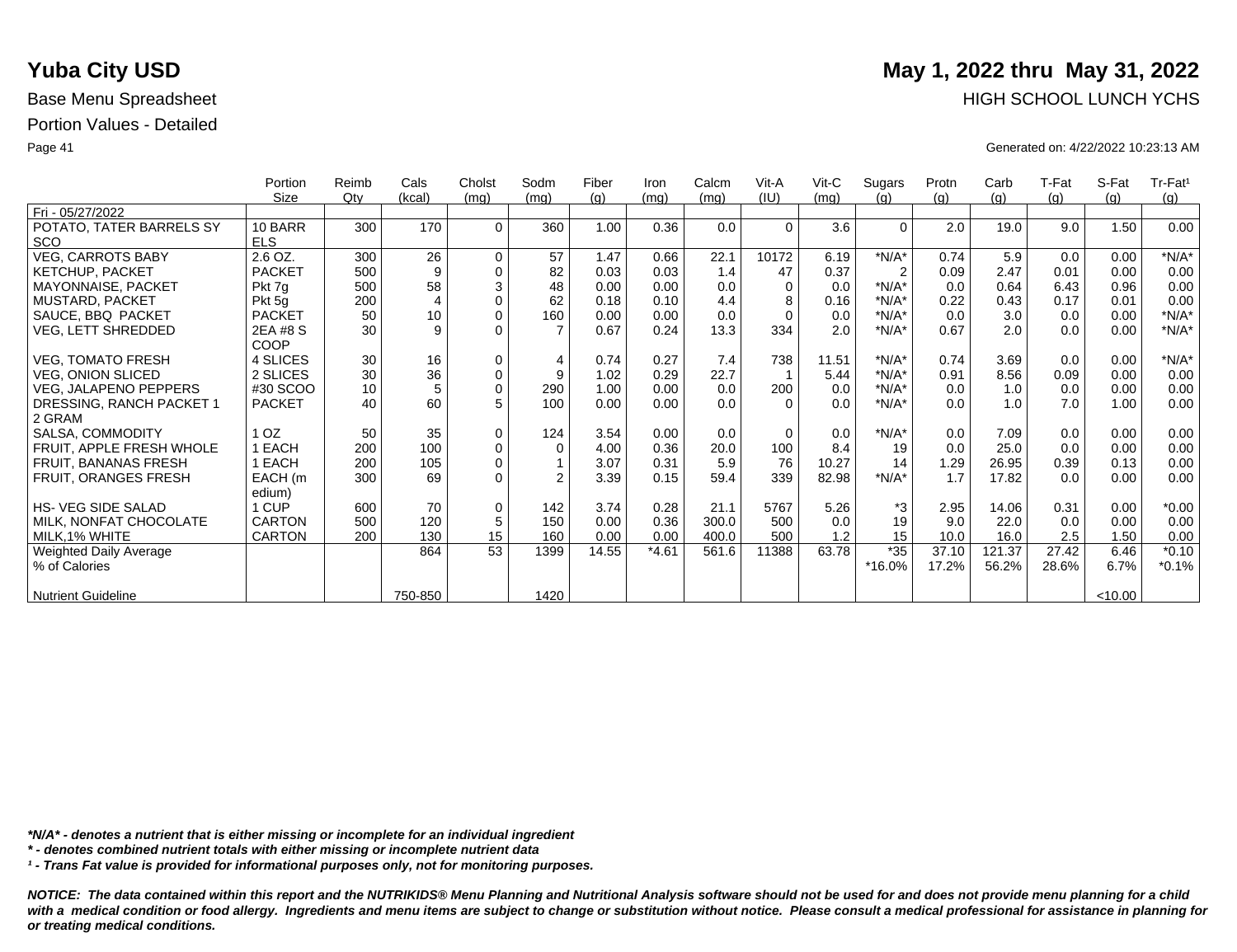|                                          | Portion         | Reimb          | Cals       | Cholst      | Sodm       | Fiber | Iron         | Calcm | Vit-A        | Vit-C        | Sugars             | Protn | Carb         | T-Fat | S-Fat | Tr-Fat <sup>1</sup> |
|------------------------------------------|-----------------|----------------|------------|-------------|------------|-------|--------------|-------|--------------|--------------|--------------------|-------|--------------|-------|-------|---------------------|
|                                          | <b>Size</b>     | Qtv            | (kcal)     | (mq)        | (ma)       | (q)   | (mq)         | (mq)  | (IU)         | (mq)         | (q)                | (q)   | (q)          | (q)   | (a)   | (g)                 |
| Tue - 05/31/2022                         |                 |                |            |             |            |       |              |       |              |              |                    |       |              |       |       |                     |
| HIGH SCHOOL LUNCH YC                     | Total<br>1 EACH | 700            | 414        |             |            |       |              | 150.0 | $\Omega$     |              | $*_{4}$            |       |              | 21.0  |       | 2.00                |
| <b>BURGER, RAW CHEESE</b>                | 1 EACH          | $\Omega$<br>60 | 349        | 72<br>47    | 430<br>489 | 3.00  | 1.44<br>2.44 |       | $\Omega$     | 0.0          |                    | 26.0  | 31.0<br>32.0 |       | 8.00  | 0.00                |
| <b>BURGER, CHEESE</b>                    |                 |                |            |             |            | 4.00  |              | 165.0 |              | 0.0          | $\overline{4}$     | 22.0  |              | 15.0  | 6.50  |                     |
| CHICKEN GRILLED PATTY ON                 | 1 EACH          | 50             | 260        | 65          | 420        | 3.00  | 1.44         | 150.0 | $\Omega$     | 0.0          | $\overline{4}$     | 27.0  | 30.0         | 4.5   | 0.00  | 0.00                |
| <b>BUN</b>                               | 1 EACH          | 75             | 312        |             | 447        |       |              |       | 811          | 8.54         | $*N/A*$            |       |              |       | 4.71  | 0.00                |
| BURRITO, BEAN&CHSEIW WG                  |                 |                |            | $\mathbf 0$ |            | 7.62  | 3.06         | 195.1 |              |              |                    | 15.3  | 41.28        | 10.64 |       |                     |
| 5.95OZ                                   |                 |                |            |             |            |       |              |       |              |              |                    |       |              |       |       |                     |
| CHICKEN PATTY ON BUN RC                  | 1 EACH          | 60             | 340        | 20          | 620        | 6.00  | 3.24         | 150.0 | $\Omega$     | 0.0          | 4                  | 19.0  | 42.0         | 11.0  | 2.00  | 0.00                |
| HS-CHICKEN, NUGGETS 10EA                 | <b>SERVING</b>  | 75             | 360        | 40          | 840        | 6.00  | 3.60         | 80.0  | $\Omega$     | 0.0          | $\Omega$           | 24.0  | 24.0         | 18.0  | 4.00  | 0.00                |
|                                          | 10 EACH         |                |            |             |            |       |              |       |              |              |                    |       |              |       |       |                     |
| HS-CHICKEN, POPCORN WG                   | <b>SERVING</b>  | 75             | 270        | 30          | 630        | 4.50  | 2.70         | 60.0  | $\Omega$     | 0.0          | $\mathbf 0$        | 18.0  | 18.0         | 13.5  | 3.00  | 0.00                |
|                                          | (15)            |                |            |             |            |       |              |       |              |              |                    |       |              |       |       |                     |
| HS-CORN DOG, MINI CHICK T                | <b>SERVING</b>  | 50             | 473        | 73          | 855        | 3.64  | 2.62         | 36.4  | $\Omega$     | 0.0          | 9                  | 21.83 | 41.83        | 25.47 | 5.46  | $*N/A*$             |
| <b>YSON</b>                              | (9)             |                |            |             |            |       |              |       |              |              |                    |       |              |       |       |                     |
| PIZZA, CHEESE WG 14" YCUSD               | <b>SLICES</b>   | 24             | 444<br>465 | 43          | 1169       | 2.01  | 4.19<br>4.53 | 55.7  | 646          | 5.53<br>5.53 | $*_{4}$<br>$*_{4}$ | 21.41 | 56.82        | 15.31 | 7.03  | $*0.00$             |
| PIZZA, PEPPERONI WG 14" YC<br><b>USD</b> | <b>SLICES</b>   | 24             |            | 46          | 1253       | 2.01  |              | 55.7  | 580          |              |                    | 21.3  | 56.49        | 17.72 | 7.60  | $*0.00$             |
| PIZZA, VEGGIE WG 14" YCUSD               | <b>SLICES</b>   | 12             | 462        | 44          | 1253       | 2.41  | 4.24         | 55.7  | 687          | 13.55        | $*_{4}$            | 21.8  | 58.04        | 16.41 | 7.33  | $*0.00$             |
| SALAD ADULT, CHEF                        | <b>SERVINGS</b> | 10             | 455        | 57          | 882        | 6.89  | $*1.79$      | 106.3 | 15183        | 32.81        | *3                 | 20.19 | 42.31        | 23.62 | 6.74  | $*0.00$             |
| SALAD ADULT, TACO                        | 1 EACH          | 10             | 1009       | 106         | 1351       | 10.91 | 2.34         | 108.0 | 6632         | 65.17        | $*1$               | 29.95 | 61.88        | 70.11 | 15.73 | $*2.39$             |
| SALAD ADULT, VEGGIE                      | <b>SERVING</b>  | 10             | 734        | 74          | 1014       | 7.78  | 1.86         | 133.4 | 16084        | 72.31        | *3                 | 20.55 | 50.04        | 50.66 | 16.98 | $*0.00$             |
| SANDWICH, VEGGIE WG                      | <b>SUB</b>      | 10             | 700        | 80          | 1213       | 8.52  | 2.66         | 95.8  | 297          | 13.53        | $*6$               | 30.47 | 63.34        | 35.02 | 17.00 | $*0.00$             |
| SANDWICH, TURKEY HAM SLI                 | <b>SANDWIC</b>  | 25             | 535        | 81          | 1242       | 8.64  | $*2.75$      | 99.2  | 506          | 6.58         | *8                 | 31.34 | 62.91        | 18.48 | 7.24  | $*0.00$             |
| <b>CE WW</b>                             |                 |                |            |             |            |       |              |       |              |              |                    |       |              |       |       |                     |
| SANDWICH, TURKEY SLICE WW                | SANDWIC         | 20             | 537        | 72          | 1179       | 8.64  | 3.65         | 114.2 | 534          | 11.45        | *6                 | 32.52 | 62.54        | 17.75 | 6.88  | $*0.00$             |
| <b>HS-FRESH MEX</b>                      | <b>SERVINGS</b> | 20             | 554        | 62          | 751        | 11.11 | 3.39         | 62.8  | 2587         | 17.06        | *2                 | 28.93 | 74.02        | 16.36 | 3.94  | $*0.79$             |
| <b>HS-FRESH MEX 2</b>                    | <b>SERVING</b>  | 20             | 600        | 84          | 895        | 11.07 | 3.23         | 59.2  | 2583         | 16.34        | $*2$               | 32.22 | 73.75        | 18.41 | 4.85  | $*1.46$             |
| HS-GEN TSO'S TOFU S/F YCUSD              | 4OZ. HE         | $\mathbf{1}$   | 95         | $\Omega$    | 119        | 0.00  | 1.61         | 60.0  | 16           | 0.0          | $*3$               | 8.91  | 6.35         | 3.83  | 0.22  | 0.00                |
|                                          | AP SPOO         |                |            |             |            |       |              |       |              |              |                    |       |              |       |       |                     |
| HS-GEN TSO'S BEEF S/F YCUSD              | 20Z. HE         | 10             | 265        | 57          | 625        | 0.08  | 2.38         | 2.6   | 16           | 0.0          | $*13$              | 19.23 | 14.17        | 14.56 | 5.08  | $*0.00$             |
|                                          | AP SPOO         |                |            |             |            |       |              |       |              |              |                    |       |              |       |       |                     |
| HS-TERIYAKI TURK S/F YCUSD               | 20Z. HE         | 60             | 104        | 27          | 546        | 0.07  | 1.12         | 1.8   | $\mathbf{1}$ | 0.25         | $*2$               | 9.13  | 10.67        | 2.54  | 0.56  | $*0.00$             |
|                                          | AP SPOO         |                |            |             |            |       |              |       |              |              |                    |       |              |       |       |                     |
| YCHS. STIRFRY NOODLES                    | 2 #8 SCO        | 50             | 238        | $\mathbf 0$ | 448        | 4.08  | 2.84         | 21.6  | $\Omega$     | 0.03         | $*_{0}$            | 8.4   | 41.67        | 5.85  | 0.41  | $*0.00$             |
|                                          | OP              |                |            |             |            |       |              |       |              |              |                    |       |              |       |       |                     |
| RICE, STEAMED BROWN USDA                 | #8 2 SCO        | 20             | 309        | $\mathbf 0$ | 14         | 3.87  | 1.39         | 14.2  | $\Omega$     | 0.0          | $*_{0}$            | 7.73  | 63.79        | 2.9   | 0.00  | 0.00                |
|                                          | <b>OPS</b>      |                |            |             |            |       |              |       |              |              |                    |       |              |       |       |                     |
| HS-STIR FRY VEGETABLE MIX                | #8 SCOOP        | 70             | 25         | $\mathbf 0$ | 30         | 1.59  | 0.44         | 32.3  | 3971         | 30.74        | $*0$               | 1.31  | 5.47         | 0.02  | 0.00  | $*0.00$             |
| POTATO, FRIES KK HOT & SPICY             | #8 SCOOP        | 300            | 81         | $\Omega$    | 48         | 1.07  | 0.40         | 100.3 | 95           | 6.14         | $*0$               | 1.03  | 14.19        | 2.53  | 0.00  | $*0.00$             |
| POTATO, FRIES KK GARLIC                  | #8 SCOOP        | 150            | 81         | $\Omega$    | 57         | 1.03  | 0.37         | 100.3 | $\Omega$     | 6.06         | $*_{0}$            | 1.05  | 14.22        | 2.5   | 0.00  | $*0.00$             |

*\*N/A\* - denotes a nutrient that is either missing or incomplete for an individual ingredient*

*\* - denotes combined nutrient totals with either missing or incomplete nutrient data*

*¹ - Trans Fat value is provided for informational purposes only, not for monitoring purposes.*

*NOTICE: The data contained within this report and the NUTRIKIDS® Menu Planning and Nutritional Analysis software should not be used for and does not provide menu planning for a child*  with a medical condition or food allergy. Ingredients and menu items are subject to change or substitution without notice. Please consult a medical professional for assistance in planning for *or treating medical conditions.*

## **Yuba City USD** May 1, 2022 thru May 31, 2022 Base Menu Spreadsheet **HIGH SCHOOL LUNCH YCHS HIGH SCHOOL LUNCH YCHS**

Page 42 Generated on: 4/22/2022 10:23:13 AM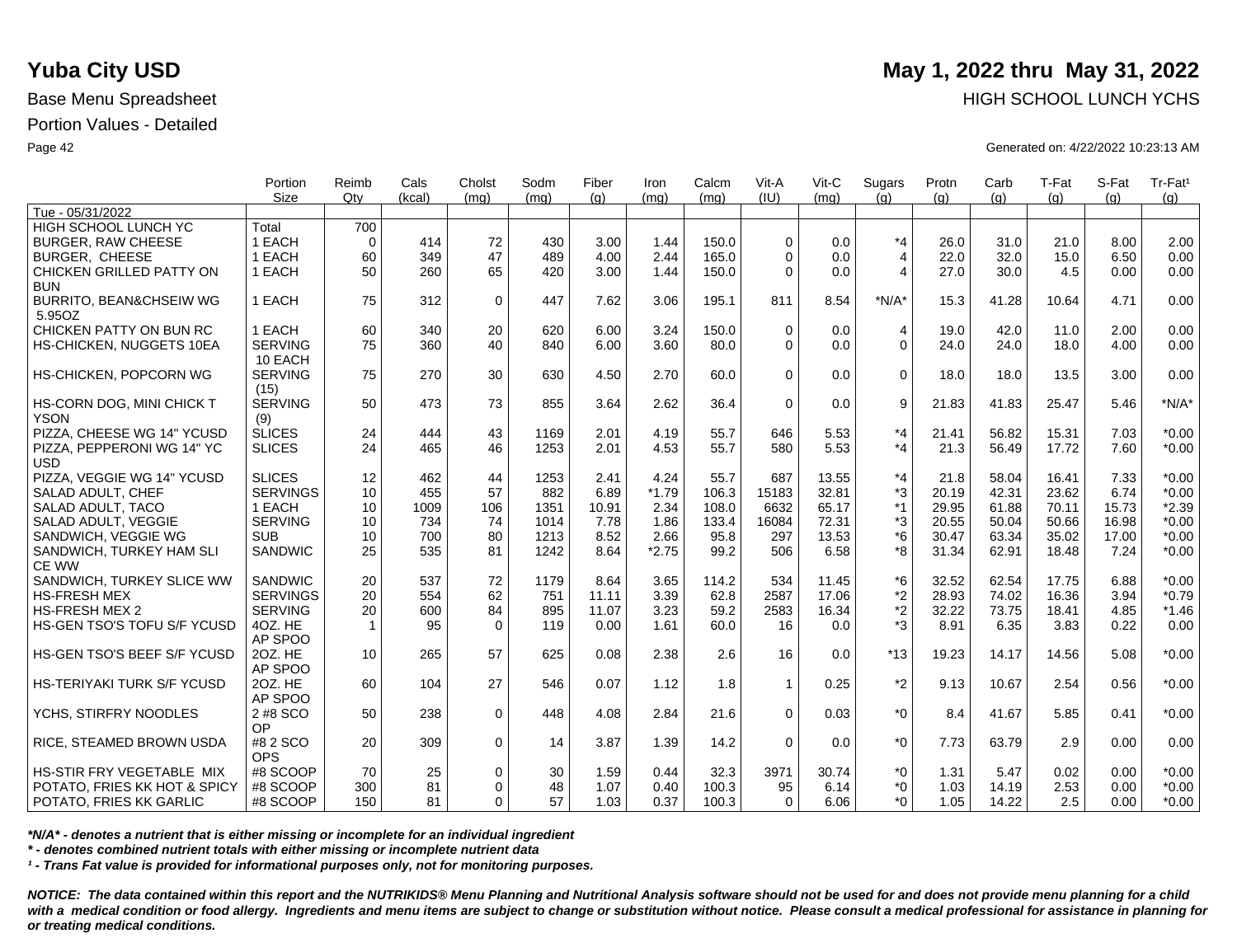|                             | Portion         | Reimb  | Cals           | Cholst      | Sodm           | Fiber | Iron    | Calcm | Vit-A    | $V$ it-C | Sugars         | Protn    | Carb   | T-Fat | S-Fat   | Tr-Fat <sup>1</sup> |
|-----------------------------|-----------------|--------|----------------|-------------|----------------|-------|---------|-------|----------|----------|----------------|----------|--------|-------|---------|---------------------|
| Tue - 05/31/2022            | Size            | $Q$ ty | (kcal)         | (mq)        | (mq)           | (q)   | (mq)    | (mg)  | (IU)     | (mq)     | (q)            | (q)      | (g)    | (g)   | (q)     | (g)                 |
| POTATO. TATER BARRELS SY    | 10 BARR         | 300    | 170            | $\mathbf 0$ | 360            | 1.00  | 0.36    | 0.0   | $\Omega$ | 3.6      | $\mathbf 0$    | 2.0      | 19.0   | 9.0   | 1.50    | 0.00                |
| <b>SCO</b>                  | <b>ELS</b>      |        |                |             |                |       |         |       |          |          |                |          |        |       |         |                     |
| <b>VEG, CARROTS BABY</b>    | 2.6 OZ.         | 300    | 26             | $\mathbf 0$ | 57             | 1.47  | 0.66    | 22.1  | 10172    | 6.19     | $*N/A*$        | 0.74     | 5.9    | 0.0   | 0.00    | $*N/A*$             |
| <b>KETCHUP, PACKET</b>      | <b>PACKET</b>   | 500    | 9              | $\mathbf 0$ | 82             | 0.03  | 0.03    | 1.4   | 47       | 0.37     | $\overline{2}$ | 0.09     | 2.47   | 0.01  | 0.00    | 0.00                |
| <b>MAYONNAISE, PACKET</b>   | Pkt 7g          | 500    | 58             | $\sqrt{3}$  | 48             | 0.00  | 0.00    | 0.0   | $\Omega$ | 0.0      | $*N/A*$        | 0.0      | 0.64   | 6.43  | 0.96    | 0.00                |
| <b>MUSTARD, PACKET</b>      | Pkt 5g          | 200    | $\overline{4}$ | $\pmb{0}$   | 62             | 0.18  | 0.10    | 4.4   | 8        | 0.16     | $*N/A*$        | 0.22     | 0.43   | 0.17  | 0.01    | 0.00                |
| SAUCE, BBQ PACKET           | <b>PACKET</b>   | 50     | 10             | $\mathbf 0$ | 160            | 0.00  | 0.00    | 0.0   | $\Omega$ | 0.0      | $*N/A*$        | 0.0      | 3.0    | 0.0   | 0.00    | $*N/A*$             |
| <b>VEG, LETT SHREDDED</b>   | 2EA #8 S        | 30     | 9              | $\Omega$    | $\overline{7}$ | 0.67  | 0.24    | 13.3  | 334      | 2.0      | $*N/A*$        | 0.67     | 2.0    | 0.0   | 0.00    | $*N/A*$             |
|                             | COOP            |        |                |             |                |       |         |       |          |          |                |          |        |       |         |                     |
| <b>VEG. TOMATO FRESH</b>    | 4 SLICES        | 30     | 16             | 0           | 4              | 0.74  | 0.27    | 7.4   | 738      | 11.51    | $*N/A*$        | 0.74     | 3.69   | 0.0   | 0.00    | $*N/A*$             |
| <b>VEG. ONION SLICED</b>    | 2 SLICES        | 30     | 36             | $\mathbf 0$ | 9              | 1.02  | 0.29    | 22.7  |          | 5.44     | $*N/A*$        | 0.91     | 8.56   | 0.09  | 0.00    | 0.00                |
| VEG, JALAPENO PEPPERS       | #30 SCOO        | 10     | 5              | $\mathbf 0$ | 290            | 1.00  | 0.00    | 0.0   | 200      | 0.0      | $*N/A*$        | 0.0      | 1.0    | 0.0   | 0.00    | 0.00                |
| DRESSING, RANCH PACKET 1    | <b>PACKET</b>   | 40     | 60             | 5           | 100            | 0.00  | 0.00    | 0.0   | $\Omega$ | 0.0      | $*N/A*$        | 0.0      | 1.0    | 7.0   | 1.00    | 0.00                |
| 2 GRAM                      |                 |        |                |             |                |       |         |       |          |          |                |          |        |       |         |                     |
| SALSA, COMMODITY            | 1 <sub>OZ</sub> | 50     | 35             | $\mathbf 0$ | 124            | 3.54  | 0.00    | 0.0   | 0        | 0.0      | $*N/A*$        | 0.0      | 7.09   | 0.0   | 0.00    | 0.00                |
| FRUIT, APPLE FRESH WHOLE    | 1 EACH          | 200    | 100            | $\mathbf 0$ | $\Omega$       | 4.00  | 0.36    | 20.0  | 100      | 8.4      | 19             | 0.0      | 25.0   | 0.0   | 0.00    | 0.00                |
| <b>FRUIT, BANANAS FRESH</b> | 1 EACH          | 200    | 105            | $\mathsf 0$ |                | 3.07  | 0.31    | 5.9   | 76       | 10.27    | 14             | 1.29     | 26.95  | 0.39  | 0.13    | 0.00                |
| <b>FRUIT, ORANGES FRESH</b> | EACH (m         | 300    | 69             | $\mathbf 0$ | $\overline{2}$ | 3.39  | 0.15    | 59.4  | 339      | 82.98    | $*N/A*$        | 1.7      | 17.82  | 0.0   | 0.00    | 0.00                |
|                             | edium)          |        |                |             |                |       |         |       |          |          |                |          |        |       |         |                     |
| <b>HS-VEG SIDE SALAD</b>    | 1 CUP           | 600    | 70             | $\mathbf 0$ | 142            | 3.74  | 0.28    | 21.1  | 5767     | 5.26     | *3             | 2.95     | 14.06  | 0.31  | 0.00    | $*0.00$             |
| MILK, NONFAT CHOCOLATE      | <b>CARTON</b>   | 500    | 120            | $\sqrt{5}$  | 150            | 0.00  | 0.36    | 300.0 | 500      | 0.0      | 19             | 9.0      | 22.0   | 0.0   | 0.00    | 0.00                |
| MILK.1% WHITE               | <b>CARTON</b>   | 200    | 130            | 15          | 160            | 0.00  | 0.00    | 400.0 | 500      | 1.2      | 15             | 10.0     | 16.0   | 2.5   | 1.50    | 0.00                |
| Weighted Daily Average      |                 |        | 867            | 54          | 1405           | 14.56 | $*4.61$ | 560.7 | 11389    | 63.76    | $*35$          | 37.21    | 121.47 | 27.57 | 6.53    | $*0.10$             |
| % of Calories               |                 |        |                |             |                |       |         |       |          |          | *16.0%         | 17.2%    | 56.1%  | 28.6% | 6.8%    | $*0.1%$             |
|                             |                 |        |                |             |                |       |         |       |          |          |                |          |        |       |         |                     |
| <b>Nutrient Guideline</b>   |                 |        | 750-850        |             | 1420           |       |         |       |          |          |                |          |        |       | < 10.00 |                     |
|                             |                 |        |                |             |                |       |         |       |          |          |                |          |        |       |         |                     |
| <b>Weighted Average</b>     |                 |        | 865            | 53          | 1400           | 14.56 | $*4.60$ | 561.3 | 11388    | 63.76    | $*35$          | 37.11    | 121.38 | 27.45 | 6.48    | $*0.10$             |
|                             |                 |        |                |             |                |       |         |       |          |          | $*36.0\%$      | $17.2\%$ | 56.1%  | 28.6% | 6.7%    | $*0.1%$             |

*\*N/A\* - denotes a nutrient that is either missing or incomplete for an individual ingredient*

*\* - denotes combined nutrient totals with either missing or incomplete nutrient data*

*¹ - Trans Fat value is provided for informational purposes only, not for monitoring purposes.*

*NOTICE: The data contained within this report and the NUTRIKIDS® Menu Planning and Nutritional Analysis software should not be used for and does not provide menu planning for a child*  with a medical condition or food allergy. Ingredients and menu items are subject to change or substitution without notice. Please consult a medical professional for assistance in planning for *or treating medical conditions.*

# **Yuba City USD** May 1, 2022 thru May 31, 2022 Base Menu Spreadsheet **HIGH SCHOOL LUNCH YCHS**

Page 43 Generated on: 4/22/2022 10:23:13 AM